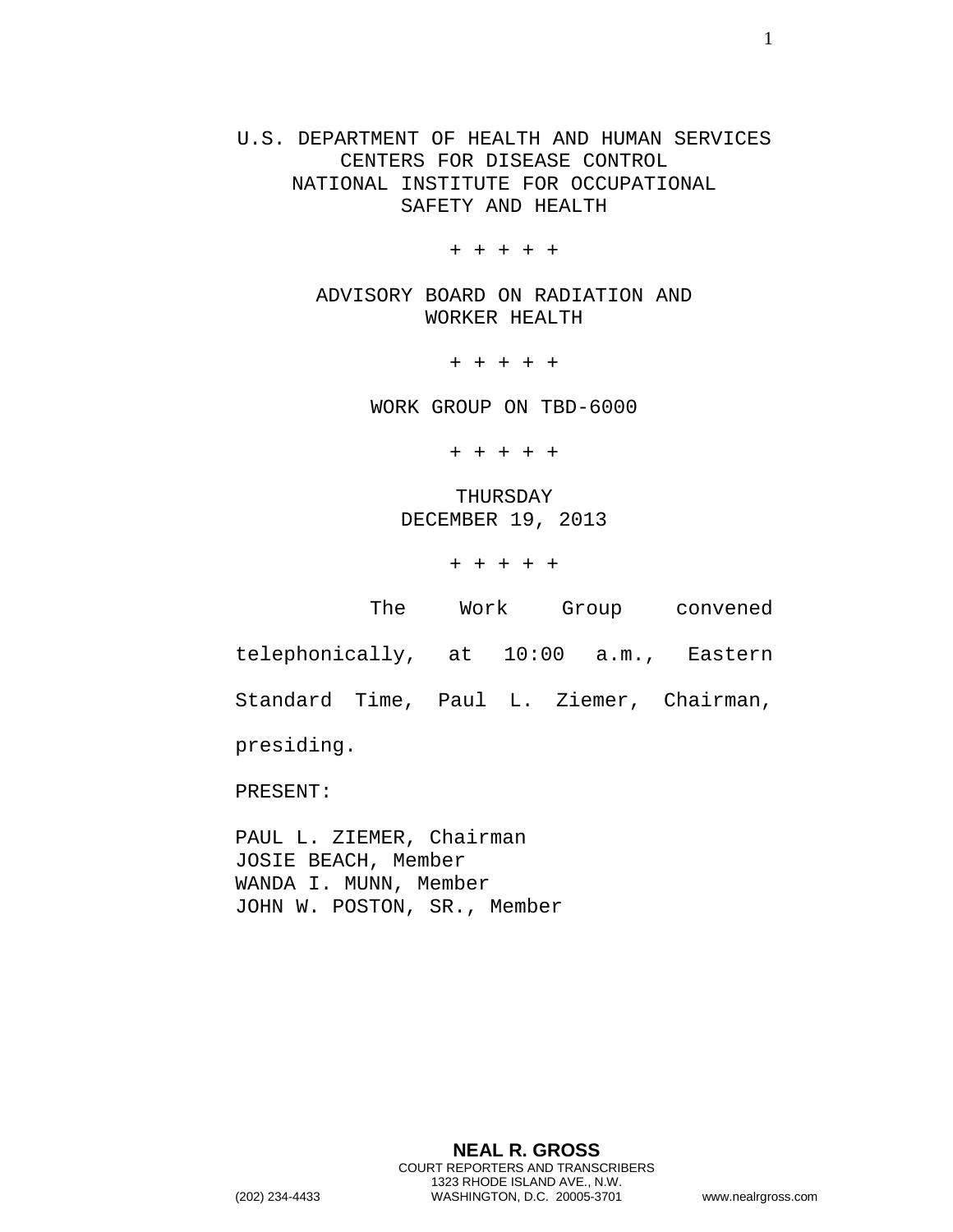ALSO PRESENT:

TED KATZ, Designated Federal Official NANCY ADAMS, NIOSH contractor DAVE ALLEN, DCAS BOB ANIGSTEIN, SC&A BOB BARTON, SC&A SAM GLOVER, DCAS DEKEELY HARTSFIELD, HHS JOHN MAURO, SC&A DAN McKEEL JIM NETON, DCAS JOHN RAMSPOTT JOHN STIVER, SC&A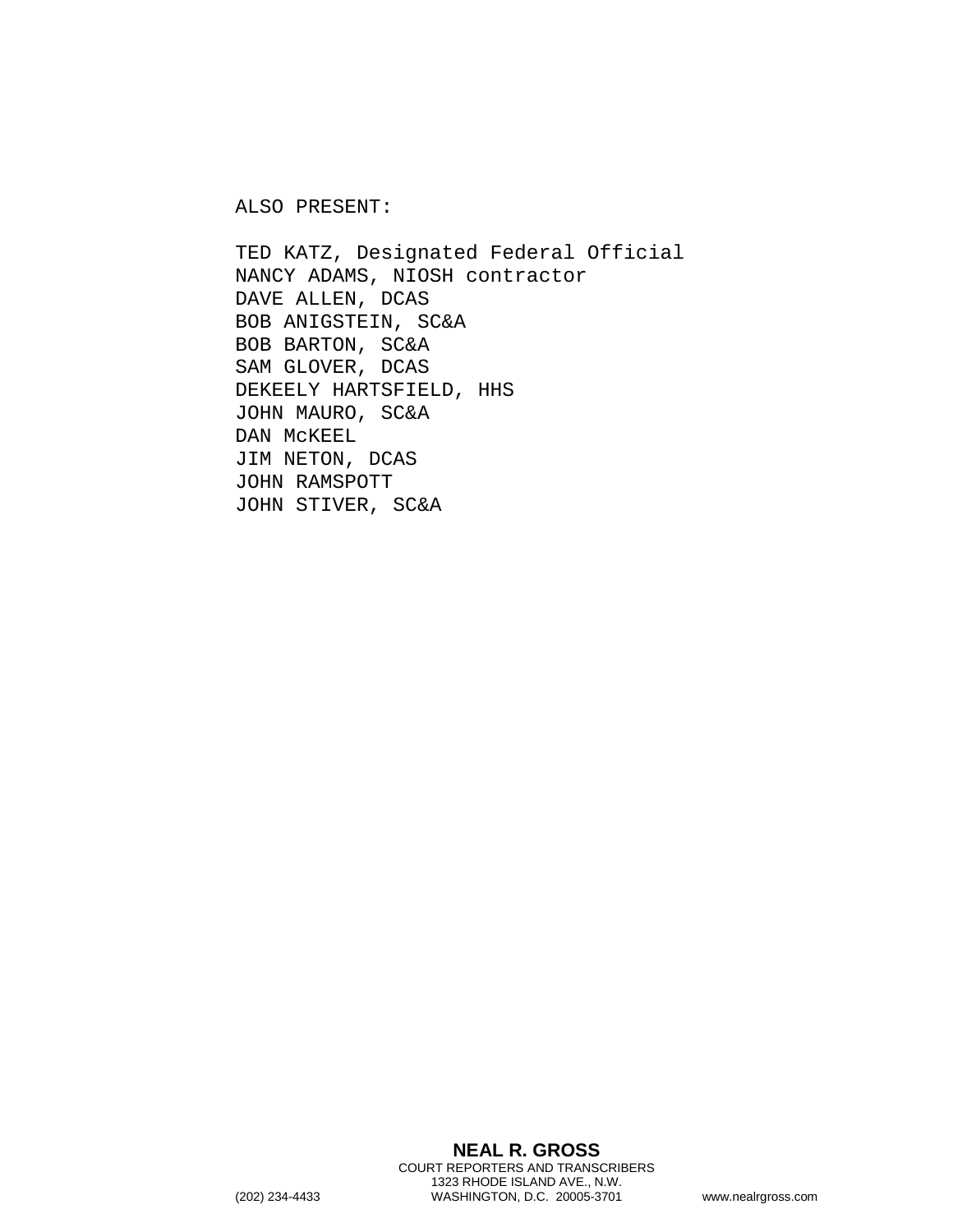- Call to Order and Welcome 5 Ted Katz Designated Federal Official
- Opening Remarks 6 Paul L. Ziemer Chairman

SC&A Review of Skin Dose Calculations 6 (12/5/13 Memorandum) and SC&A Review of MCNPX Calculations for Betatron Exposures (Oral Report

- Paul L. Ziemer 6 Chairman
- Bob Anigstein 8 SC&A
- Questions and Comments 30
- DCAS Review of Resuspension Factor 40 - Residual period (12/10 White Paper)
	- Paul L. Ziemer 40 Chairman
	- Jim Neton 41 DCAS
	- Questions and Comments 46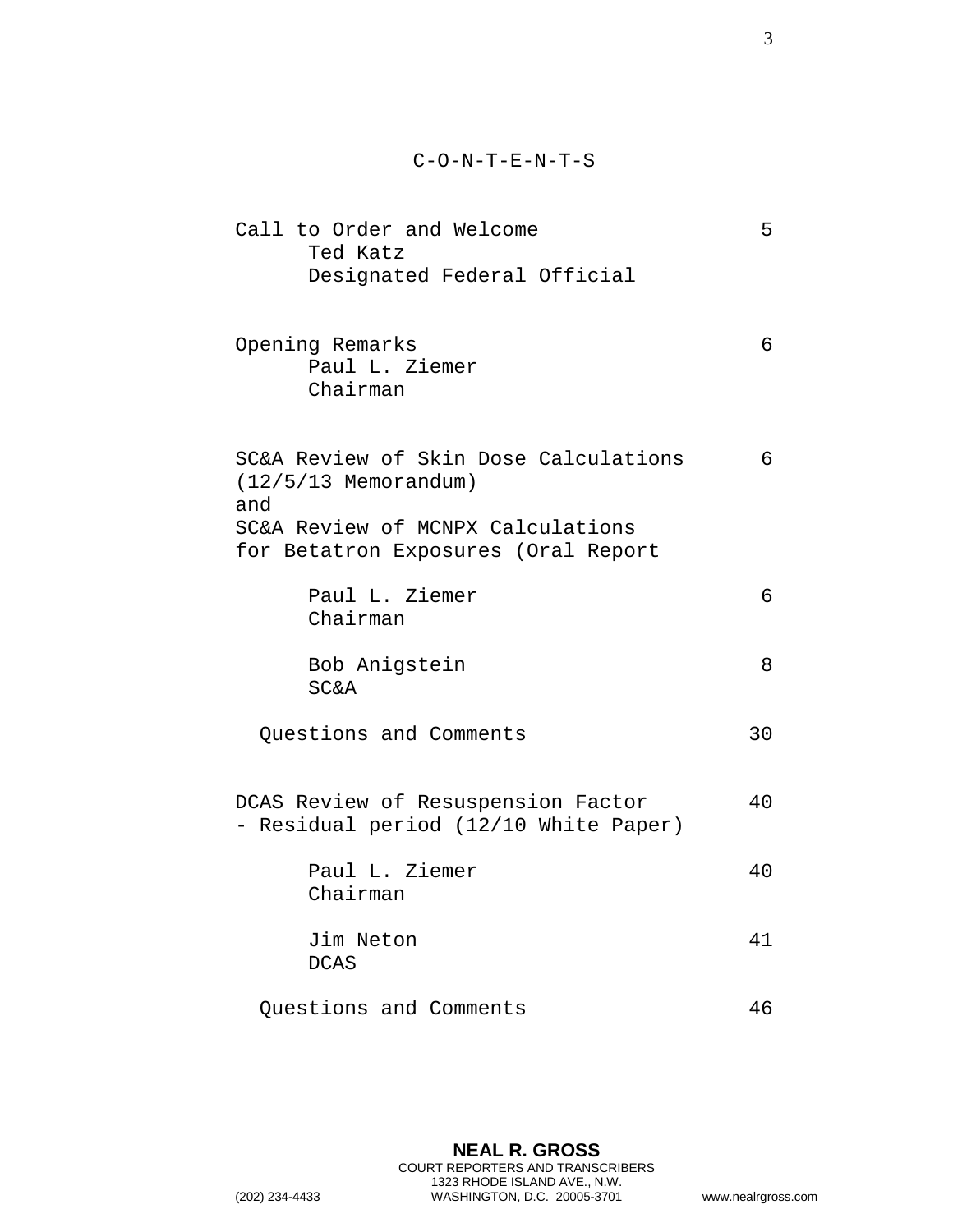## C-O-N-T-E-N-T-S (CONTINUED)

| DCAS Review of the AEC NYO 4699 Report<br>$(11/1/13$ J. Neton Email) | 47  |
|----------------------------------------------------------------------|-----|
| Paul L. Ziemer<br>Chairman                                           | 47  |
| Jim Neton<br><b>DCAS</b>                                             | 48  |
| Dan McKeel                                                           | 51  |
| Questions and Comments                                               | 58  |
| How Film Badges and Control Badges<br>Were Used                      | 121 |
| Jim Neton<br><b>DCAS</b>                                             | 122 |
| Questions and Comments                                               | 122 |
| Resolution of Remaining Appendix BB<br>Issues (Updated Matrix)       |     |
| Paul L. Ziemer<br>Chairman                                           | 129 |
| Questions and Comments                                               | 130 |
| Public Comments and Submissions                                      |     |
| Dan McKeel                                                           | 141 |
| Meeting Wrap Uup                                                     | 149 |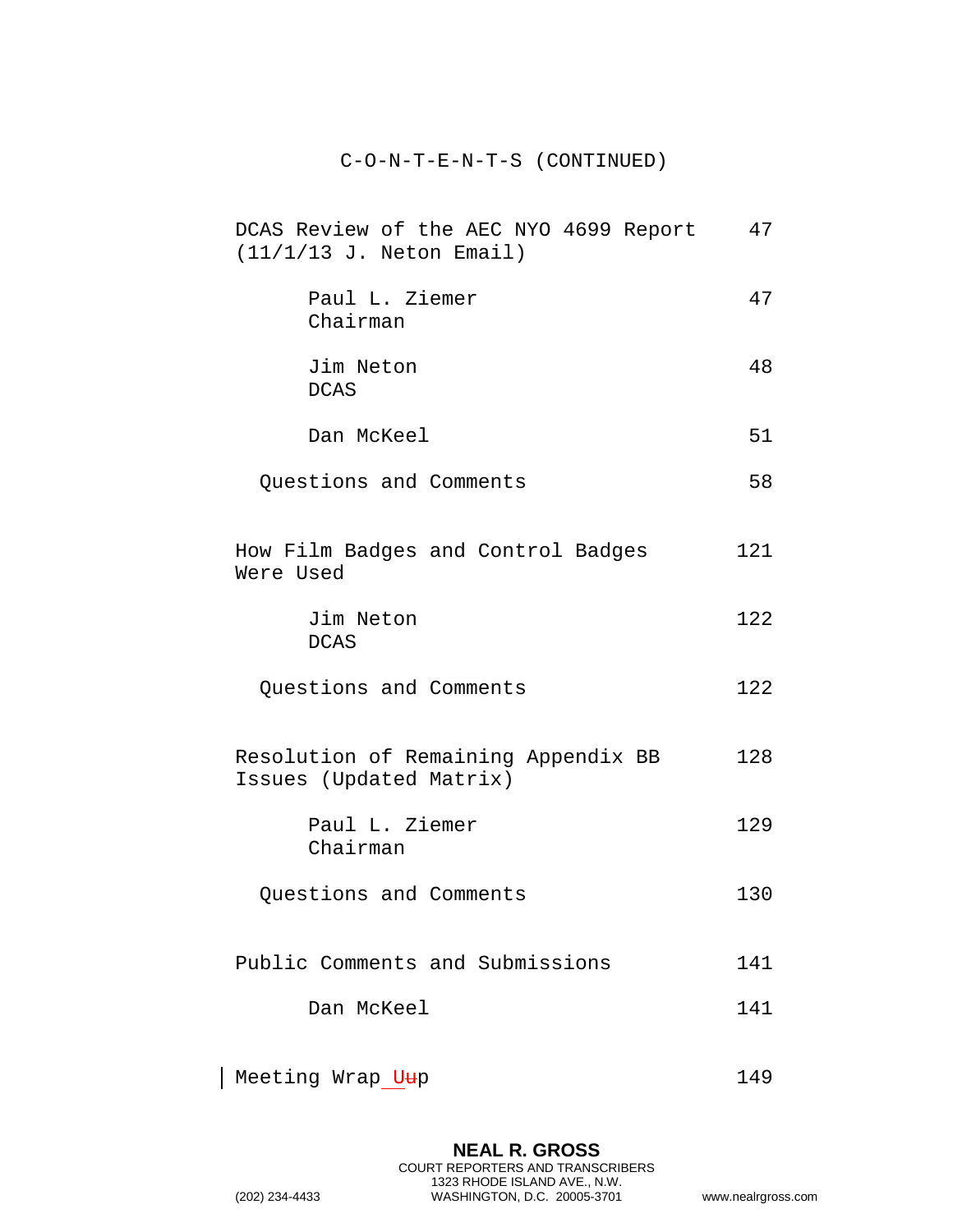10:01 a.m.

MR. KATZ: Welcome, everybody, to the Advisory Board on Radiation and Worker Health, TBD-6000 Work Group. We're going to be discussing GSI today.

Let's start with roll call. Since we are speaking about a specific site, please also, for all agency-related personnel, speak to conflict of interest.

(Roll call.)

Let's, then, go to this last note I'll make. We have a number of documents, I think three documents posted. More will get posted at some point today. We have a longer delay in getting things posted these days due to the processes we have to do on that.

And, Paul, it's your agenda.

**NEAL R. GROSS** COURT REPORTERS AND TRANSCRIBERS 1323 RHODE ISLAND AVE., N.W.

CHAIRMAN ZIEMER: Okay. Thank you very much. And good morning, everyone.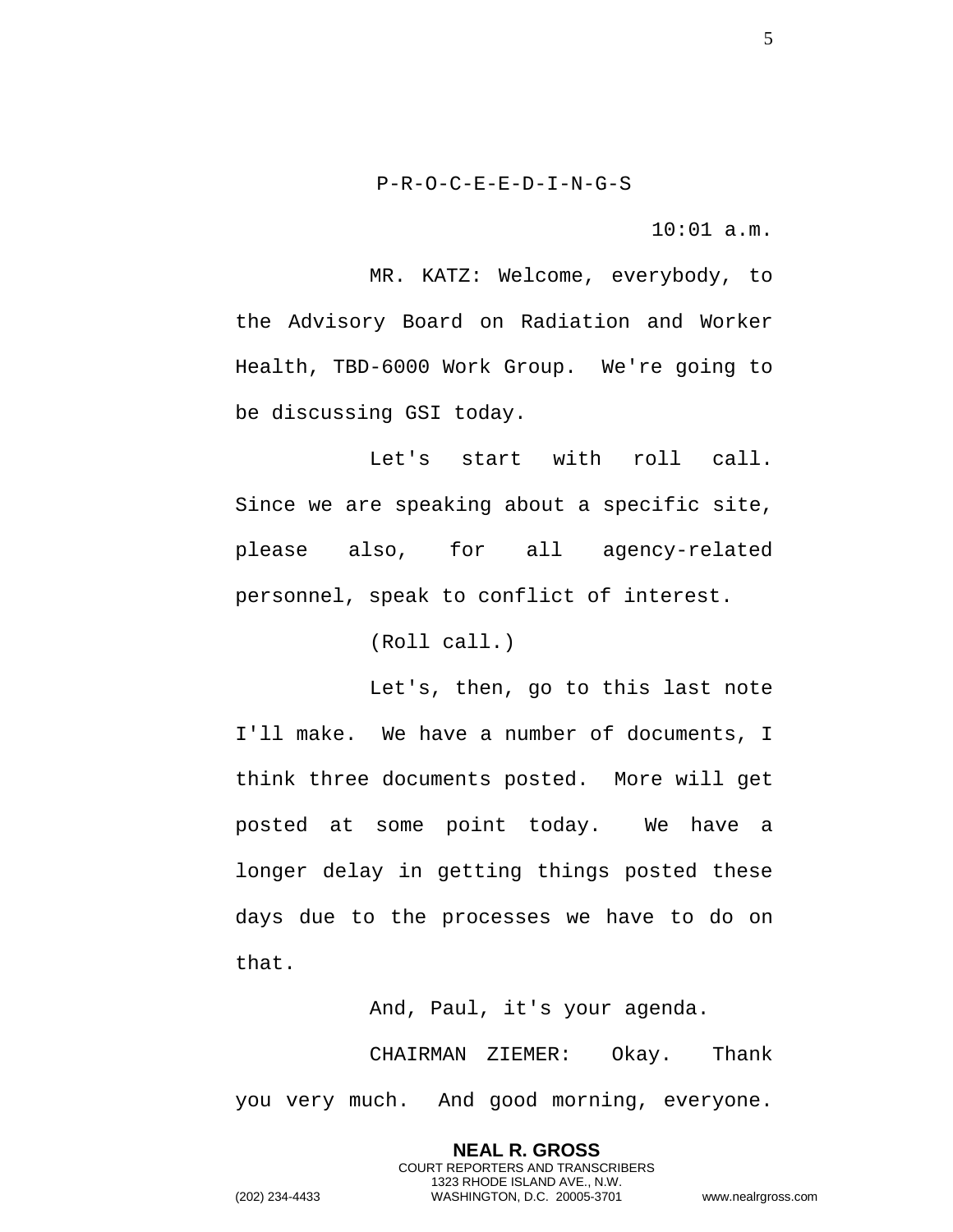I believe everybody has a copy of the agenda. We will go through it just as it is listed.

I do want to mention that if we have not completed the agenda by 1:00 p.m., we will take a break at that point. It is a little hard for me to predict exactly how long this will take. But if we aren't completed by 1:00, we will take approximately an hour break at one o'clock, a lunch break for some, maybe a mid-morning break for the West Coast people.

But, in any event, let's proceed with the agenda. As you know, the complete agenda today is on General Steel Industries, and we are going to begin with the skin dose calculation issue.

You may recall that there was a White Paper in October that Dave Allen produced dealing with evaluation of the data beta doses and the differences in the estimates between NIOSH and SC&A. And then,

> **NEAL R. GROSS** COURT REPORTERS AND TRANSCRIBERS 1323 RHODE ISLAND AVE., N.W.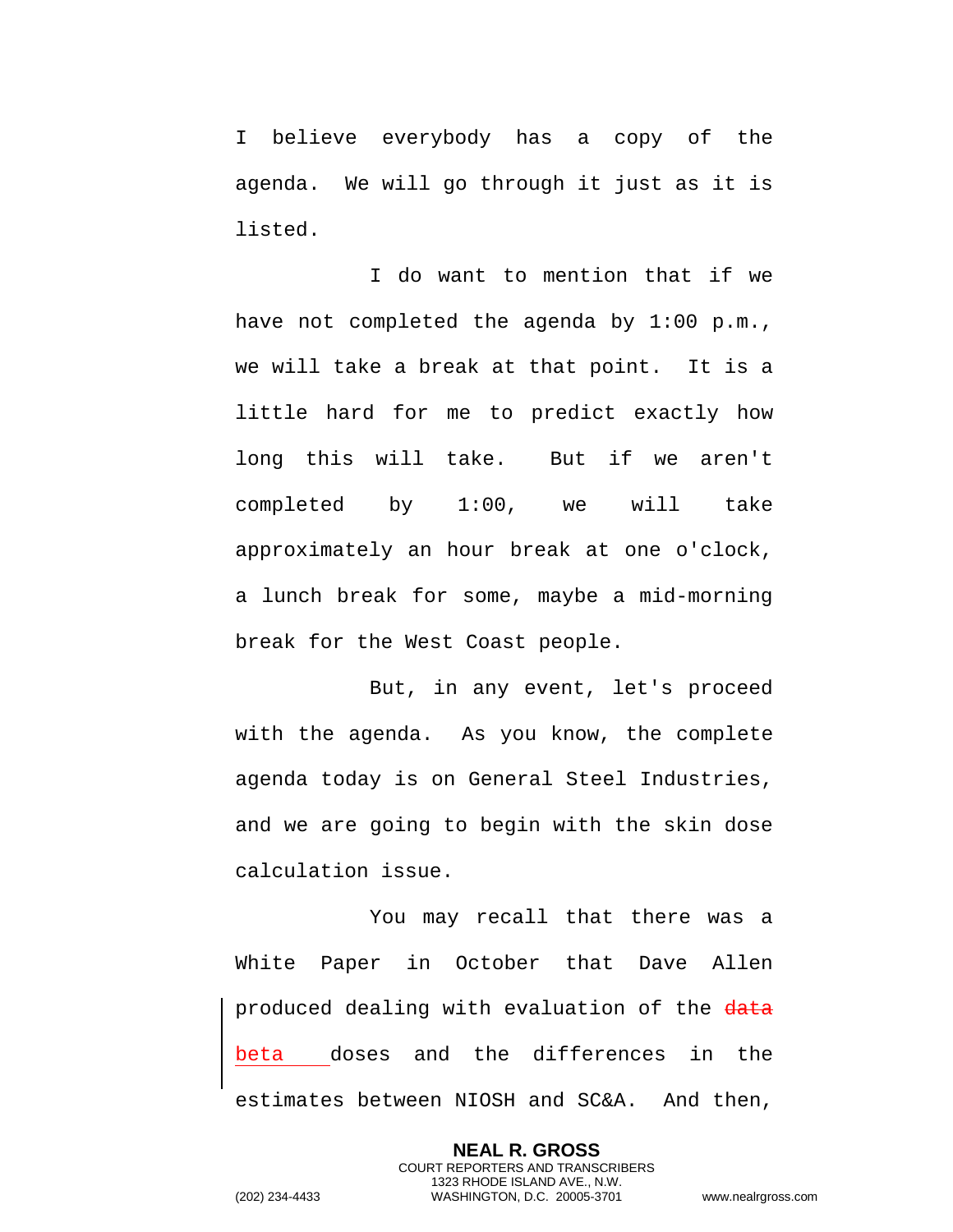more recently, SC&A and NIOSH have been looking at their use of MCNP code and determining their inputs. We have a paper now dated December 5th by Bob Anigstein that appears to, I think, indicate that they have resolved the issues.

Bob, I don't know that we necessarily need to step through all the details on your paper, but I do note in the conclusions -- I'm hearing some kind of whistling. Are others hearing that?

MR. KATZ: Yeah. It seems to have gone away, though.

CHAIRMAN ZIEMER: Okay. In any event, the bottom line from SC&A was that the outstanding differences in the calculation of the beta doses to the betatron operators have been resolved, or he says, "appear to have been resolved". And there's complete agreement on the methodology of calculating the doses.

And then Bob shows Table 4 and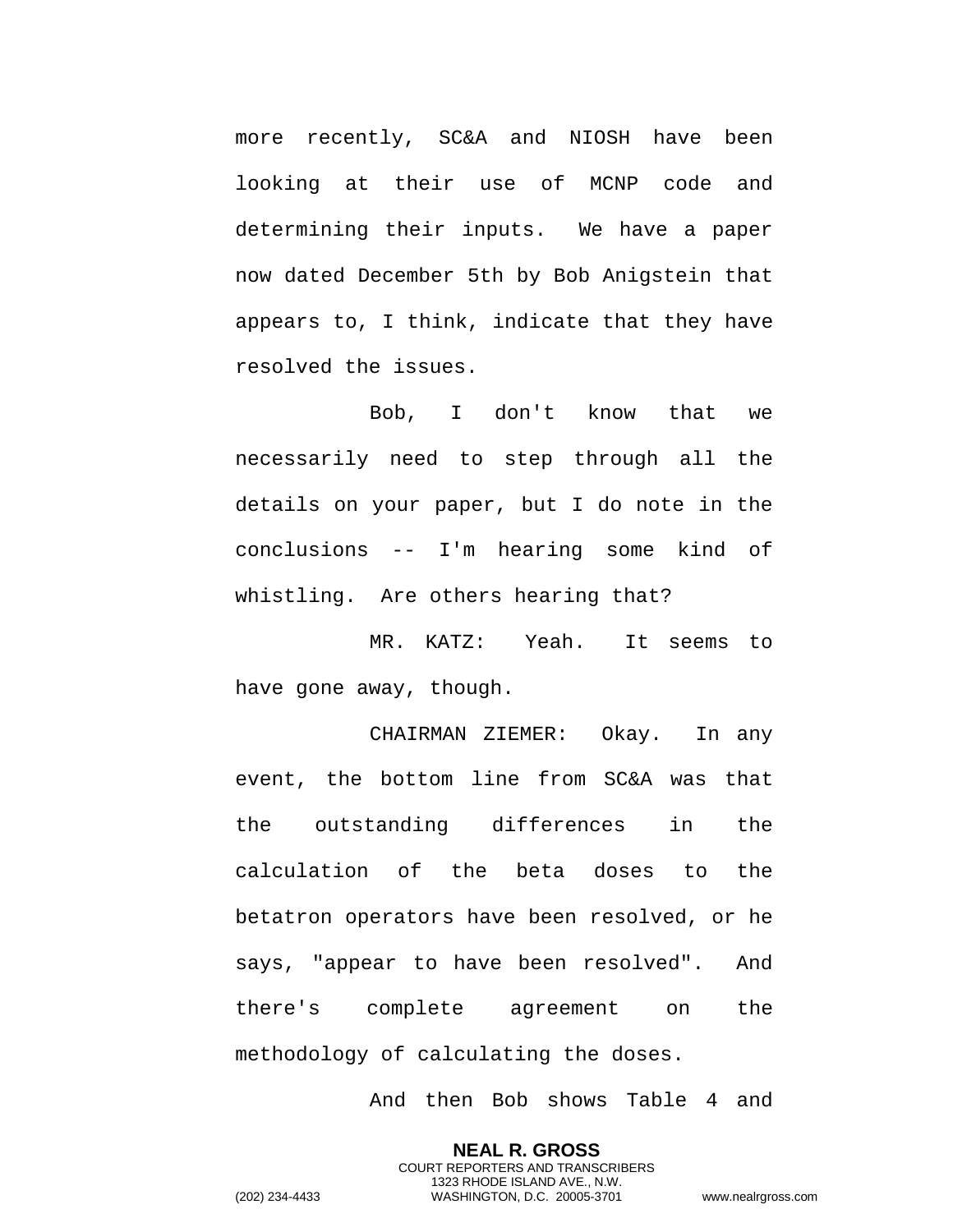Table 5, and I think Table 5 is his bottomline table for those.

So, Bob, do you have any additional comments? And then I'm going to ask Dave Allen to comment.

DR. ANIGSTEIN: I was going to present a summary of the report.

CHAIRMAN ZIEMER: Well, that's fine. That's fine. I know everybody has read it. I don't want to take too much time on it because there's a lot of detail in there. But go ahead with your summary, Bob. That's fine.

DR. ANIGSTEIN: Okay. Right. Well, I was going to present something on Live Meeting. I don't know if everybody's - - I mean, I have a little briefing that I prepared for Live Meeting.

CHAIRMAN ZIEMER: That's fine. Go ahead.

DR. ANIGSTEIN: Okay. Let me just open it up right here.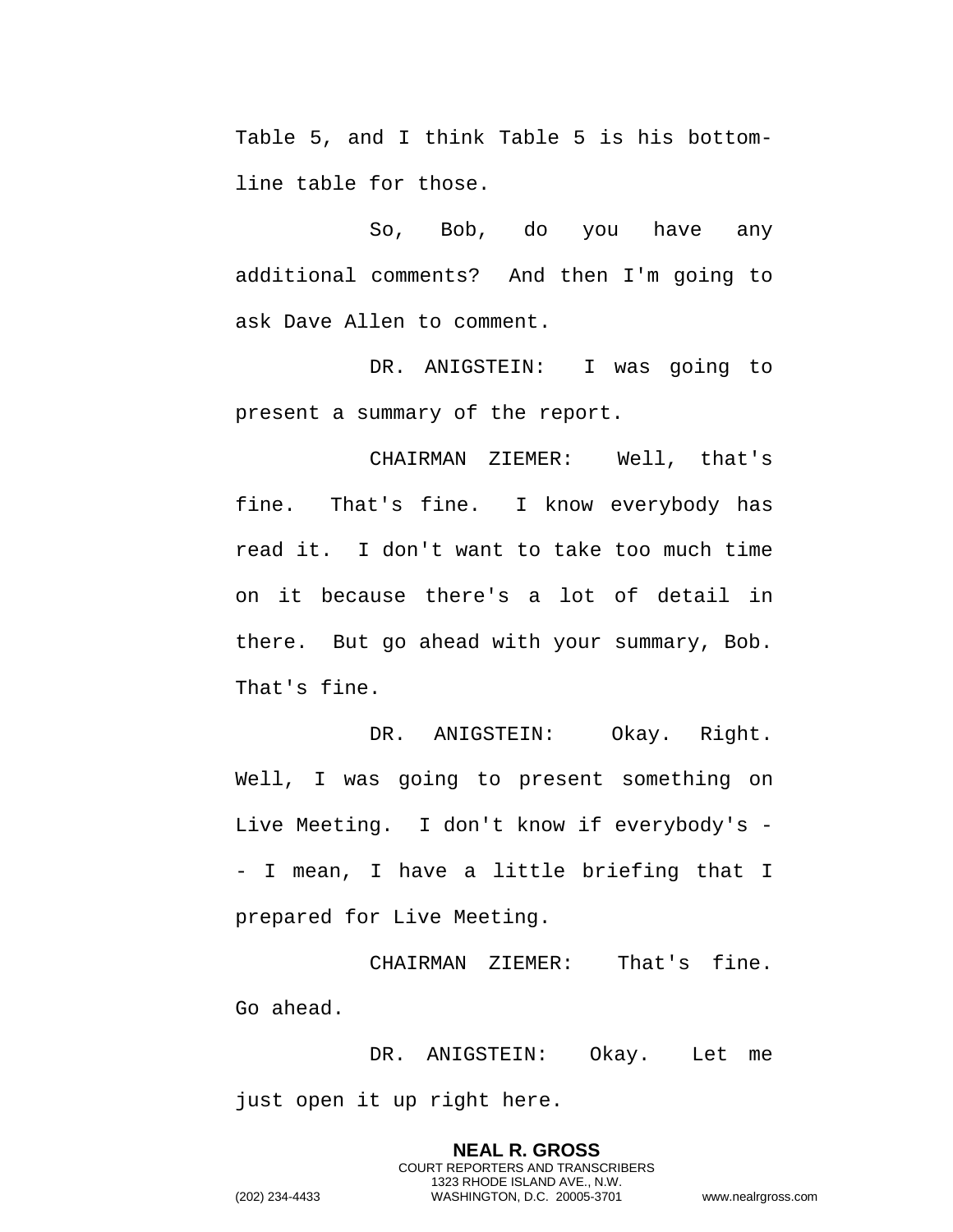CHAIRMAN ZIEMER: While you're pulling that up, Bob, I assume that everything you say -- Live Meeting is not available to members of the public for Work Group meetings, I don't believe. Am I correct, Ted?

MR. KATZ: You are correct, it is not available.

CHAIRMAN ZIEMER: Yes. But everything you're presenting is in your report?

DR. ANIGSTEIN: I'm sorry?

CHAIRMAN ZIEMER: Everything you're going to present is also in your report, I assume.

DR. ANIGSTEIN: That is correct. That is correct. These are just some tables, summary tables. I simplified some of them to make them easier. And let me just show -- oh, dear.

MR. KATZ: So, it is sideways, but otherwise --

> **NEAL R. GROSS** COURT REPORTERS AND TRANSCRIBERS 1323 RHODE ISLAND AVE., N.W.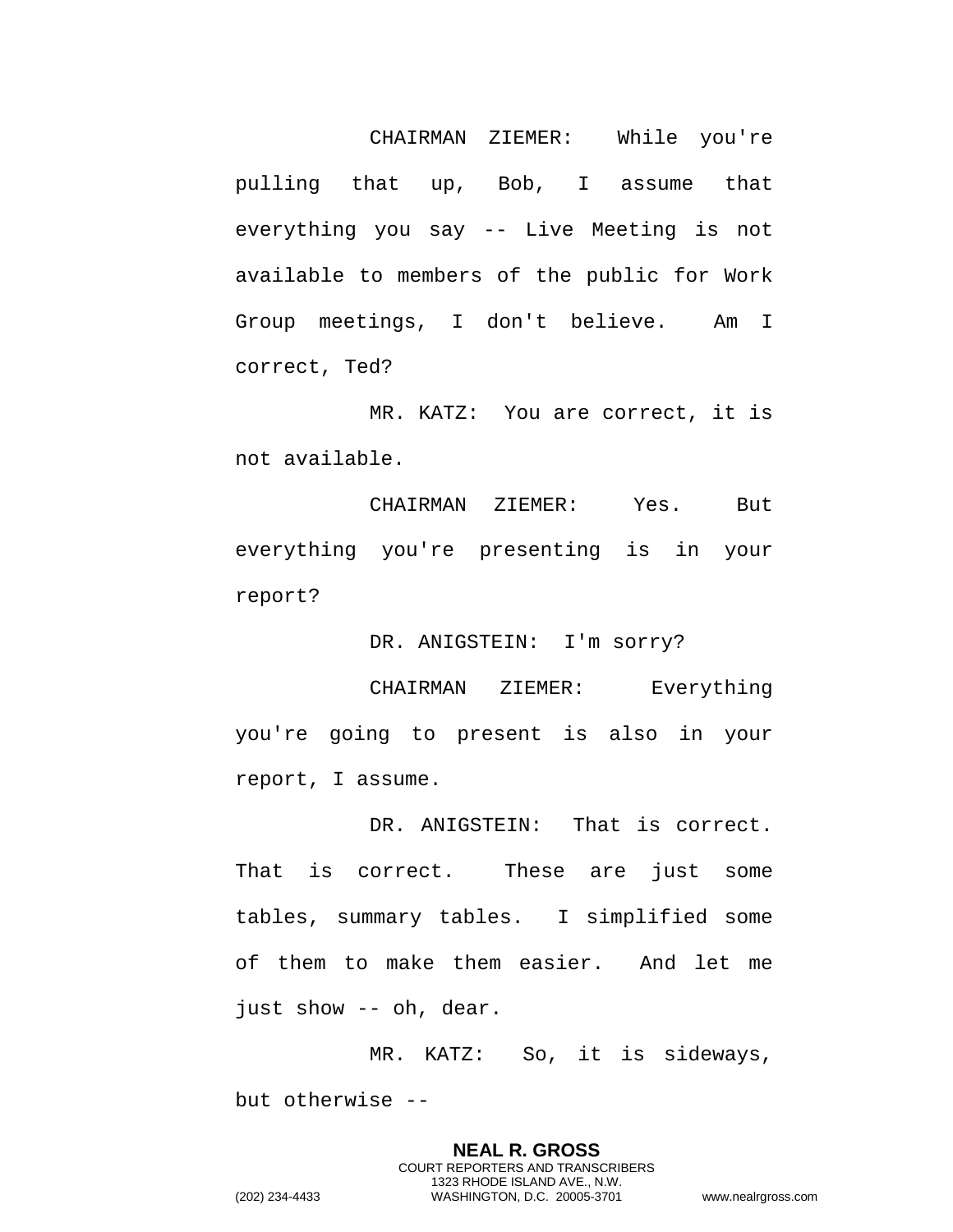DR. ANIGSTEIN: I just realized that. I don't know how that happened because it's not that way on my screen.

CHAIRMAN ZIEMER: Well, it's sideways on mine.

DR. ANIGSTEIN: Live Meeting has a mind of its own. I was just doing this last night with John Mauro and everything was fine.

Let's see, sharing my desktop. Okay. There we go. Is this better?

(No response.)

Hello?

MR. KATZ: Yes, that's good. That's good, Bob, if you could just shrink it.

DR. ANIGSTEIN: Okay. I think I have to go to 50 percent. There we go. Okay.

MR. KATZ: Bob, if you just move the slide device at the bottom -- oh, maybe everybody can do that themselves. They can,

> **NEAL R. GROSS** COURT REPORTERS AND TRANSCRIBERS 1323 RHODE ISLAND AVE., N.W.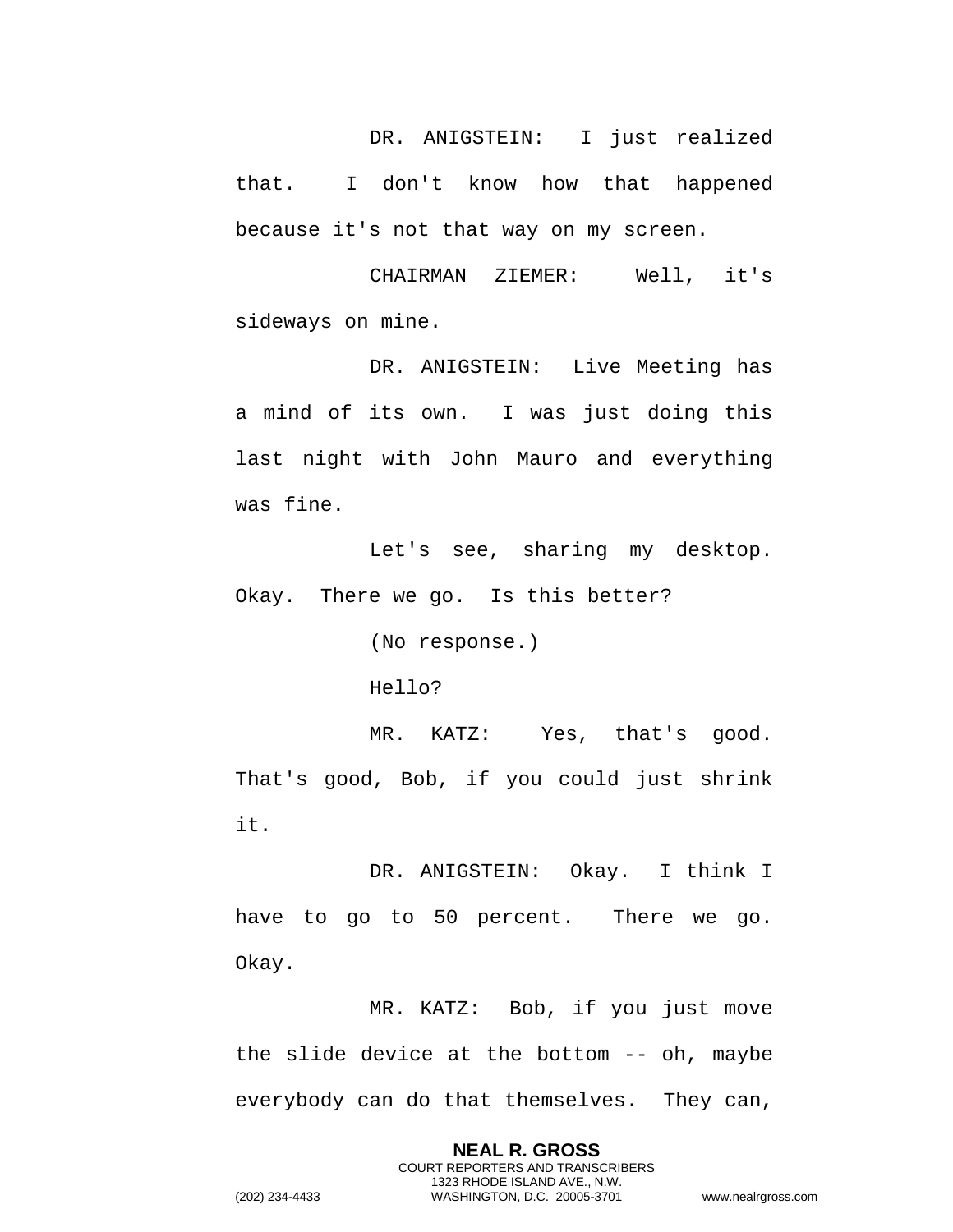actually.

DR. ANIGSTEIN: I don't have that.

MR. KATZ: Yes. Okay. So, everybody --

CHAIRMAN ZIEMER: You can do that yourself, Ted.

MR. KATZ: That's right. Thanks. Sorry.

MEMBER POSTON: Ted, I'm on. This is John Poston. Sorry.

MR. KATZ: Thanks, John. Thanks for registering. And just for the record, you have no conflict of interest at GSI.

MEMBER POSTON: Great. Thank you.

DR. ANIGSTEIN: Okay.

MR. STIVER: This is John Stiver. Could somebody please send me the link to the Live Meeting connection?

MR. KATZ: I'll take care of

that, John.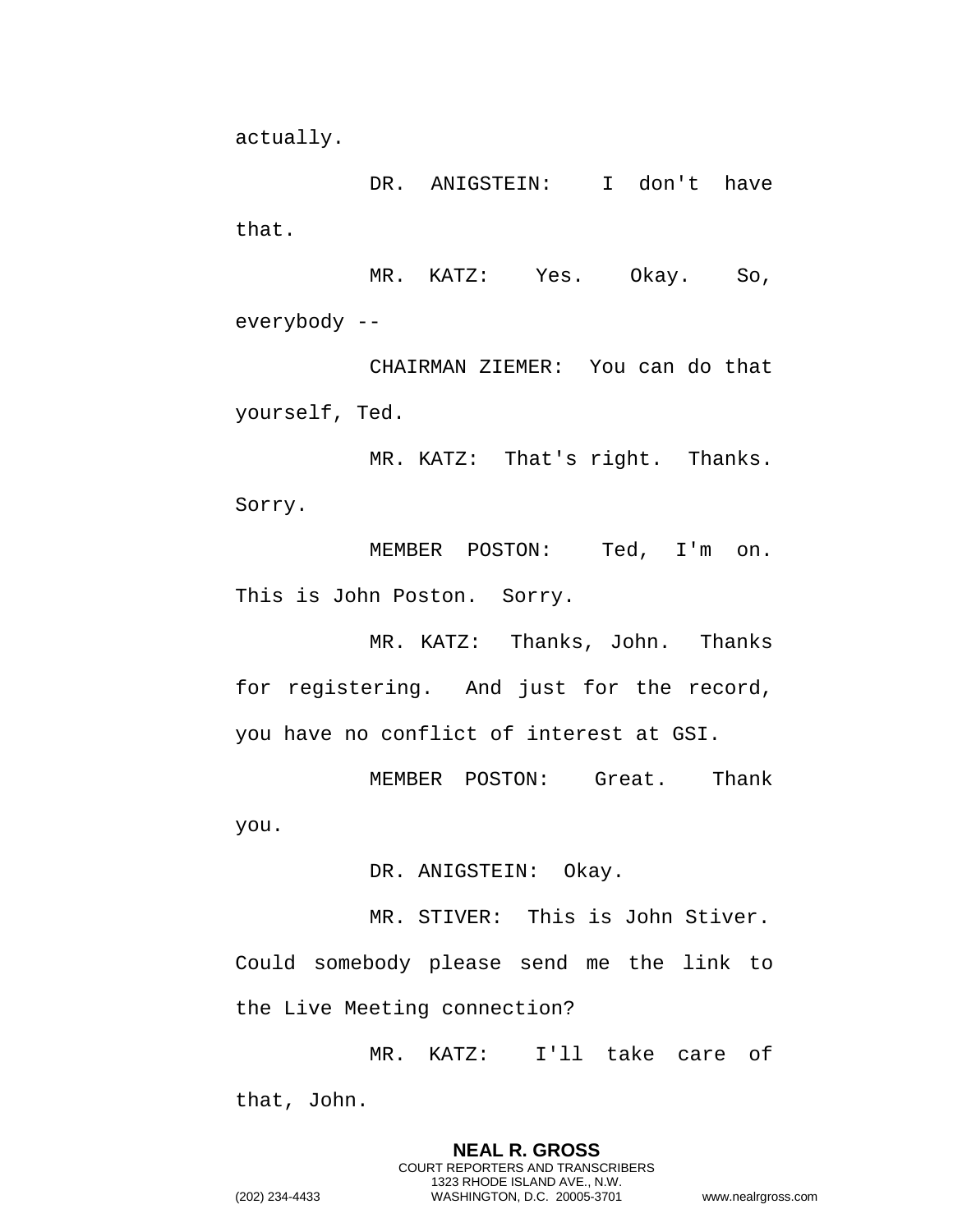MR. STIVER: Okay. Thanks. Bye.

DR. ANIGSTEIN: Okay. So, this is how we went about -- we redid some of the calculations. Once we became aware that NIOSH was going to be using our model, we took another look at it. Before, it was just a sort of check-on-NIOSH thing. Well, okay, let's see what we get. But then we realized the fact that we had another sort of a higher-level responsibility.

And then, also, there are constant developments in this MCNPX code. So, the public version was released a while back. The final frozen version; there would be no more development. So, we just took another look at it.

And in the last round we found that when -- the skin dose comes from irradiated steel and irradiated uranium. The layout man, that's one of our critical paths, the most highly-exposed individual, limiting for this scenario, I should say,

> **NEAL R. GROSS** COURT REPORTERS AND TRANSCRIBERS 1323 RHODE ISLAND AVE., N.W.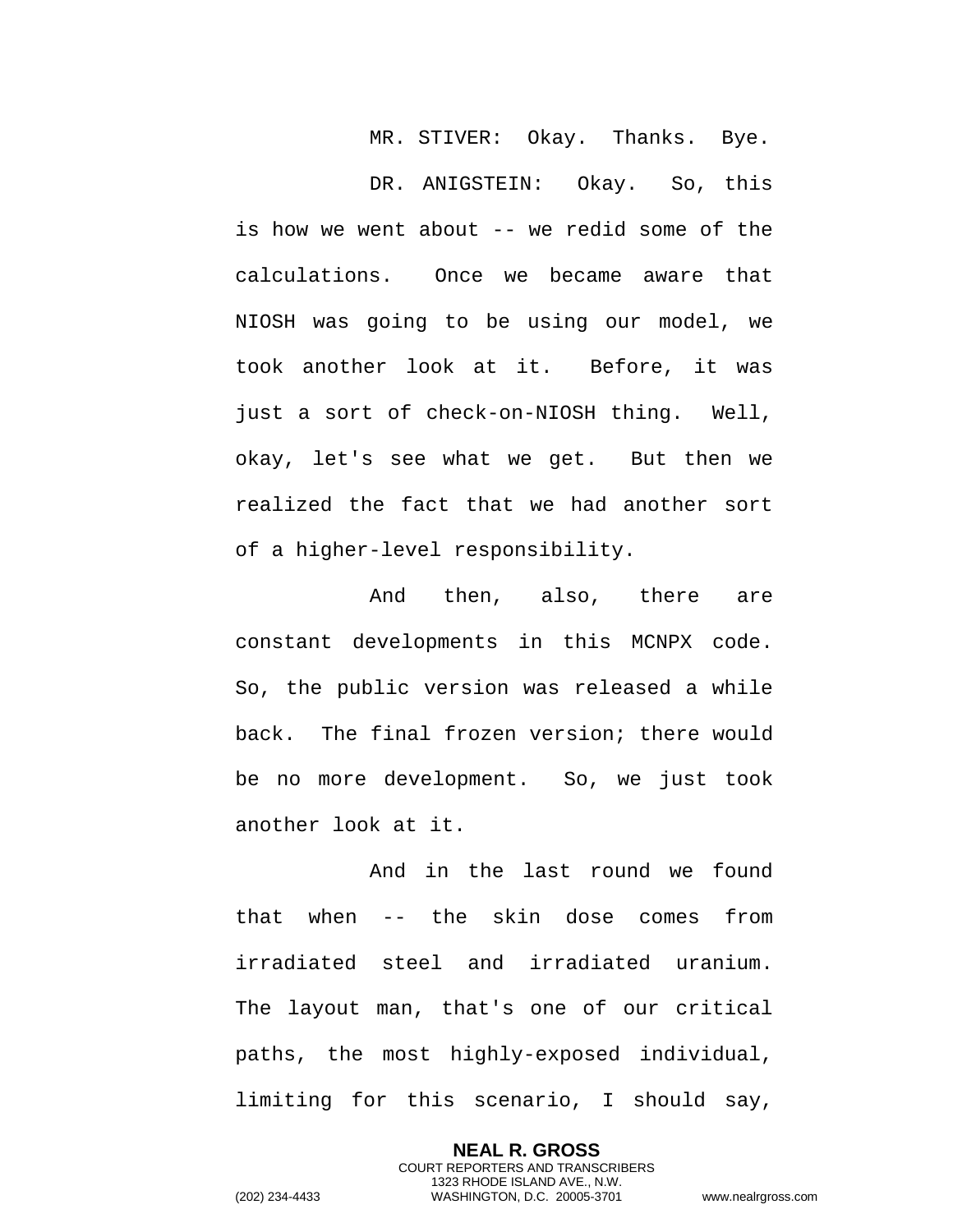only comes in contact with the steel. There's no layout on the uranium.

So, our runs showed that there were 37 -- the MCNP nomenclature is residual nuclei or residual nuclides thirty-seven atomic species get created when you irradiate this typical steel alloy that we found that was made at GSI. We actually had a former metallurgist send us the formula for that steel. So, we included many small -- mostly it's iron, but there are many smaller constituents.

And so we found, of these, there were 37 nuclides. Of those, 27 are capable of giving skin dose that had significant fraction of their decay through beta decay. And we ranked them in the order of the timeintegrated activity, the activity integrated over the exposure duration of this layout man, and we were able to narrow it to 6/90 now. Out of the 27, six of them accounted for 99.5 percent of the total. So, we went

> **NEAL R. GROSS** COURT REPORTERS AND TRANSCRIBERS

1323 RHODE ISLAND AVE., N.W. (202) 234-4433 WASHINGTON, D.C. 20005-3701 www.nealrgross.com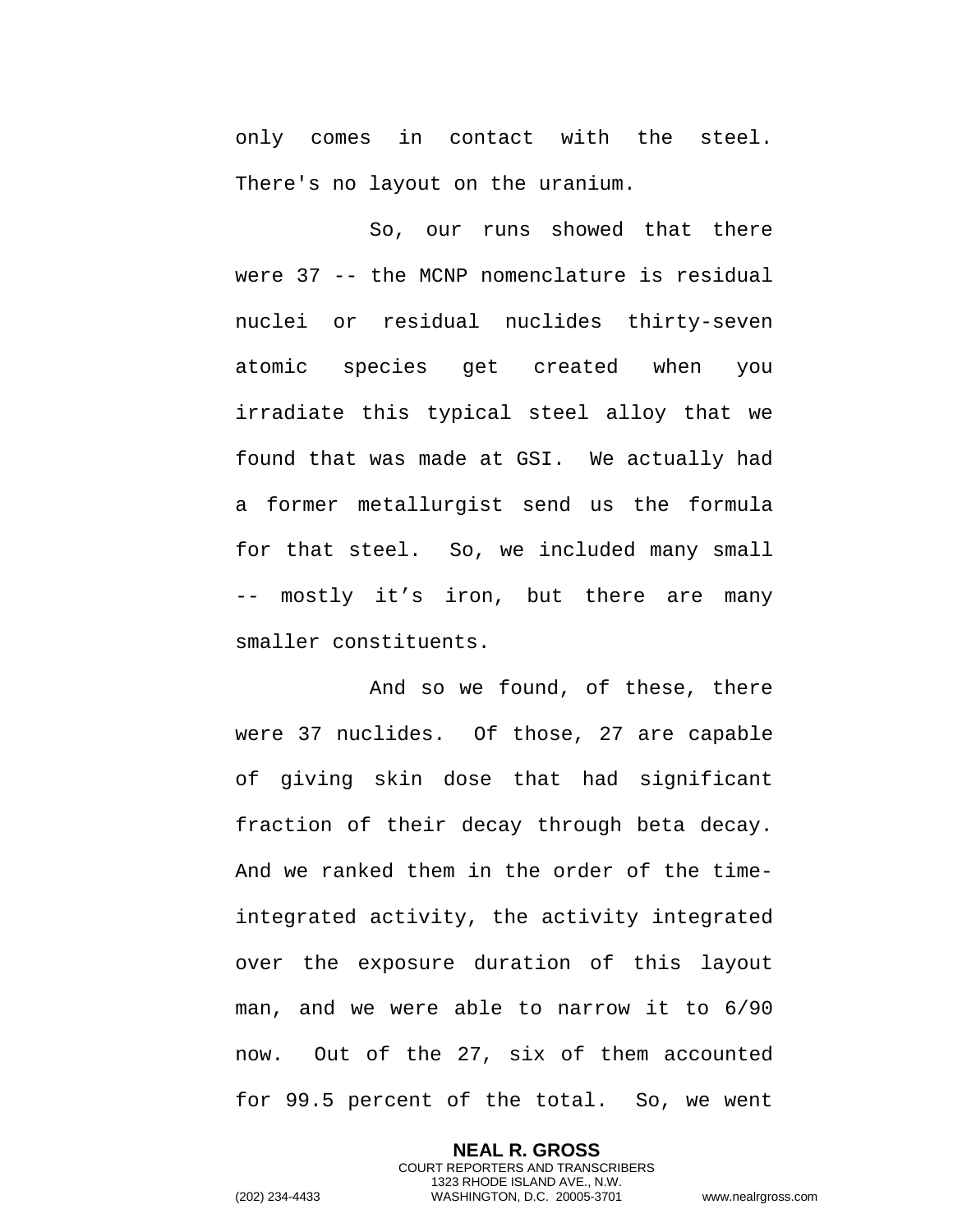with that for our purpose of analysis.

And of these, actually, three were very significant. Three of those six were about 98 percent. So, we had an earlier analysis for the other three, and we kept those because there was no point in redoing them because they were such a tiny contribution.

And here are the nuclides. I believe -- no, they're not in order of importance. The important ones are the iron-53, the molybdenum-91, and the manganese-56.

And so these are the specific activities. The reason they're different for the long and the short shots it the long shots were taken at a distance of 6 feet and the short shots were a distance of 9 feet. So, we have less intense radiation and, also, a shorter period of radiation. So, you get somewhat lower activities.

And this is already adjusted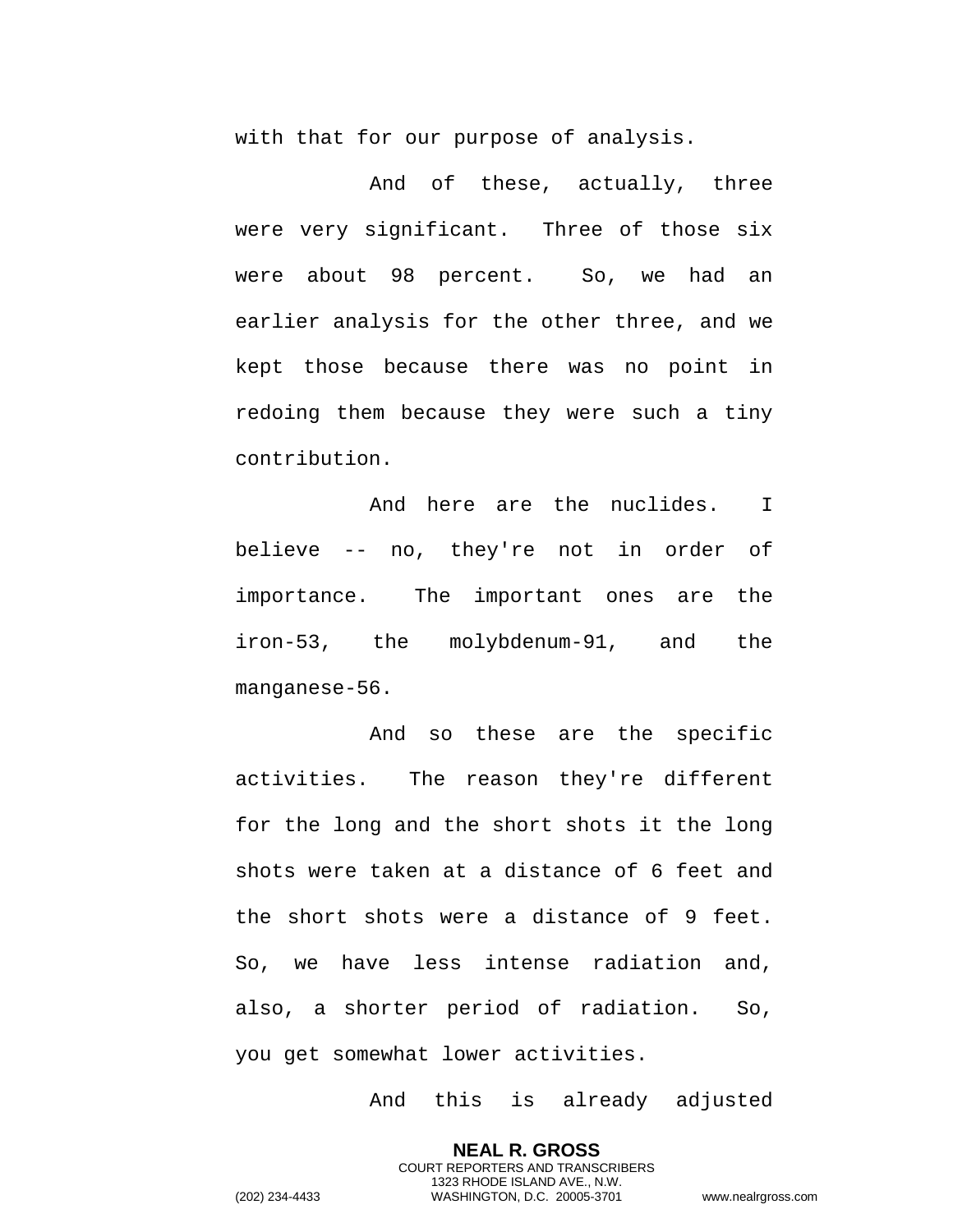because you get sort of an exponential profile. But the purpose of doing the radiograph, of course, is to penetrate the steel, to darken the film behind it. And so the front surface gets the most intense radiation and the back gets much less. And MCNP gives you the average, but we're able to back-calculate/-extrapolate what would be the activity on the very surface. So, we get that for the higher activity and that's what the worker gets exposed to.

So, then we do the time integration over a period of time that the operator -- this is for the operator -- is exposed to it. It takes at least, fairly optimistically, five seconds for him to get out after the betatron is shut off. In reality it would be longer, but we said at a minimum of five seconds. And then he spends, with the long shots, he spends about 15 minutes in the proximity of the steel readjusting the betatron. His assistant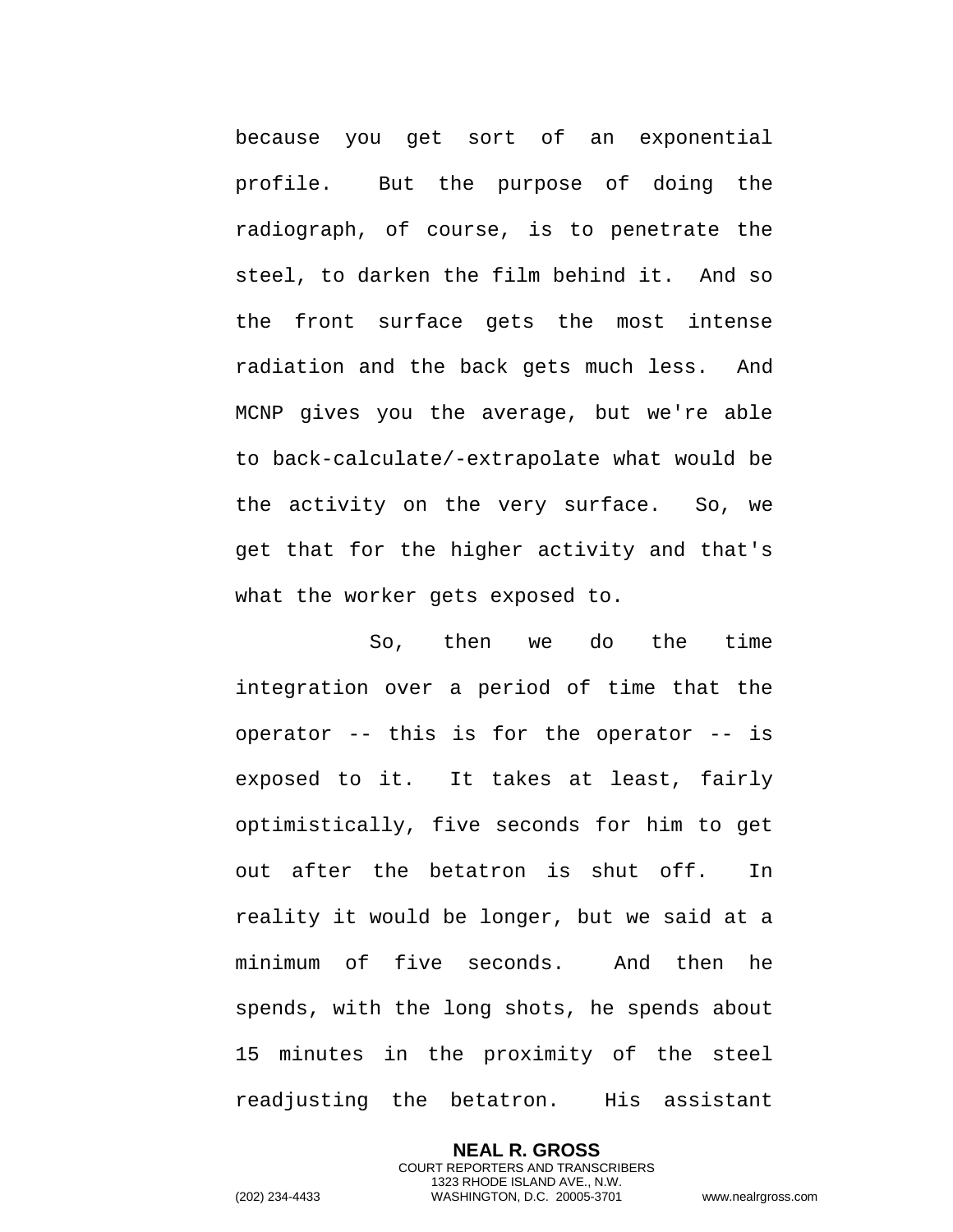adjusts the film, setting up for the next shot. And for the short shots, it's five seconds, again, but maybe only 11 minutes.

So, these are the time-integrated activity, the activity of this over this period of time. So, if you have a longlived one, like this molybdenum-99, 66 hours, it doesn't really matter. You simply multiply by the time. But something that is decaying during -- you know, iron-53, which was the most important constituent, 8.5 minutes half-life. Well, it's busily decaying during this 15 minutes. So, then you do have to take account of the decay curve.

Then, here are the results where we have taken all six of these and calculated the dose from each one in proportion to its specific activity over this period of time. And we found the following doses per shift, per eight-hour shift.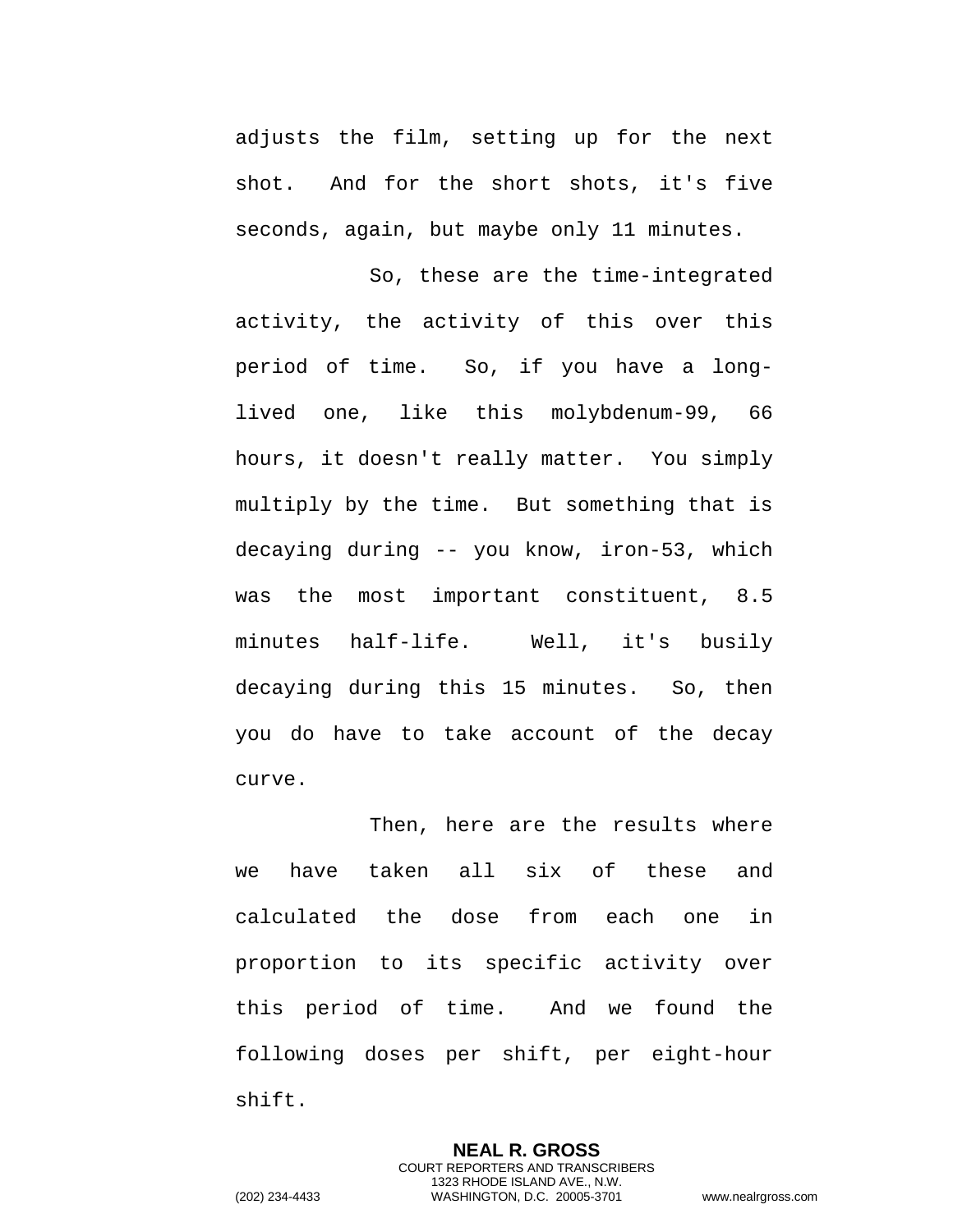I'm not going to read the numbers. Again, this is straight out of the report. I believe it's Table 3 in the report, or Table 2. The first one is Table 1.

So, this time, something that wasn't done before, we just sort of figured that, okay, the bare skin, the hands and forearms, will be in contact with the steel. The rest of the skin will be covered with clothing, and we very conservatively say it is just the thickness of a thin T-shirt. We don't know what, obviously. A person's body, there must be clothing on it, but we use the least.

And then earlier we sort of figured, well, this is the dose rate at one foot. And NIOSH assumes that half the time they spend it at a distance of one foot and half the time they spend it at a distance of one meter. I think earlier we ignored the meter and just simply took the one foot, or

> **NEAL R. GROSS** COURT REPORTERS AND TRANSCRIBERS 1323 RHODE ISLAND AVE., N.W.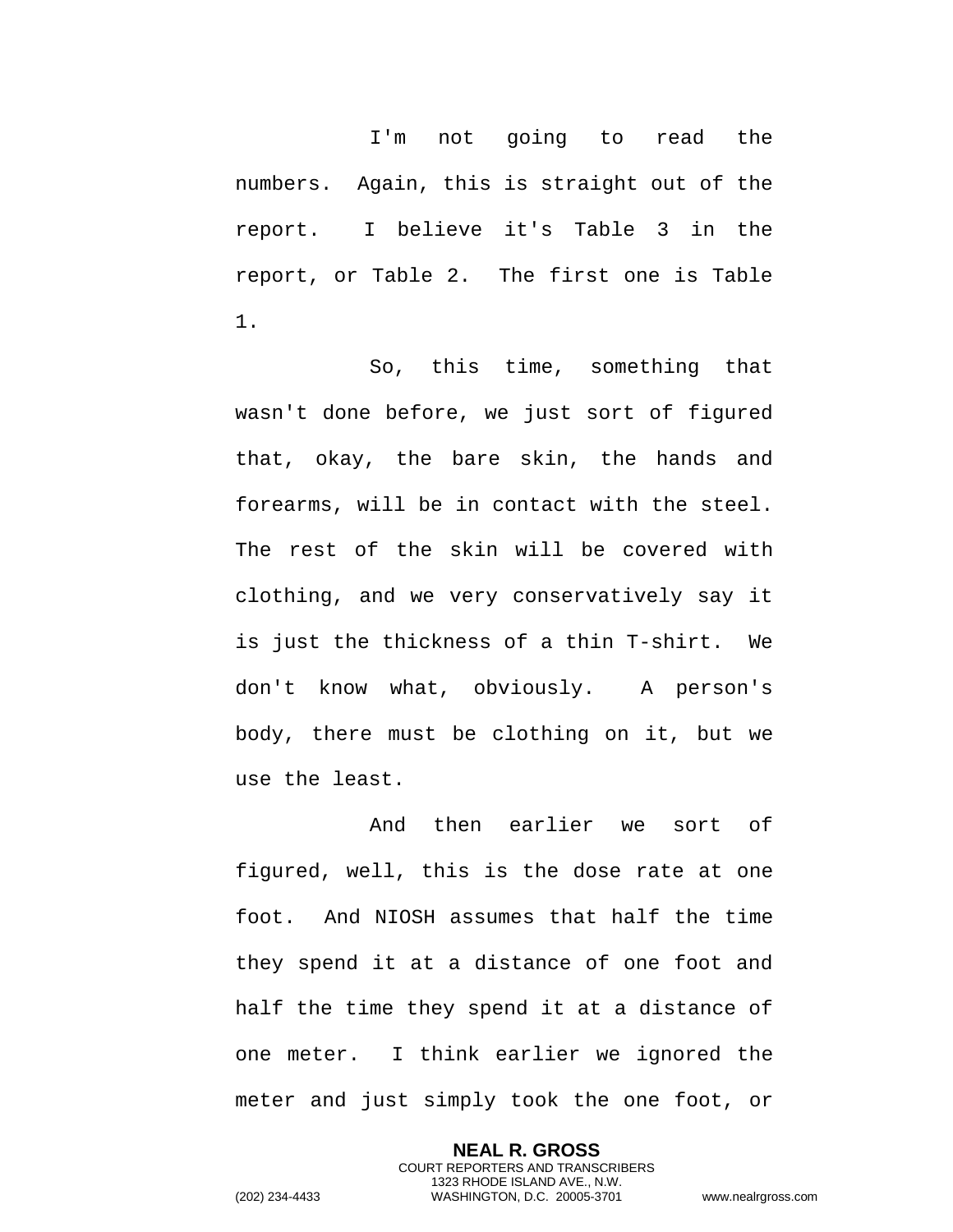the contact, and divided it by two.

But we took another look at it and said, no, it turns out that the dose rate at one meter is still significant. And so we calculated that. That was another reason for the new calculation. And we used the average of the two, where they received the contact for the bare skin at one meter, and for the other parts of the body, one foot and one meter.

The contact through the clothing is there. We didn't really use it in the calculation, just showed the effect of it, how much of the absorption there is with that thin T-shirt.

And then we did something similar for uranium, a uranium slab. And it turns out, as it turned out before, that really the only activation product of importance is U-239, which you take uranium-238 and actually a neutron is knocked out of another atom and it gets captured by the U-238 and

> **NEAL R. GROSS** COURT REPORTERS AND TRANSCRIBERS 1323 RHODE ISLAND AVE., N.W.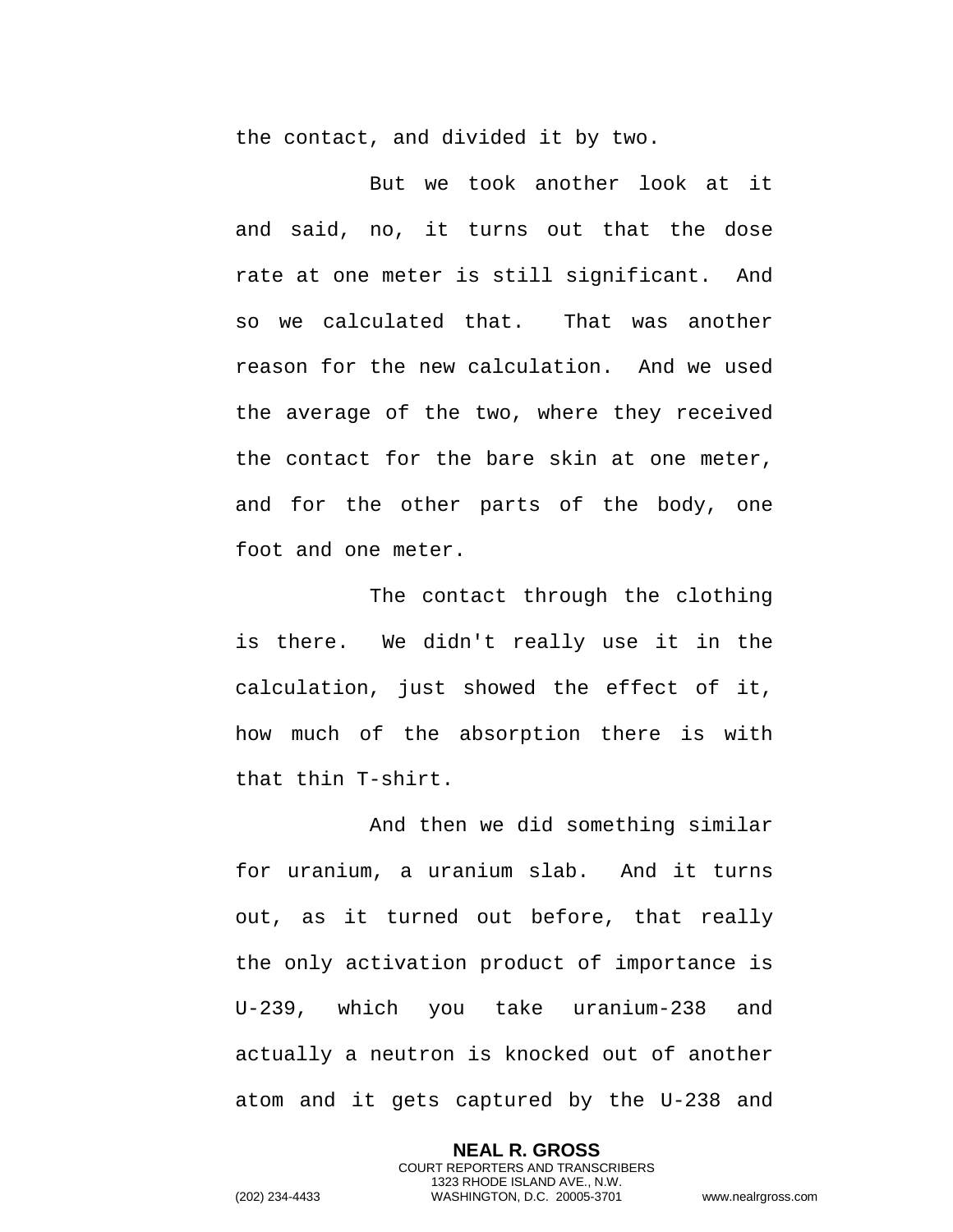forms U-239.

This is by far the highest specific activity. We looked at uranium-237. It's very small. And there are some others, minor contributors. And we are only, again, looking at beta emitters.

And then this is the final calculation from the uranium slice for the dose rates to the skin. So, here we take into account, we assume that here was a cylindrical ingot. And we know from our studies of the Mallinckrodt site that these were sawed like slicing, just like you were slicing a salami. They saw it and take a slice, and they called it a betatron slice. This was a destructive testing.

CHAIRMAN ZIEMER: Bob, let me just interrupt quickly. For those who don't have access to your slides, we are looking at what is essentially Table 4 from your report.

DR. ANIGSTEIN: Yes. Okay. So,

**NEAL R. GROSS** COURT REPORTERS AND TRANSCRIBERS 1323 RHODE ISLAND AVE., N.W.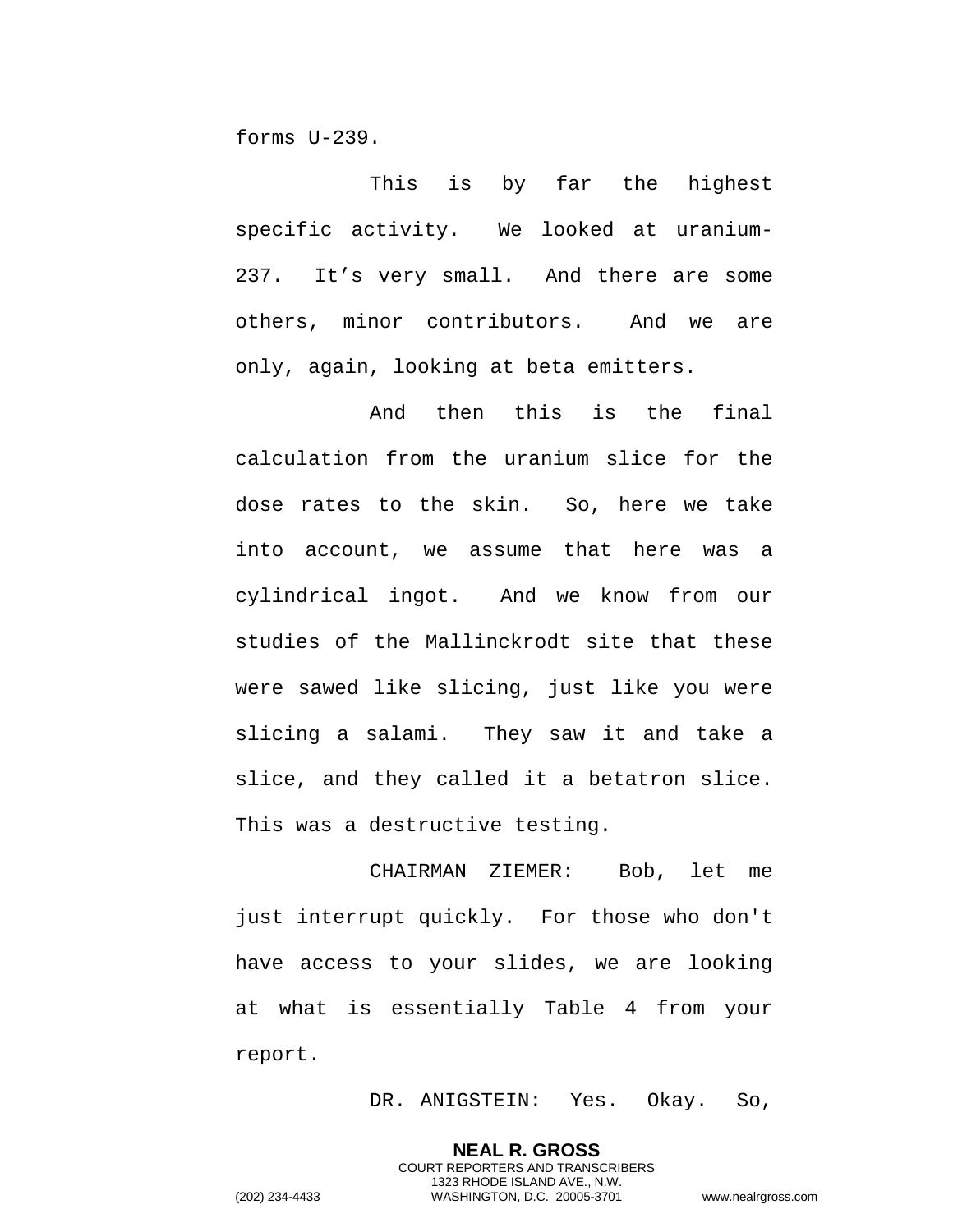here we have -- so, this has been remelted, and we assume that the size of it, the size of the cylinder, will be subject to what we call the Putzier effect. So, that all the beta emitters, the short-lived, relatively short-lived with 24 days half-life, have migrated, or there is a concentration to the side. And Mr. Putzier's report said that it is from 10 to 15 percent -- sorry -- a factor of 10 to 15 higher than what you would normally expect from uranium. So, we took the average of 12.5 and we enhanced the beta activity on the side. And then we assumed that the worker spent -- half the time that he is handling uranium, his skin is exposed to the side of it, and the other half of the time to the front.

And the front, because this has been sliced, it would not have the Putzier effect. That's only on the surface of the cast shape. But it would have the enhancement from the irradiation, the

> **NEAL R. GROSS** COURT REPORTERS AND TRANSCRIBERS 1323 RHODE ISLAND AVE., N.W.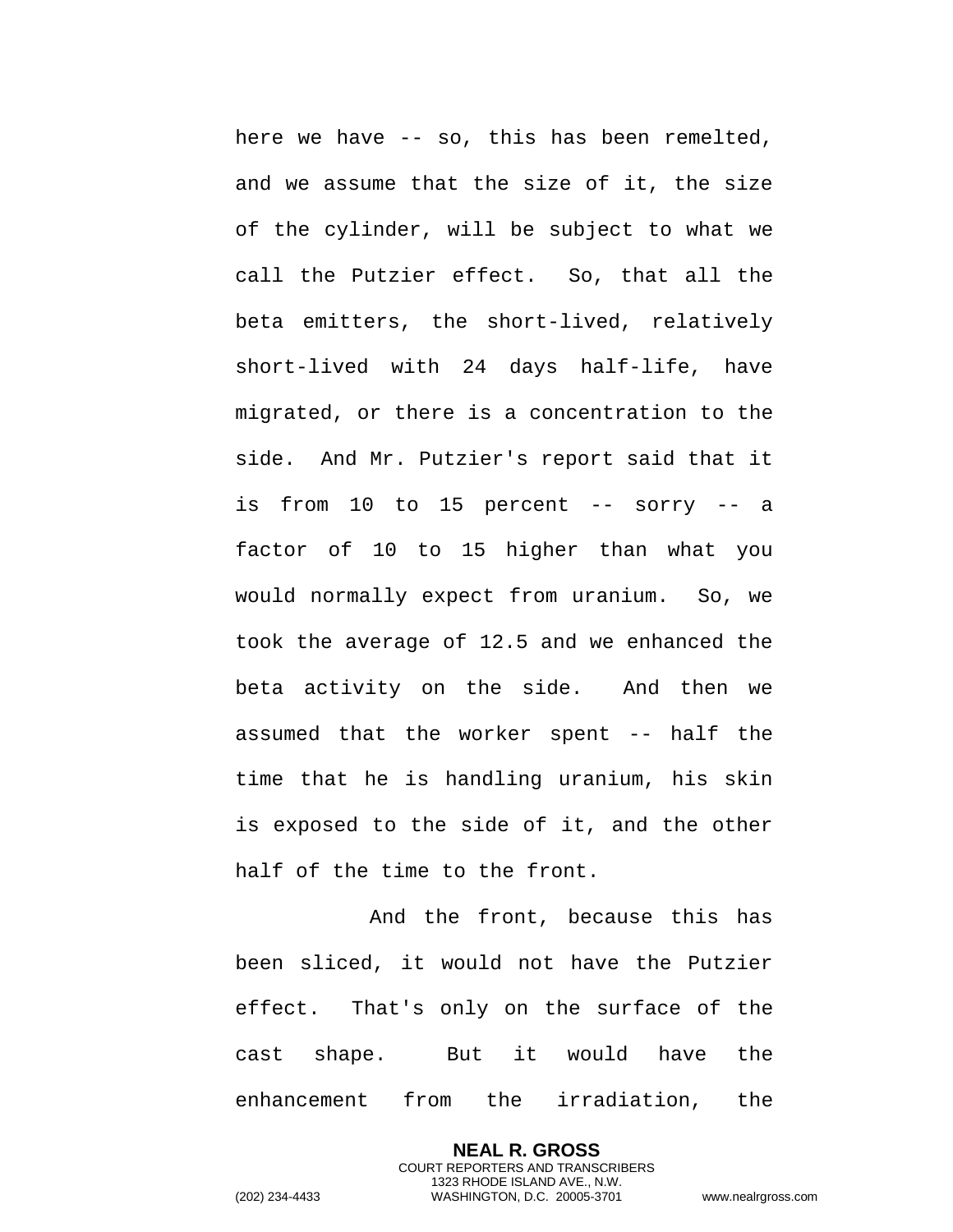betatron irradiation. So, nevertheless, the side is by far the greater activity, the greater beta activity.

And so we take an average of the two, assuming that he spent half of his time, half the contact is from the front, half the contact is from the side. And then, similarly with the others, the other part of the body is at one foot from the front or the side, other than the skin and the skin of the hands and forearms. And then, finally, we do one meter the same way. And then we take an average of the averages.

So, for the bare skin, it is the average of the one meter and the contact, and for the rest of the skin, it is the average of the one foot and the one meter.

So, finally, these are our annual doses. As before, we used the Mallinckrodt purchase orders to determine how many hours per year. This was initially an area of difference between us and NIOSH where ours

> **NEAL R. GROSS** COURT REPORTERS AND TRANSCRIBERS 1323 RHODE ISLAND AVE., N.W.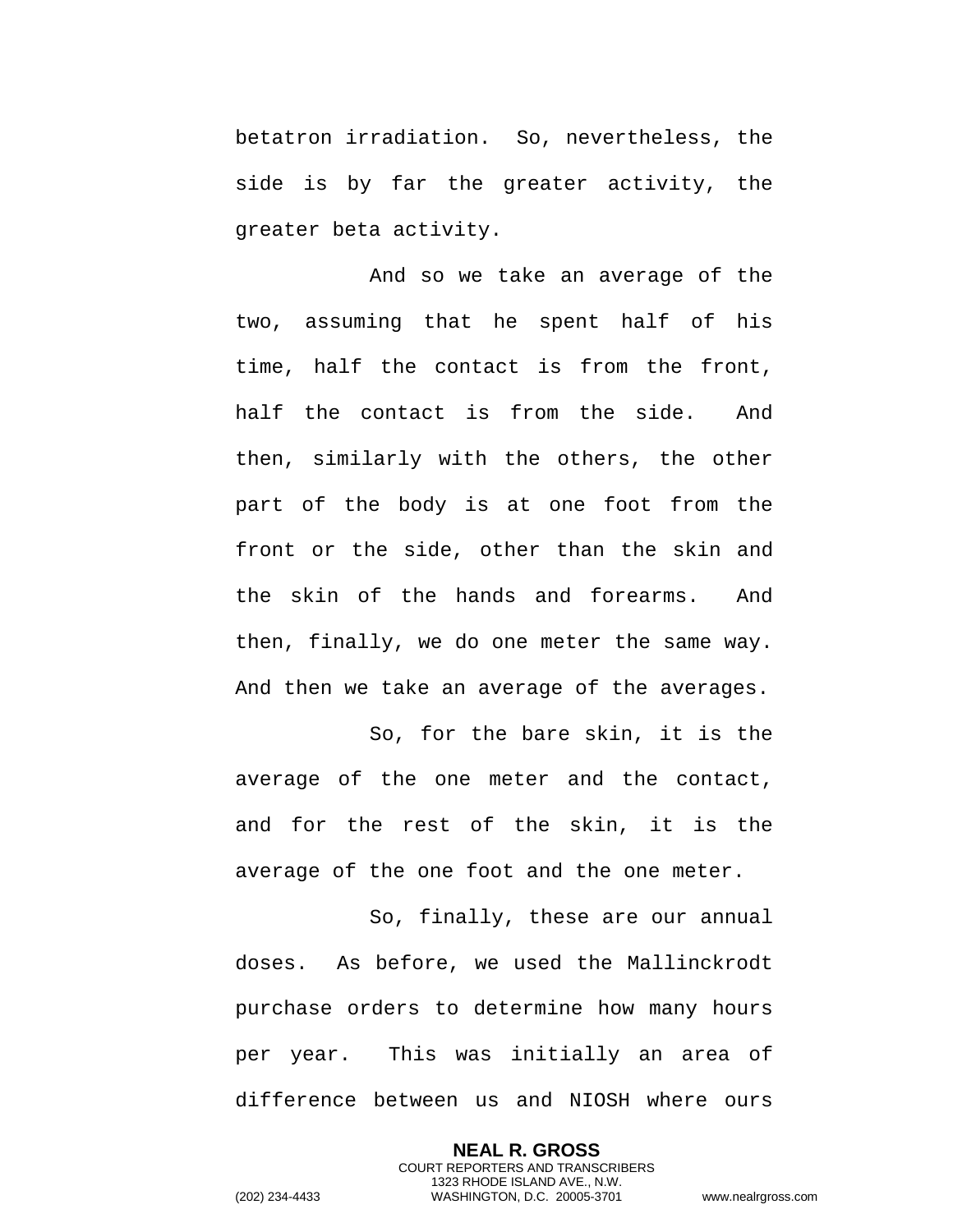were assigned differently, but my understanding is that NIOSH has agreed now to use these same hours, the most claimantfavorable, the maximum hours.

So, based on these hours, these are the number that the -- we assumed that during each year -- this is a very conservative assumption -- that a single worker will have been assigned to the team, the radiography of the uranium. And it's not implausible because the contract actually said it will be done Monday through Friday during the hours of 7:30 to 3:30, something like that. So, they don't have to pay for the shift differential.

CHAIRMAN ZIEMER: This is Table 5, by the way.

DR. ANIGSTEIN: Pardon?

CHAIRMAN ZIEMER: Table 5 is what we're looking at.

DR. ANIGSTEIN: Yes. Okay. And then -- so the remainder of the shift was

> **NEAL R. GROSS** COURT REPORTERS AND TRANSCRIBERS 1323 RHODE ISLAND AVE., N.W.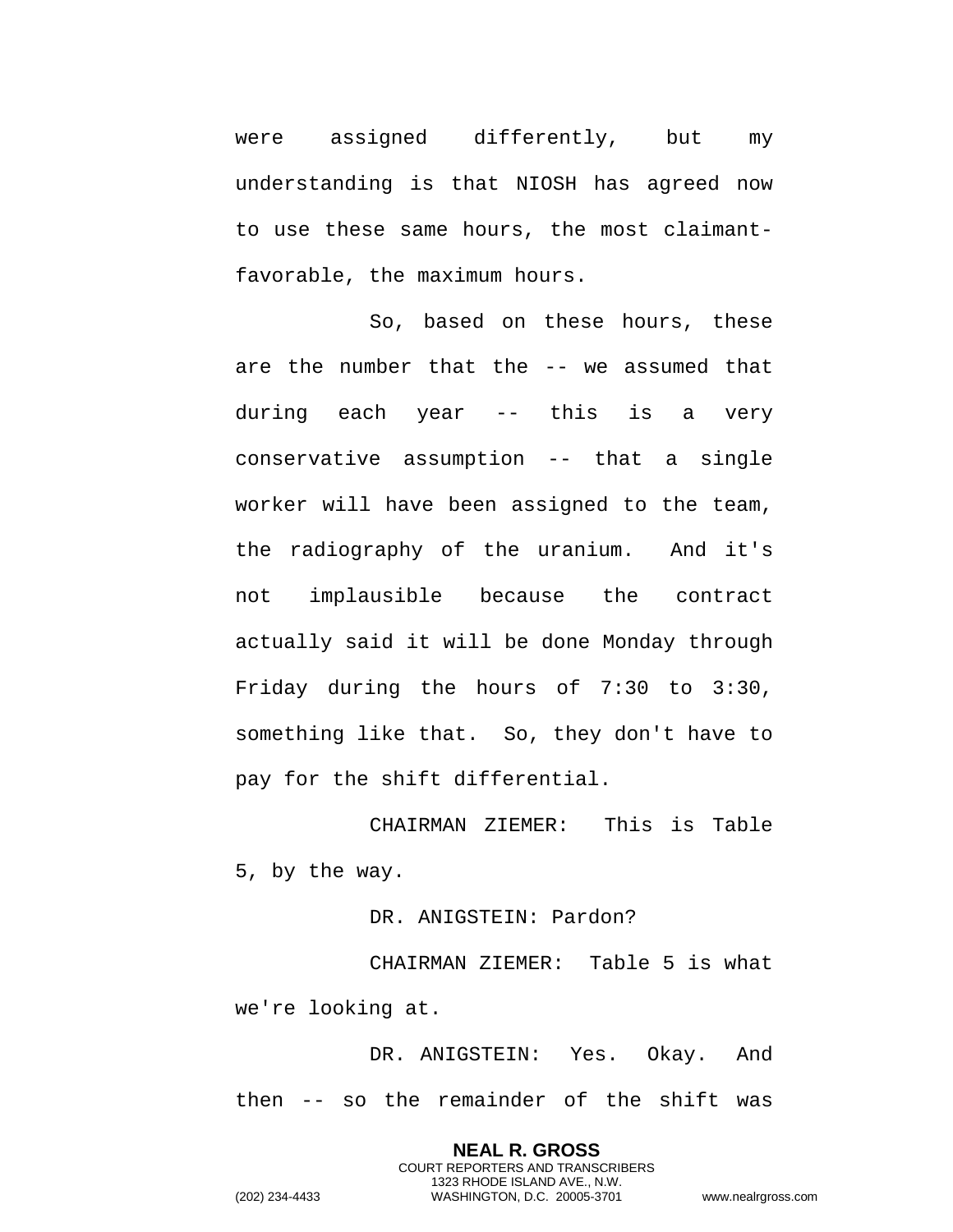spent on the normal work on steel. So, then, using the previous tables, we simply calculate, multiplying the exposure per shift times the number of shifts. So, we calculate the exposure to the hands and the forearms and the other skin from the uranium and the steel. And it's highest -- since uranium is by far the bigger contributor - it's highest during the years when you had the most uranium. And then it goes down year by year up until -- oops, there is a glitch on the slide in the way -- all of my sudden, my program decided that the year 1966 was a number, and it shows it as 1,966. That is 1966. The last year is 1966. Sometimes this software gets a mind of its own. So, that's really the end of the discussion of the skin dose.

And then, just to say a few more words -- I've already said something about, as I said, we redid some of the MCNP calculations. Actually, in the process of

> **NEAL R. GROSS** COURT REPORTERS AND TRANSCRIBERS 1323 RHODE ISLAND AVE., N.W.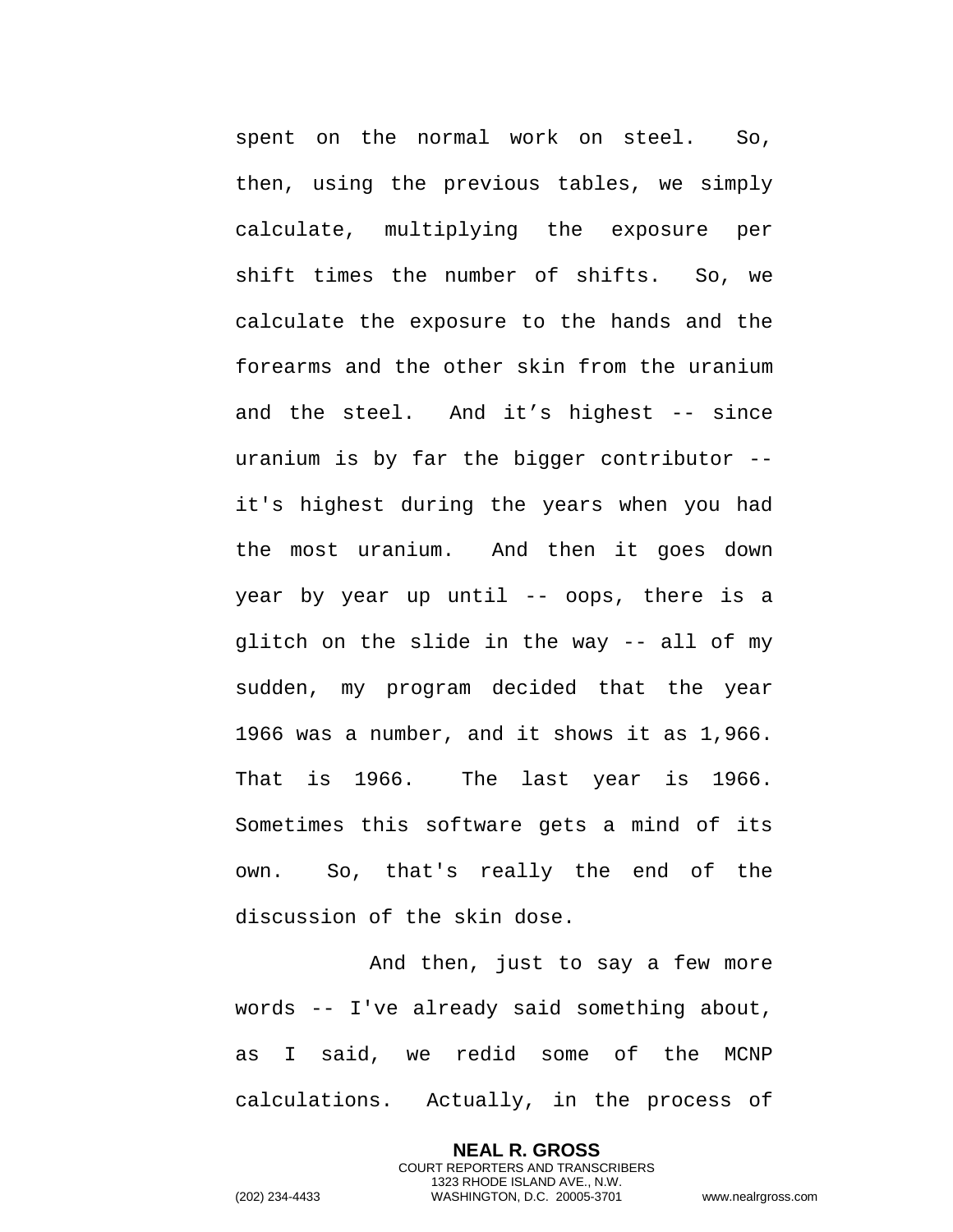reviewing this, I was able, we were, fortunately, able to get Dr. John Hendricks, who is actually one of the developers. He is the senior author of some of the reports issued by Los Alamos on MCNPX. And he recently retired and is available as a consultant. He actually still works for Los Alamos as a contractor, but he is also able to take other outside clients.

So, he is probably the foremost, of the people who are -- I don't want to compare his skills to other people who are still working at Los Alamos on this code. But, of the ones who are available to outsiders, to us, he's probably the foremost authority.

He originally was engaged just to help explain some of the new features that were incorporated in an analysis done a year ago. But I, myself, wasn't quite clear about what it did. I just wanted to be able to understand it.

> **NEAL R. GROSS** COURT REPORTERS AND TRANSCRIBERS 1323 RHODE ISLAND AVE., N.W.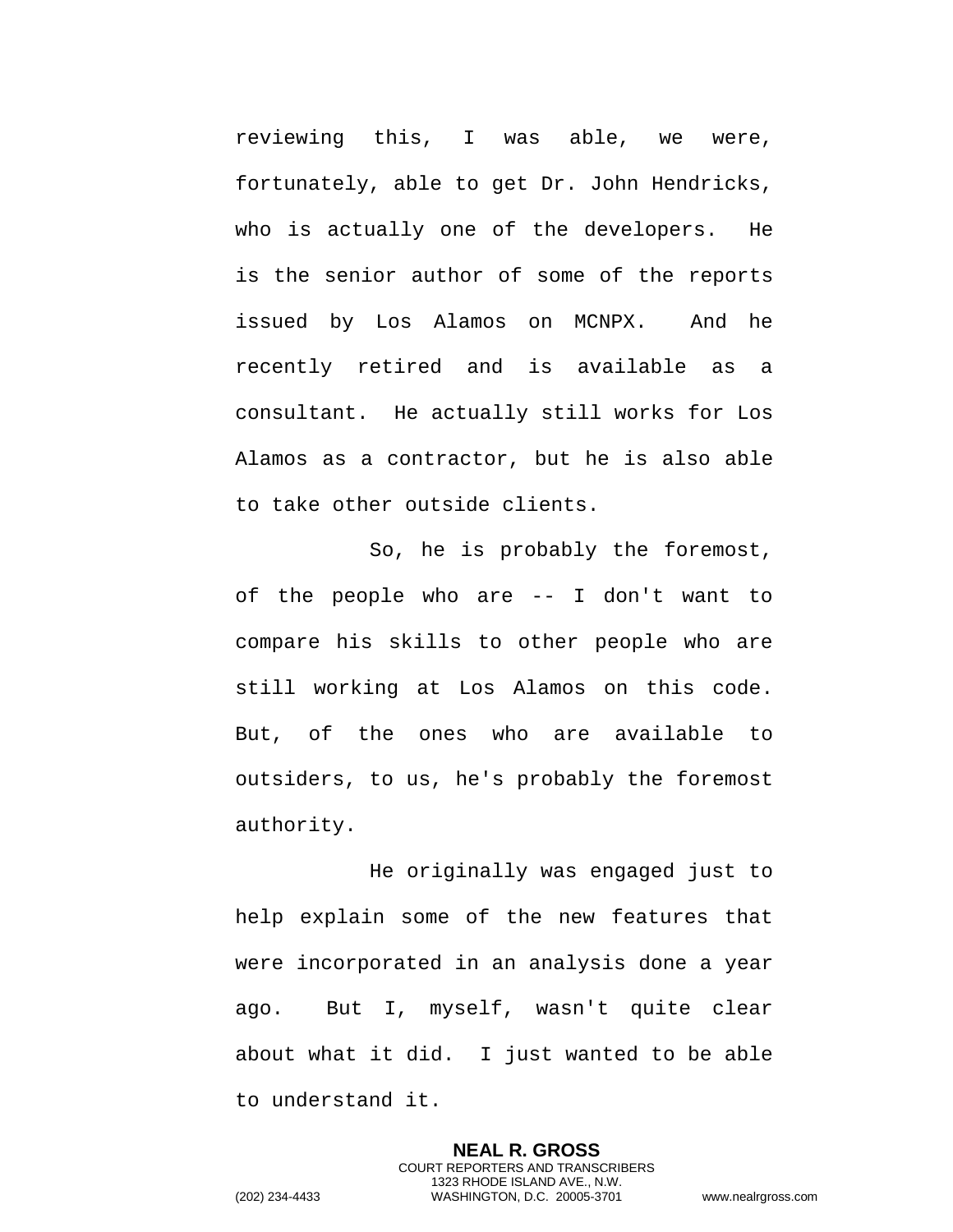In the process, he reviewed and he pointed out a problem with some of the analyses. And that was that -- this is getting sort of rather technical -- but, basically, MCNP, like any Monte Carlo code, just as you repeat, you know, it's like rolling the dice. So, it is called Monte Carlo. It's like spinning the roulette wheel. And each time it comes up with a new set of parameters from within the things that the physics predicts, but the physics can't tell you in which direction a photon is going to come from a radioactive atom. It can go in any direction.

But they call it histories. It does this thing over and over again, records the results from each one, and at the end presents you an average, a standard deviation, and other statistics.

Well, it has a limitation, and that is, in the ordinary -- there are some special versions of the code, but publically

> **NEAL R. GROSS** COURT REPORTERS AND TRANSCRIBERS 1323 RHODE ISLAND AVE., N.W.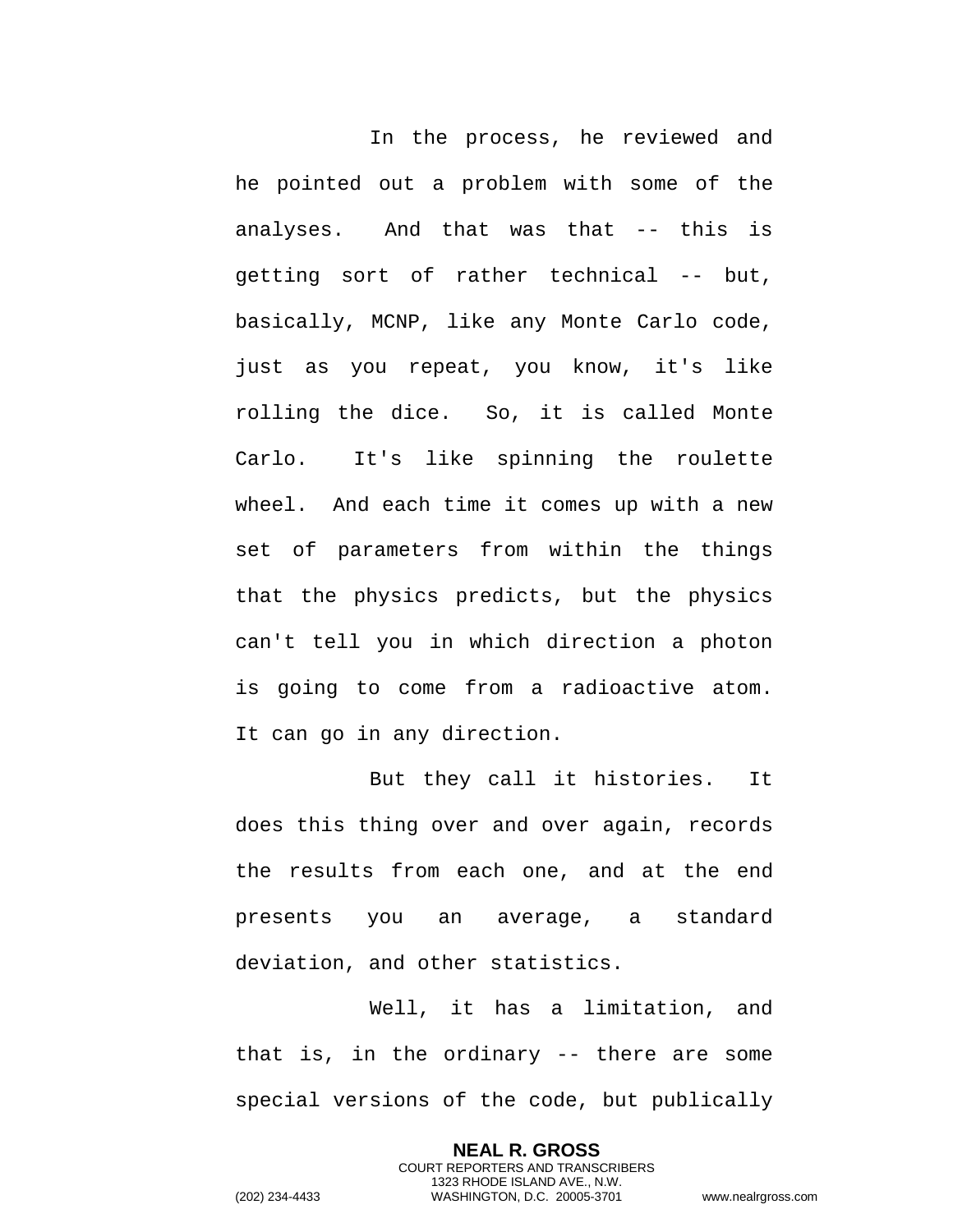released version of the code, which is available to most people, the limitation is a little over two billion, and this has to do with the fact that it is represented as a 32-bit number. And the most you can represent is two to the 31st power minus one. So, it comes out to a little over two billion.

And I consider that as something that the developers never thought of. If you run over two billion, you don't get any valid results because it's a bigger number than it can handle and it does not give you an error message. It doesn't give you any indication. It looks like, at the bottom line, if you look at the results, oh, yes, these look fine. Only when you look back - and the output file is about a thousand lines, so you don't normally read the whole output file, it can be several thousand lines -- and you look at the end, there is a summary table. And the summary table looks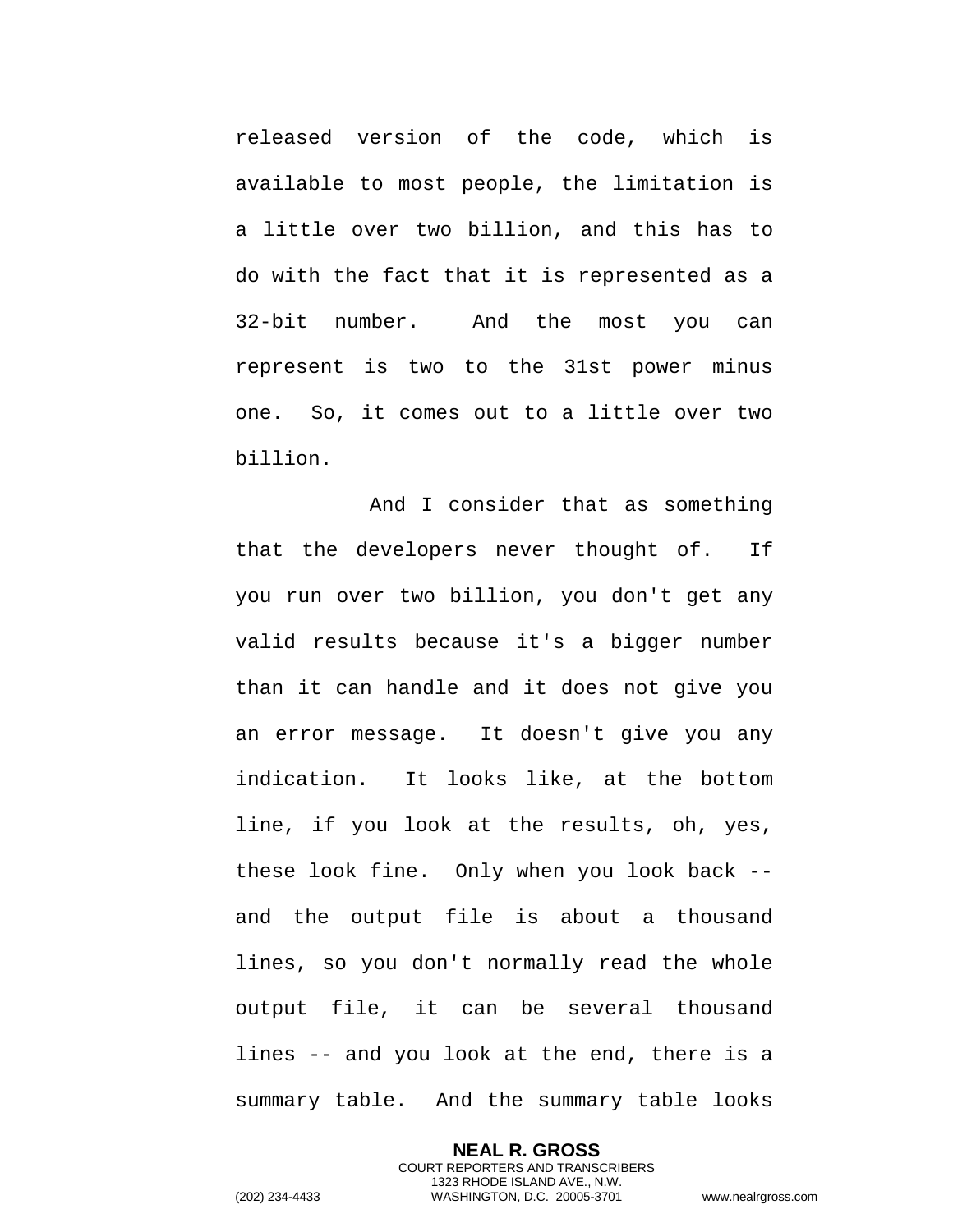fine.

And then you go back in and say, wait a second, it went past 2 billion numbers, and then it just started doing things that were no longer valid. So, it turns out that the results weren't drastically different, but they were not accurate. So, we redid several of them.

And in the process of looking at that, I asked him to examine other runs. Being a perfectionist, he said, "Well, this could be improved, that could be improved." So, we took some of his suggestions, and it turned out the differences were not great, except for the ones that were definitely an error. We're talking about 10-percent differences. So, we took the best. We did use the best techniques, but there were no drastic changes.

Right now, there is one more. We have done the skin dose, but the other exposure, the direct exposures to the

> **NEAL R. GROSS** COURT REPORTERS AND TRANSCRIBERS 1323 RHODE ISLAND AVE., N.W.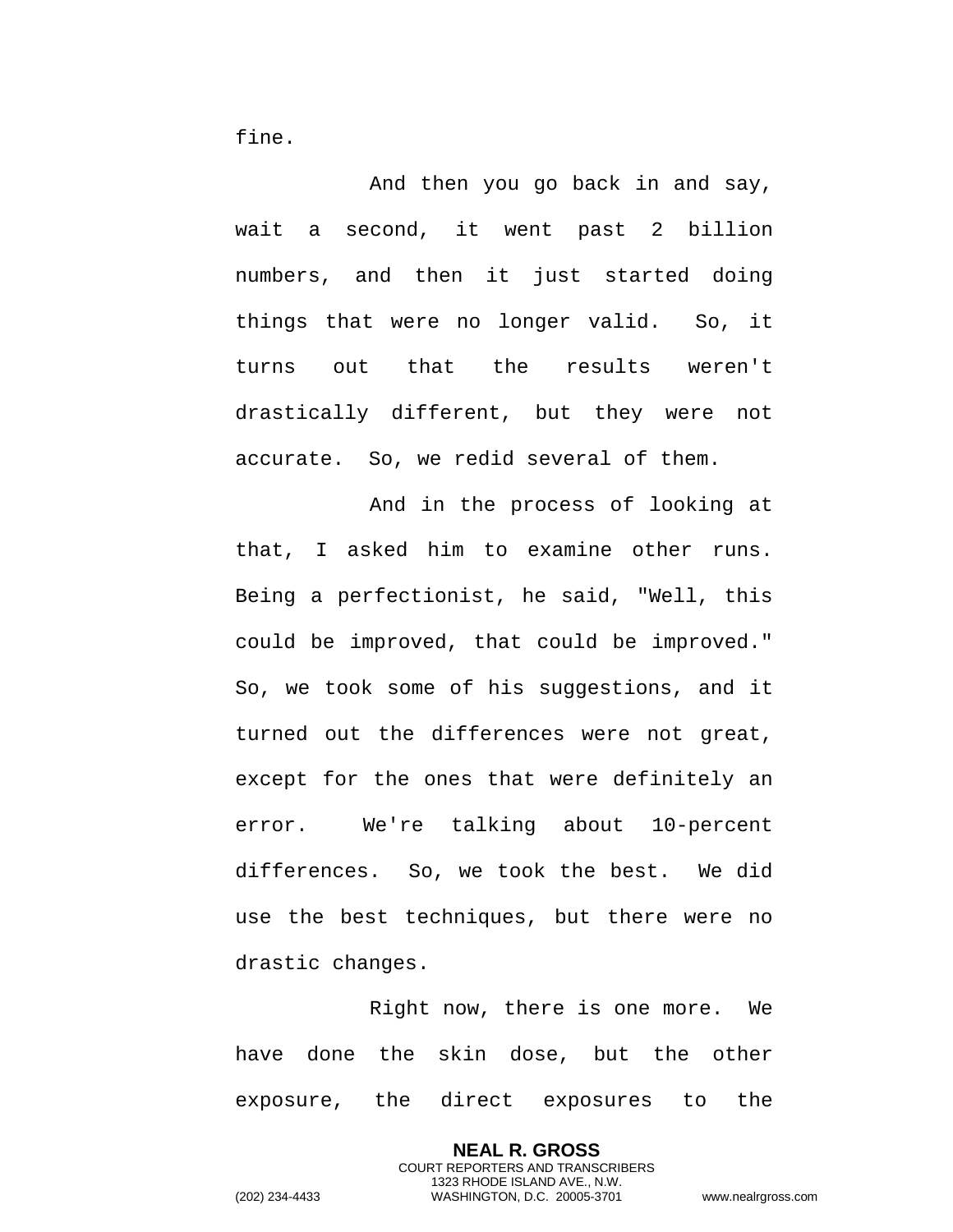betatron of the layout man, there is a minor change. I have not transmitted that to NIOSH yet. We are just going to work up the numbers.

And then there's one last run I want to redo, and that's for the uranium activation. We do these activations twice because there are two different types of results. One is the residual nuclides, which I just talked about, that gives you the beta dose. And the other is the direct radiation, what is called the delayed gammas and delayed neutrons that come out of the metal, because of these different radioisotopes that get created, they come out of the metal immediately after the betatron is shut off. So, the worker, again, approaching the metal a few seconds later will be exposed to these.

There are two different ways of calculating the two. We have very good calculations for the beta emitters. And for

> **NEAL R. GROSS** COURT REPORTERS AND TRANSCRIBERS 1323 RHODE ISLAND AVE., N.W.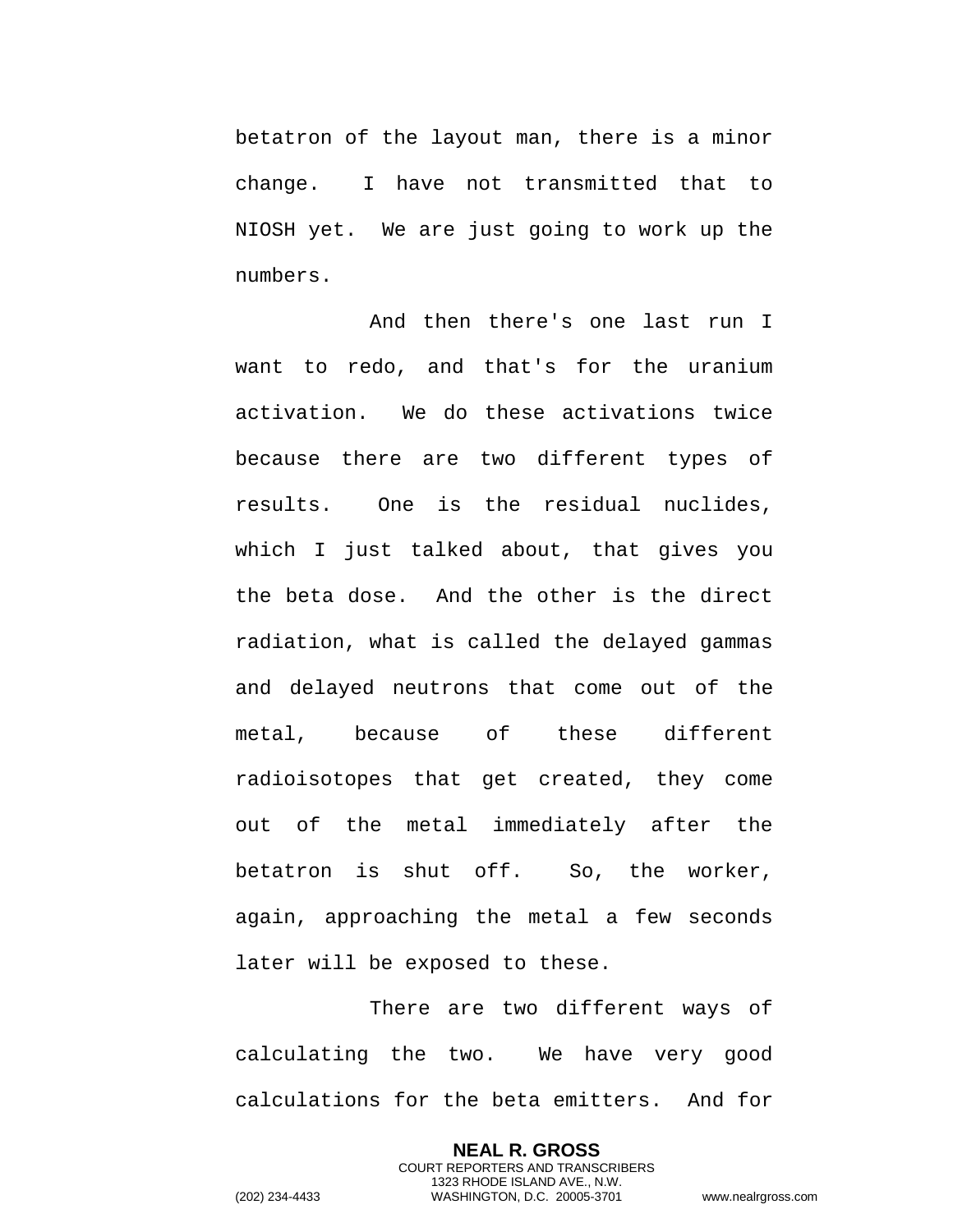the delayed neutrons from the uranium I want to rerun. And it is a run that will take a short while to set up, but it will take a couple of weeks to run, just to get good statistics on it. So, I will be passing all of that on.

All the beta-emitting data dose, skin dose calculations, have been shared with NIOSH already, and they will surely comment on it. But we had some communication where he agreed with the methodology of taking, once you get the MCNP results, you still have to do a calculation, doing it over time and doing it according to the length of the exposure, during the examination, the number of shifts. And I believe we are in substantial agreement. He was able to reproduce the calculations very, very closely, is my understanding.

The external exposure of the layout man, we still need to come to closure on. And, unfortunately, there was a slip-

> **NEAL R. GROSS** COURT REPORTERS AND TRANSCRIBERS 1323 RHODE ISLAND AVE., N.W.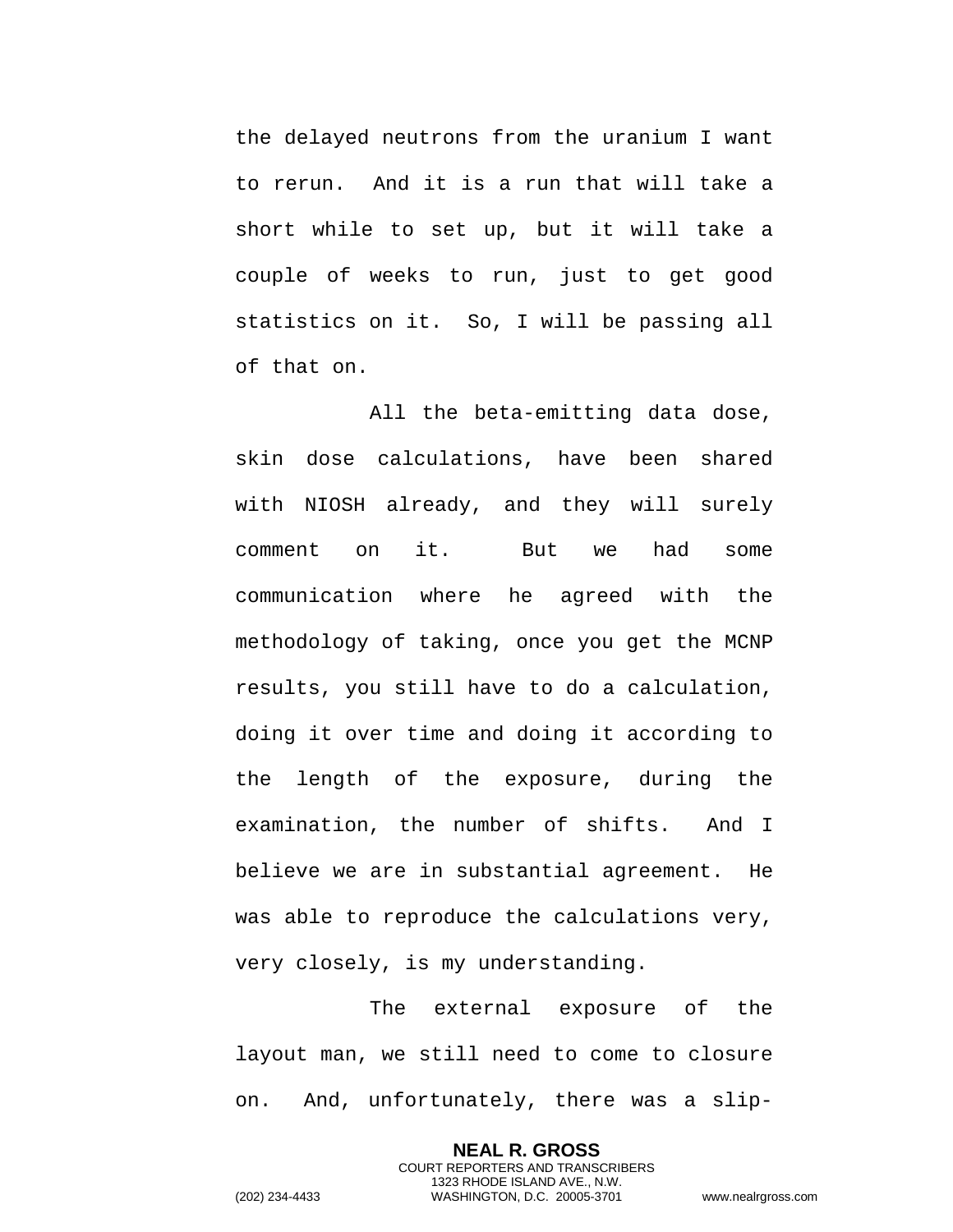up, and I never saw, until a couple of days ago -- Jim Neton wrote an email, very detailed, about the information that was obtained by Stu Hinnefeld from Dr. Craig Yoder, vice president at Landauer, about how the film badges were reported during this period of time by Landauer.

And, therefore, Jim stated in his email that NIOSH would be using the SC&A model for those exposures. And I actually wasn't aware of that. I only saw this email a couple of days ago.

So, that's why we did not include this and pass it on to NIOSH. We didn't realize it. We weren't sure they were in agreement with us. But this will be concluded very shortly.

CHAIRMAN ZIEMER: Okay. Thank you, Bob. Let me ask Dave Allen --

MEMBER POSTON: Bob, this is John Poston.

DR. ANIGSTEIN: Yes.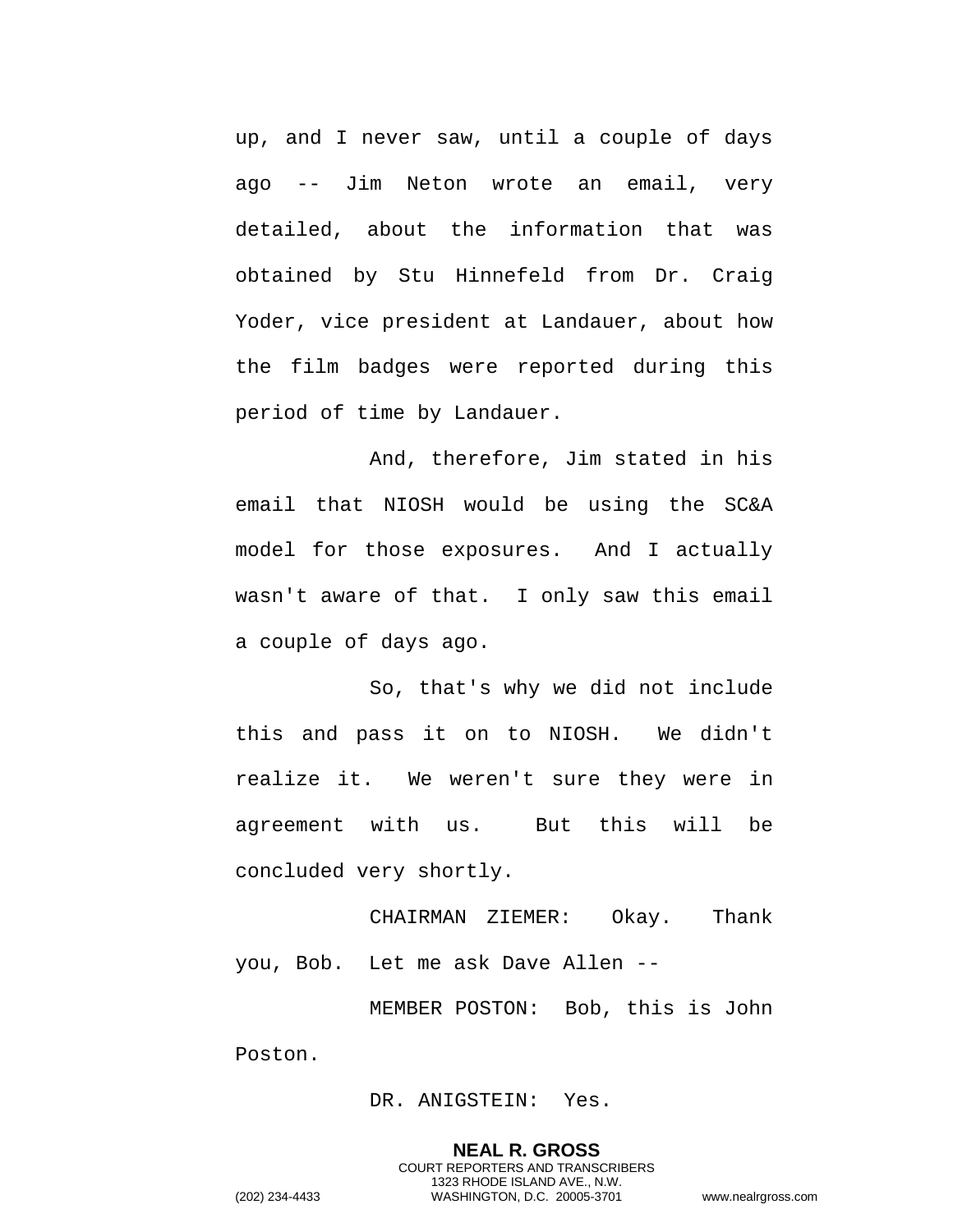MEMBER POSTON: I've been trying to follow what you did. Looking at the last table where you have the total beta radiation in units of rad --

DR. ANIGSTEIN: Yes.

MEMBER POSTON: I'm a little confused by the steel results, because what you showed on one of the previous slides was somewhere in the range of 1 to 2 millirads per shift. And if I multiply one, just taking the 1950 --

DR. ANIGSTEIN: Okay. I'm just going to go back to the previous slide.

MEMBER POSTON: If I multiply by 54 shifts, that figure, that only gets me 108 or 54 millirads, not rads.

DR. ANIGSTEIN: Just a second. I just went back to the previous slide. So, we are talking about, just looking at - we're just looking -- you're looking at uranium?

MEMBER POSTON: No, I'm looking

**NEAL R. GROSS** COURT REPORTERS AND TRANSCRIBERS

1323 RHODE ISLAND AVE., N.W. (202) 234-4433 WASHINGTON, D.C. 20005-3701 www.nealrgross.com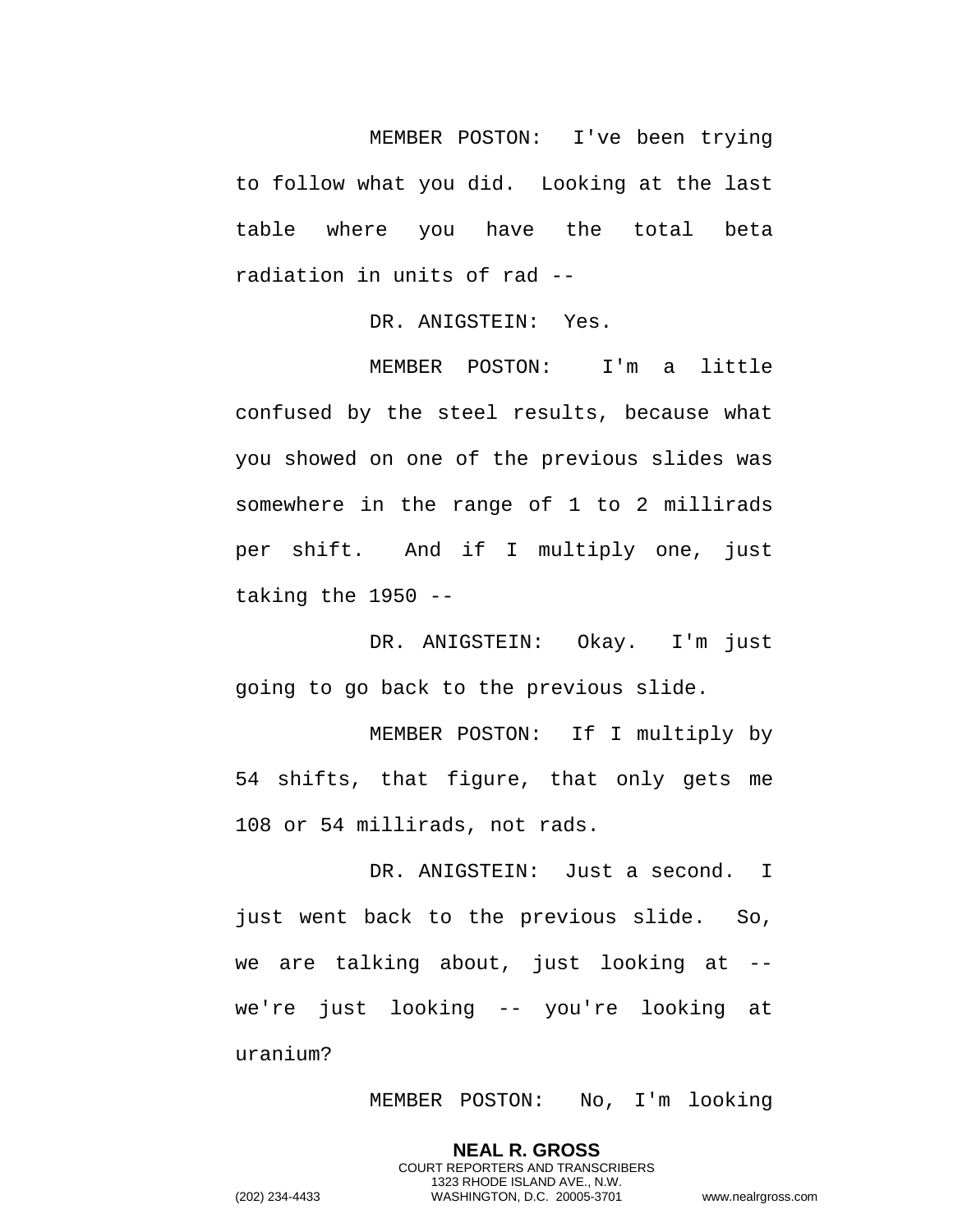at steel.

DR. ANIGSTEIN: Oh, steel? Okay. MEMBER POSTON: I want to go back -- if you're going to go back, go back to -- DR. ANIGSTEIN: The third slide. MEMBER POSTON: -- the fifth

slide.

DR. ANIGSTEIN: Pardon?

MEMBER POSTON: Notice at the bottom, at one meter, you have doses between 1.15, say --

DR. ANIGSTEIN: Yes, but remember, okay, yes, that's at one meter.

MEMBER POSTON: But you don't even let me finish the question.

DR. ANIGSTEIN: Pardon me?

MEMBER POSTON: How can I ask you a question if you're not going to let me finish?

DR. ANIGSTEIN: Say again?

MEMBER POSTON: I said, how can

you answer my question --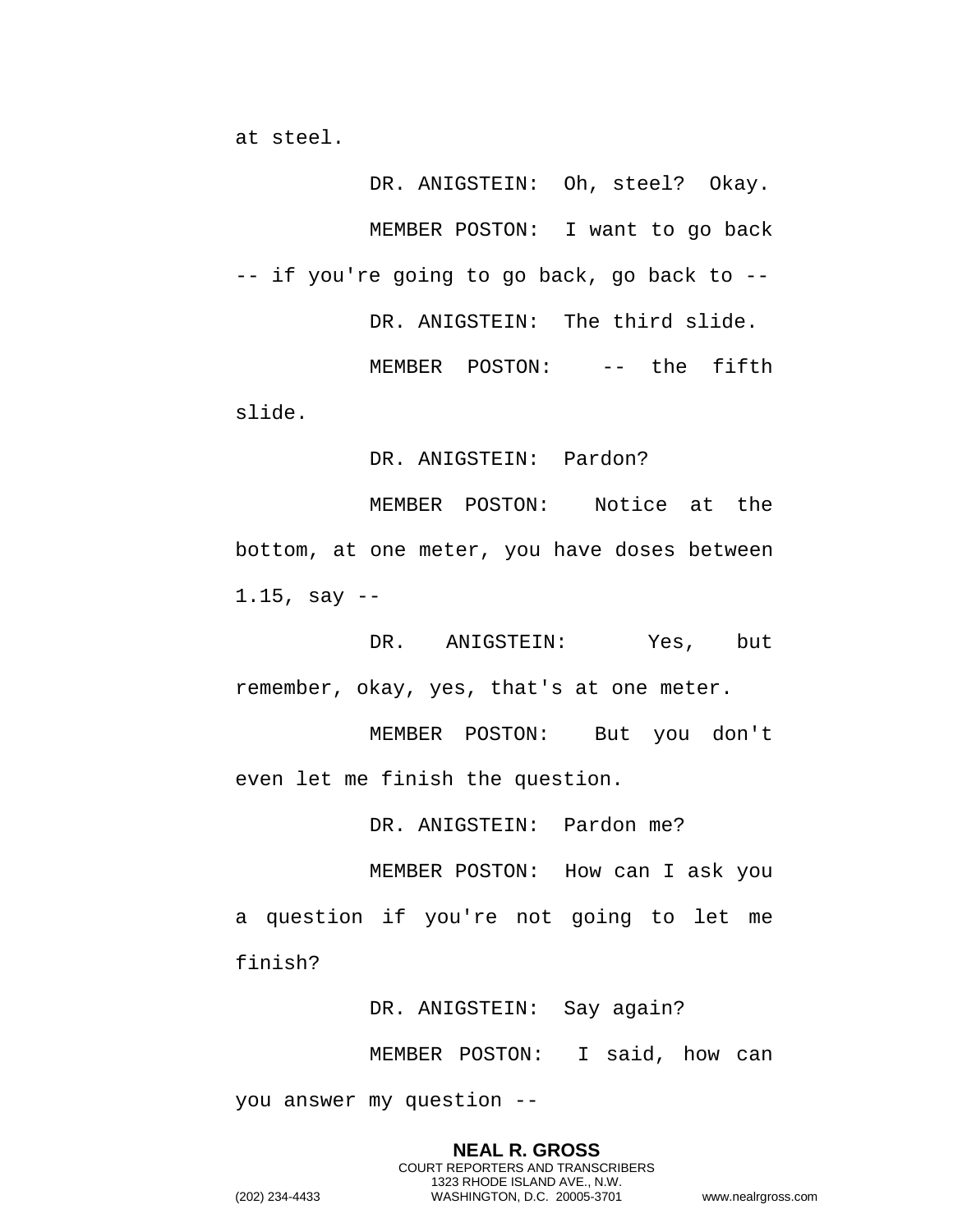DR. ANIGSTEIN: I'm sorry. I thought you were --

MEMBER POSTON: No, I'm not through.

DR. ANIGSTEIN: I'm sorry. I'm sorry. I'm sorry, John. Go ahead, please.

MEMBER POSTON: At one meter, either for the short or the long or the composite, the doses per shift, according to your calculation, are two millirads or less.

DR. ANIGSTEIN: Correct.

MEMBER POSTON: Now, if I multiply that by 54 shifts per year, I don't get something in the order of rads. I get something in the order of millirads.

And so, looking at this table and then going to the last table you showed, there is a disconnect for me. I just don't understand it.

DR. ANIGSTEIN: Okay.

MEMBER POSTON: Now I'm through.

DR. ANIGSTEIN: Okay. The one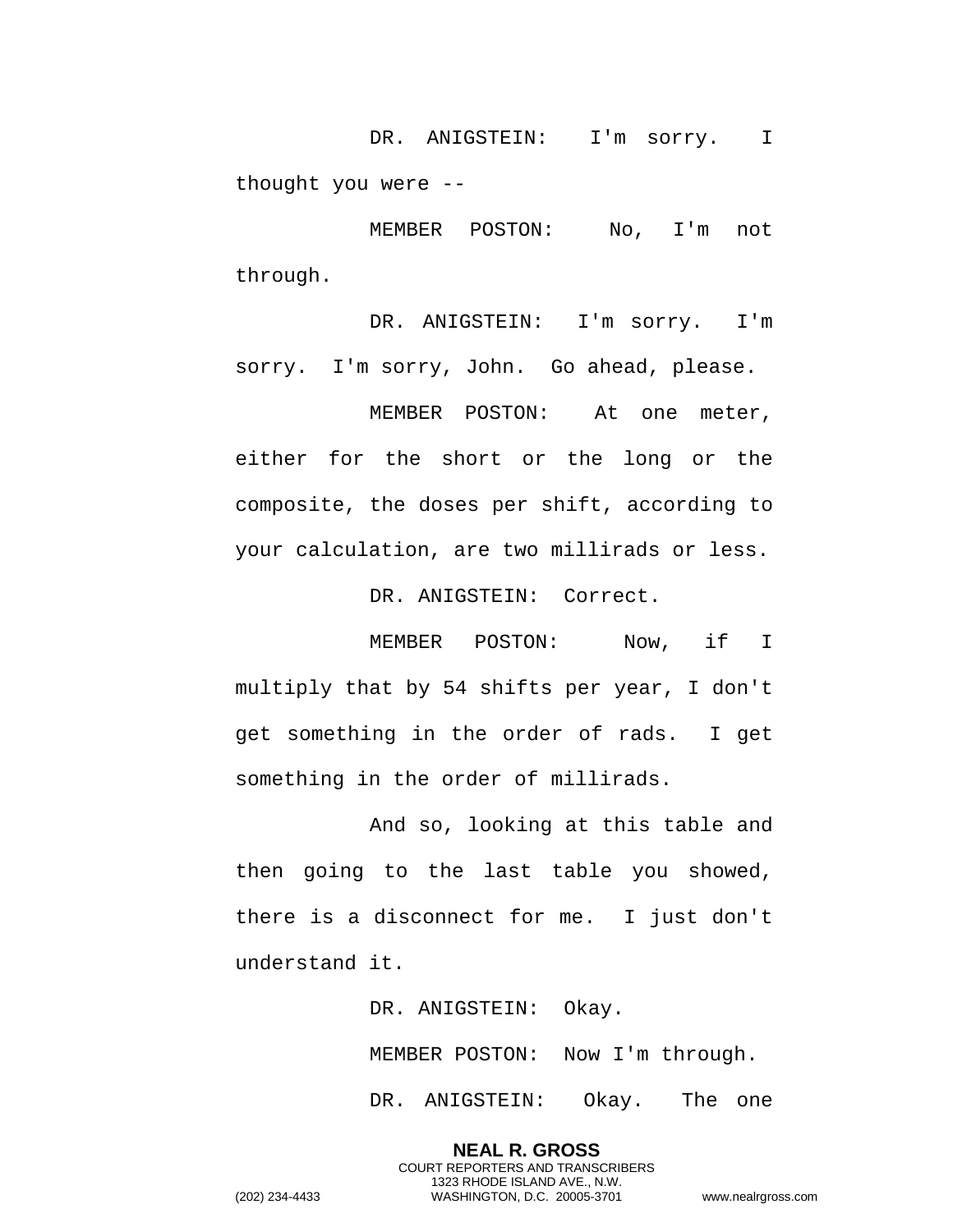meter is there for reference. But, for the purpose of bare skin, you take the average of the contact and the one meter. Half the time they're touching the steel; half the time it's at one meter.

MEMBER POSTON: Okay.

DR. ANIGSTEIN: So, you would take the average of the two, and just eyeballing it, that actually looks pretty easy because I think it's 74 and -- all right. Let's just round off the numbers and say the average is a little bit below 5. So, it's below 5 millirads per shift for bare skin.

Do you agree with that, that it's a little bit less than 5?

MEMBER POSTON: Okay. Yes, I think so.

DR. ANIGSTEIN: Okay. So, then we go to 350, for the years 1952 to '57, we go to 350 shifts, and we end up -- so, you take 5 times 350.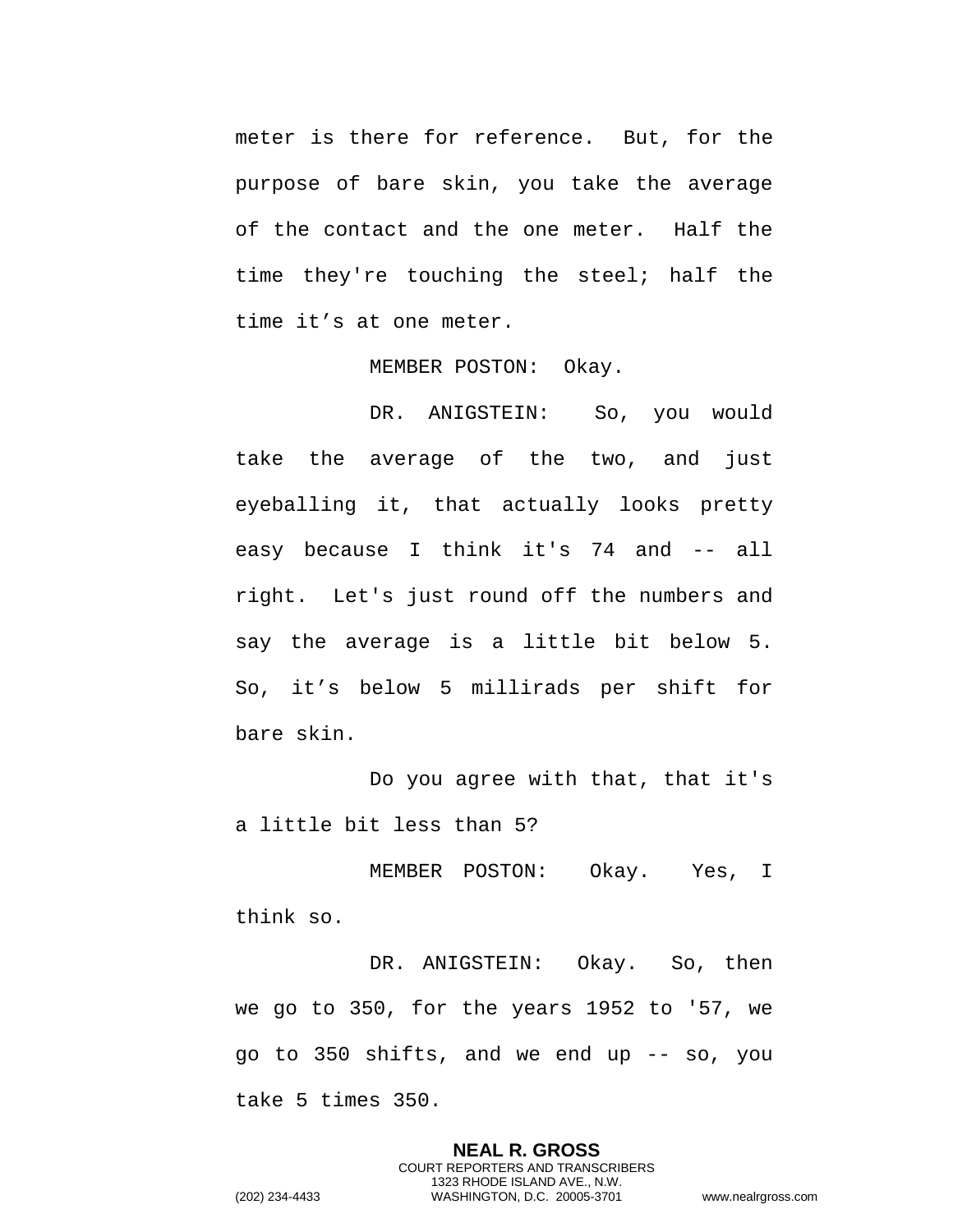MEMBER POSTON: Oh, oh, yes, I see. Okay. I see what I did wrong.

DR. ANIGSTEIN: Okay?

MEMBER POSTON: Yes.

DR. ANIGSTEIN: Very good.

MEMBER POSTON: I was looking at the 54, and that's the uranium value, right?

DR. ANIGSTEIN: Yes.

MEMBER POSTON: Okay. Thank you for explaining that. I was really confused, but it was my own misunderstanding.

> DR. ANIGSTEIN: No problem. MEMBER POSTON: Thank you.

DR. ANIGSTEIN: Sure.

CHAIRMAN ZIEMER: Okay. Questions for Bob before I ask Dave to comment?

(No response.)

Okay, Dave, what's NIOSH's take on this? First of all, on the data now, do you agree that you're agreement or do you still lack some information?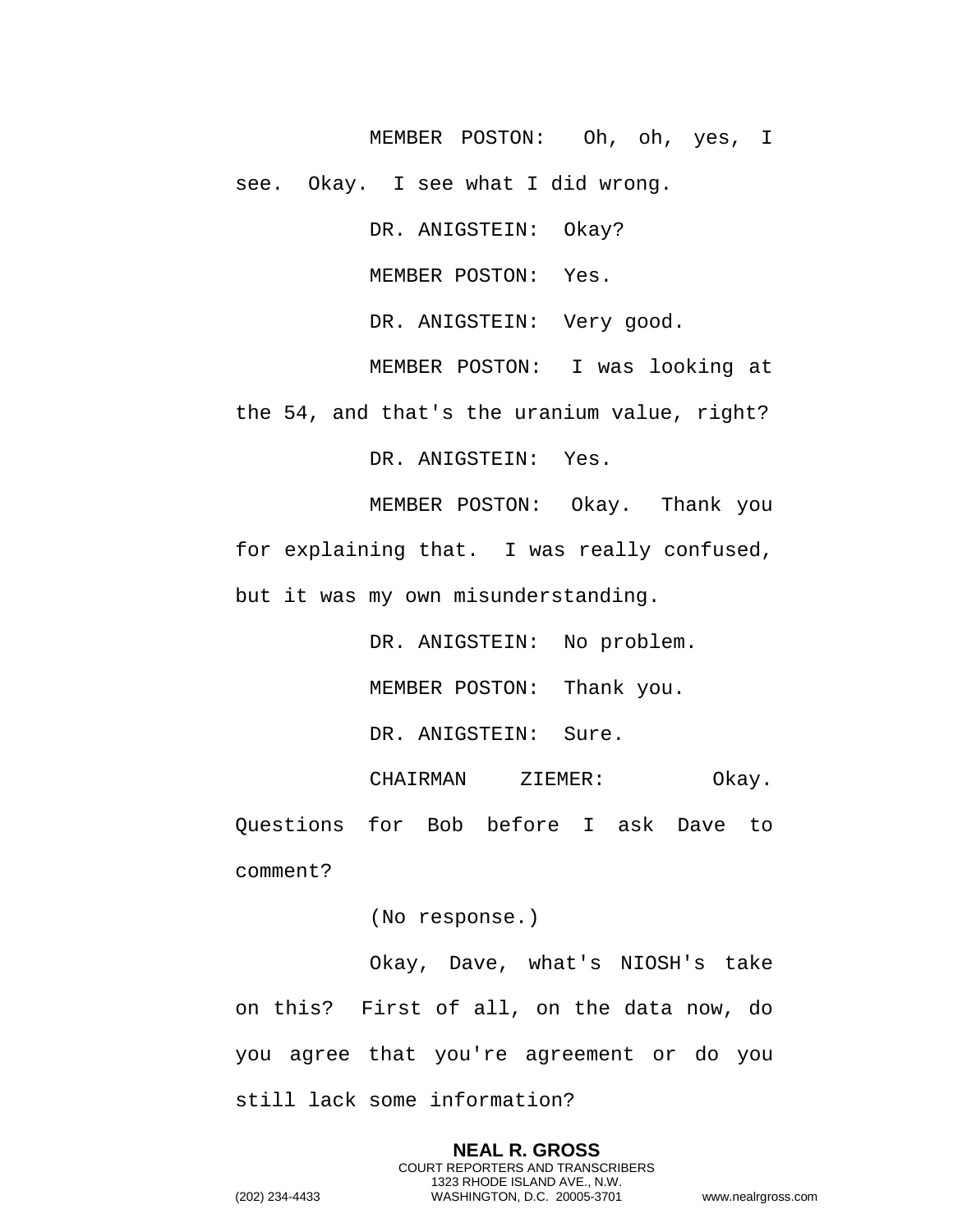MR. ALLEN: We're in agreement on the beta dose. We were able to get Bob's MCNP runs, and I was able to reproduce these numbers, at least within round-off error. And the round-off, most of them were exact and some of them one-digit difference on the last digit.

DR. ANIGSTEIN: We can live with that.

## MR. ALLEN: Yes.

CHAIRMAN ZIEMER: So you're both in agreement on the skin dose issue. And these numbers that we see on the final table for SC&A, are these the numbers that NIOSH is planning to use, then?

MR. ALLEN: Like I said, they were just a single-digit difference on the last decimal point. It's insignificant.

CHAIRMAN ZIEMER: Yeah, gotcha. Basically, that's the skin dose part.

And then so we still have some open issues on the direct radiation and

> **NEAL R. GROSS** COURT REPORTERS AND TRANSCRIBERS 1323 RHODE ISLAND AVE., N.W.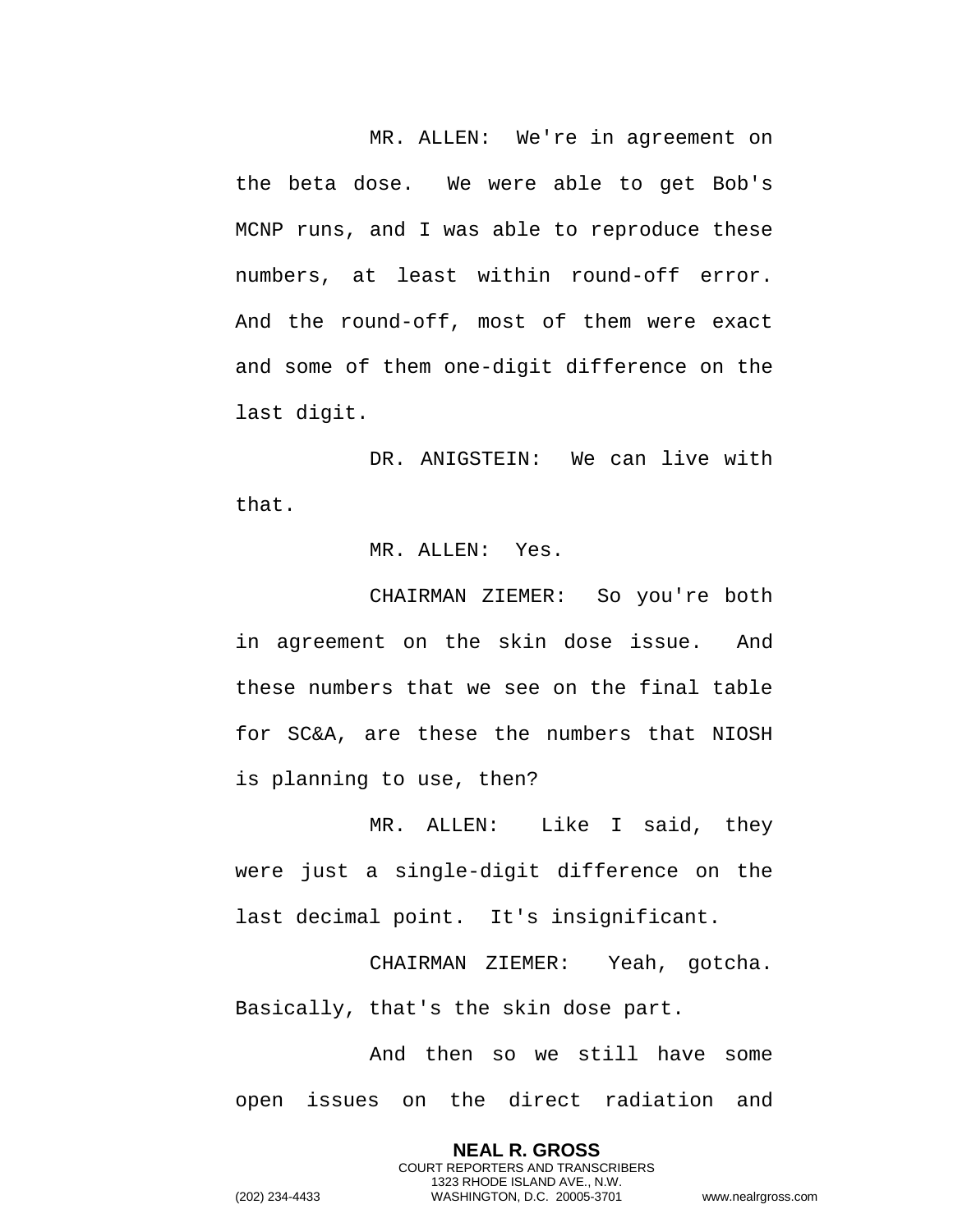relative to the neutron component, it sounds like, is that correct?

DR. ANIGSTEIN: Yeah, that's still in the final stages of being revised. And I think it is even going to be a tossup.

There are a couple of issues. One of them is going to be, in our opinion - - well, this is actually a policy call. There's no question that the layout man - the layout man scenario, I should say; it's not really a distinct individual -- gives you by far the higher photon dose.

Now, does that mean that you should adopt the neutron dose that he gets, which is much smaller than the photon dose, but it is still a separate item in the IREP entry, to that individual? Or should you combine that with the neutron dose to the betatron operator, which may be higher. He will have a much smaller photon dose, but he may have a higher neutron dose.

**NEAL R. GROSS** COURT REPORTERS AND TRANSCRIBERS 1323 RHODE ISLAND AVE., N.W. (202) 234-4433 WASHINGTON, D.C. 20005-3701 www.nealrgross.com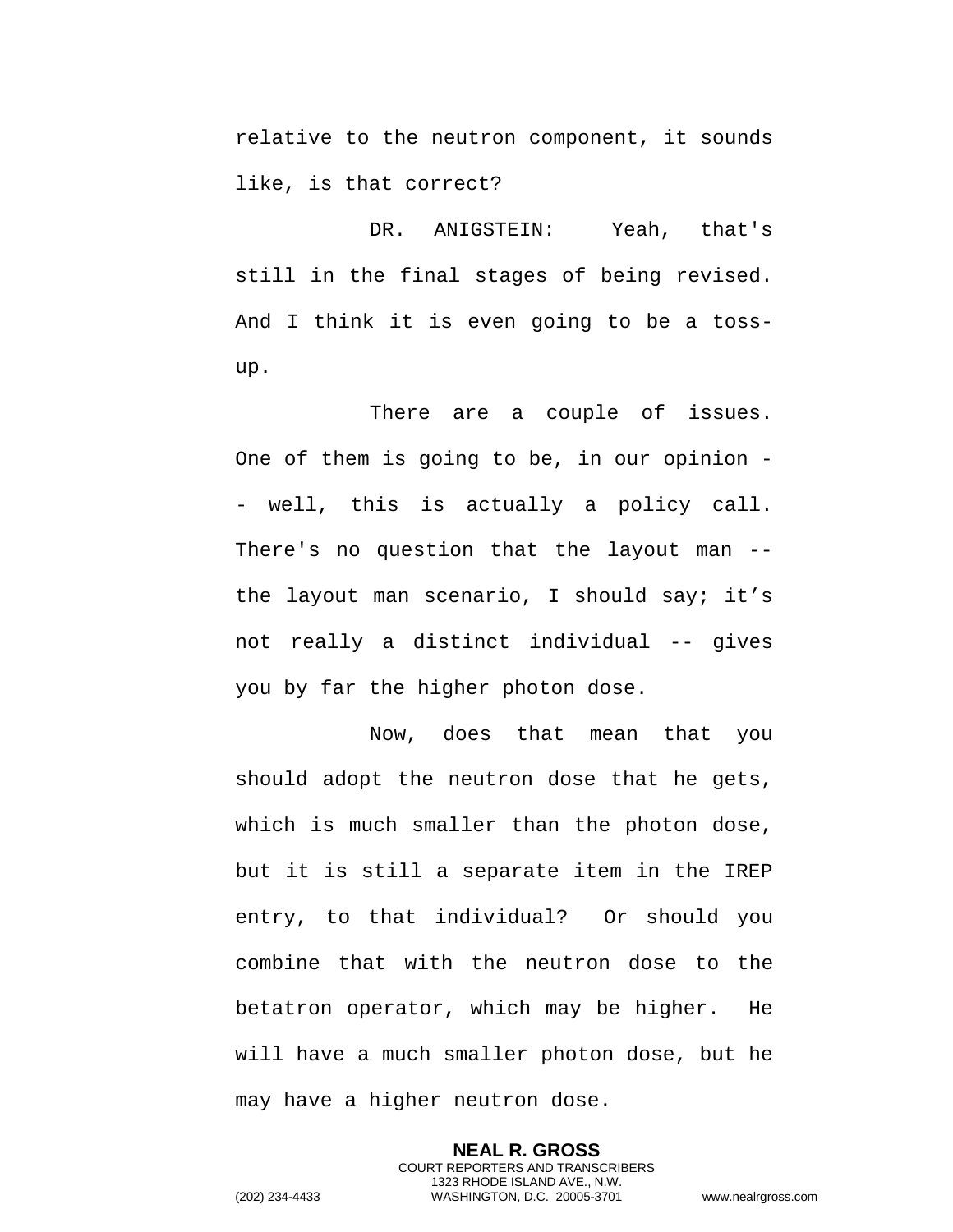CHAIRMAN ZIEMER: Well, I think we are going to have to let NIOSH, as you say, that's going to be a call that they will have to make once we get the final numbers.

DR. ANIGSTEIN: Okay.

CHAIRMAN ZIEMER: I'm thinking out loud here, though, but I'm going to pose a question here to Ted.

Ted, we have another Work Group meeting in January. It's a teleconference meeting which we said would focus on Joslyn. But we also heard from the meeting earlier this week, from LaVon, that Joslyn may be clearly straightforward.

And I'm wondering if we could consider including some GSI issues in that meeting as well since there are clearly going to be some open things, such as this neutron dose issue.

MR. KATZ: Oh, right. I mean, certainly, we can. I mean, it's just a

> **NEAL R. GROSS** COURT REPORTERS AND TRANSCRIBERS 1323 RHODE ISLAND AVE., N.W.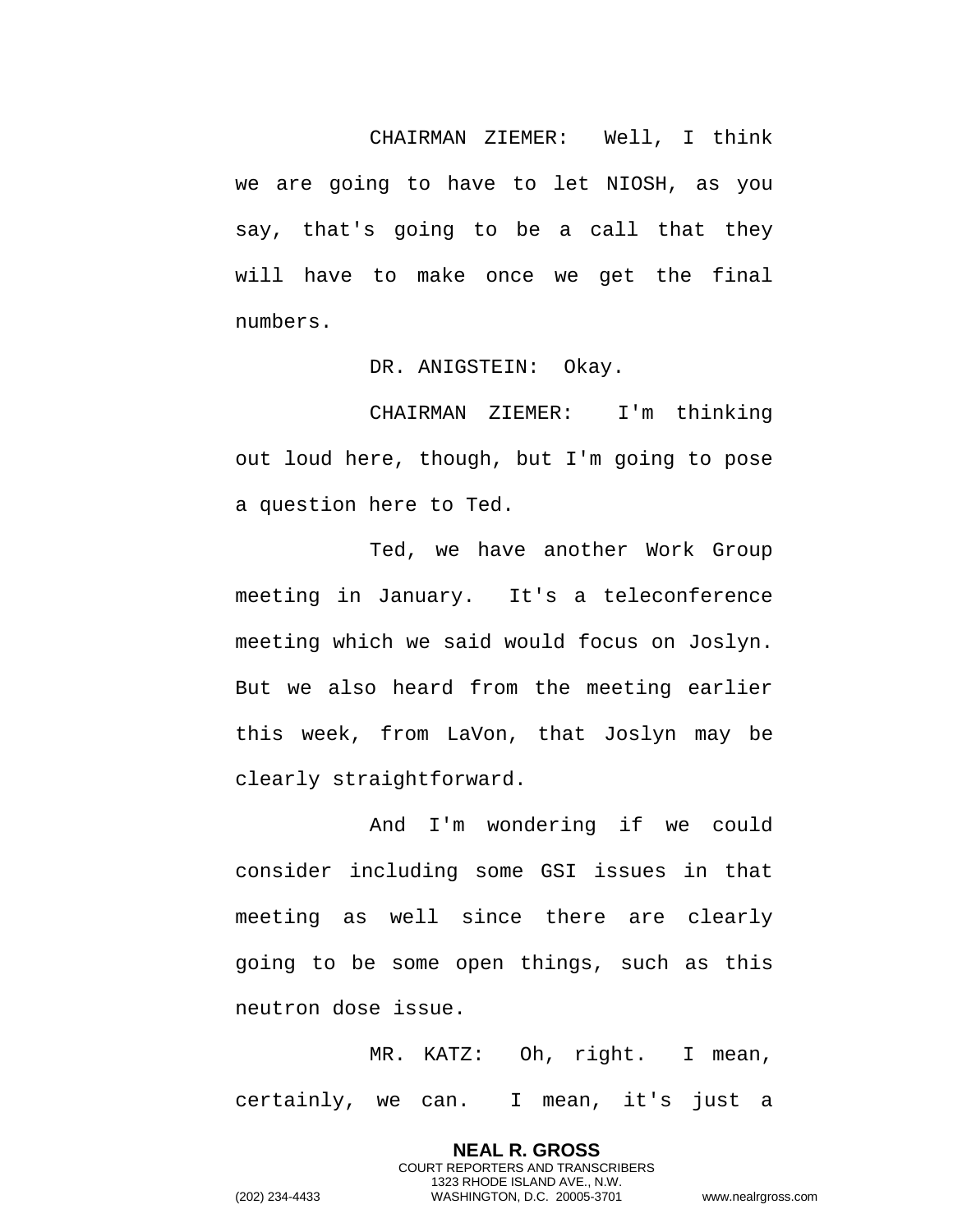matter of we're going to have to balance that because we really need to get through the Joslyn material as well for the Board meeting. But, yeah.

CHAIRMAN ZIEMER: Yes, but if that Joslyn issue is pretty straightforward, we may well have time to pick up some carryover from the GSI. I really don't want some of these things to drag on. If they can get this external value completed by mid-January, then we could perhaps take that up there as well.

MR. KATZ: No, I completely agree. But I also thought I understood from Bob that, I mean, there's agreement on all the inputs and so on. It's really just cranking out the actual values that Bob needs to do after this meeting from MCNP runs.

DR. ANIGSTEIN: That's my understanding.

MR. KATZ: Isn't that correct,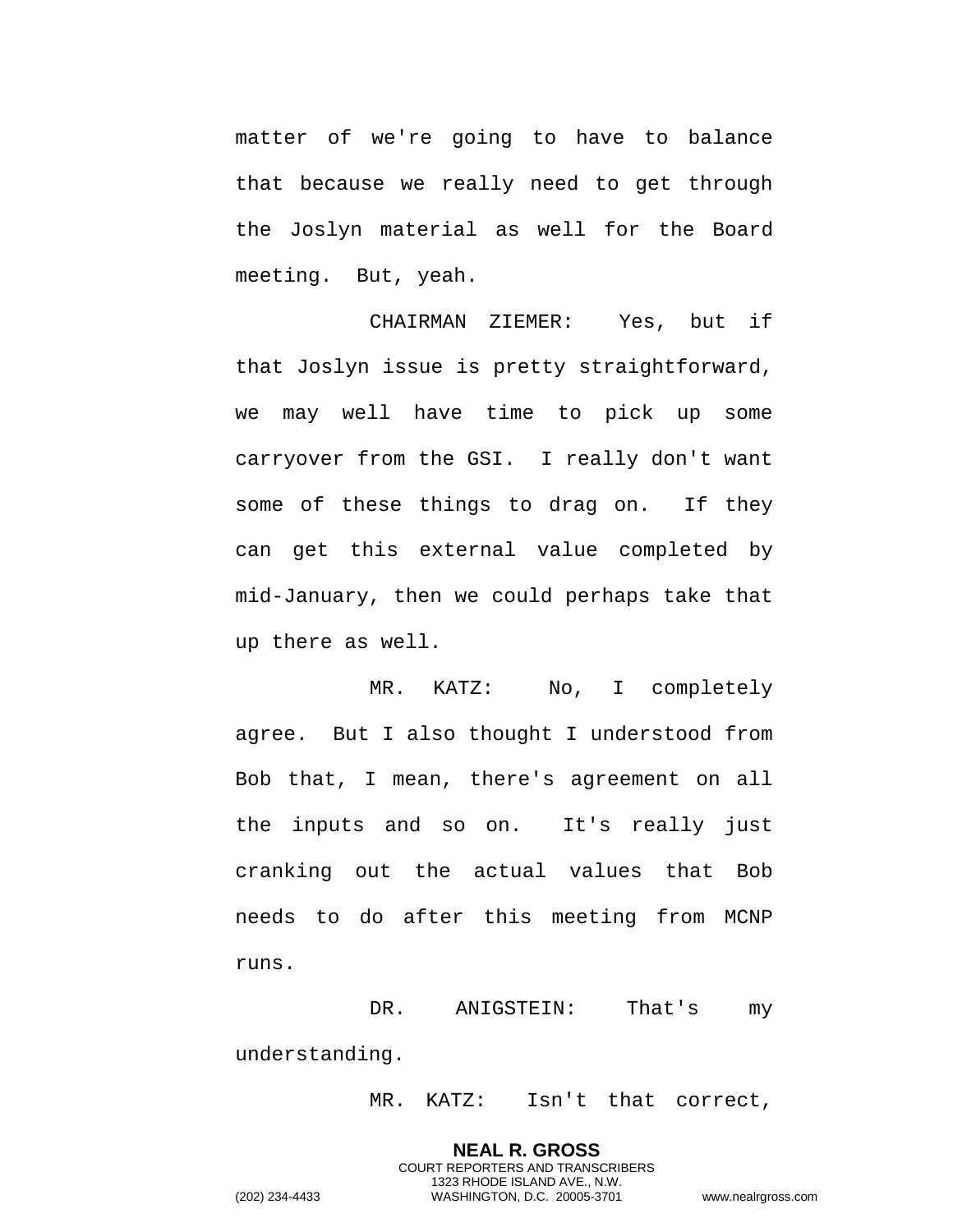DR. ANIGSTEIN: Yes, that's my understanding. My guess would be, honestly, we could probably wind this up in -- I mean, I would virtually guarantee it won't take an hour, and my guess is it would probably take more like half an hour, just a quick presentation. Because we will be in touch. I mean, I will be.

## MR. KATZ: Okay.

DR. ANIGSTEIN: I'm not going to wait until the day before. I'm going to send Dave and Jim our files as soon as they're ready and presentable, and they can have a chance to go through and comment and check the spreadsheet, because there's this calculation that takes place after the MCNP run. And we will do ours; they will do theirs, just like with the skin dose. And if there is a discrepancy, and they did find a discrepancy once during the skin dose exchange, a discrepancy in one of my

> **NEAL R. GROSS** COURT REPORTERS AND TRANSCRIBERS 1323 RHODE ISLAND AVE., N.W.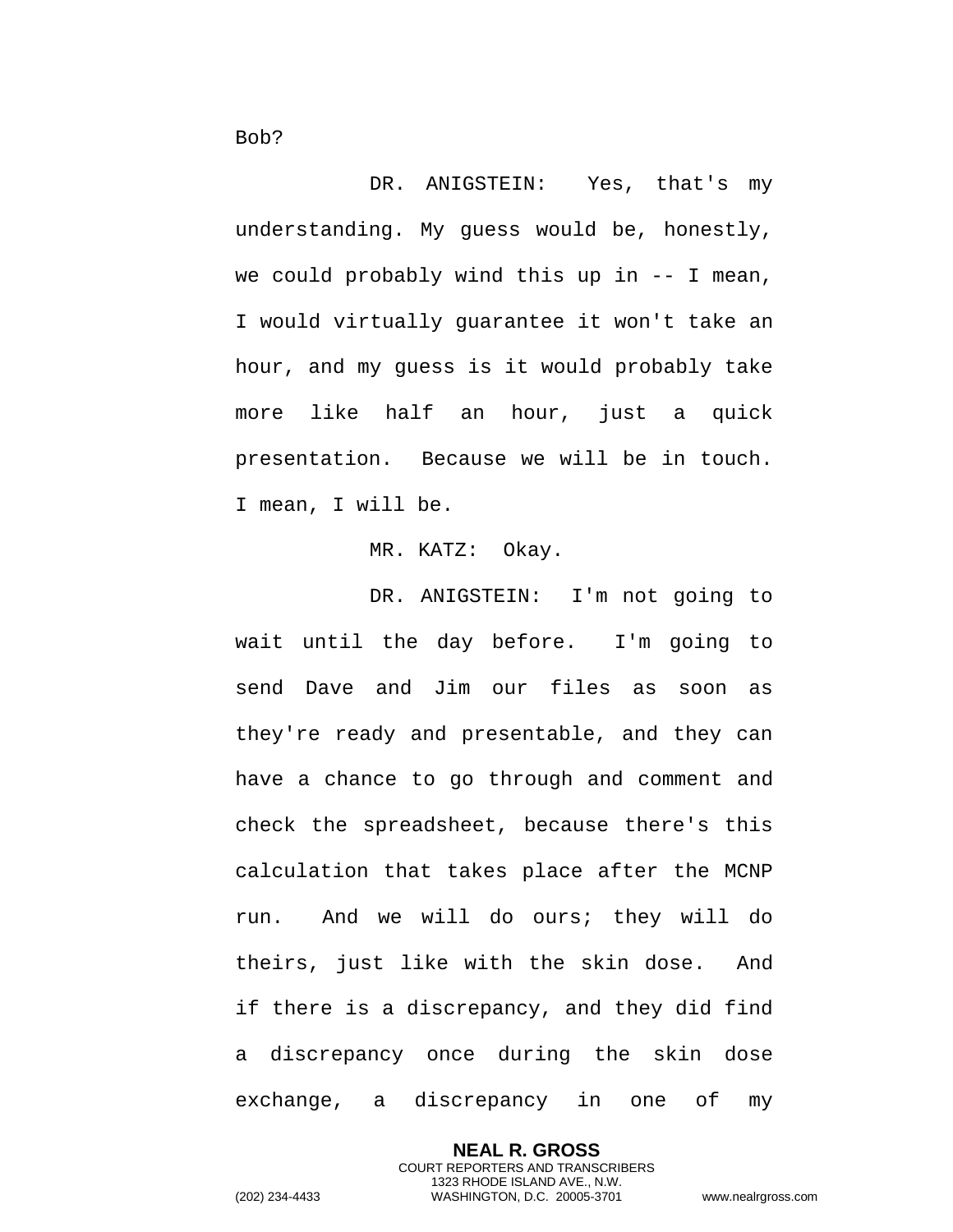spreadsheets, which we corrected. So, we expect to sort of come in in pretty good shape, I think.

MR. KATZ: Right. Thanks, Bob. So, that sounds like it will work.

CHAIRMAN ZIEMER: Okay. Thank you.

I think maybe for the record we need to take Work Group action on the skin dose issue, as to whether or not we accept this agreement that has been arrived at between NIOSH and SC&A on the methodology for calculating the skin dose.

I guess, Ted, I need to ask you, do we need official Work Group action on this kind of matter?

MR. KATZ: Yeah, I mean, Paul, you can do it whichever way you want. You can do it piece-by-piece like this. You can do it in a more general fashion once you're through the materials. It's completely up to you.

> **NEAL R. GROSS** COURT REPORTERS AND TRANSCRIBERS 1323 RHODE ISLAND AVE., N.W.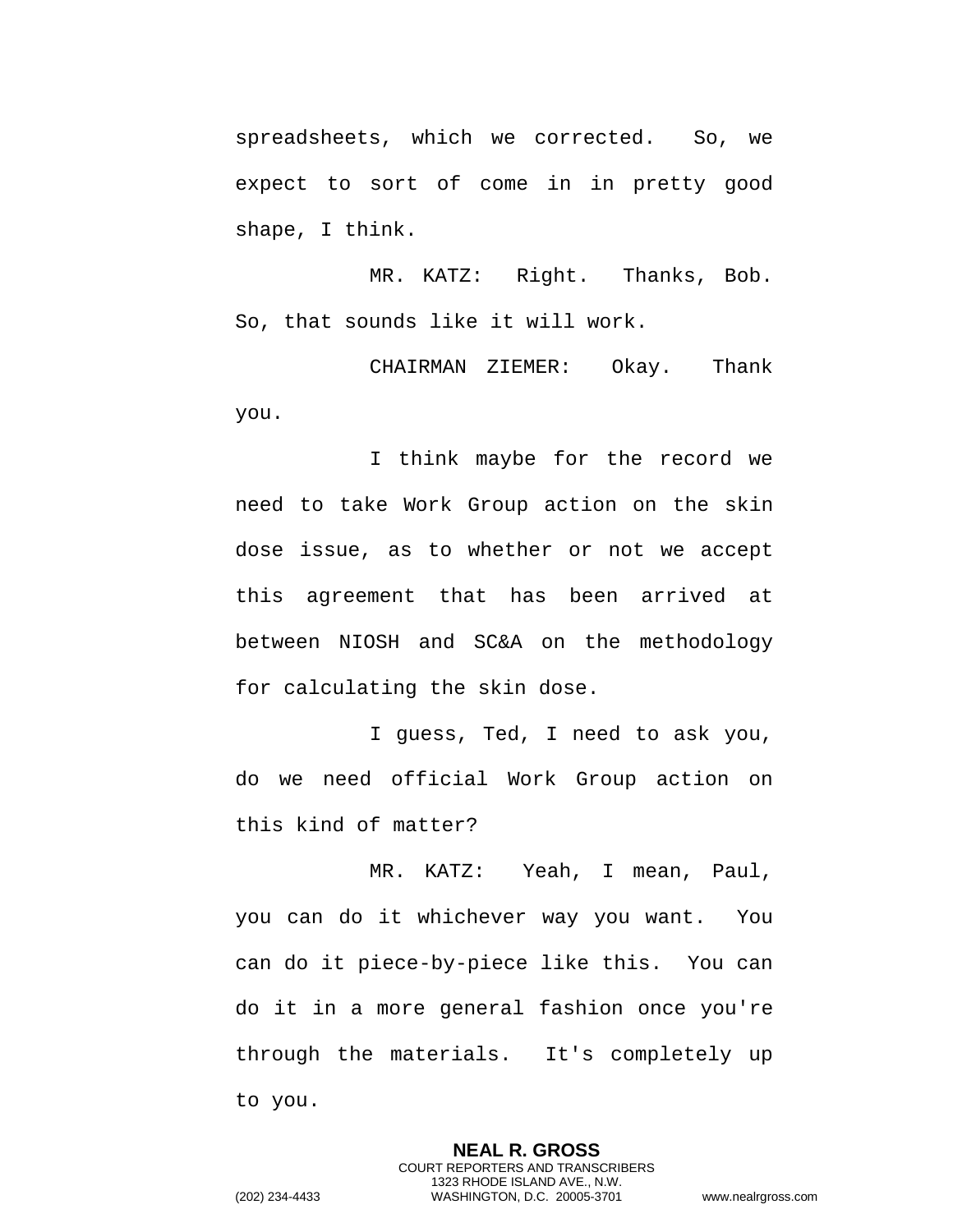CHAIRMAN ZIEMER: Well, we don't really have the final information on the external part -- I mean on what will really be whole body for the neutron. So, I don't feel like we should take action until everybody is in agreement on that. I understand they have agreed to the methodology, but we haven't seen the final numbers.

MR. KATZ: Right.

MEMBER MUNN: I agree with that assessment, Paul.

CHAIRMAN ZIEMER: So, just for the record, if anyone on the Work Group wishes to make a motion concerning the skin dose approach.

MEMBER MUNN: As you mentioned, I prefer to remain silent on it until we have actually seen the results of the runs.

CHAIRMAN ZIEMER: Well, we have the results for the skin dose.

MEMBER MUNN: Yes, I understand,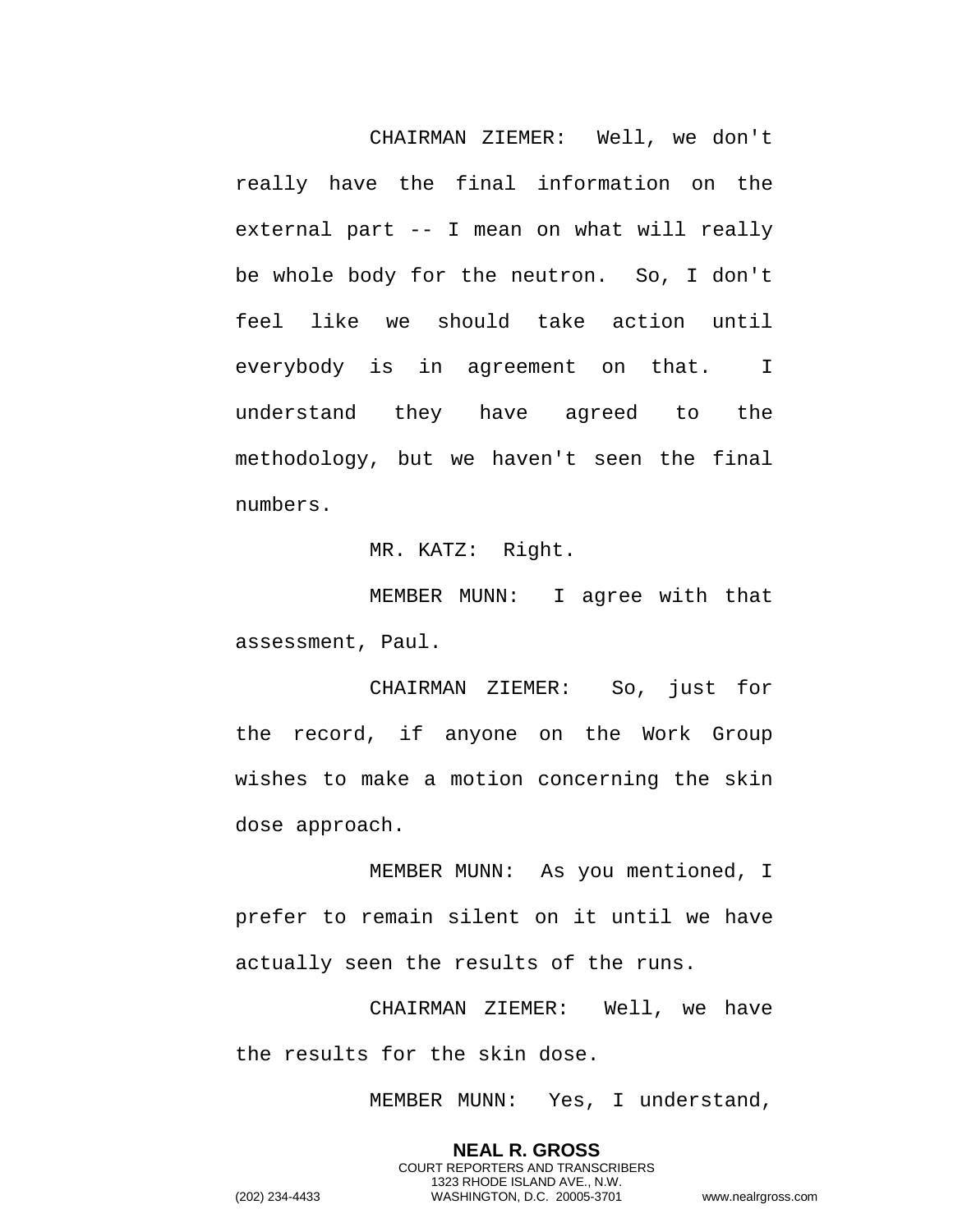but we're awaiting the neutrons.

CHAIRMAN ZIEMER: Oh, you prefer to wait until we have the whole thing? Is that what you're saying?

MEMBER MUNN: Yes, that's my preference.

MEMBER BEACH: Yeah. This is Josie. I agree with that waiting, also.

CHAIRMAN ZIEMER: Okay.

MEMBER POSTON: It seems to make sense. This is John.

CHAIRMAN ZIEMER: Okay. So, we'll just hold this until we have the final bottom line on the whole thing, then.

DR. ANIGSTEIN: This is Bob. My understanding from the agenda is that we will be, once we finish this, we will be going through the issues matrix.

CHAIRMAN ZIEMER: Right.

DR. ANIGSTEIN: And, of course, that's listed as one of the items on the issues matrix. So, at that point, I think

> **NEAL R. GROSS** COURT REPORTERS AND TRANSCRIBERS 1323 RHODE ISLAND AVE., N.W.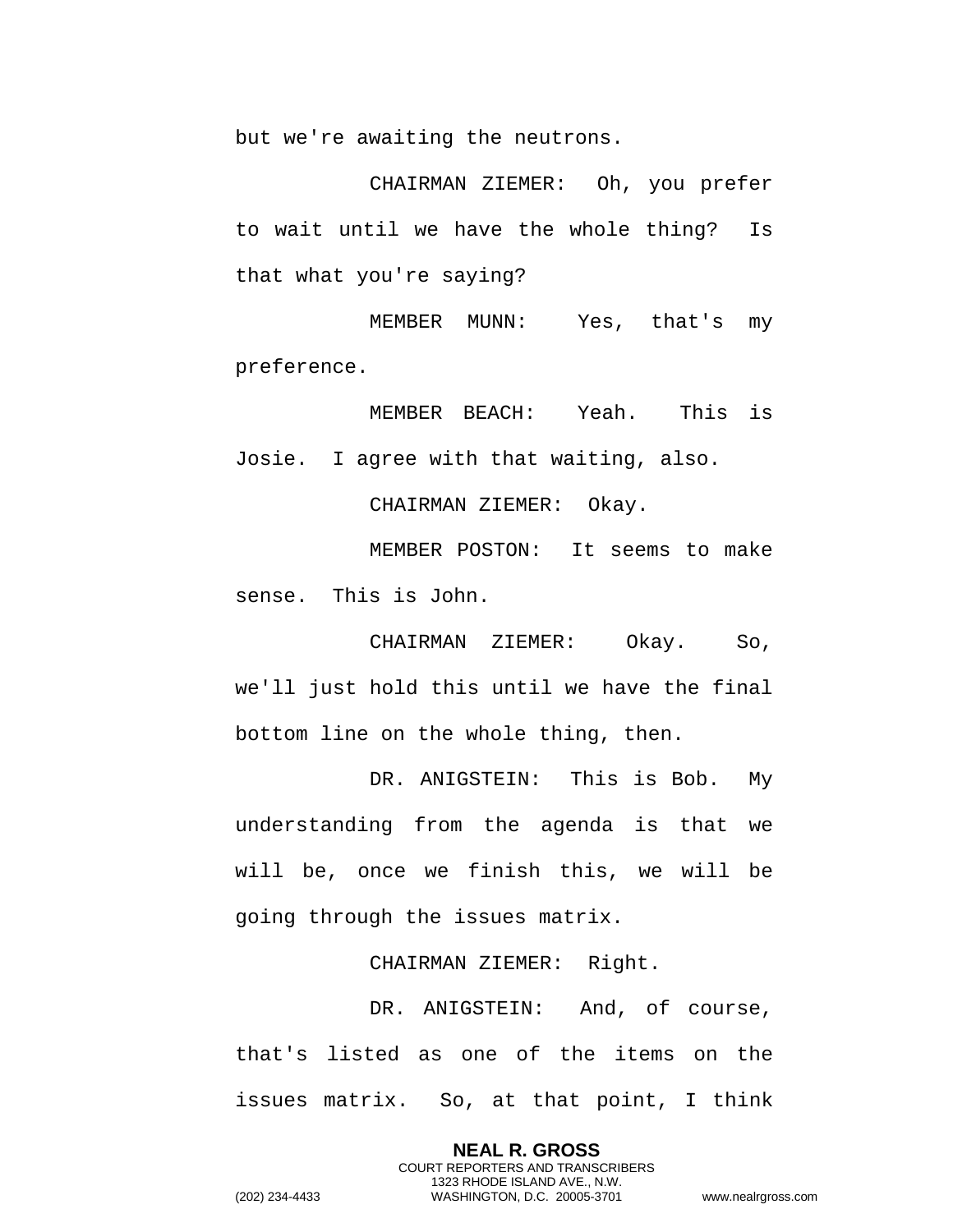we need to make -- I would assume we're going to make a decision on each item in the issues matrix as we go through it.

CHAIRMAN ZIEMER: We would take those one-by-one, that's correct.

DR. ANIGSTEIN: Yes. Okay. So, there will be an opportunity shortly for the Board to take a position on the skin dose?

CHAIRMAN ZIEMER: Or the Work Group, rather.

DR. ANIGSTEIN: Right. I meant -- I'm sorry -- the Work Group.

CHAIRMAN ZIEMER: Right, right. Okay. Thank you.

Let's go ahead with the resuspension factor issue. Now, there we had earlier a paper, I think, back in October, by NIOSH -- or by SC&A - indicating some alternate ideas on the resuspension factor. And then, more recently, I think on December 10th, we had the memo from Dr. Neton, from NIOSH,

> **NEAL R. GROSS** COURT REPORTERS AND TRANSCRIBERS 1323 RHODE ISLAND AVE., N.W.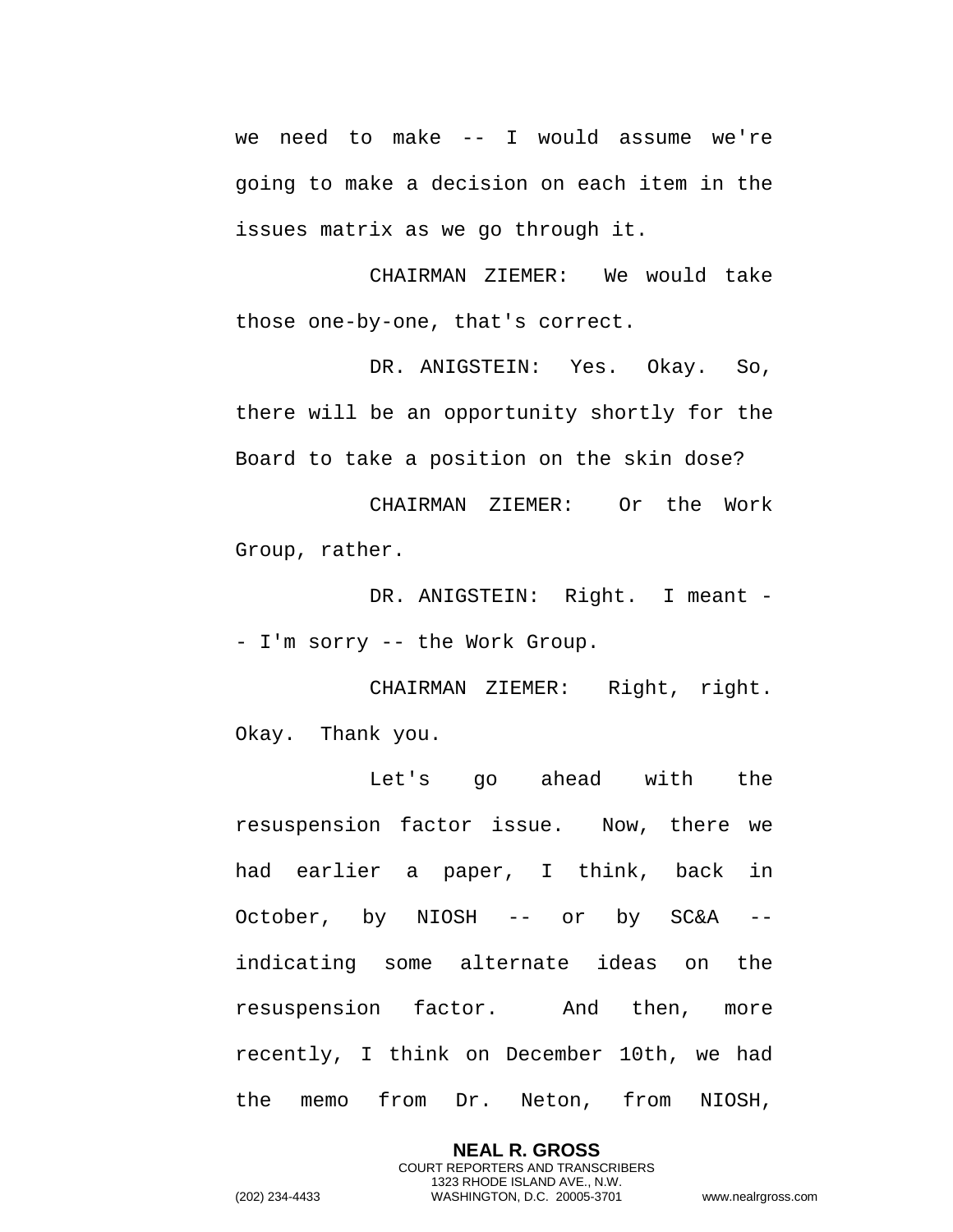indicating that the resuspension factor had been reviewed by NIOSH and that they now believe it is appropriate to use the 10 to the minus 5th value, which was what SC&A had recommended.

Jim Neton, do you have some additional comments on that?

DR. NETON: Maybe just a few. As you pointed out, there was a discrepancy or difference between NIOSH's resuspension factor during the residual contamination period. We agreed on 10 to the minus 5 during the operational period, but SC&A had some concerns about the abrupt change of the resuspension factor immediately after operations ceased from 10 to the minus 5 to 10 to the minus 6.

We thought about that some, and, in fact, the default value in TIB-70, which is the calculation of doses during residual periods, the default value is 10 to the minus 6, but it does allow for us to look at

> **NEAL R. GROSS** COURT REPORTERS AND TRANSCRIBERS 1323 RHODE ISLAND AVE., N.W.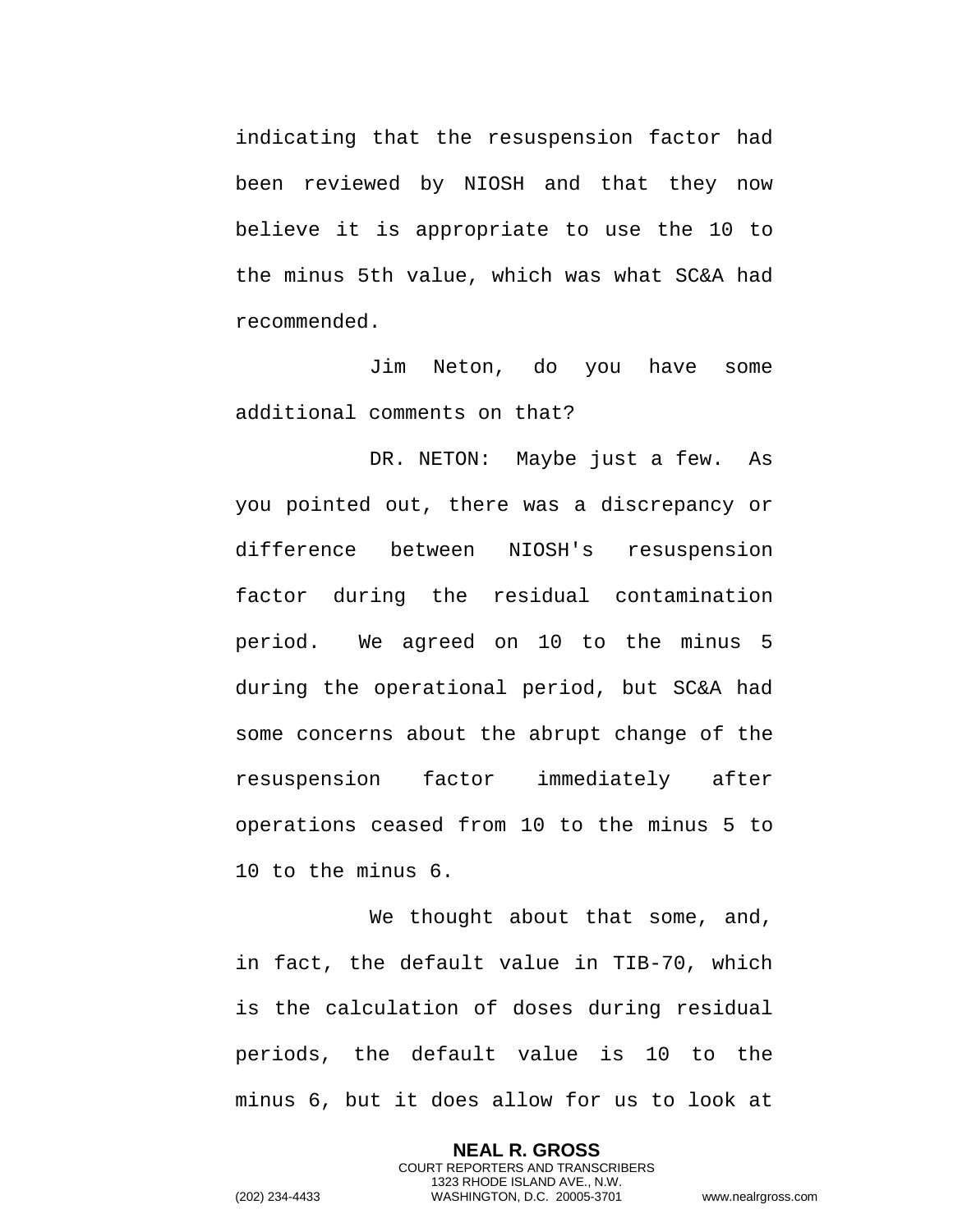the appropriateness of that value based on site-specific circumstances.

So, we went back and did that. And there were three reasons, three factors that entered our mind as to why we thought 10 to the minus 5th would be more appropriate.

Part of it is the fact that the initial starting contamination value was a modeled value based on deposition velocity and such. And the final value was also based on some empirical data in TIB-70. We didn't have an ending point because the facility had been cleaned. We couldn't use those data.

And the resuspension factor and the depletion rates are sort of intertwined, as SC&A has pointed out. So, we're a little uncomfortable with knowing that exactly. But, more importantly, we believe that the facility was so actively involved in steelprocessing activities resulting in a very

**NEAL R. GROSS** COURT REPORTERS AND TRANSCRIBERS 1323 RHODE ISLAND AVE., N.W. (202) 234-4433 WASHINGTON, D.C. 20005-3701 www.nealrgross.com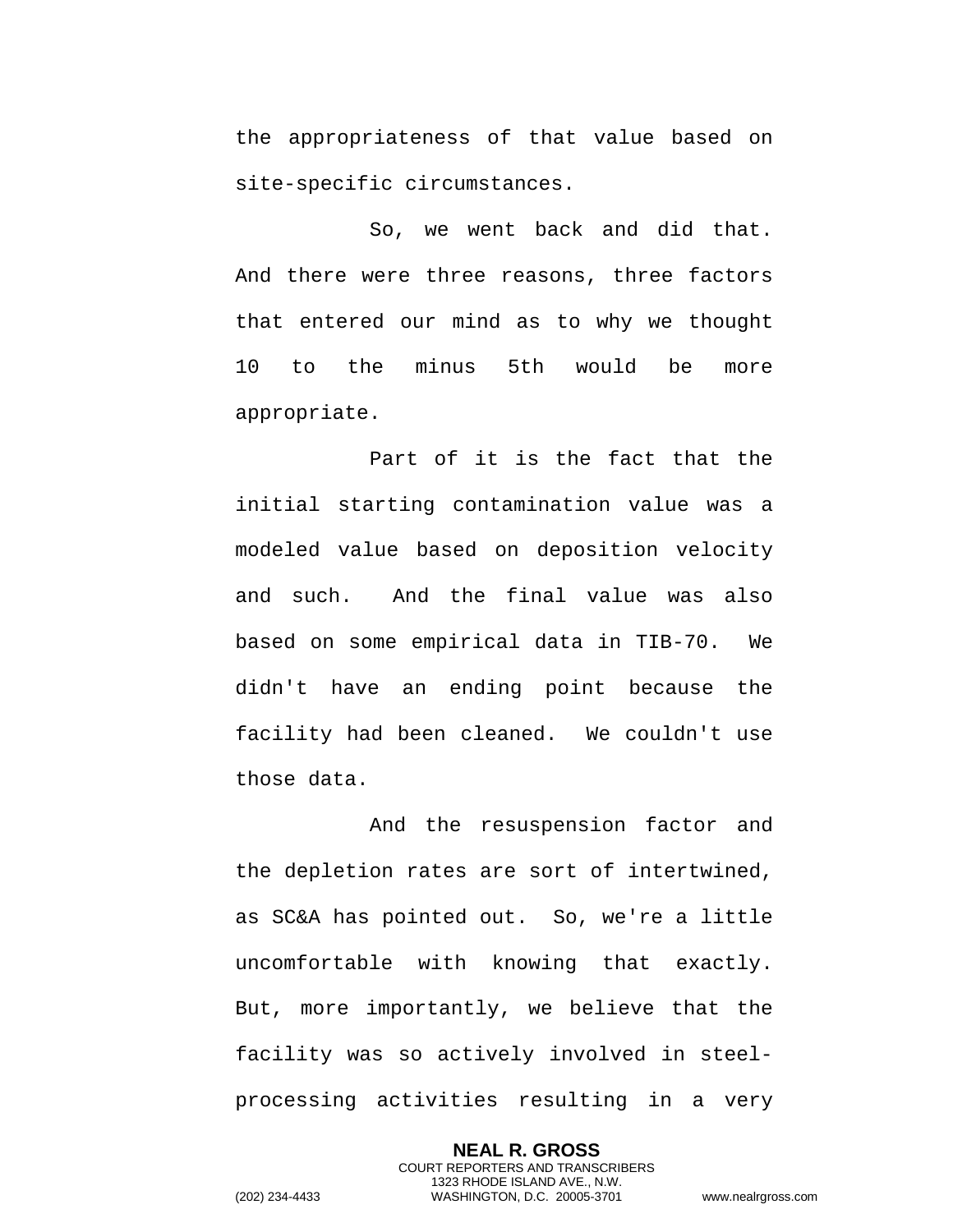good potential for resuspension particulate, which would be more appropriately modeled by 10 to the minus 5th. So, we have decided to use 10 to the minus 5th over the entire covered period, including the operational and the residual period. And I think that is the only difference, that was the only difference between SC&A and NIOSH on the internal dose estimation.

CHAIRMAN ZIEMER: So, I believe, then, we have agreement on that aspect.

SC&A, is that your understanding as well? Are we in agreement there?

DR. ANIGSTEIN: This is Bob. Yes.

CHAIRMAN ZIEMER: Okay. Work Group, any questions on that issue?

MEMBER BEACH: This is Josie. None from me, Paul.

CHAIRMAN ZIEMER: Thank you.

MEMBER POSTON: I don't have any

problem. This is John.

**NEAL R. GROSS** COURT REPORTERS AND TRANSCRIBERS 1323 RHODE ISLAND AVE., N.W. (202) 234-4433 WASHINGTON, D.C. 20005-3701 www.nealrgross.com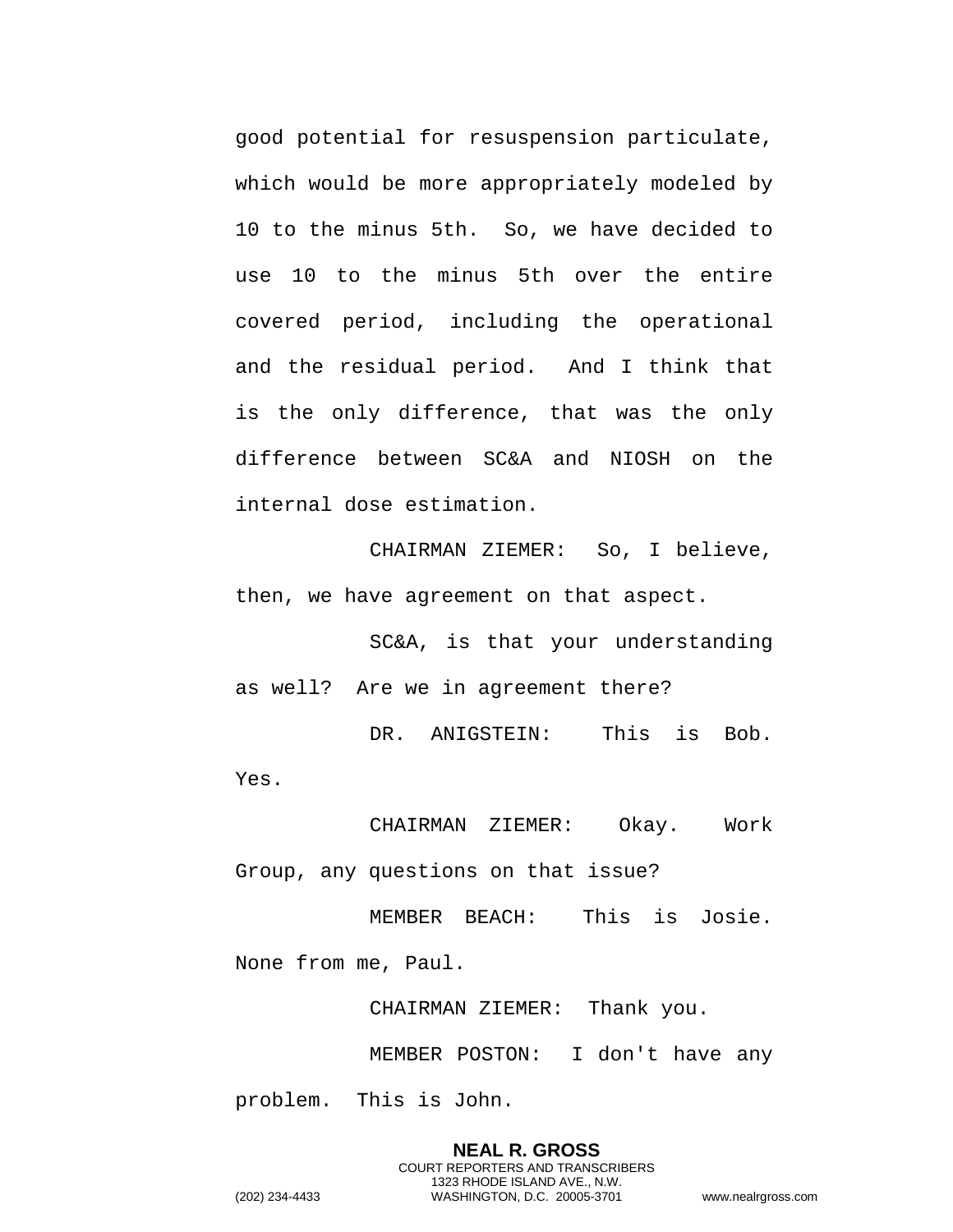MEMBER MUNN: No, I'm relieved to see an agreement on it.

CHAIRMAN ZIEMER: Okay. Thank you.

Then we can move on to the next issue, which is the AEC New York Operations 4699 Report. That was a report that was brought to our attention by Dr. McKeel. We did ask at our last meeting that NIOSH review that report in terms of the potential for using some or any of those facilities as surrogates for GSI.

We got the report from Dr. Neton. I'm trying to look for the date on that. I think it was, yes, the 1st of November, I believe, that report was distributed to us.

And then, also, I believe Dr. McKeel provided a critique of Dr. Neton's report, and that was dated -- well, let's see. Maybe it was the 2nd of November.

So, I'm looking at both of those. What I'll do here is I'm going to ask Dr.

> **NEAL R. GROSS** COURT REPORTERS AND TRANSCRIBERS 1323 RHODE ISLAND AVE., N.W.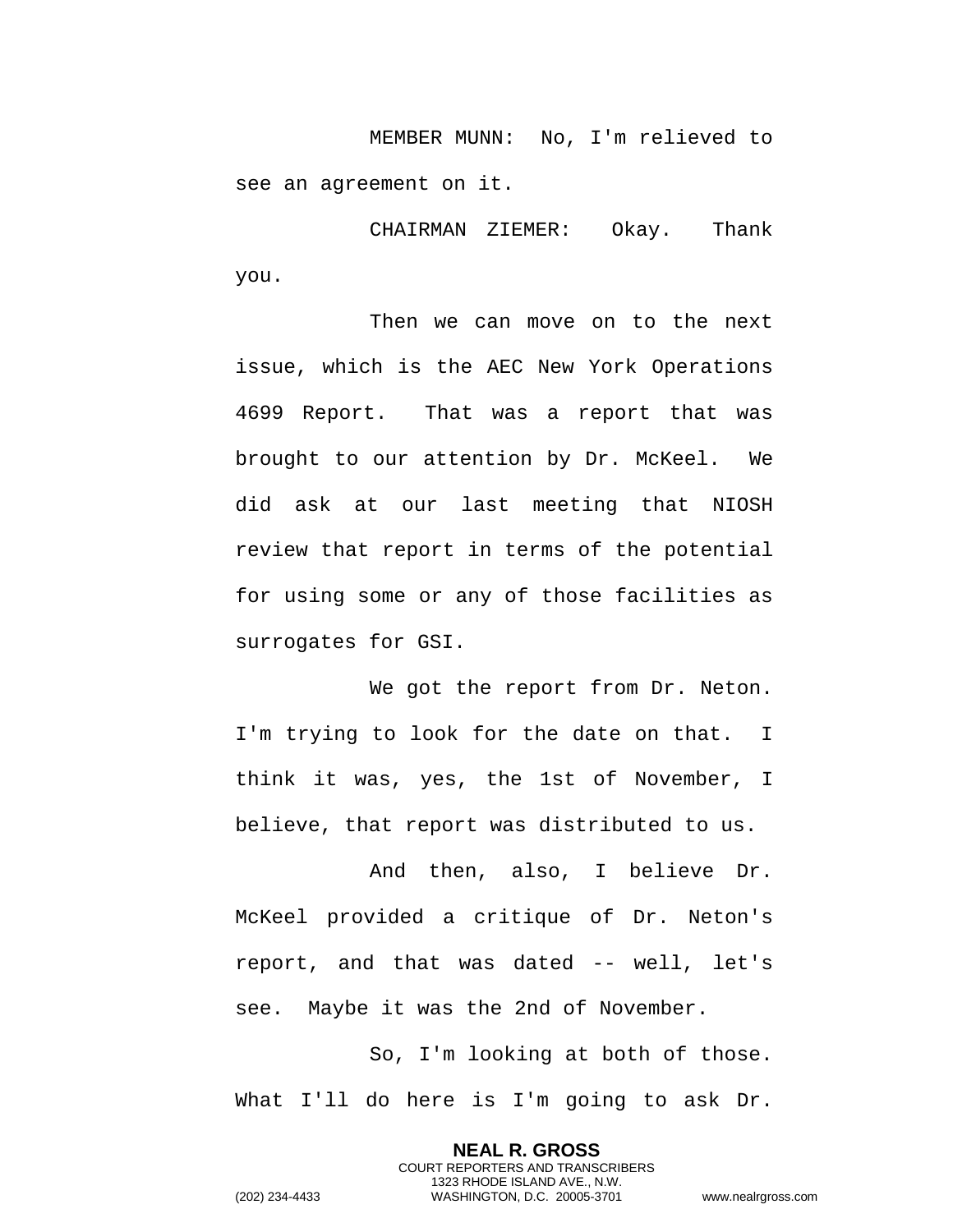Neton to make any summary comments he wants. We all already have the report.

And then, Dr. McKeel, I think, since we're discussing this, I'll ask you to make your comments as well because I know you had some concerns as well.

Jim, do you want to kick this off, then?

DR. NETON: Sure. This was an email that was issued on November 1st, as Dr. Ziemer indicated. And we looked at the two reports that Dr. McKeel asked us to look at for applicability or appropriateness to validate the MCNP model that we're using for GSI.

There were two reports. One, NYO 4699, issued in '53 and '54. Or NYO 4699 looked at 15 accelerators between '53 and '54 for stray radiation around these particle accelerators. And then, to supplement the NYO 4699, did additional surveys between '54 and '56.

**NEAL R. GROSS** COURT REPORTERS AND TRANSCRIBERS 1323 RHODE ISLAND AVE., N.W. (202) 234-4433 WASHINGTON, D.C. 20005-3701 www.nealrgross.com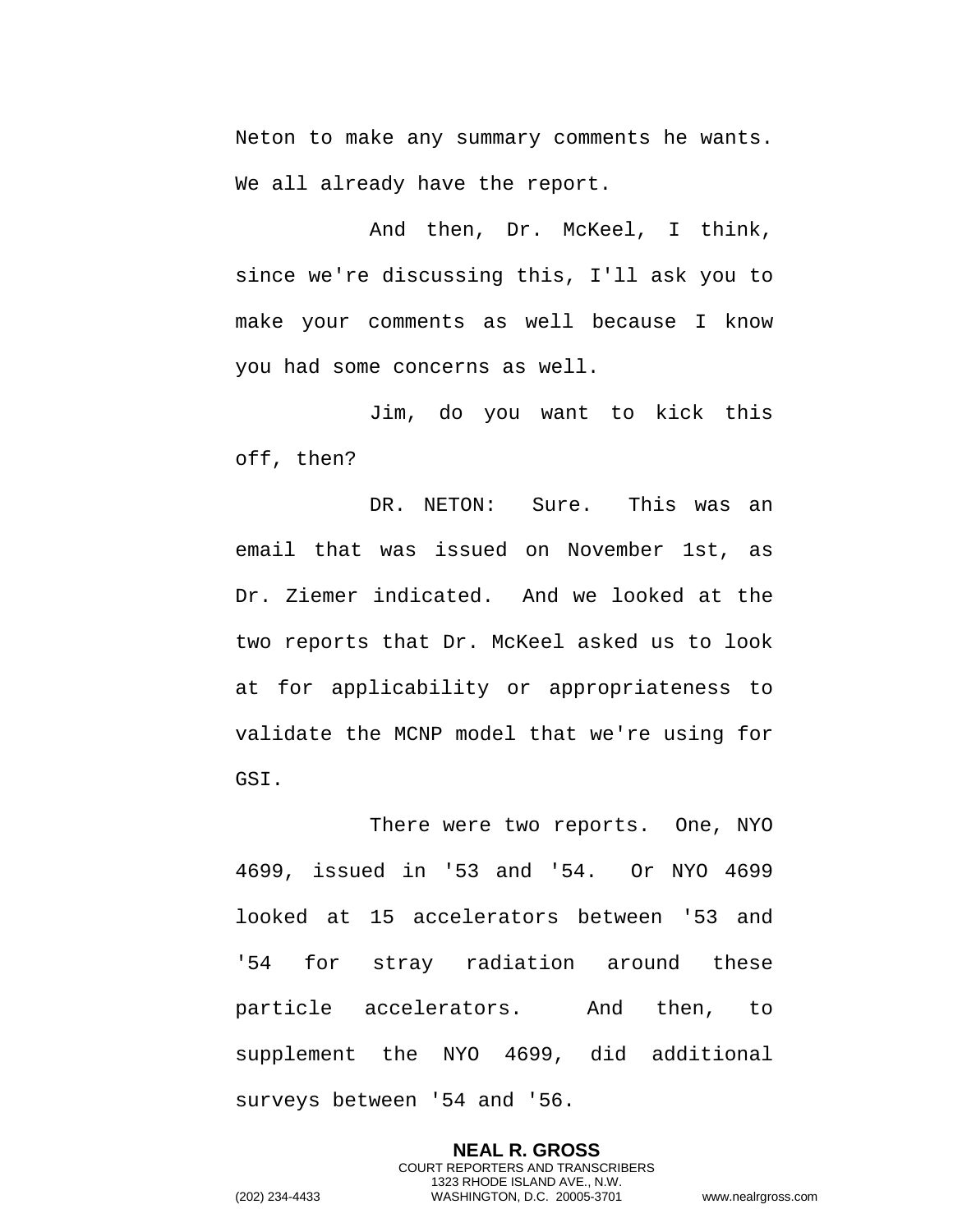We looked at the original 4699 report between '53 and '54, and none of those accelerators were betatrons. So, we didn't believe that they were useful for our situation.

Supplement 1, however, looked at 23 different surveys at 14 different facilities, and three of those were actually betatrons that operated in the 20 MeV range. So, they did appear to be applicable or appropriate surrogates for the one in use at GSI.

But there are a number of factors to consider when you want to do a validation study, and I listed these in the report: you know, the size and composition of the target to the front of the beam, the orientation of the beam, the distance of that point from the beam, the difference of shielding in the beam path, and the composition of the shielding.

Even though the survey results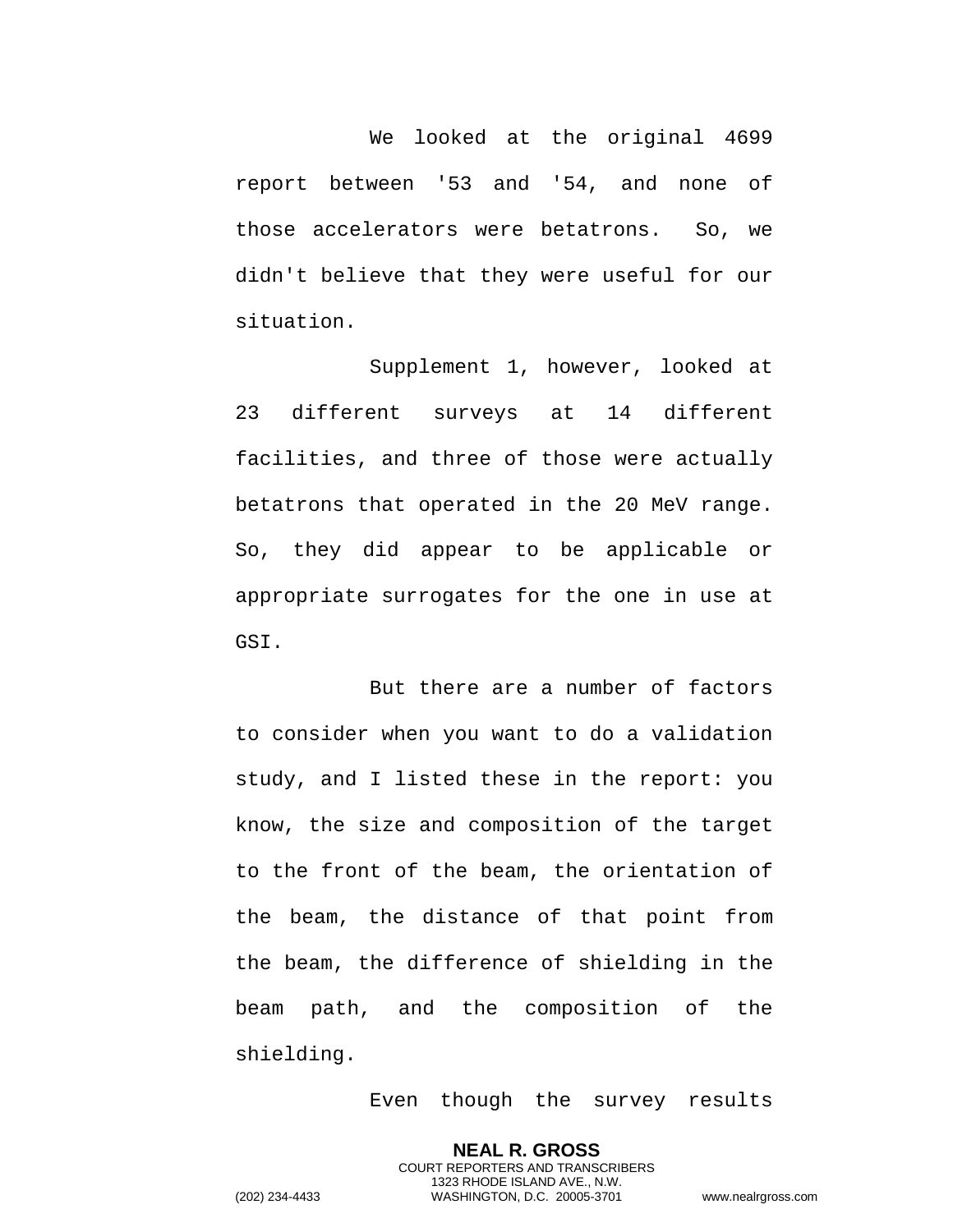were reported, the various sketches and diagrams that were available did not, in our opinion, provide enough information to answer those five criteria, or the five issues that you need to look at to do some sort of validation study.

In particular, there was no indication about what was in front of the scattering beam. It makes a big difference in whether you put a patient, nothing, or a piece of steel or uranium in front of the beam.

Some of them were not to scale. The ones that were to scale, the composition material wasn't known. So, the bottom line is we just didn't feel that there was enough information available to make it useful in validating the MCNP model.

> That's it in a nutshell. CHAIRMAN ZIEMER: Okay. Thank

> > Dr. McKeel, are you still on the

**NEAL R. GROSS** COURT REPORTERS AND TRANSCRIBERS 1323 RHODE ISLAND AVE., N.W. (202) 234-4433 WASHINGTON, D.C. 20005-3701 www.nealrgross.com

you.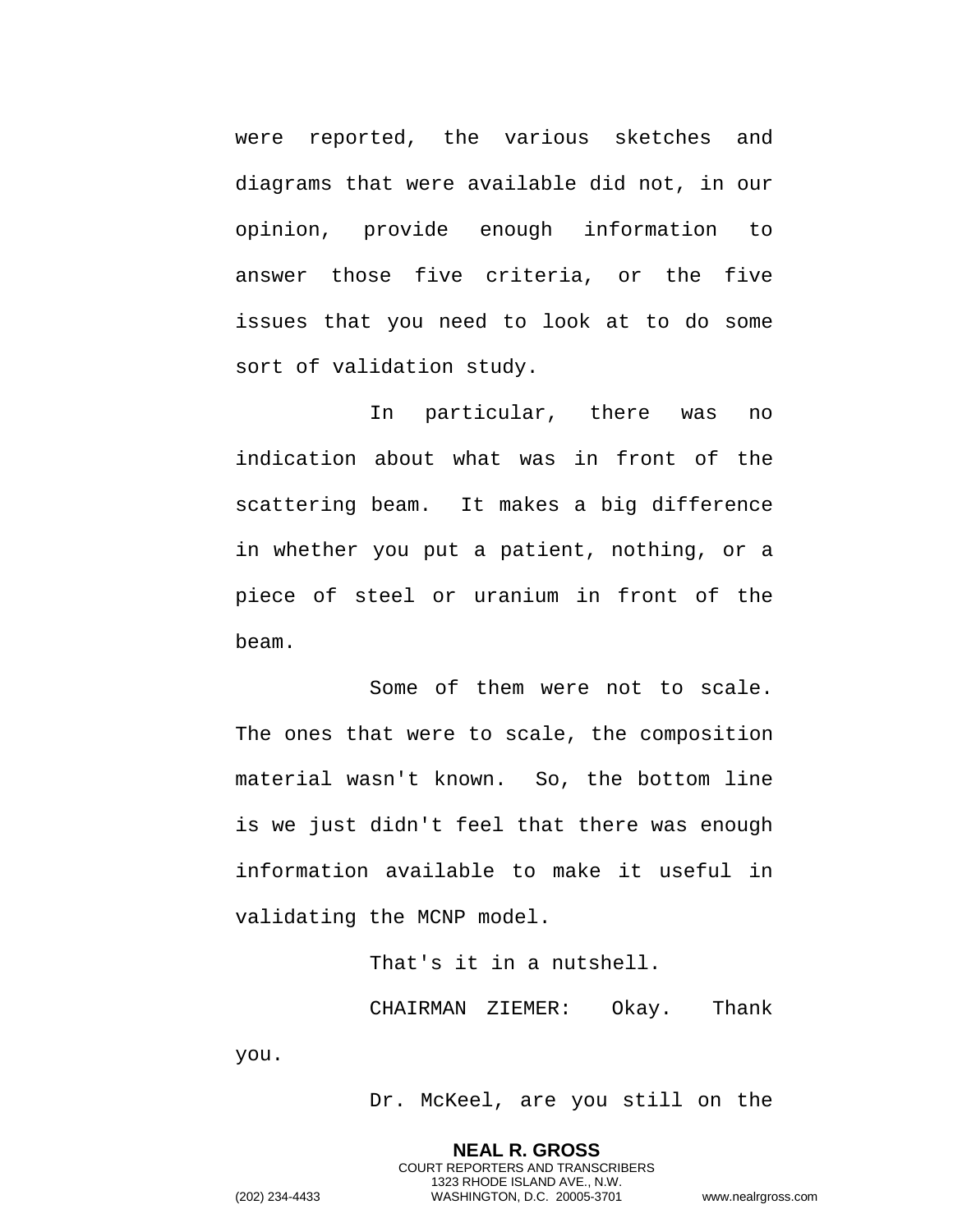DR. McKEEL: Can you hear me, Dr. Ziemer?

CHAIRMAN ZIEMER: Yes. Go ahead. I know you have concerns about that report, and this would be an appropriate time for you to get those on the record.

DR. McKEEL: Okay. Well, I guess I would have to summarize my feeling that I think that Dr. Neton has really mischaracterized not only what I requested, but what was the important information in that NYO 4699 Supplement 1.

One of the things I pointed out was that this was the only measured neutron data for betatrons in existence. And I pointed out in my paper, the first one, and in the reply, that I called on this Work Group back in March of 2012 to please cite for me any paper published that they knew of that had measured betatron, photon, neutron data, and they could mention no papers. I

> **NEAL R. GROSS** COURT REPORTERS AND TRANSCRIBERS 1323 RHODE ISLAND AVE., N.W.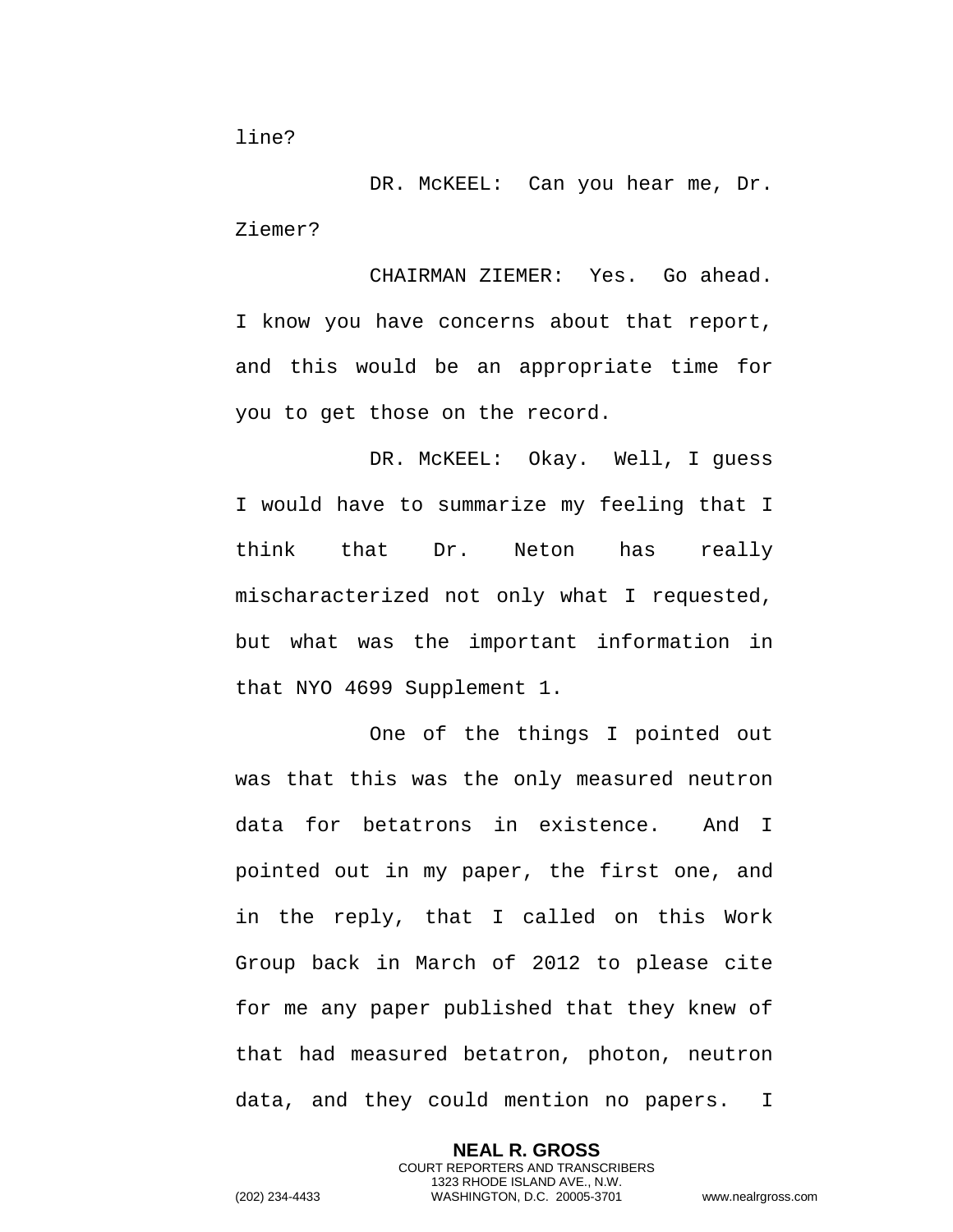called for that specifically, for that purpose, to put it on the record. Could not find it.

Well, here is such a paper. And I would say, just on that basis, this is real, measured data for three betatron sites for neutrons, for photons.

And the second point is Dr. Neton didn't mention the fact that the NYO 4699 Supplement gave matching film badge data for those betatron operators, the same three sites.

I also was upset, and continue to be, that Dr. Neton's report doesn't really mention anything about my original paper, which was sent in plenty of time before he replied on NYO 4699. I did a rather elaborate exposition of what I thought was important in those papers, and he totally ignored that.

This is pattern on the part of NIOSH, and I don't think it's fair. I don't

> **NEAL R. GROSS** COURT REPORTERS AND TRANSCRIBERS 1323 RHODE ISLAND AVE., N.W.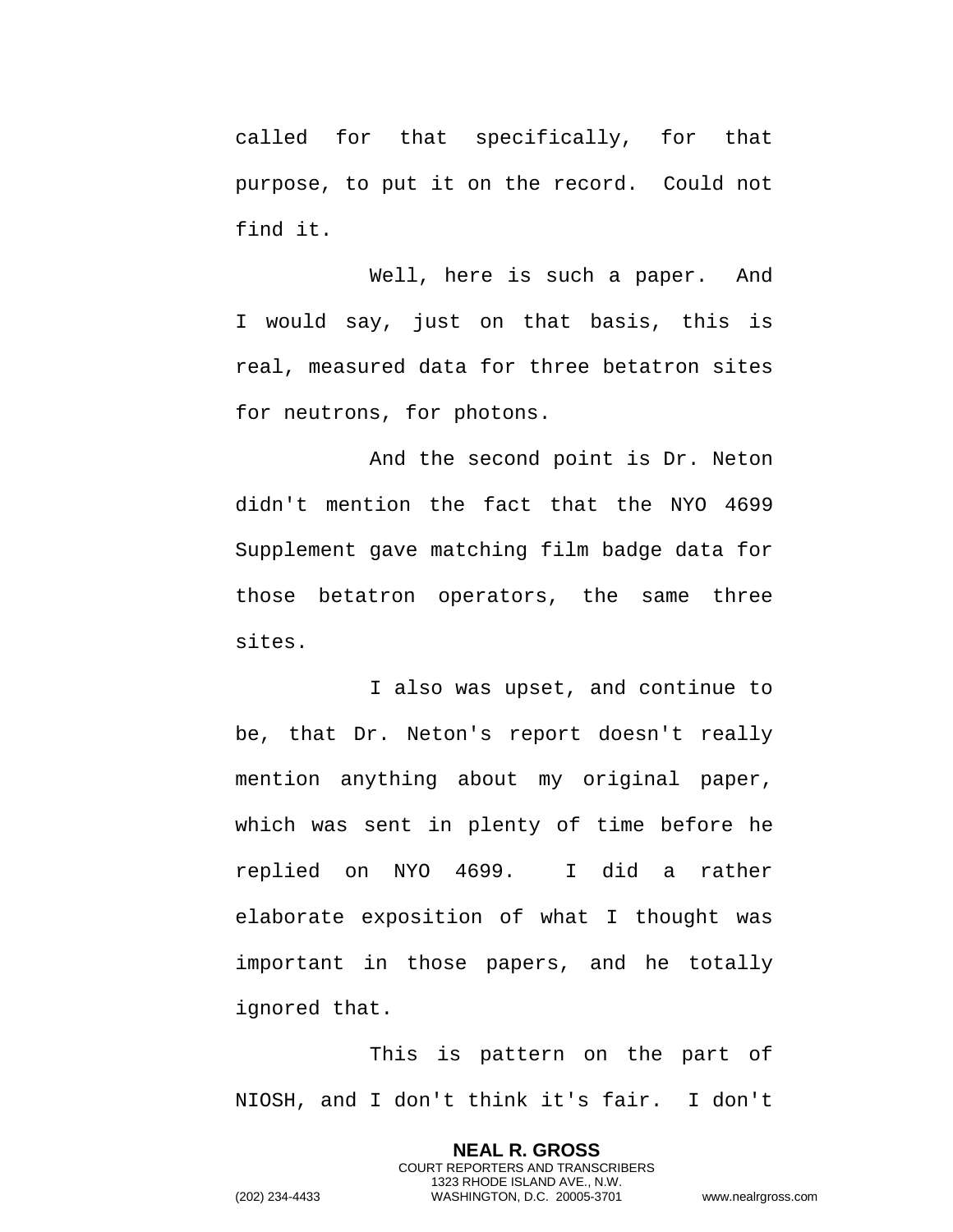think it's scientifically correct to ignore petitioner information that's sent in good faith. And, actually, it's information that either NIOSH or Members of the Board or SC&A could have turned up long ago. These papers are old papers.

And, I guess, maybe the most serious thing I object to is that I believe NIOSH's decisions that, for instance, the sketches and the drawings were not precise enough to serve as surrogate data to match those sites, those three sites, with General Steel.

Now, I agree that General Steel was a steel company and the three sites were universities and university hospitals. And I certainly agree that there is a difference in the shielding and so forth between industrial betatrons and clinical betatrons.

However, when you look at what information NIOSH and SC&A have used at GSI, and the Board voted on last December, they

> **NEAL R. GROSS** COURT REPORTERS AND TRANSCRIBERS 1323 RHODE ISLAND AVE., N.W.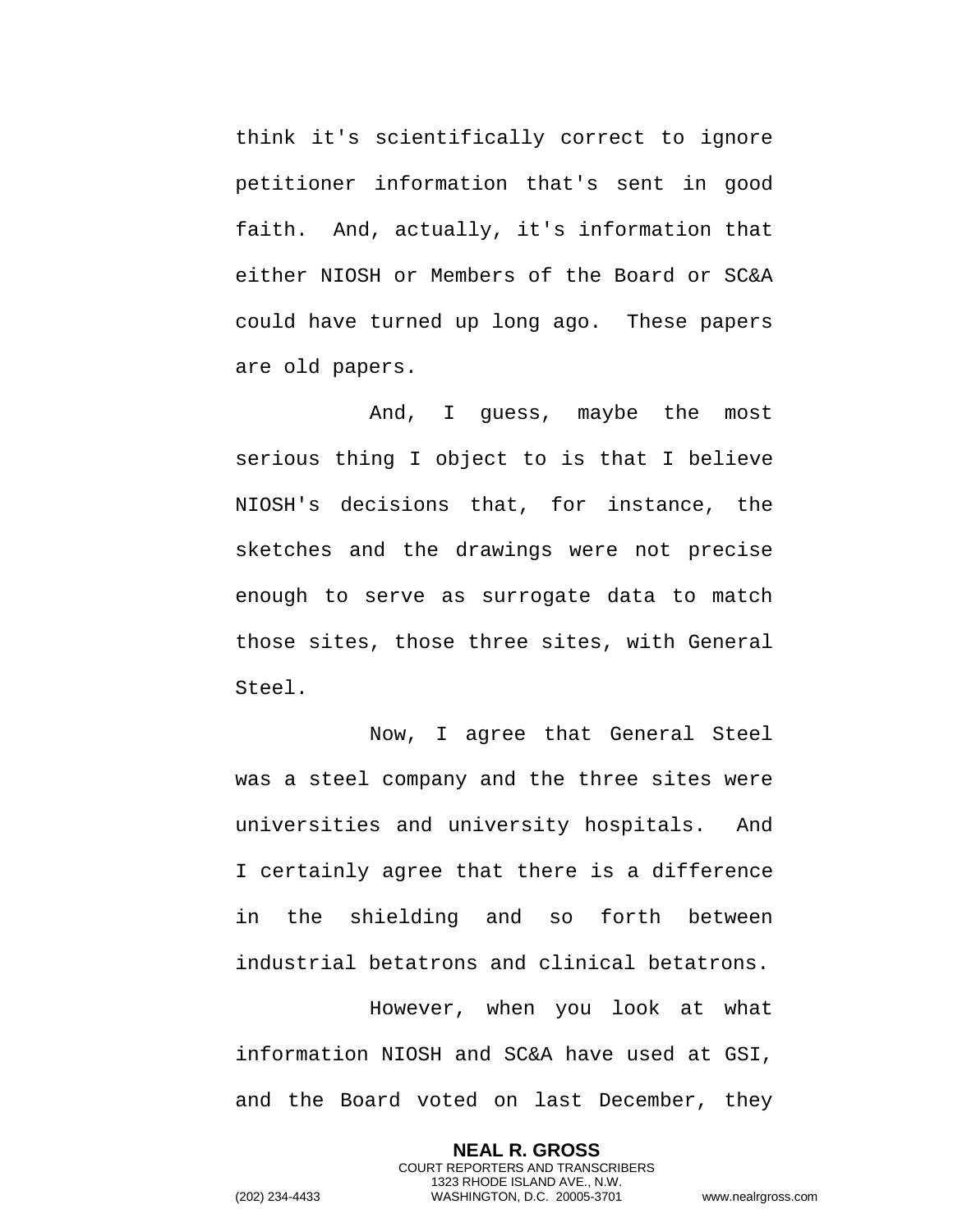are similar-type drawings that are in the NYO 4699 reports. And these are drawings that are in no way -- they're not engineering drawings. They're sketches. They're cartoons. They show some thicknesses of walls. They show some details of what the walls were composed of in both documents, NYO 4699 Supplement 1 and in the various drawings that are used in the GSI Technical Reports.

And I pointed out in my paper that, actually, some of the NYO 4699 site drawings are certainly as detailed as the ones from GSI. They do show where the betatrons were located. They do show wall thicknesses. They do show wall composition.

You know how a betatron is constructed, and you know where the head is, and there are limits to how that head can travel. So, you pretty much know where the target was.

We're not talking about are these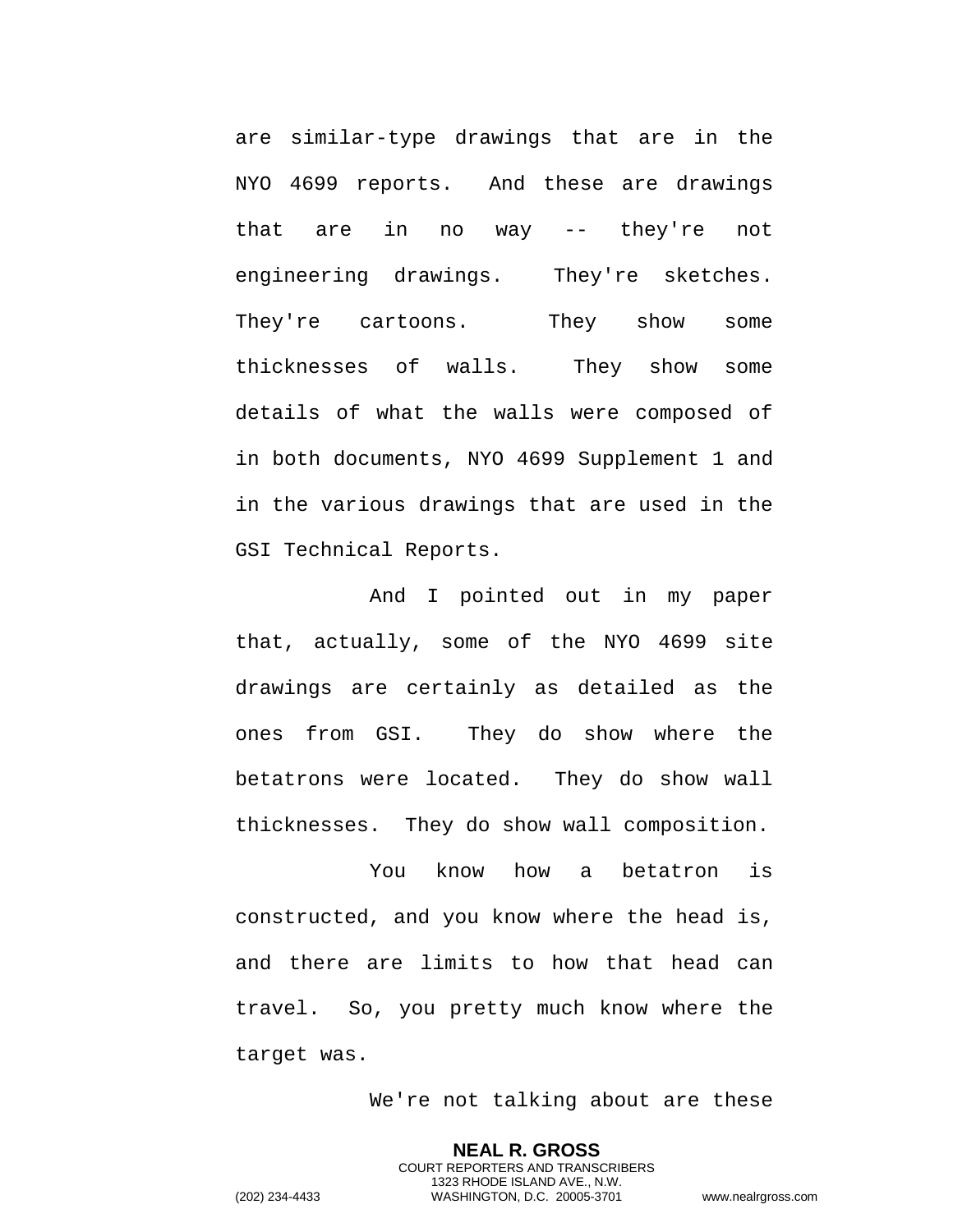data useful to calculate steel activation factors or uranium activation factors. We're talking about, are they useful to show what kind of doses were delivered by the betatron?

And Jim Neton's paper completely ignores the true value of the fact that these are not just inferred or calculated neutron data. The Health and Safety Laboratory were the experts at the time. And they, in this study of accelerators throughout the United States, they went to elaborate lengths to transport measuring devices, often using several at one site, to determine the neutron doses and use those to cross-corroborate each other, which I think is fantastic. And that was all completely ignored.

So, in my mind, I would have to say that Dr. Neton's analysis of this paper is superficial. It's not thorough. It's not scientifically correct. And I think

> **NEAL R. GROSS** COURT REPORTERS AND TRANSCRIBERS 1323 RHODE ISLAND AVE., N.W.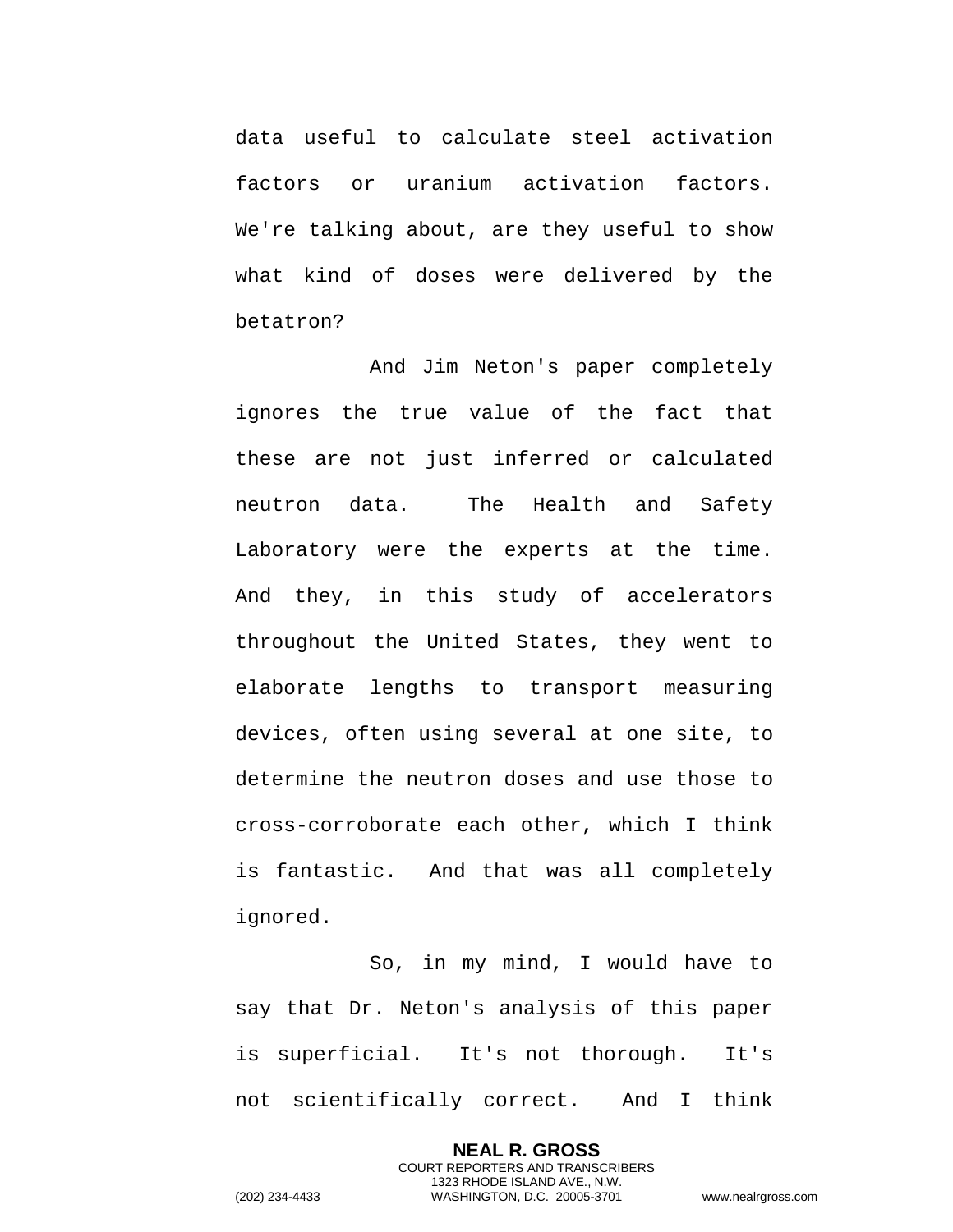that that that data should be used.

And the final thing I'll point out, it really is -- I'm trying to be polite, but I've got to say it's very annoying to me. Because we had long discussions on the appropriateness of surrogate sites used for GSI about the handling of uranium.

And I pointed out, and I think everybody knows, at GSI they handled several different types of uranium metal forms. They handled betatron slices, but they also handled ingots and dingots, which are larger, and they handled some billets. What they did not handle were slugs.

Nevertheless, some of the surrogate sites that were used to compare to GSI, a steel plant, were not steel plants at all. They were places like Fernald, Weldon Springs, which were feed materials plants for nuclear weapons. Yes, they had some of the same machinery as a steel plant, but

> **NEAL R. GROSS** COURT REPORTERS AND TRANSCRIBERS 1323 RHODE ISLAND AVE., N.W.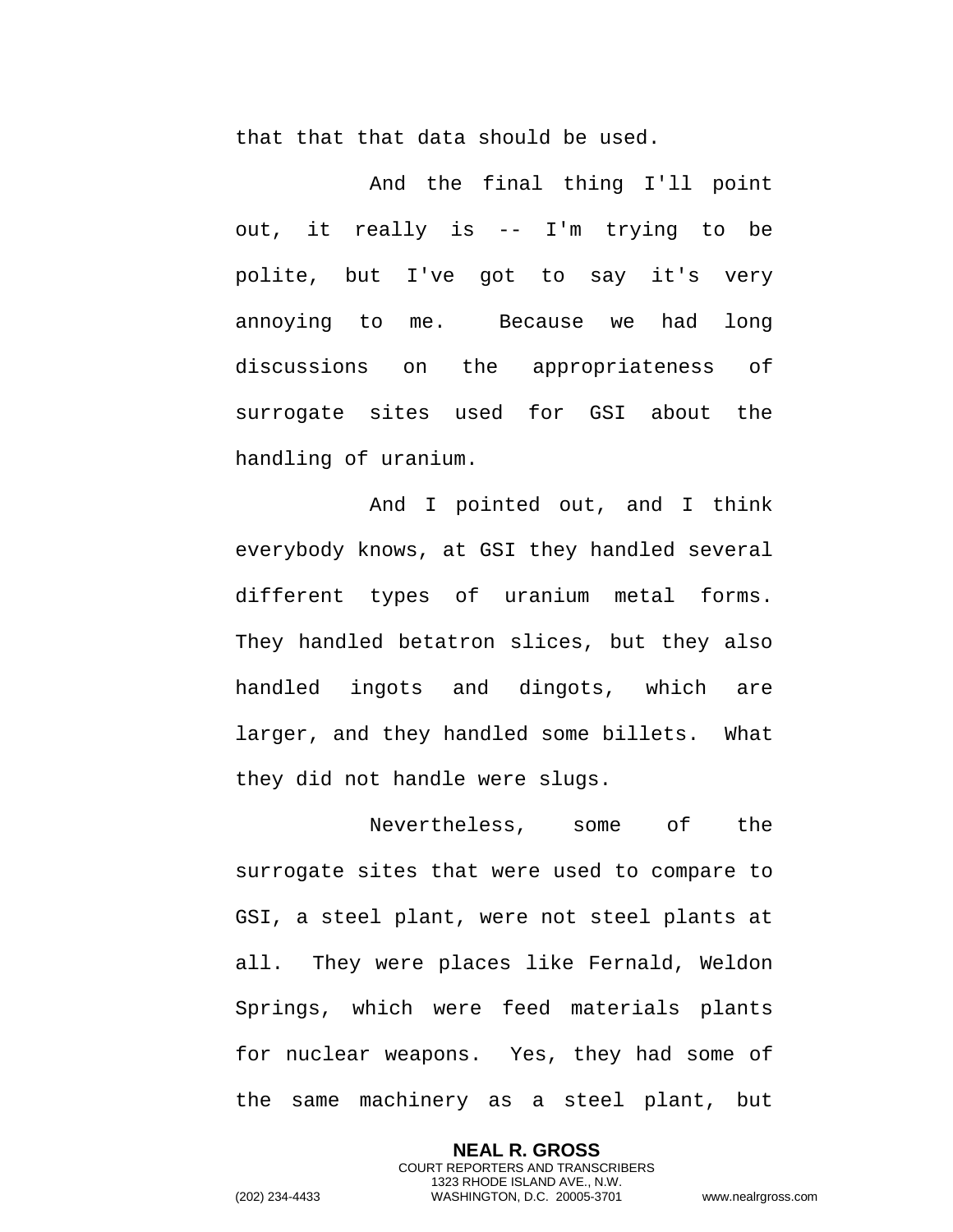they weren't steel plants.

So, in one case, let's just take the surrogate data used at GSI for betatrons and for the uranium work that the betatrons were hired to do, the non-destructive testing. Here we have a situation at GSI where surrogate data was used from other sites, which were different in their design, in their sources, and so forth. And that was all acceptable to NIOSH.

On the other hand, SC&A, the first time they went through the surrogate data criteria, said, no, that none of those sites fulfill the surrogate criteria. In fact, four of the five failed.

The second time SC&A looked at the data, with nothing new being added that I'm aware of, they turned around and said, oh, yes, now we agree, we think they do pass the surrogate data criteria.

Here we have a situation where the data is absolutely unique. It's the

> **NEAL R. GROSS** COURT REPORTERS AND TRANSCRIBERS 1323 RHODE ISLAND AVE., N.W.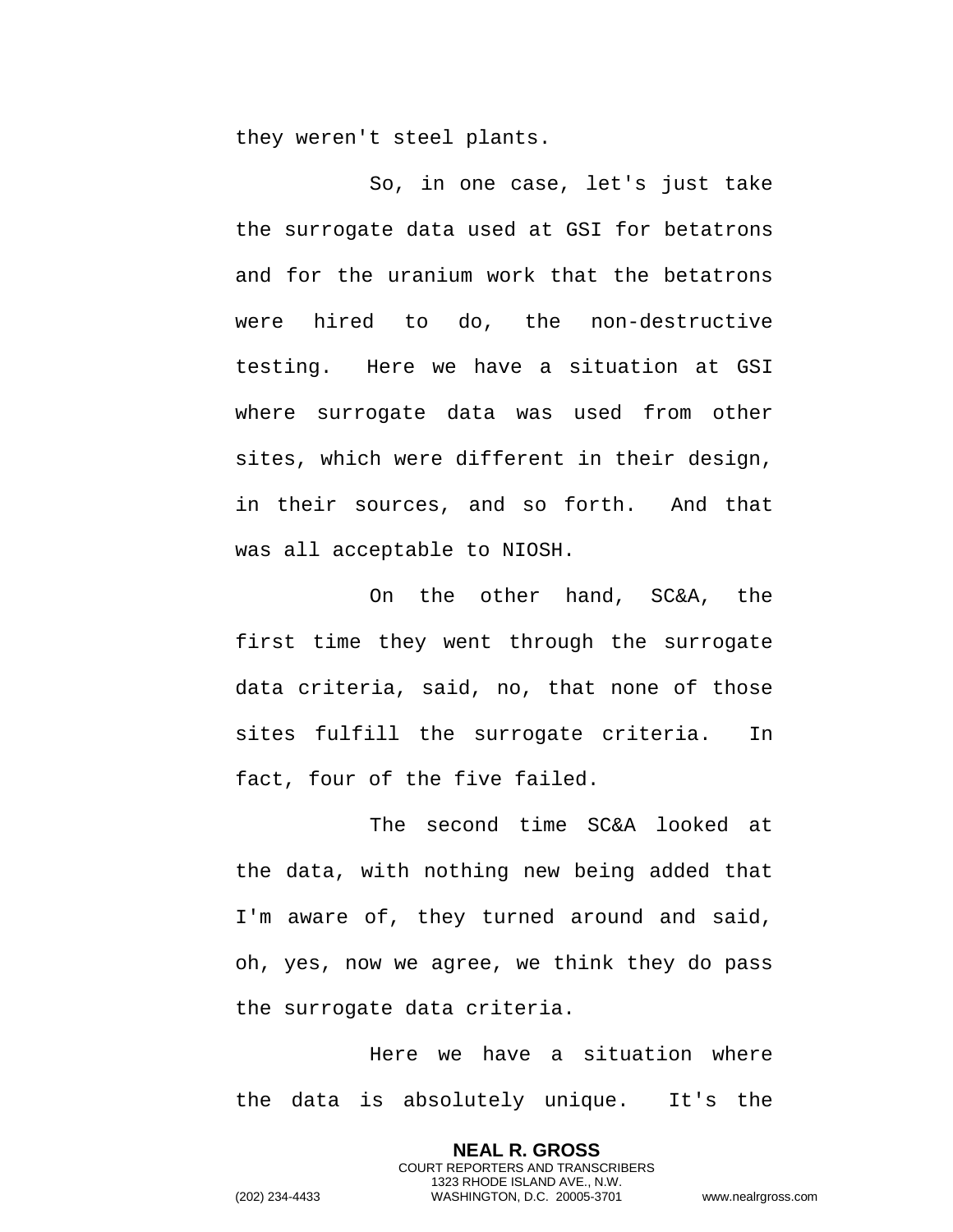only measured neutron/photon film badge data we can find for betatrons like the ones at GSI, and here NIOSH says that's basically useless.

So, I don't know what more to say. I have written a paper. I have written an objection to Dr. Neton. Here I have expressed the way I feel. I just couldn't disagree with him more. I think that's where I'll let my remarks stay.

CHAIRMAN ZIEMER: Okay. Thank you. I just wanted to make sure that we had that on the record, Dr. McKeel. I know we have the written information.

Let me any of the Work Group Members if they have questions on your issues.

And I do want to ask a question about -- and maybe I'll ask Jim Neton. I don't know really the answer to this myself. Is there anything that you noted, Jim, in the personnel monitoring records in that

> **NEAL R. GROSS** COURT REPORTERS AND TRANSCRIBERS 1323 RHODE ISLAND AVE., N.W.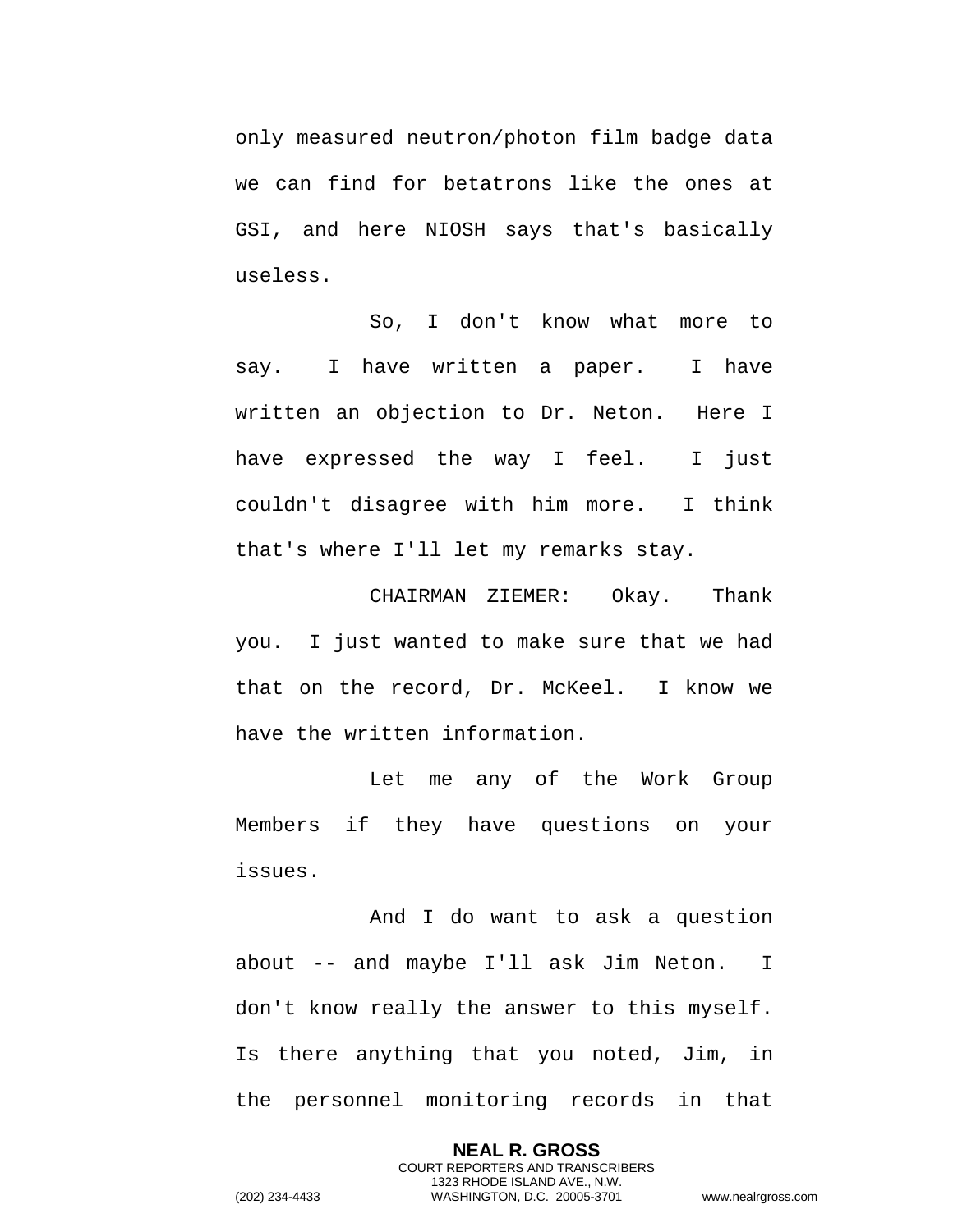report that would have been useful or given us better information on worker doses than we will get the modeling that we have now?

DR. NETON: This is Jim Neton. I don't think so. I mean, it's a measurement taken just like you would take with a survey instrument. I mean, again, it's not so much the fact that we have measured values. We know that betatrons generate photons and neutrons. I mean, that's what the code does. It really is the magnitude of those doses. And without having some detailed descriptions of the conditions under which they were taken and the construction of the facility, I don't feel that they are of value for our purposes.

CHAIRMAN ZIEMER: Okay.

DR. McKEEL: Dr. Ziemer?

CHAIRMAN ZIEMER: Yes?

DR. McKEEL: May I please just comment on that?

CHAIRMAN ZIEMER: Sure.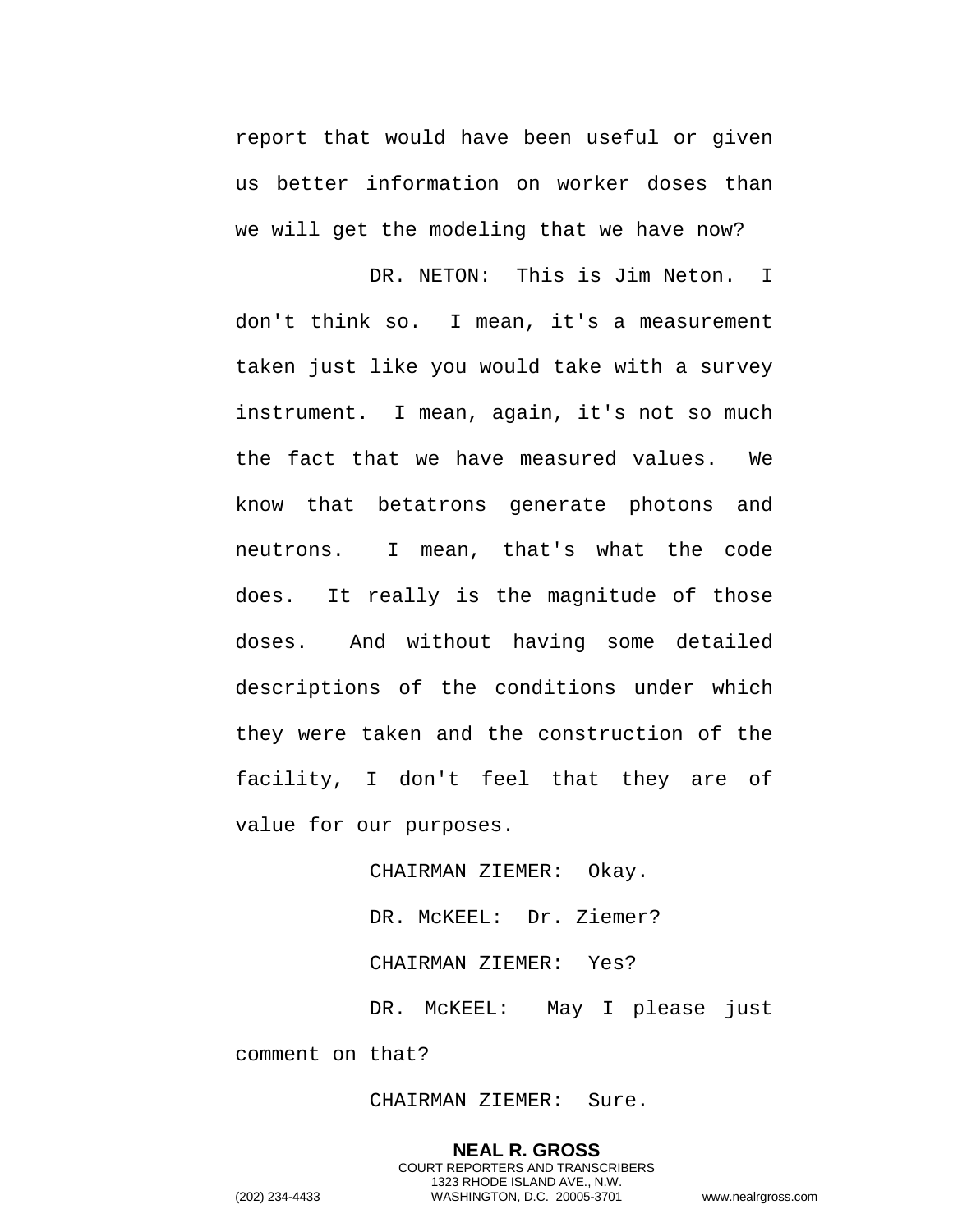DR. McKEEL: I don't think that's the point. I think the point is right now you've got MCNPX modeling with no validation, no measured data. And I have said for years -- and by now I've sent you four excellent papers that used MCNPX to calculate radiation doses. They were all from peer-reviewed publications. I've said all along that to get such a model accepted in a peer-reviewed publication, which you and I, probably each of us have several hundred articles in our CVs, and the reason I pointed out those papers is that every single one of them requires measured data to validate the computer codes.

And I said, and those fit right within this guideline, that the maximum acceptable difference that those peerreviewed journals accept for accepting a computer model of something is plus or minus 20 percent. And all four of those papers, the measured and the modeled MCNPX data were

> **NEAL R. GROSS** COURT REPORTERS AND TRANSCRIBERS 1323 RHODE ISLAND AVE., N.W.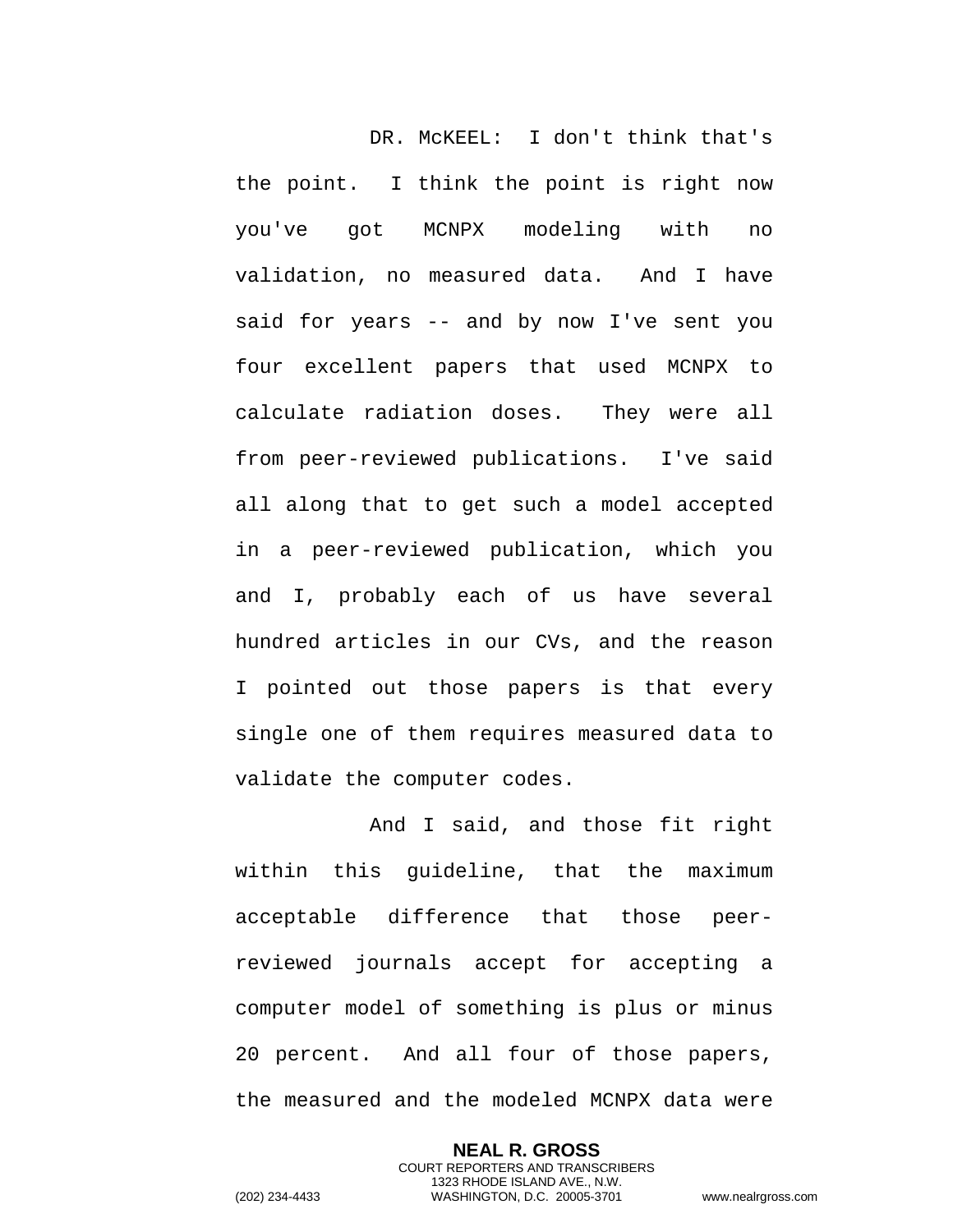within two to 20 percent, plus or minus two to 20 percent.

Whereas, when NIOSH used SC&A code to model the betatrons back in 2008, the closest they could come was within 200 percent. SC&A modeled 12 rem per year. I mean, NIOSH modeled 5.6 rem per year. That's not close enough. And they were using the similar or the same input files, and they were sharing those.

So, I think that the value of the measured data is to say, are the MCNPX values that were determined by code, transport code, how do they agree with the actual real measured data in NYO 4699 at three different sites? I think that's important.

And NIOSH didn't even go through the minimal effort to compare the MCNPX results with the values stated in that paper. Certainly that can be done. Certainly that could be analyzed, but nobody

> **NEAL R. GROSS** COURT REPORTERS AND TRANSCRIBERS 1323 RHODE ISLAND AVE., N.W.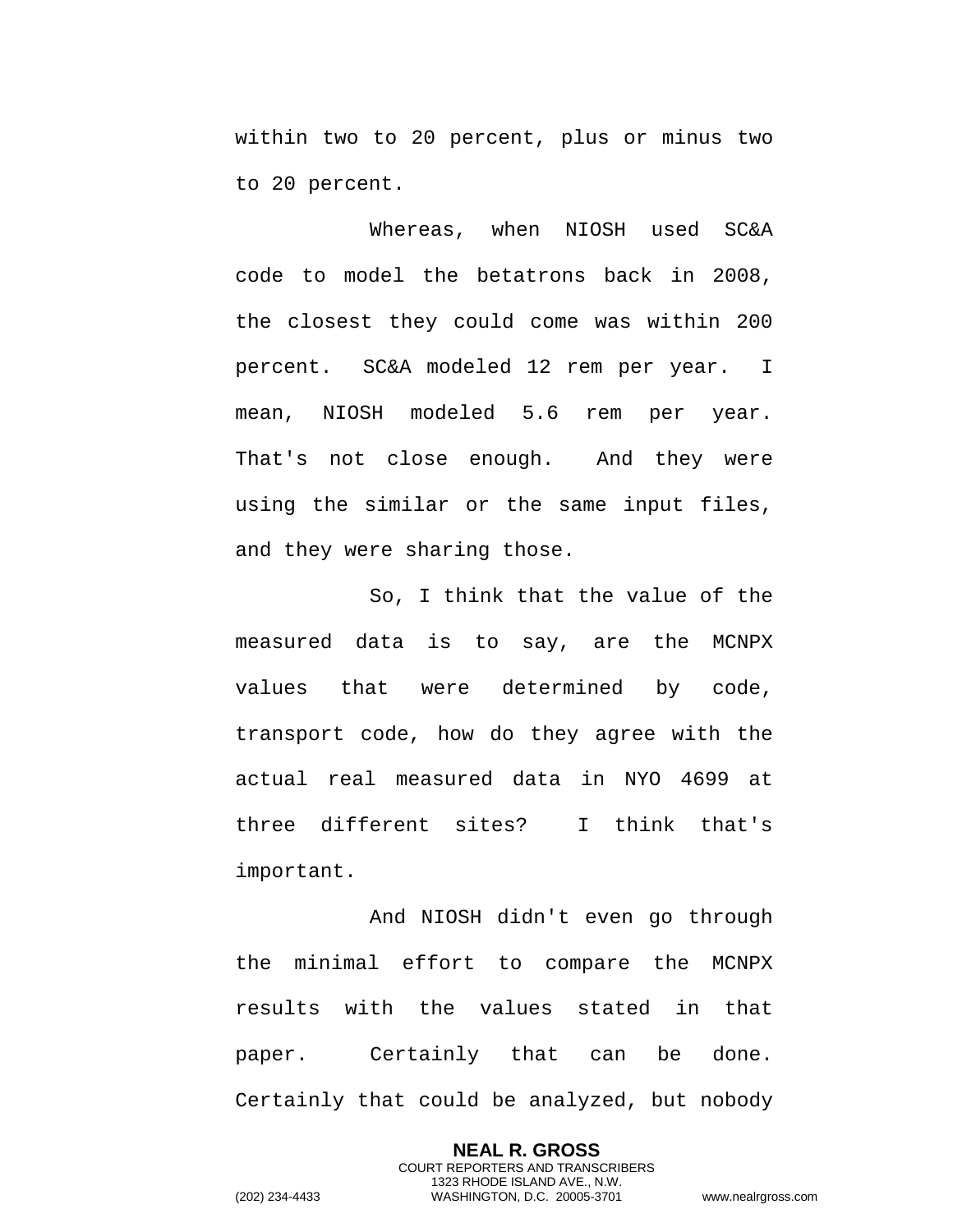expended the effort to do that.

And I can tell you this: I can send you all the grants at NIH that I've been in. I can send you my CV. I can tell you how many program, projects, and things like that that I have participated in as a study group member on both sides of the aisle. And I am telling you that this sort of methodology would not be acceptable in that arena at all.

Again, I am so frustrated, so angry, and so upset by the way this is being treated in a really unacceptable scientific manner, that it's hard for me to comment anymore. I think I will let it rest at that.

CHAIRMAN ZIEMER: Okay. Thank you.

DR. MCKEEL: But I will say this, and I am going to say this to you, Dr. Ziemer, personally: I don't think it's okay for this Work Group to simply say, "Oh,

> **NEAL R. GROSS** COURT REPORTERS AND TRANSCRIBERS 1323 RHODE ISLAND AVE., N.W.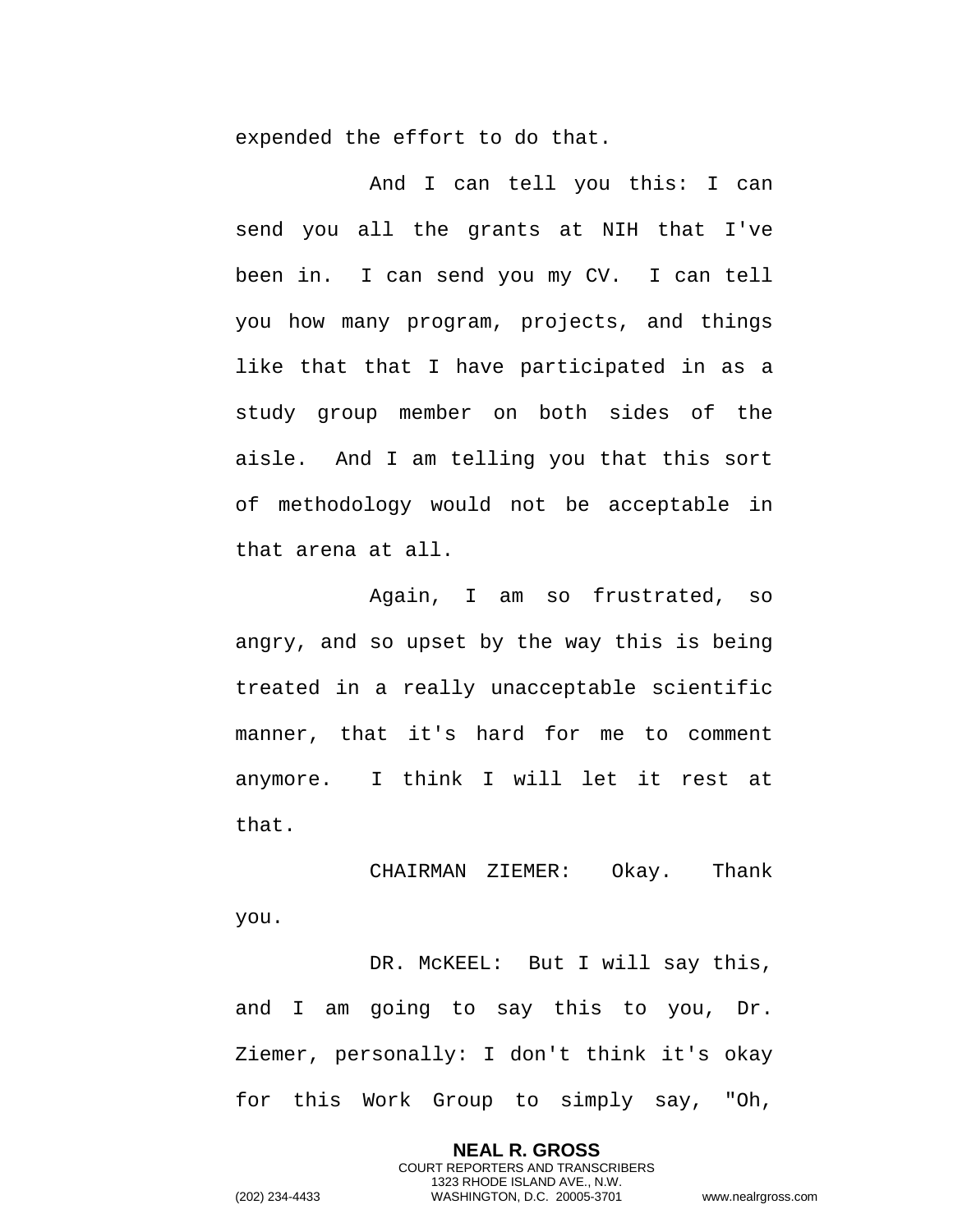thank you, Dan, for your comments," and then forget it.

I would like to hear from Wanda Munn, from Josie Beach, from John Poston, and from you, who I greatly respect. I would like to hear what you think about what I said in my White Paper, in my response to Jim Neton, and to what I have just said.

Is there anything that I have said that you would agree with? Do you totally disagree with it? I think, in the spirit of transparency and putting things on the record, you all need to do that.

So, I guess there I really will end.

CHAIRMAN ZIEMER: Right, okay. Well, I'll certainly be glad to make some comments.

First of all, one of the issues that I would have -- and I understand where you're coming from -- the papers that you are referring to are typically medical

> **NEAL R. GROSS** COURT REPORTERS AND TRANSCRIBERS 1323 RHODE ISLAND AVE., N.W.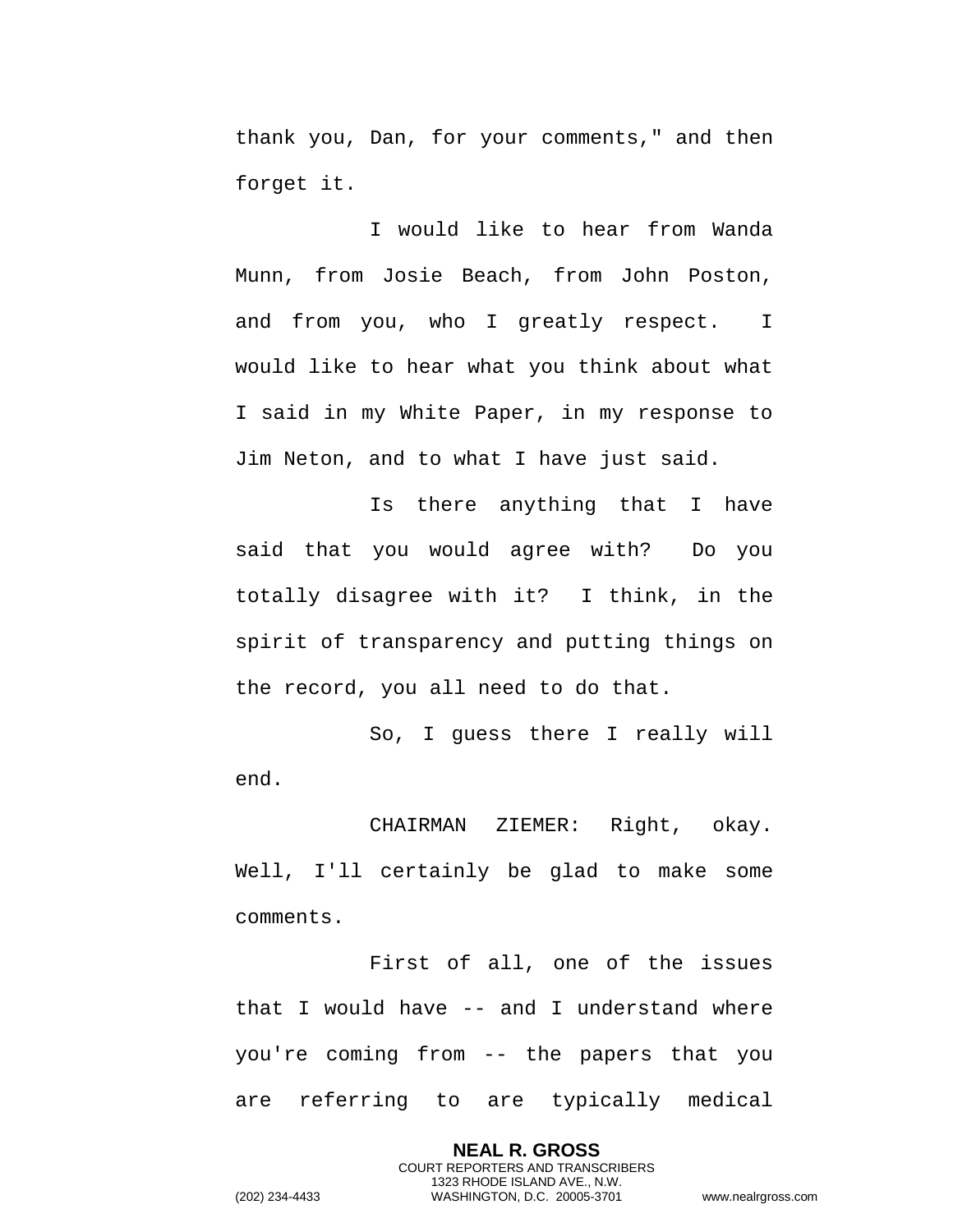papers where the issue has to do with how well patients can be treated. And the margin for using a model, because models are used to treat patients with radiation, and you have to be within probably less than two percent because you can't deliver more dose than the doctor calls for from a treatment point of view. So, those are extremely critical.

And those are the cases where the model and the actual numbers must agree very closely. That is certainly not the same as field measurements of radiation personnel. It's typically, even for film badges and survey meters, in the range of plus or minus 20 percent when you are actually there doing the data.

And then when you get to the kinds of things where we are bounding, we are not trying to bound within plus or minus two percent. So, philosophically, we're in a very different ballpark, I believe, than

> **NEAL R. GROSS** COURT REPORTERS AND TRANSCRIBERS 1323 RHODE ISLAND AVE., N.W.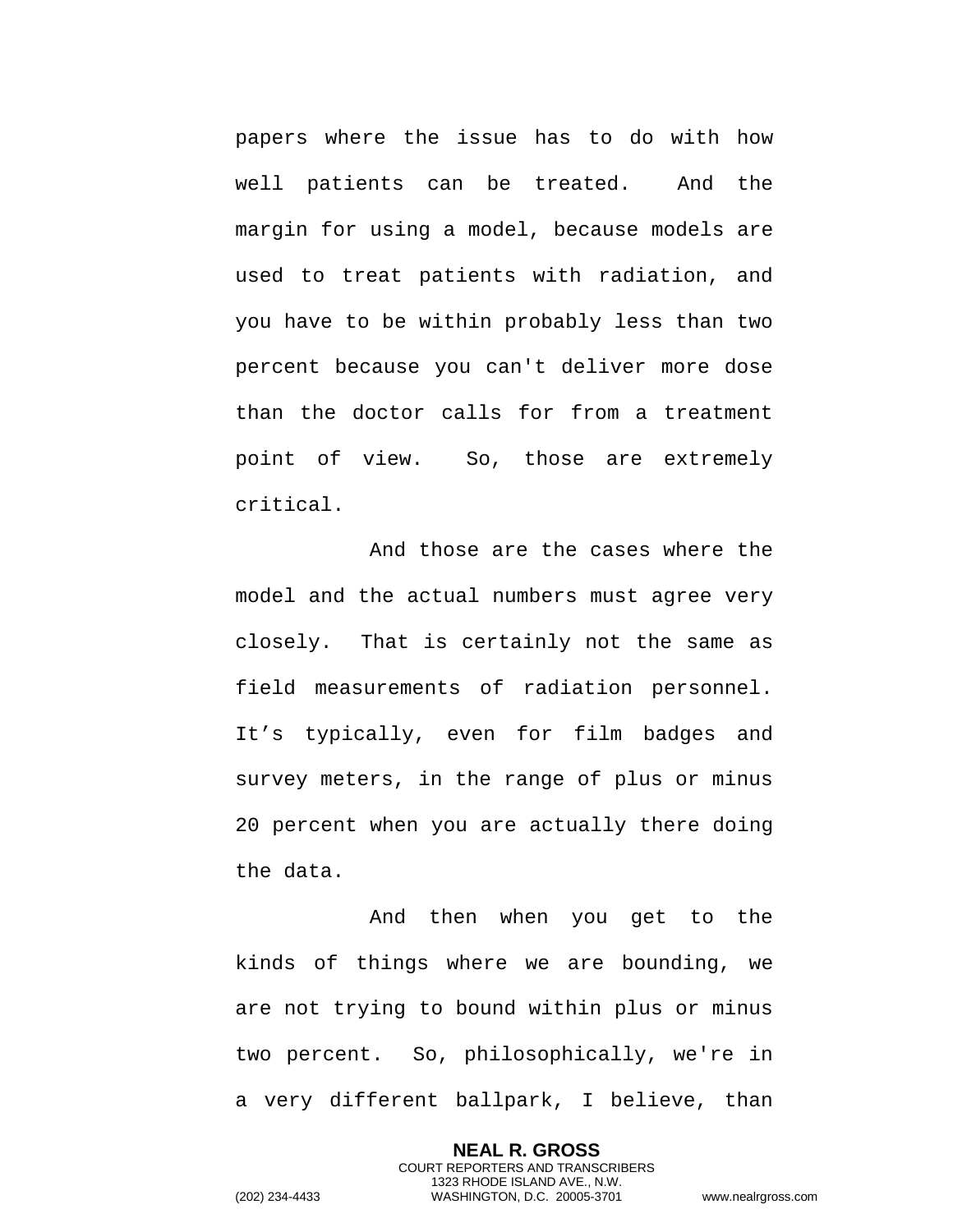what we are talking about in terms of those sort of validation issues.

DR. McKEEL: Paul, I will have to respond to that because I also sent you all a paper which I found interesting, in spite of the fact that SC&A does not seem to feel that the use of measured data is necessary to validate these GSI betatron data. I did come across a paper, a spectacular paper, by Dr. Anigstein and SC&A in 2005 where they were -- this was on another project -- but they were surveying, they asked the interesting question: could you use local hospital gamma imaging equipment to determine doses after a dirty bomb scenario?

And so they did a tremendous amount of work calculating how these instruments -- this was a contract. And under that contract, they had to prove their methodology.

I was interested to see that they went to some effort, great effort, actually,

> **NEAL R. GROSS** COURT REPORTERS AND TRANSCRIBERS 1323 RHODE ISLAND AVE., N.W.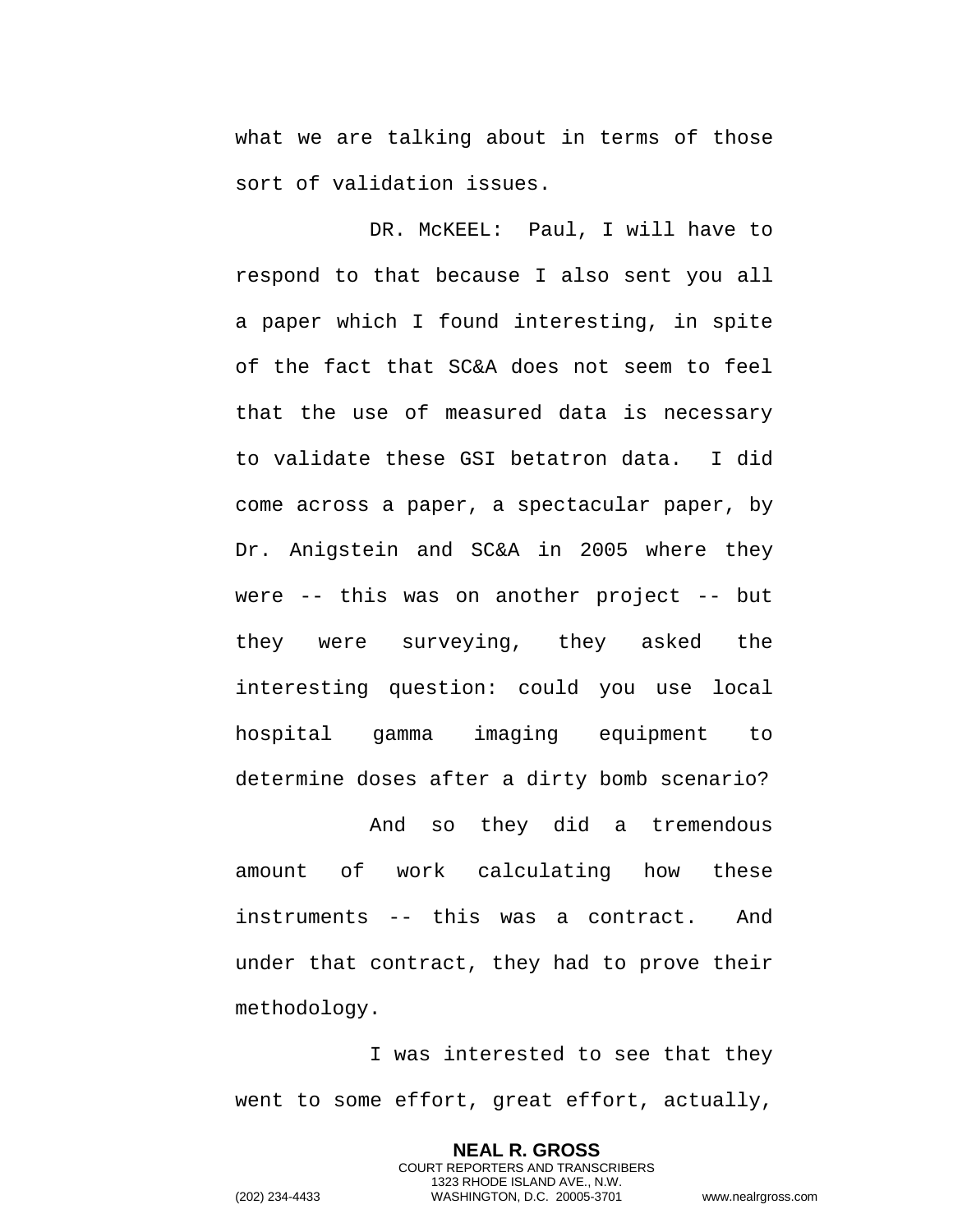to provide measured data to validate their model data. And there were fabulous, lengthy, exhaustive kind of calculations used in that paper.

So, basically, I don't agree with you. I don't think it has got to do with hospitals at all. I think it has got to do with the type of rigor that most scientists require if they are going to accept a computer code as being valid.

And again, in dose reconstruction you're supposed to determine dose with sufficient accuracy. Richard Miller pointed out to me many years ago bounding is a construct he believed was basically -- Dr. Neton for this program.

But that's not what the Act - the Act doesn't call for bounding. It calls for determining each and every worker with each and every type of cancer with sufficient accuracy.

You guys, it's fascinating to me,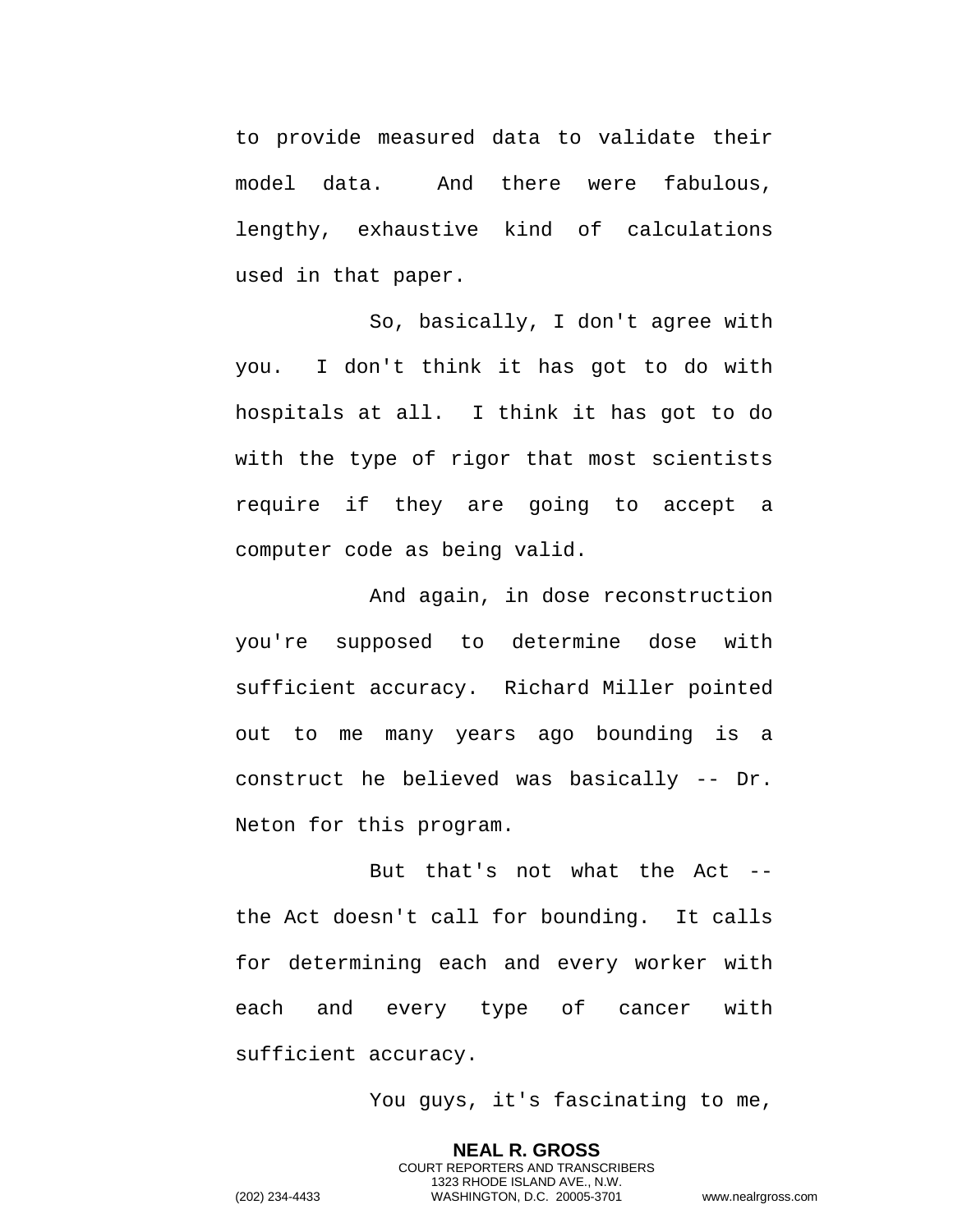after all these years, 13, you can't define sufficient accuracy quantitatively, you know. And where you all now are, you both are saying, well, why don't we just use it as a general thing and sort of a descriptive term?

But, anyway, I'm saying, you know, that's not something I can control. But to say that all you have to do is loosely bound it, you have to plausibly bound it with sufficient accuracy. And I think this data would help. I don't think it is at all related to just the fact that they are medical photon- and neutrongenerating machinery. I think it has got to do with the rigor that science requires these days.

CHAIRMAN ZIEMER: Well, I looked at those papers, and the rigor, certainly the 2 percent level, those were all --

(Chairman Ziemer's phone connection audio is lost.)

**NEAL R. GROSS** COURT REPORTERS AND TRANSCRIBERS 1323 RHODE ISLAND AVE., N.W. (202) 234-4433 WASHINGTON, D.C. 20005-3701 www.nealrgross.com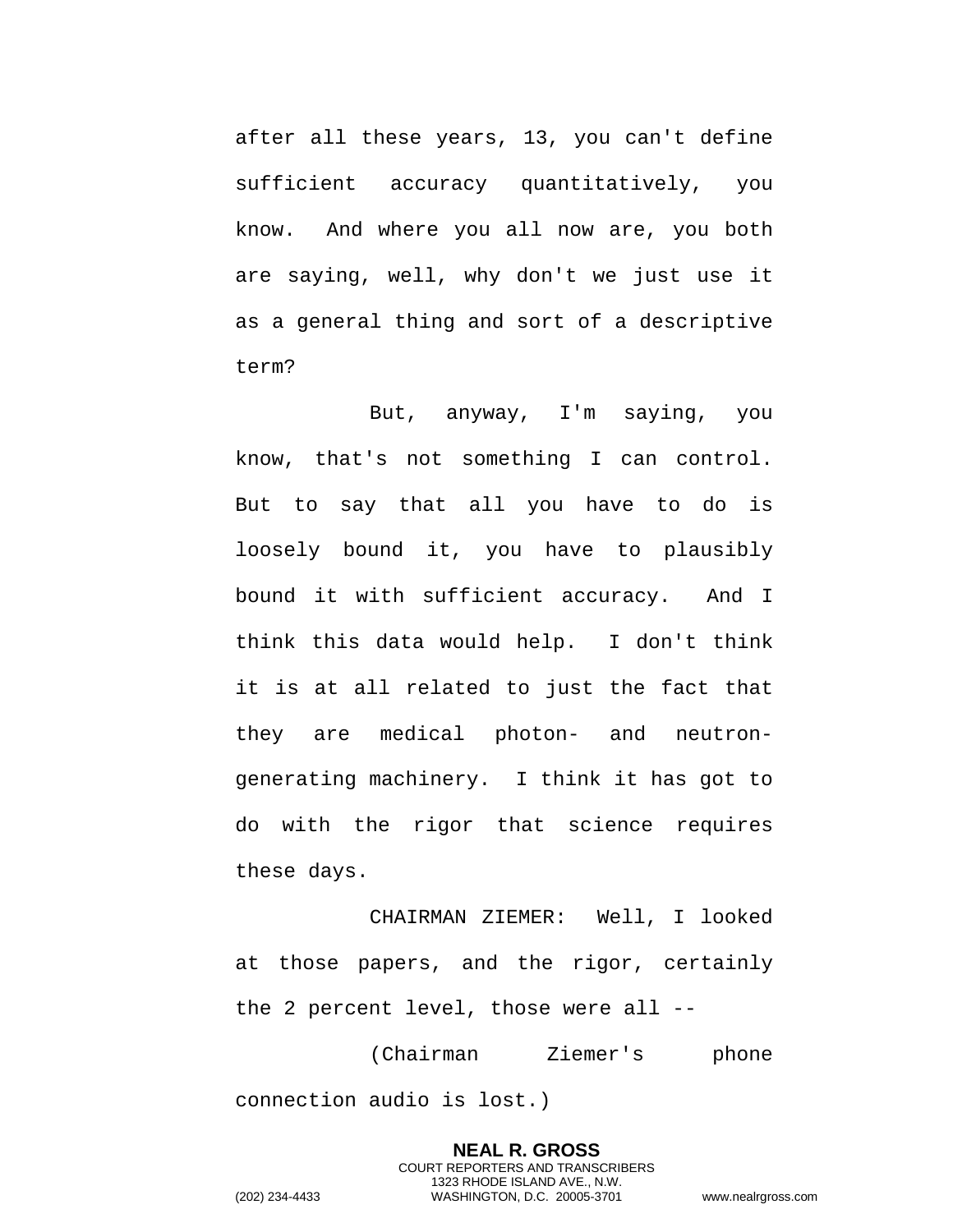MR. KATZ: Paul, we lost you. Paul, I don't know if you're talking and don't realize it, but we can't hear you.

I don't know; his line may have dropped. So, it's just hanging here.

CHAIRMAN ZIEMER: Sorry. Can you hear me now?

MR. KATZ: Yes. Yes, you're back. Okay. We didn't hear really a thing you said.

CHAIRMAN ZIEMER: Sorry. I may have still been on mute.

I was just saying that, you know, those papers that I read were focusing on treatment of patient, where it is very critical that you validate to about 2 percent or less, very critical.

I don't know about Bob Anigstein's paper that you referred to, Dr. McKeel.

And another remark I will make is

--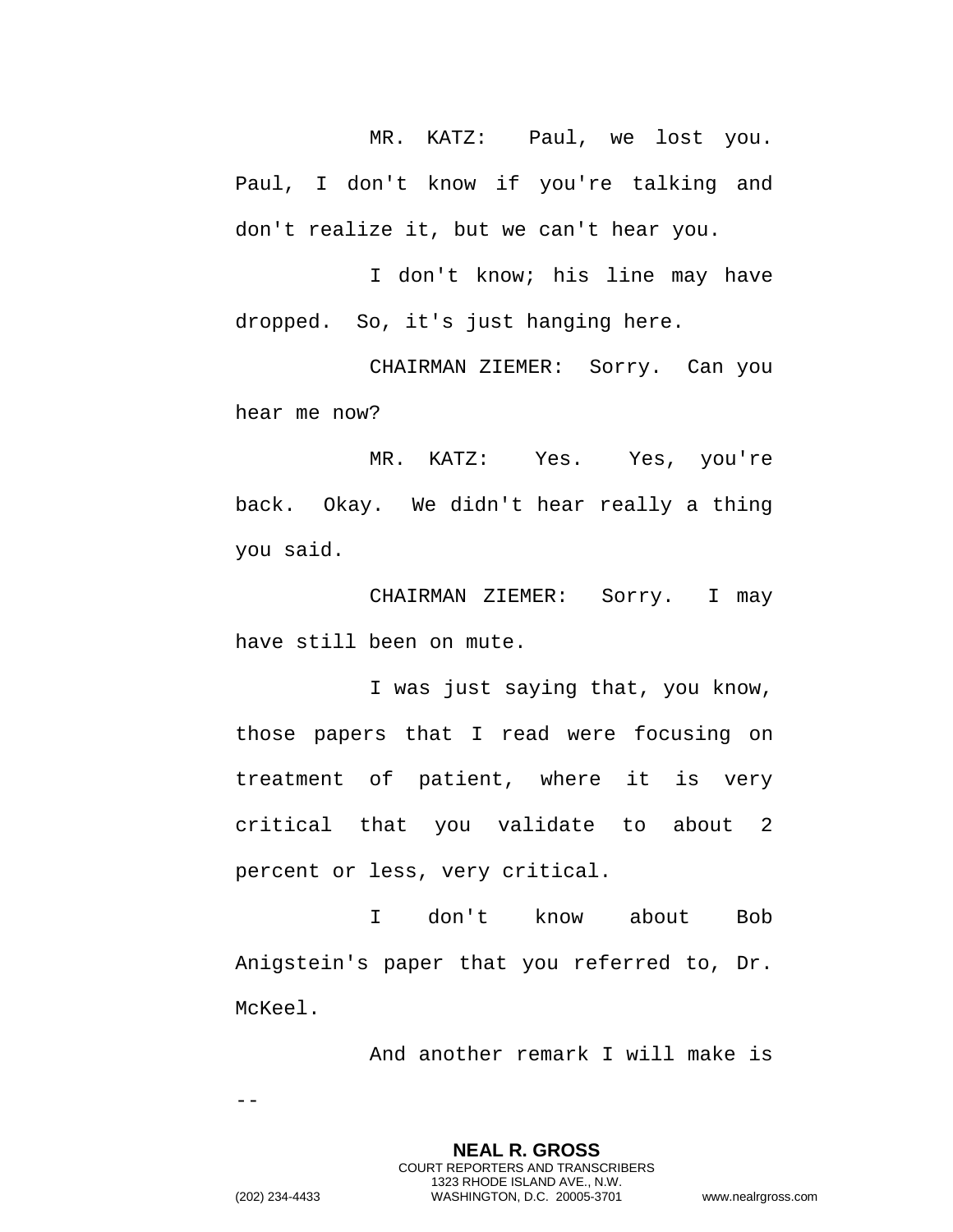DR. McKEEL: I sent it to you.

CHAIRMAN ZIEMER: Richard Miller says the bounding is an issue that is part of this program. That's nothing to do with this Work Group per se. This is an accepted practice by NIOSH and by the program.

And the bounding was significant with sufficient accuracy. It is a philosophical construct which is not necessarily based on numbers. And I say that in the sense that it doesn't --

(Chairman Ziemer's phone connection audio is lost.)

MR. KATZ: Paul, I think we lost you again.

CHAIRMAN ZIEMER: My phone seems to have slipped onto mute again. I don't know how much you heard of that.

DR. ANIGSTEIN: Paul, we heard you talking about the bounding issue.

CHAIRMAN ZIEMER: Yes.

DR. ANIGSTEIN: That was the end.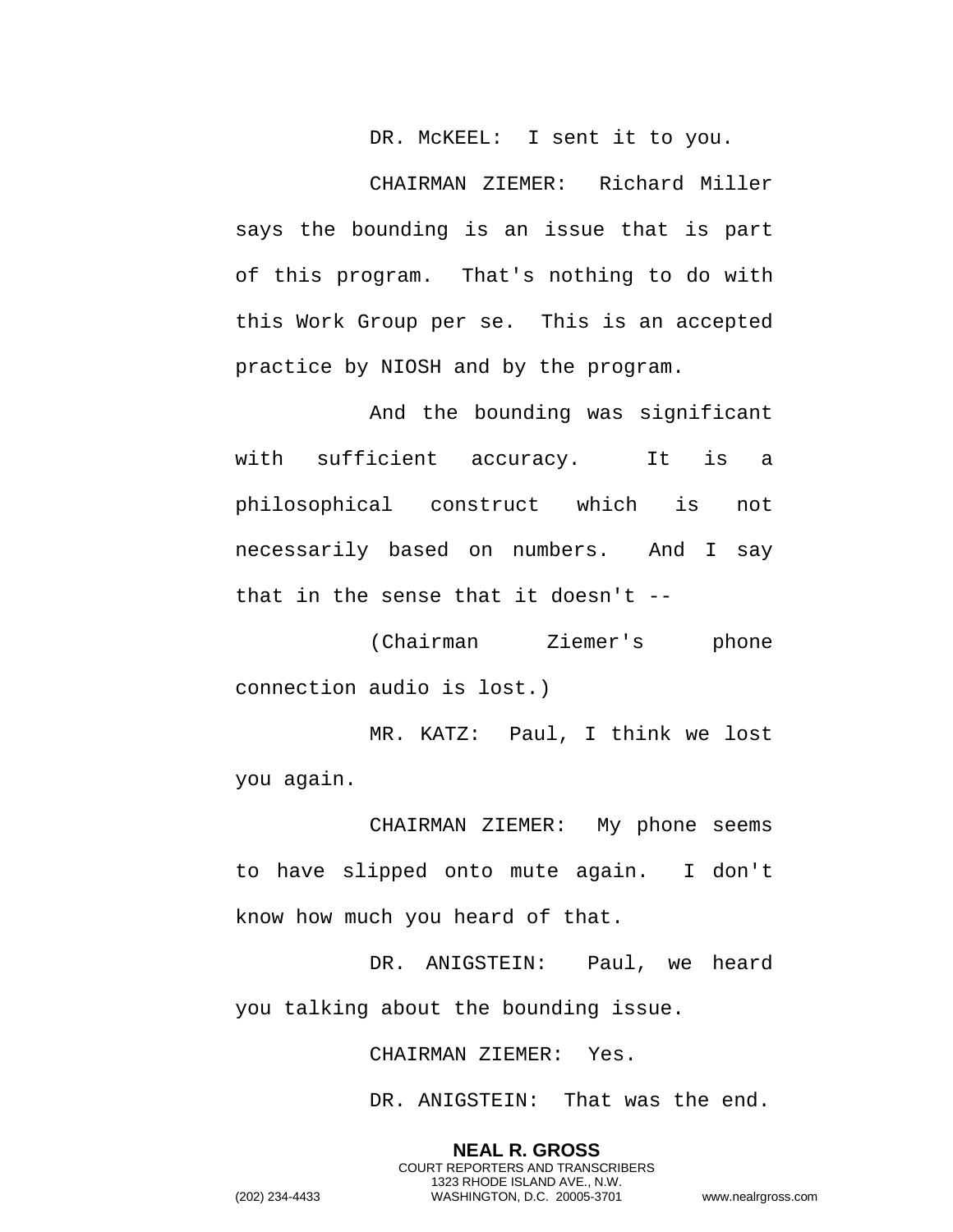MEMBER MUNN: But we didn't hear much of it.

CHAIRMAN ZIEMER: Well, for some reason, it –

MEMBER MUNN: We heard you say it was an acceptable practice.

CHAIRMAN ZIEMER: Okay. Well, let me allow some others to talk.

Any of the other Work Group Members have comments they want to make on this?

DR. ANIGSTEIN: This is Bob. I would like to respond to one thing Dr. McKeel said, and I appreciate the compliment on my 2005 report. There have been some later ones on the same subject that I posted on the CDC website.

But there is a remarkable difference. That work, which we did on several different radiation-measuring instruments used in hospitals and now going for field instruments, I was able to obtain,

> **NEAL R. GROSS** COURT REPORTERS AND TRANSCRIBERS 1323 RHODE ISLAND AVE., N.W.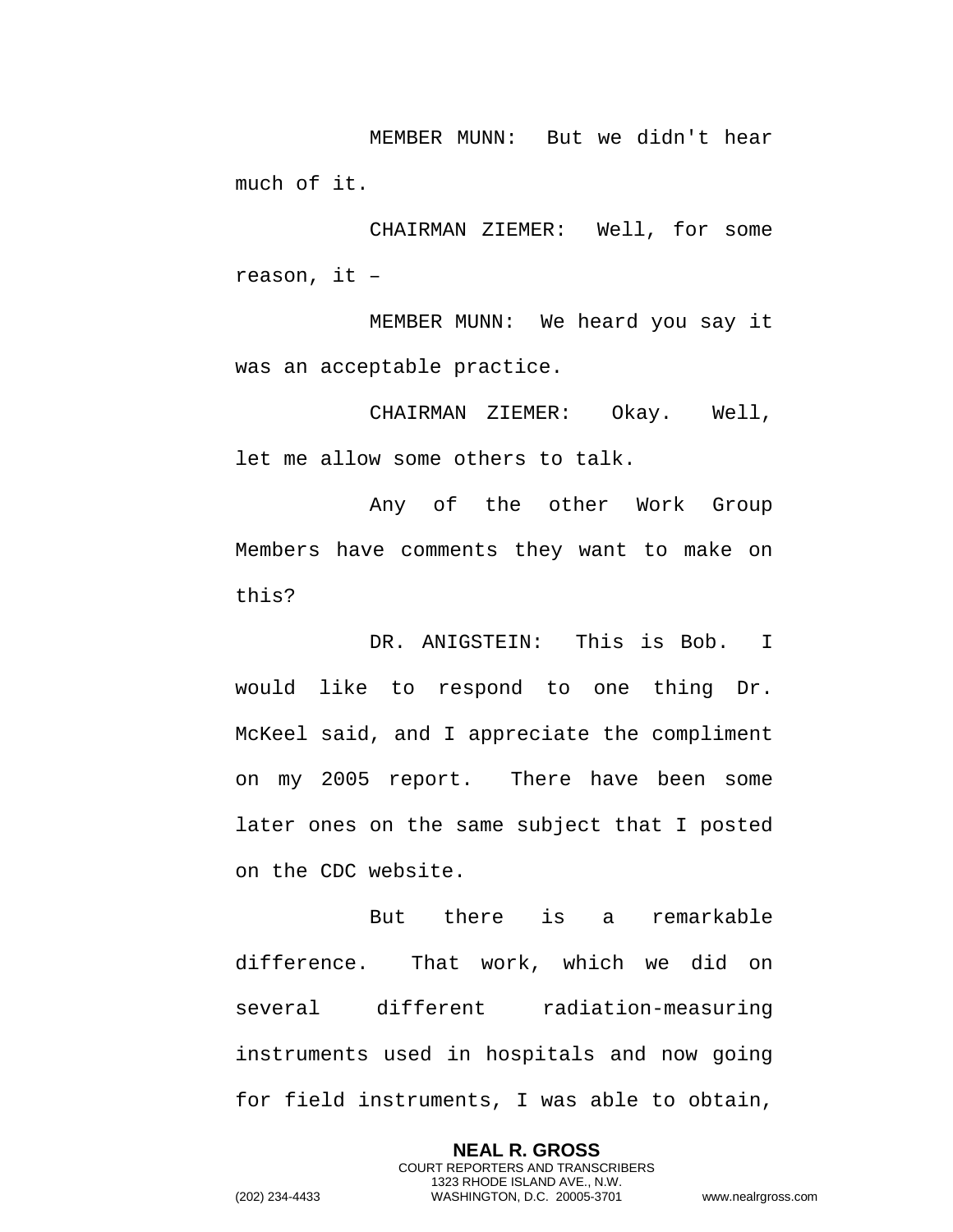having signed non-disclosure agreements, confidentiality agreements, I was able to obtain detailed engineering drawings from the manufacturers of those instruments right down to the dimensions, to the material composition. I contacted the manufacturers of some of the subcomponents, got the chemical composition.

I, then, went into the hospital. I was able to; I have access on weekends to their equipment, with their staff, of course, there. And I was able to set up an experiment where I had a known source, had a known location with a calibrated source that we obtained, with a traceable calibration of plus or minus 3 percent.

And we were able to do radiation measurement under exactly known conditions. We were, then, able to put those conditions exactly into the MCNP code, right down to a fraction of a millimeter. This is how far away it is. This is the dimension. This is

> **NEAL R. GROSS** COURT REPORTERS AND TRANSCRIBERS 1323 RHODE ISLAND AVE., N.W.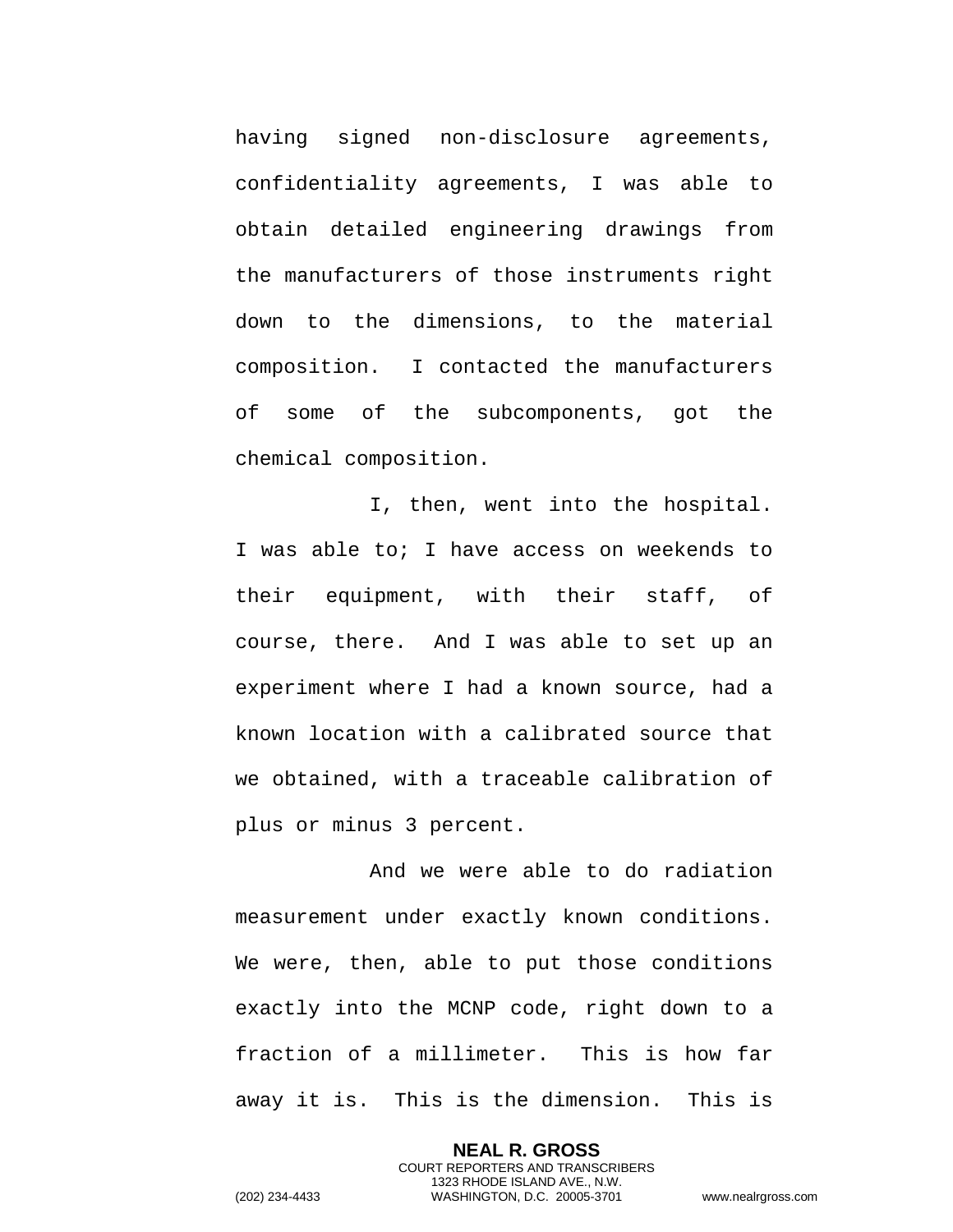the material. And, yes, we got good agreement, typically, on the order of 10 percent. Sometimes we nailed it right down to 1 percent.

And the purpose of that was not to check does MCNP work. MCNP has been in development for 50 years, and many millions of dollars have been poured into the development of the code and the validation of the code.

What I was doing was validating my model, saying: are we correctly representing this instrument, based on the information we have, because there are always some little gaps? Is the model of the instrument good enough to be used in a situation where you want to actually put a human being in front of this camera? And we got good agreement.

Now that kind of information is just not available to us. We don't have that detailed engineering drawings of the

> **NEAL R. GROSS** COURT REPORTERS AND TRANSCRIBERS 1323 RHODE ISLAND AVE., N.W.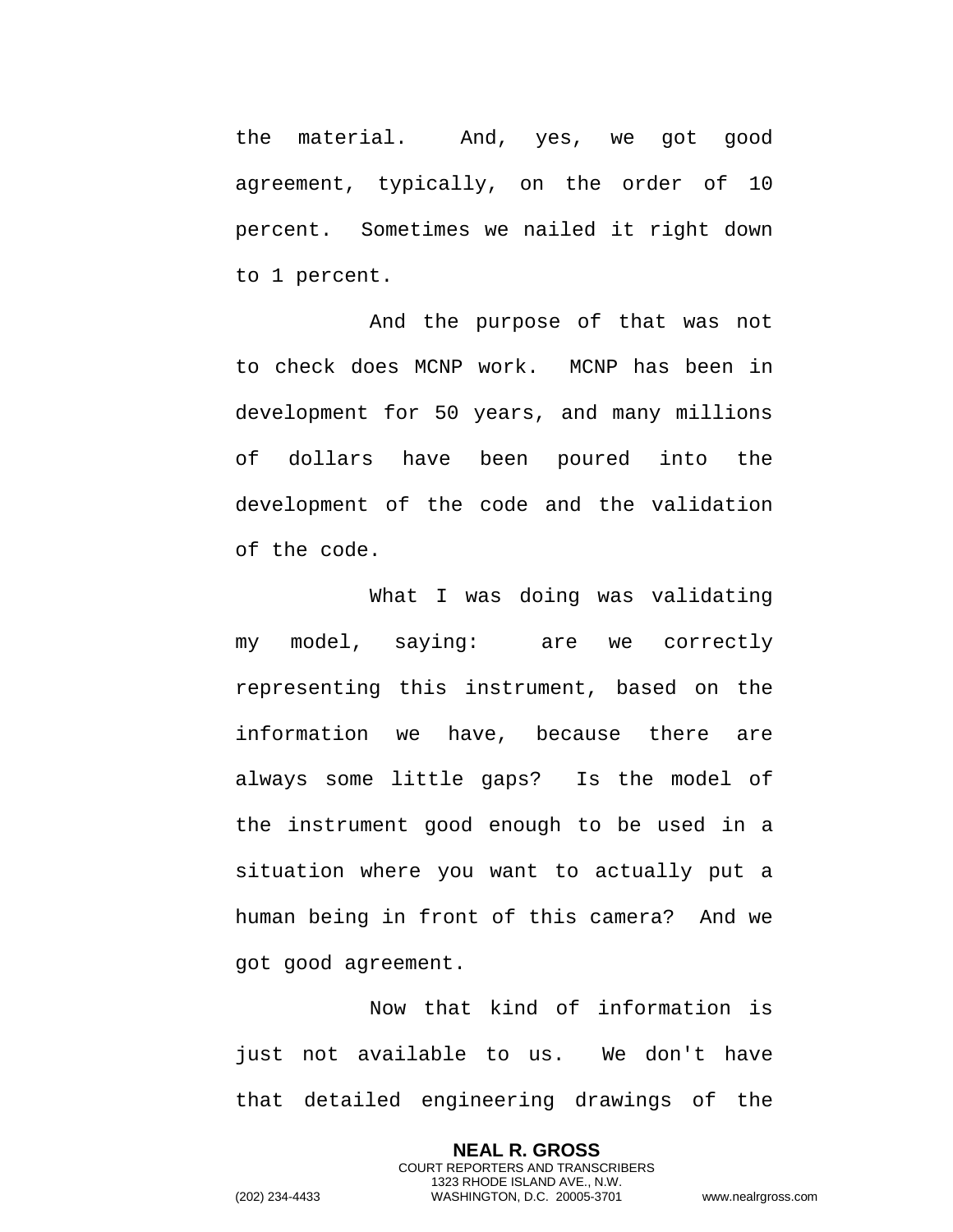betatron. Nobody has those. We got through the best we could from Jack Schuetz, who NIOSH brought in as a consultant. He submitted drawings of the betatron tube. The rest of the apparatus, the magnets around it were just very, very complex, and we did not have that.

And most important, we did not have any exposure -- we had nothing to compare it to. There were no measurements made. Well, if we had measurements, if there were measurements of GSI, then SC&A and NIOSH would have been using those measurements. We would not have been resorting to a code. Maybe we would have done the code for in between, where here's a measurement at position X. Now let's use the code to give us a measurement at position Y, first having validated that we get the result at X. Then, we can say why we do not measurement if we go 10 feet away, whatever it is. Those kinds of variations,

> **NEAL R. GROSS** COURT REPORTERS AND TRANSCRIBERS 1323 RHODE ISLAND AVE., N.W.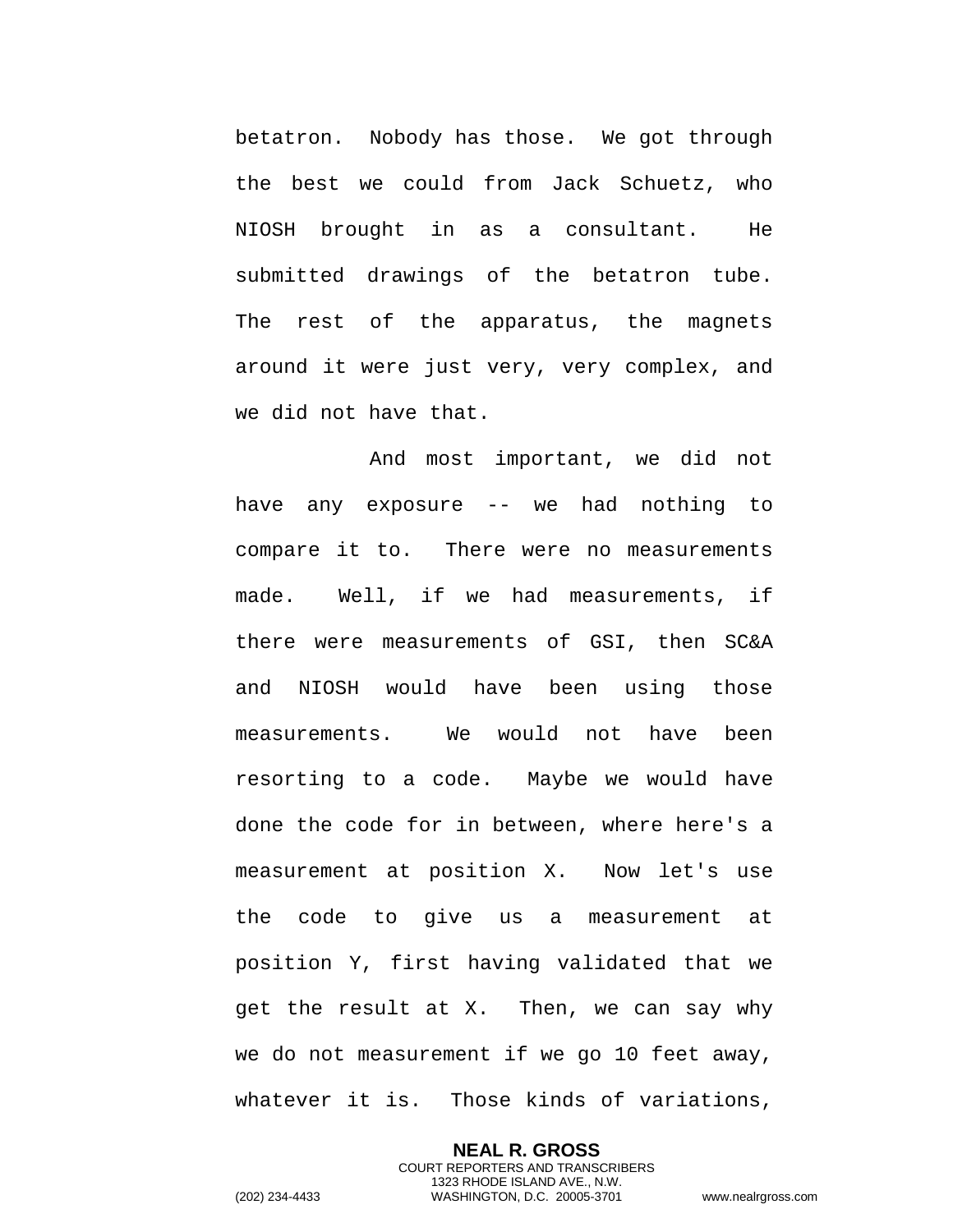those are beautiful. I would have loved to have had that.

As a matter of fact, when Mr. Ramspott put me in touch with -- well, I'm not supposed to mention names -- but a researcher, I believe it was in the Milwaukee School Engineering, if I remember correctly, who had done some studies, I was very eager to get in touch with that person.

I finally did speak to him, to find out did he actually have measurements under conditions that I could reproduce in MCNP. And the answer was he did not. He did not have any measurements. I looked; I was disappointed. He did not have any measurements that we could reproduce. I would have loved to have measurements. There were none.

And I was not, SC&A was not tasked with reviewing these reports that Dr. McKeel submitted, but I certainly trust that Dr. Neton and Dave Allen would have known

> **NEAL R. GROSS** COURT REPORTERS AND TRANSCRIBERS 1323 RHODE ISLAND AVE., N.W.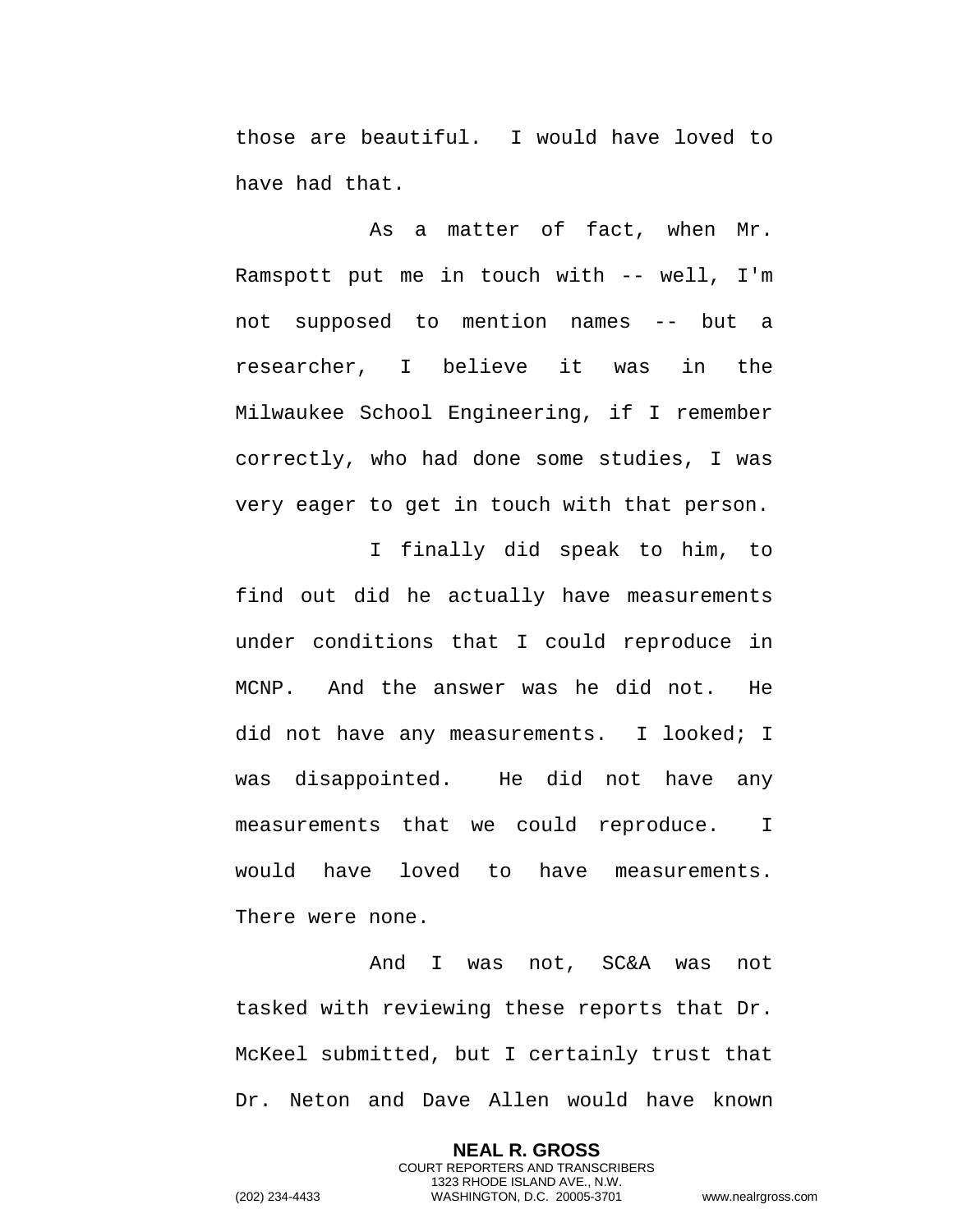what is required for an MCNP analysis, and that the information was just not there.

DR. McKEEL: Dr. Anigstein, I do have to, I would like to comment that I requested at the outset that SC&A be tasked to do this. And basically, Dr. Ziemer refused to do that. So, I thought that was a great idea.

DR. ANIGSTEIN: Okay.

DR. McKEEL: I think you should look at it, and that wasn't allowed.

DR. ANIGSTEIN: The resources, you know, there's only so many resources available.

DR. McKEEL: I understand. I understand.

DR. ANIGSTEIN: But the point is I believe -- and I did take a glance at them, anyway; I did look at them -- the kind of information that is necessary for validating the MCNP analysis, or any other comparable analysis, is just not something

> **NEAL R. GROSS** COURT REPORTERS AND TRANSCRIBERS 1323 RHODE ISLAND AVE., N.W.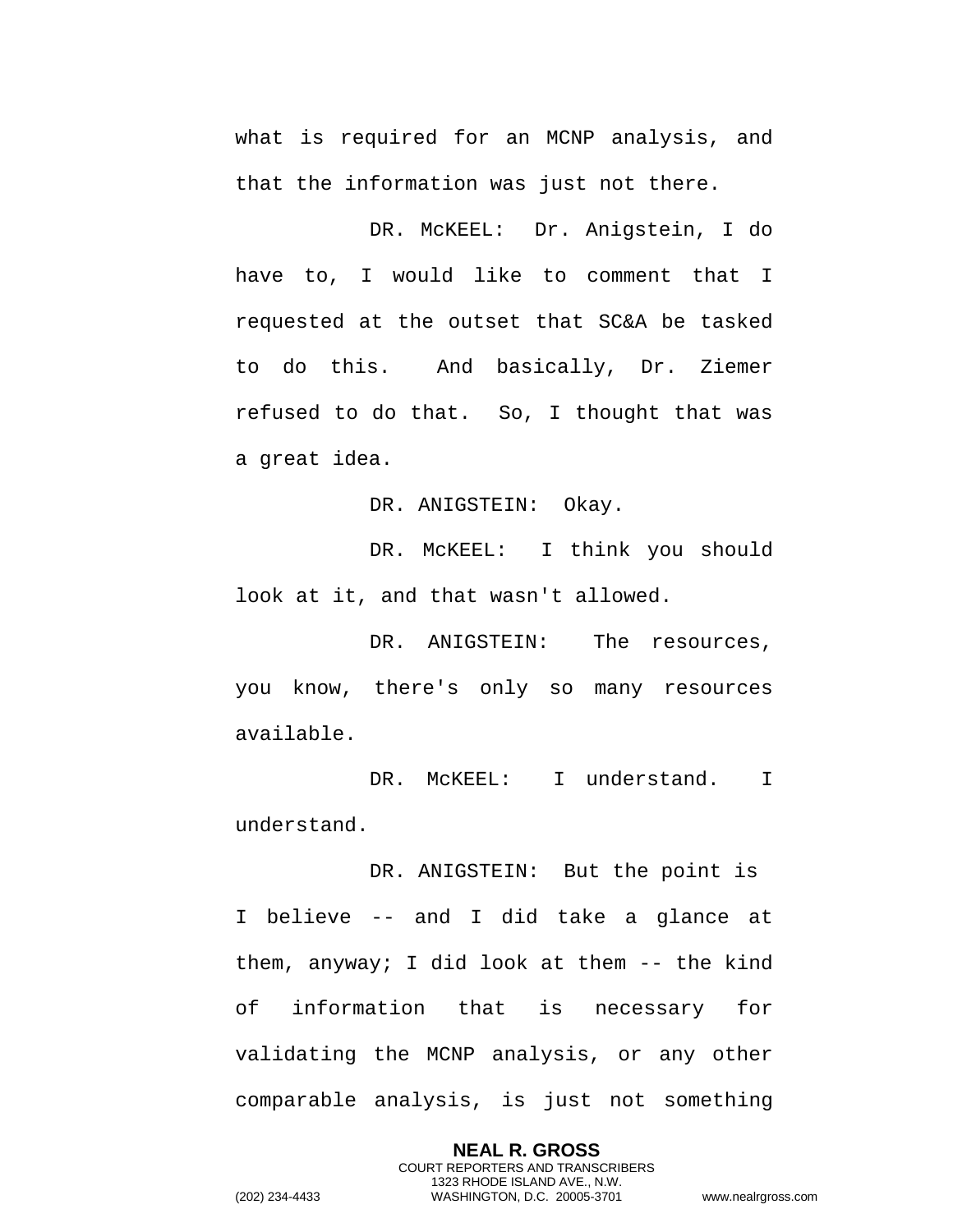that is normally available. It is not going to be published. We are talking about measurements made 50 years ago. These things are just no one went around with a density gauge to measure the thickness of the walls and the composition of the walls. Those kinds of things, there was not the intention at the time.

DR. MCKEEL: Right.

DR. ANIGSTEIN: It's just the validation, I completely agree it would have been nice to have a validation, not to validate the code, but to validate the way we are using the code, because --

DR. McKEEL: Correct. That's right, the model.

DR. ANIGSTEIN: -- the user has some discretion. But that data was simply not --

DR. McKEEL: But I'm telling you some relevant data did exist in NYO 4699 that could be used as surrogate data.

> **NEAL R. GROSS** COURT REPORTERS AND TRANSCRIBERS 1323 RHODE ISLAND AVE., N.W.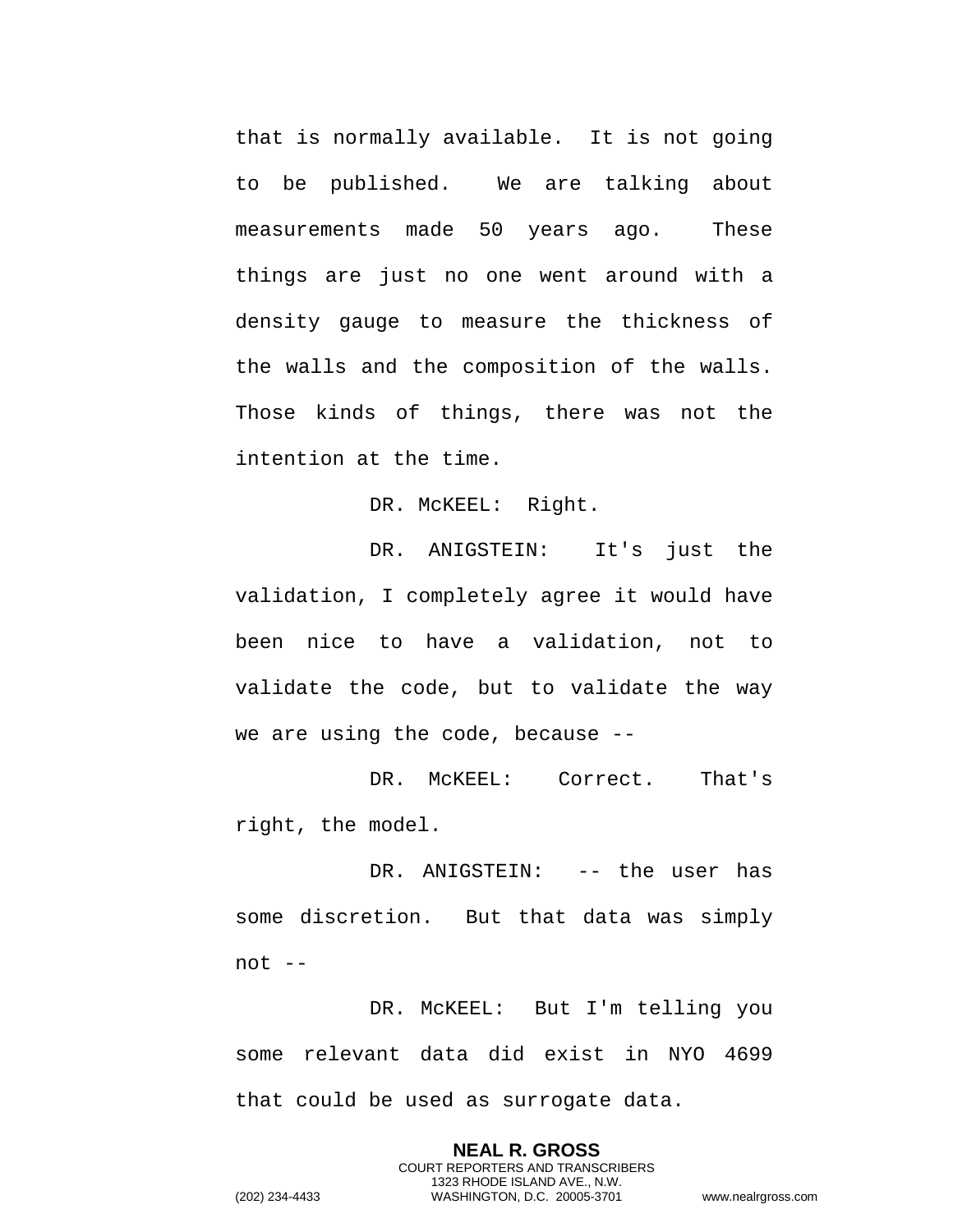DR. ANIGSTEIN: Yes, I can't, again, I can't comment on that because I did not go over details.

DR. McKEEL: What I hoped to hear was not only from you. You know, I know your thoughts about MCNPX, and, basically, I agree with what you said. I think it is very well-validated code.

On the other hand, as you said this morning, you know, there are nuances to it. It changes a lot. So, I still think that the extant measured data, particularly that on neutrons, and it doesn't take a sophisticated comparison. You can look at the number, you know, the rems per year or the rems per week or the rems per month on the film badges and on the measurements of neutrons, and see what MCNPX and SC&A and NIOSH came up with, and compare those to what the Health and Safety Laboratory came up with for their National Accelerator Survey.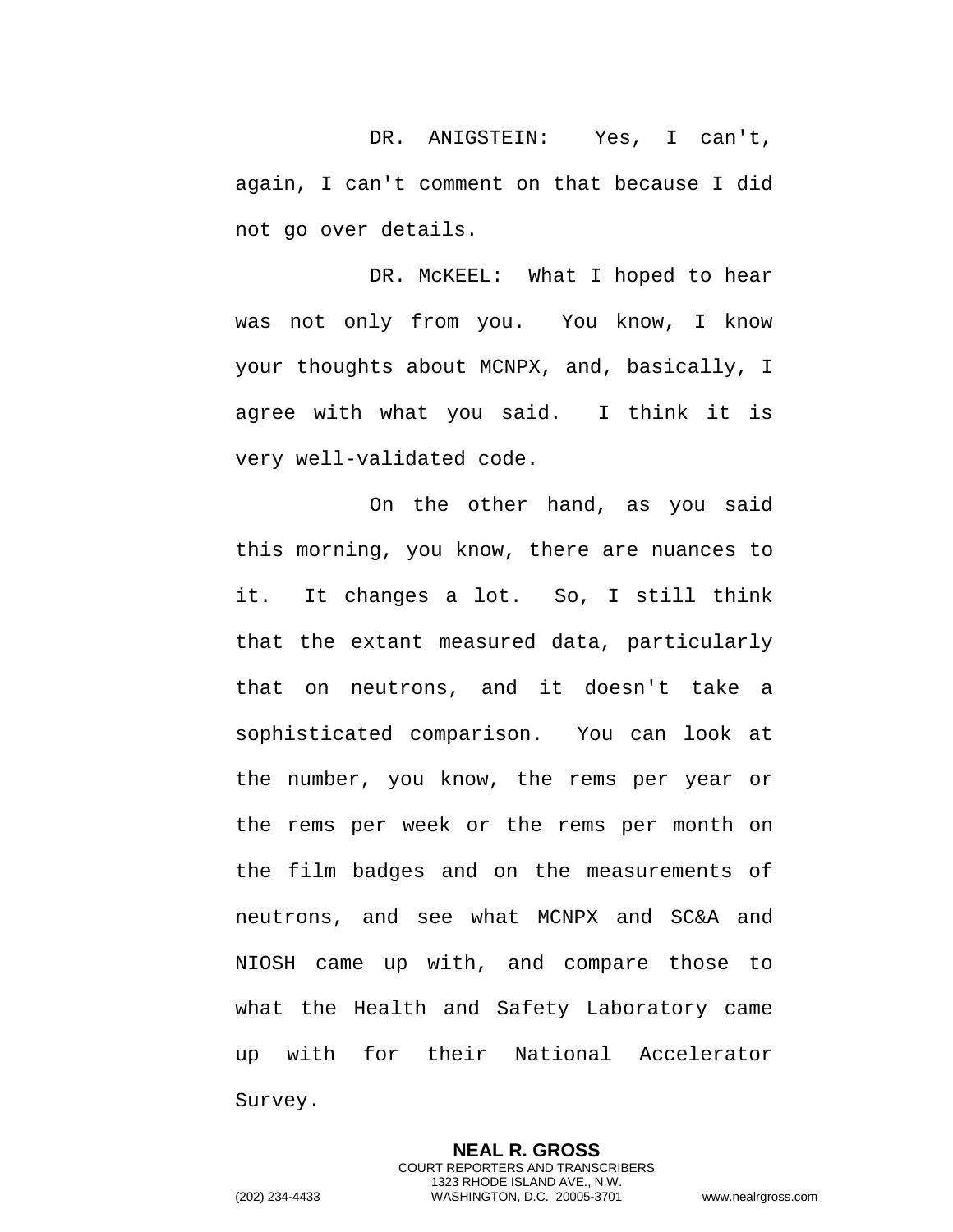You can do that. You know, it's a number. Compare the number, 25 compared to -- as long as the units are the same, you can do that, and I think it would be useful. And, in fact, nobody has done that.

So, that's really all I'm saying. It hasn't even taken that first simple step.

I would like to hear what the other Board Members have to say about it. And I wish, please, I'm requesting that not just Dr. Ziemer comment, but I would like to hear from the other three Members, please.

CHAIRMAN ZIEMER: Well, that's at their option. I don't think they're required, but go ahead.

Who wants to comment?

MEMBER MUNN: Dr. McKeel, this is Wanda.

And I hear your concerns with great interest, which we always have. It's always disturbing when I hear a person who has contributed so much to what we do

> **NEAL R. GROSS** COURT REPORTERS AND TRANSCRIBERS 1323 RHODE ISLAND AVE., N.W.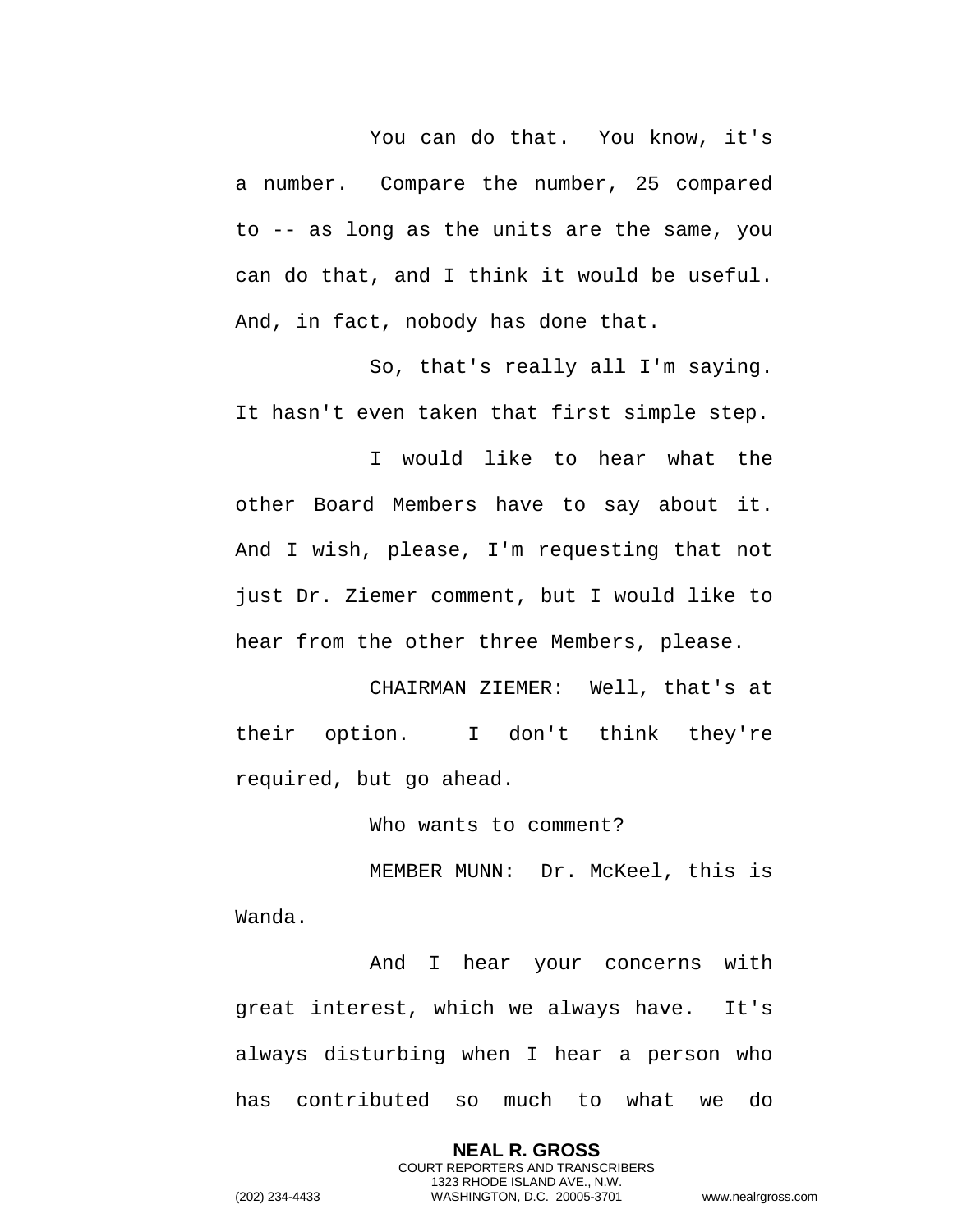express feelings as you have just expressed.

You seem to feel that your work and your information is not valued, and that we, as a group, are not paying attention to either your concerns or your information. And that's not a perspective that is held here.

My perspective personally is that you have contributed a great deal to what we do. I am disturbed that you do not feel that science is being served here because I prefer to think of myself as a strong advocate of good science and don't see any way that we could have approached the information that you have given us any more rigorously than we have.

So, I'm very sorry that you feel the way you do, but my personal view of what is transpiring here is that your information and your concerns are being given a great deal of weight and a great deal of effort. The fact that the outcome is not always

> **NEAL R. GROSS** COURT REPORTERS AND TRANSCRIBERS 1323 RHODE ISLAND AVE., N.W.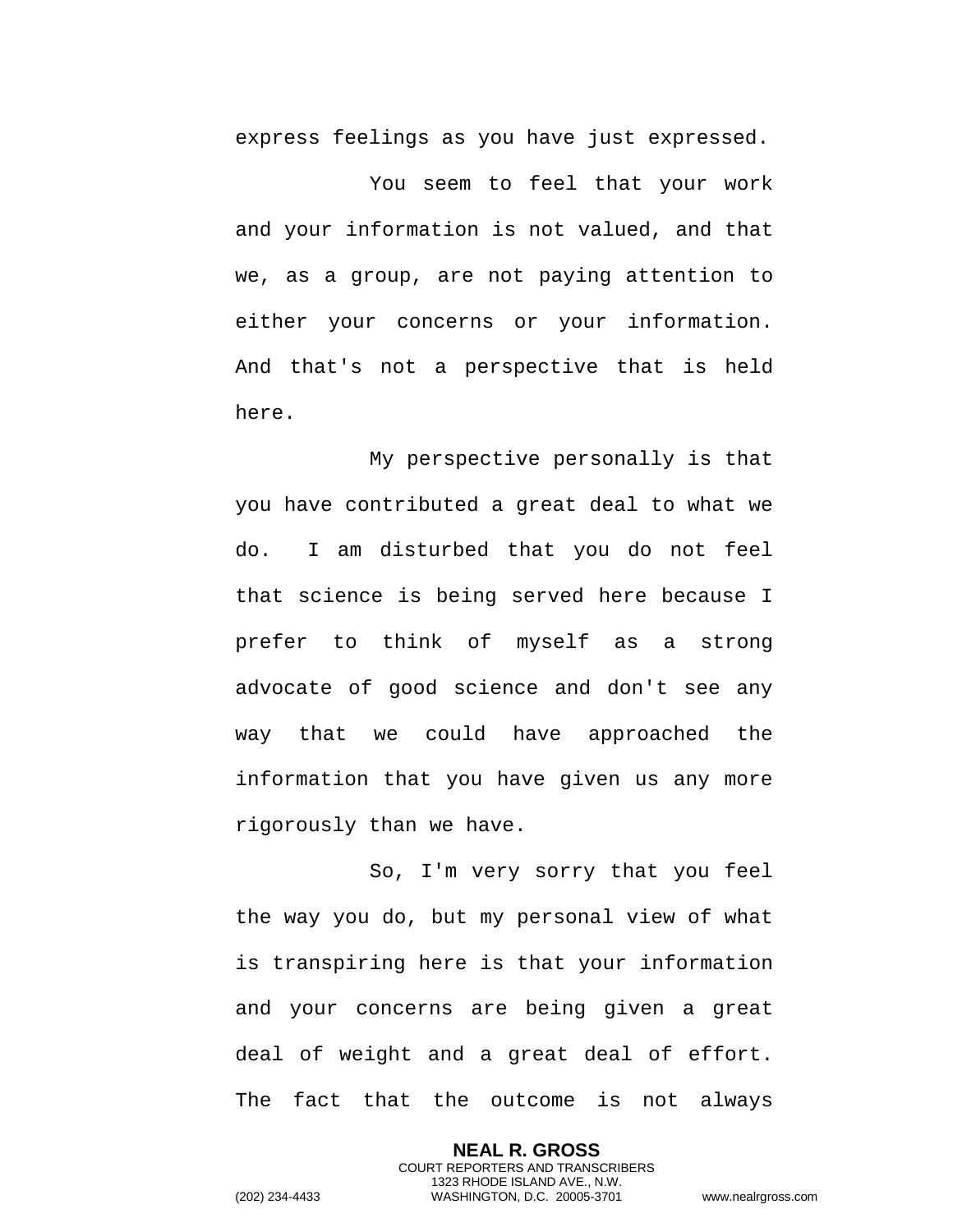pleasing for you is understandable. That happens with all of us on many of our activities on a daily basis.

But I assure you, to the best of my knowledge, all of the parties involved here are making every effort to achieve a level of good science, which is admirable and served us as well as we can possibly serve in a situation of this kind.

So, my apologies for your feelings that you're not being properly acknowledged in what we are doing here, but that is not the perspective that can be had from where I sit. We very much appreciate your input, and it is certainly taken into consideration and certainly here is read with interest whenever it's seen. I don't believe you have ever sent us information that I have not made certain that I reviewed as well as I could.

So, if we have done anything to give you the impression that your work is

> **NEAL R. GROSS** COURT REPORTERS AND TRANSCRIBERS 1323 RHODE ISLAND AVE., N.W.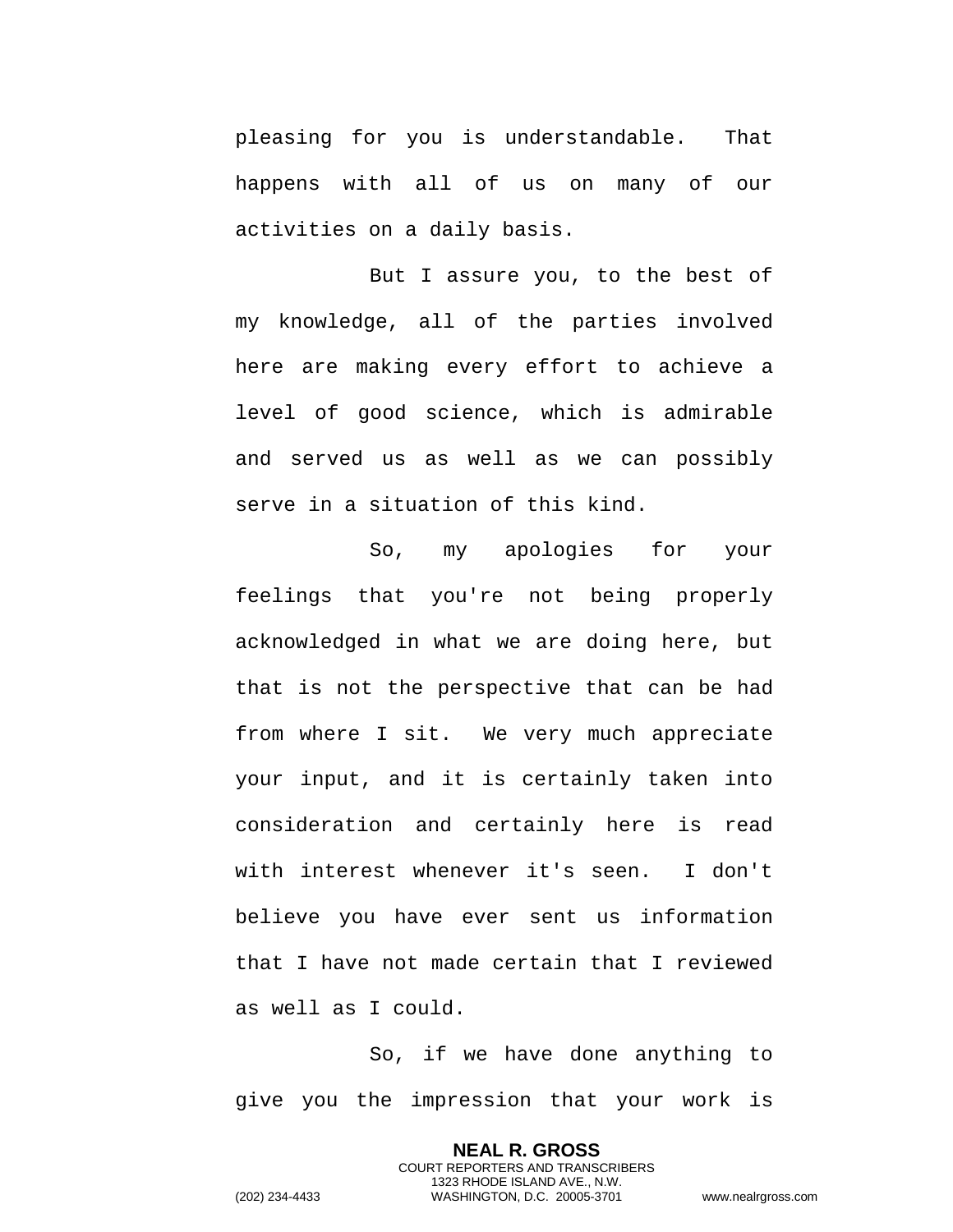not being valued or is not being taken into adequate consideration, I personally apologize for that, but that's not the perspective that I have here. That's all I can say.

DR. MCKEEL: Thank you.

CHAIRMAN ZIEMER: Any other Board Members want to comment?

MEMBER POSTON: I will take a couple of minutes.

First off, I have read all the papers that you have sent. Some of them I was familiar with before you sent them because I've been working in terrorism for a long time, and I was completely aware of the papers regarding using the equipment in a hospital and a dirty bomb situation.

I have also been working in Monte Carlo calculations for 30 years or more, and I'm familiar with some of the errors, and so forth.

> **NEAL R. GROSS** COURT REPORTERS AND TRANSCRIBERS 1323 RHODE ISLAND AVE., N.W.

I thought that the things that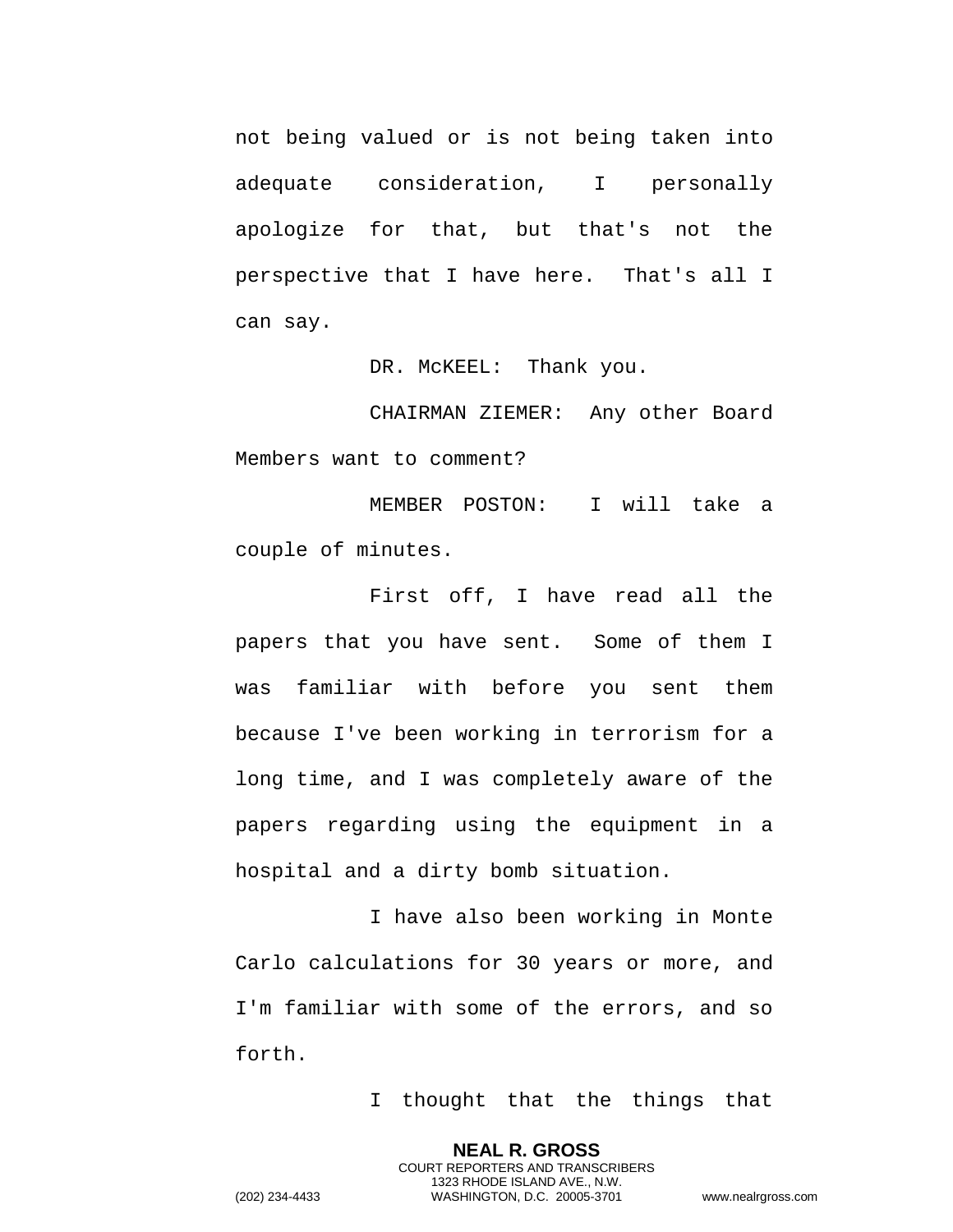Bob and others at SC&A have done make a whole lot of sense. In my belief, there is an error associated with calculations which can't be overcome because there are so many uncertainties in the statistical uncertainty, based on the number of histories. It is just one of those many things.

I have tended to agree with Jim about the medical accelerators versus the accelerators that we're considering at GSI. I believe there is a difference. I understand their problem in trying to do the very best they can to do the dose estimates. I do believe they're different, and I do believe that you need to use a different approach.

Other than, I don't have much to say. I have read all your papers. As I said, I was familiar with some of them before you sent them out because of my interest in other areas.

> **NEAL R. GROSS** COURT REPORTERS AND TRANSCRIBERS 1323 RHODE ISLAND AVE., N.W.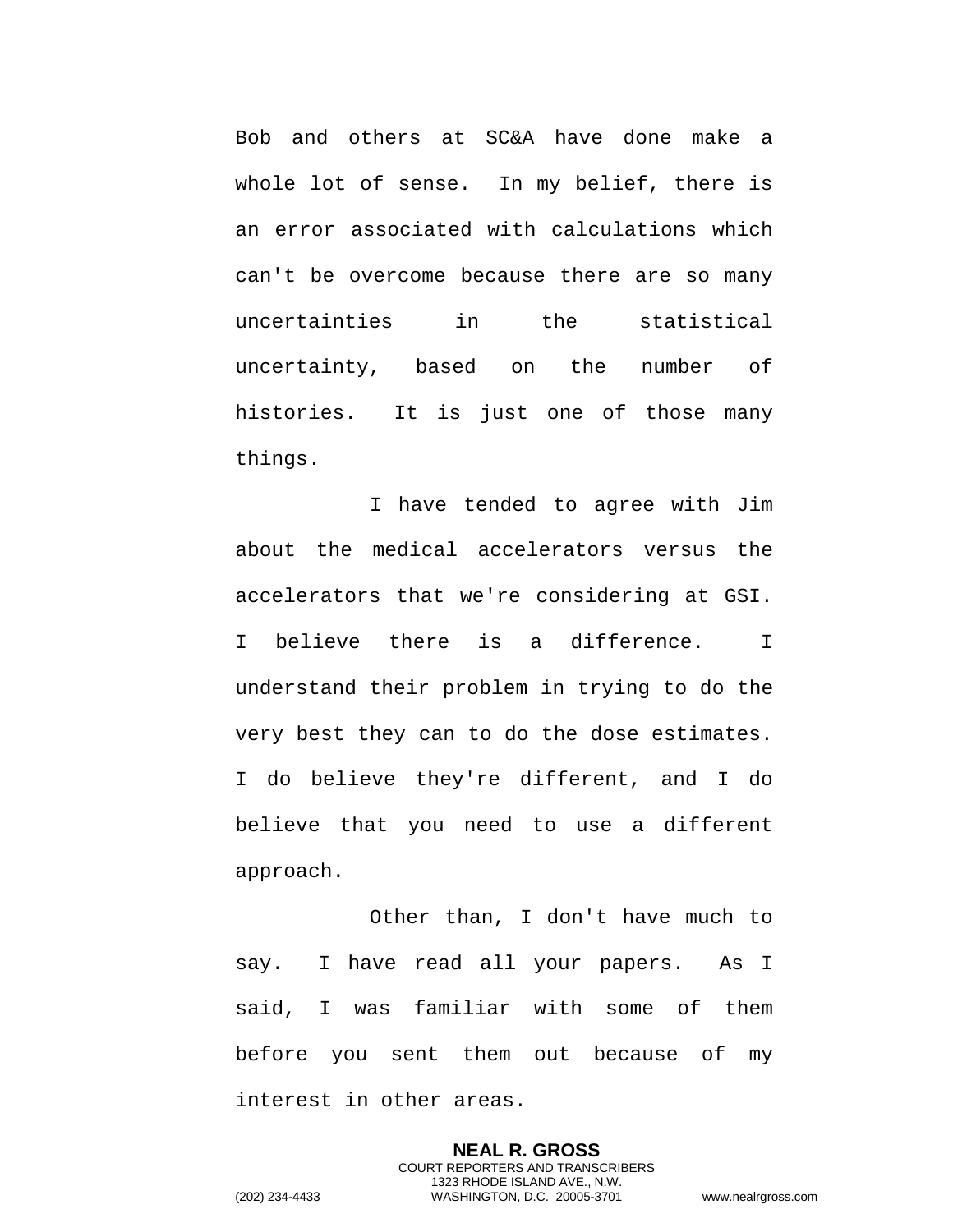DR. MCKEEL: Thank you.

MEMBER BEACH: And I'll just make a real brief comment here. This is Josie Beach.

Dan, I have always been a real strong supporter of you, as you know. But in this case it is a highly-technical matter, and I'm going to have to defer to the others that have a little bit more technical knowledge in this field than I do.

I really pushed to have NIOSH look at your paper, to review your paper, and I'm going to leave it at that and go with their recommendations, as well as the other Board Members.

DR. MCKEEL: Thank you.

CHAIRMAN ZIEMER: Okay, let's see.

MR. RAMSPOTT: Dr. Ziemer? CHAIRMAN ZIEMER: Yes? MR. RAMSPOTT: This is John Ramspott. If I could, this is kind of the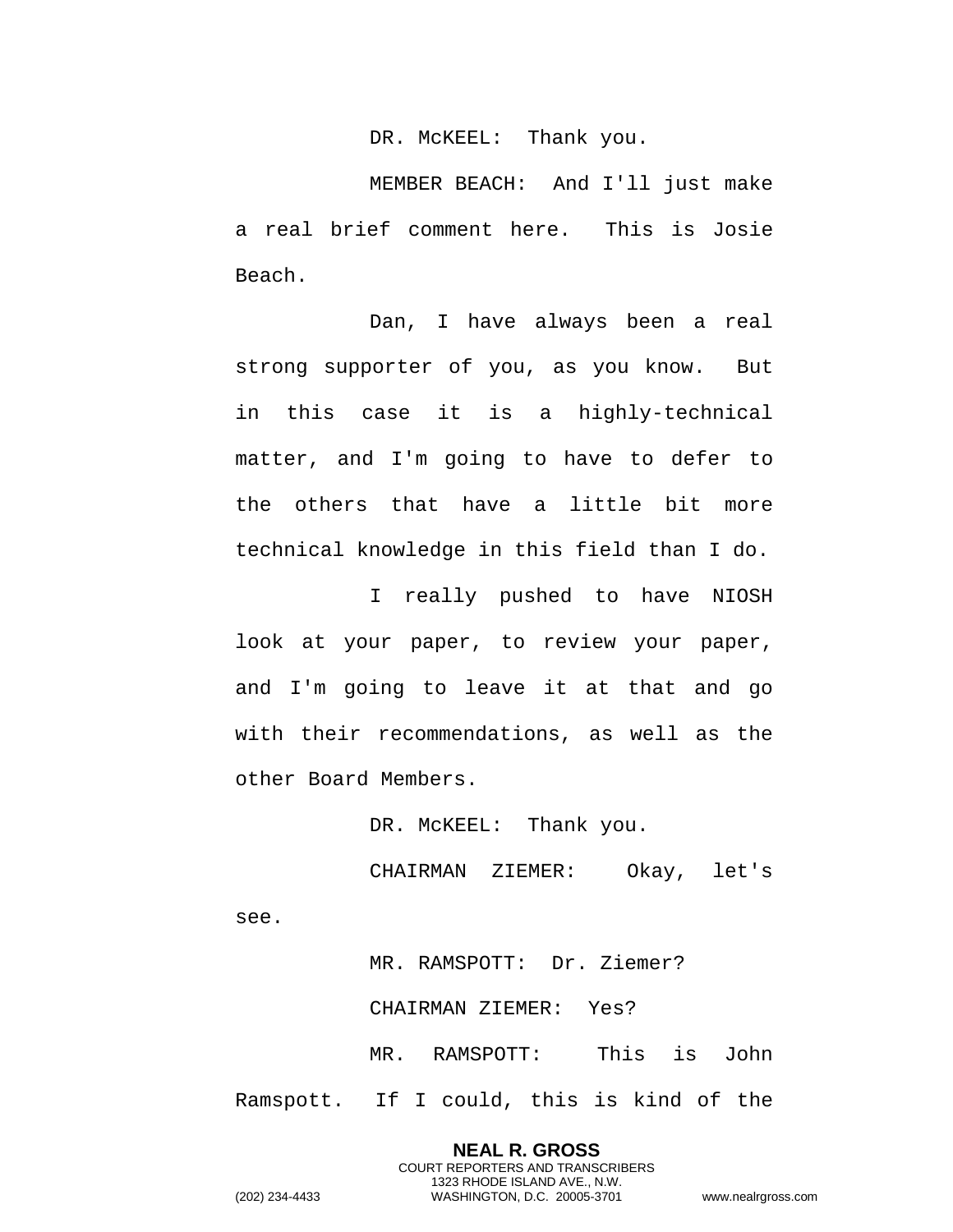chance to make a couple of comments. Could I make one, please?

CHAIRMAN ZIEMER: Yes, go ahead, John.

MR. RAMSPOTT: I'm addressing this to Dr. Anigstein and to John Mauro. It's regarding their report on the external exposures.

And I'm curious, looking at Table 4, and I was trying to figure out Table 4 and 5, just like Dr. Poston was, too.

I have a very basic question, though. I don't think it's real complicated. Why are you using a uranium slice rather than an ingot or a dingot for this calculation when it is one-fifth of the size, the physical size, of a dingot or an ingot?

I believe I have actually sent this Work Group kind of an amateuristic drawing of an ingot, cut it into slices the way the slices were described by

> **NEAL R. GROSS** COURT REPORTERS AND TRANSCRIBERS 1323 RHODE ISLAND AVE., N.W.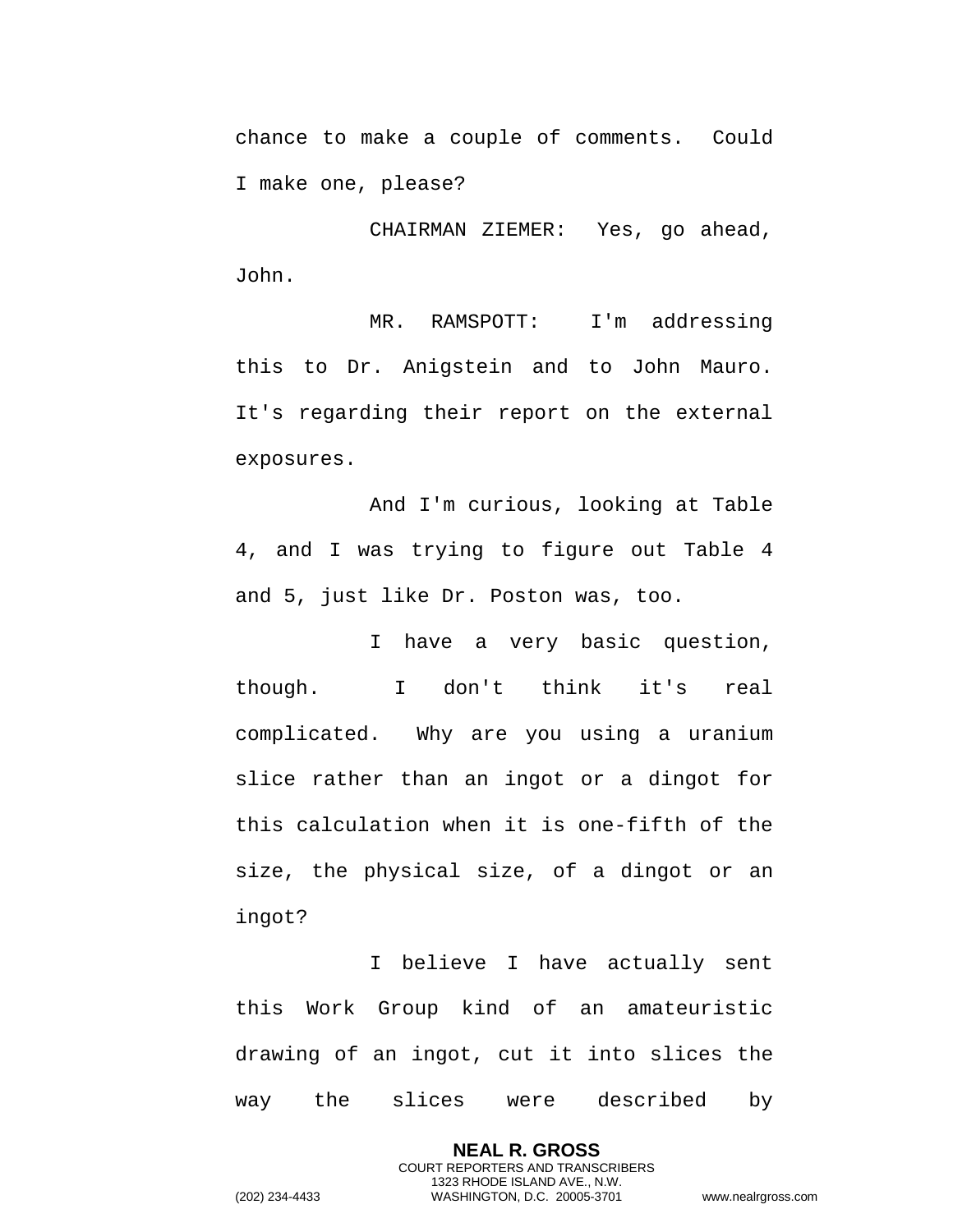Mallinckrodt documents, being about 3-inches thick or 4-inches thick. And it's real basic. There's five times the matter, the physical matter, there.

And the reason I'm asking this is that DOE more frequently -- I mean by tenfold -- references ingots and dingots. The earlier reference to slices, the only one I could find is a document in 1953 at Mallinckrodt, MCW.

It appears to me that these exposures should be five times what they are if you were using dingots or ingots. Why do you use the slices? That's my question. Again, I appreciate the Board or other Work Group Members kind of answering that same question. Why use the small piece when we know they were doing the other piece at GSI?

DR. ANIGSTEIN: All right. Can I answer this? This is Bob.

MR. RAMSPOTT: Yes, Bob.

DR. ANIGSTEIN: Okay. No. 1 is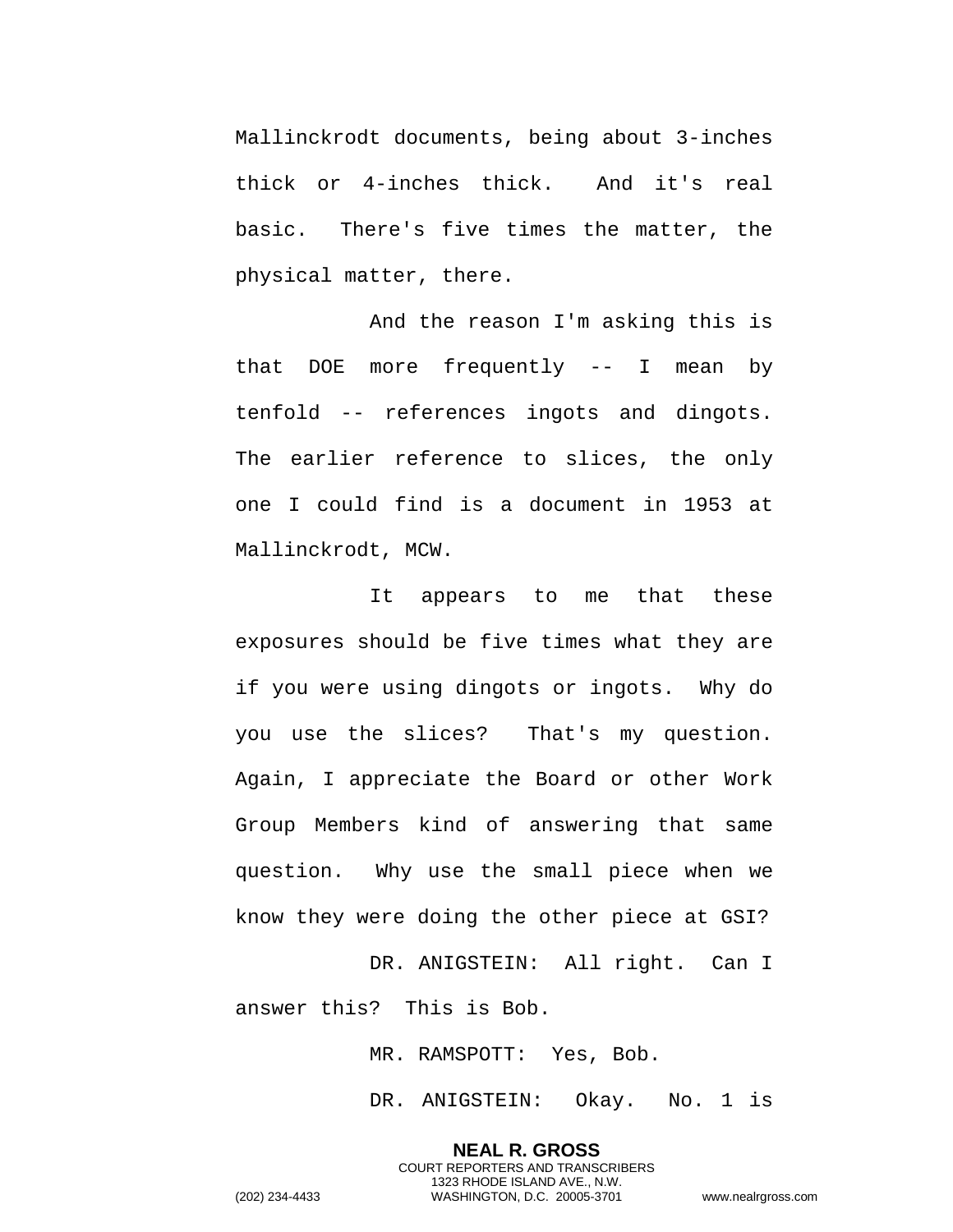at the meeting in Collinsville -- I had read about the slices -- I specifically asked the betatron operators there, one of our departed colleagues and another one who worked with him. I remember there were two, and I forget who the other who the chimedin.

And I described the slice the way it was described. I did not do the research on the Mallinckrodt Technical Basis Document. But I certainly pursued it, and it seemed, in my opinion -- and it is our job to critique NIOSH, not to be critical of NIOSH but to critique and review it -- and even though I was not tasked with reviewing the Mallinckrodt TBD, it looked to me like one of the extremely careful, extremely authoritative pieces of research.

And they described the slices. The cutting of the betatron slices --

MR. RAMSPOTT: What was the date on that document, though?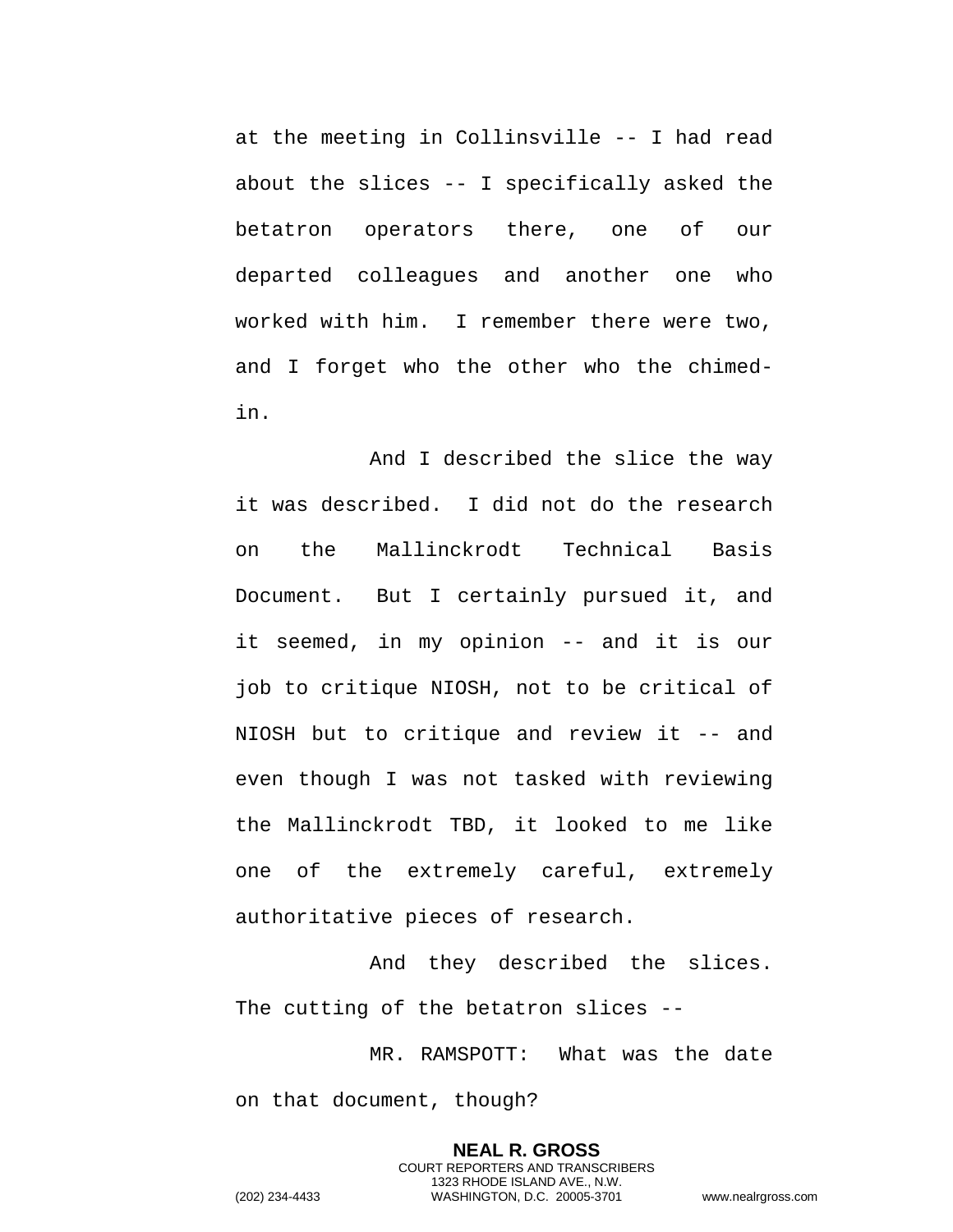DR. ANIGSTEIN: The data?

MR. RAMSPOTT: The date?

DR. ANIGSTEIN: The date on our document?

MR. RAMSPOTT: Oh, on the Mallinckrodt document.

DR. ANIGSTEIN: Oh, excuse me. The Mallinckrodt Technical Basis Document was something put out by NIOSH. I don't offhand know what the date is.

MR. RAMSPOTT: I'm looking at the report; 1953 is when Mallinckrodt -- that's the maturation of Mallinckrodt --

DR. ANIGSTEIN: Excuse me. No, you don't understand.

MR. RAMSPOTT: -- and the slices.

DR. ANIGSTEIN: Just a moment. I'm referring to the NIOSH, the document that was done for NIOSH by their contractor, ORAU, that was prepared during the course of this program a few years ago.

MR. RAMSPOTT: Maybe Mallinckrodt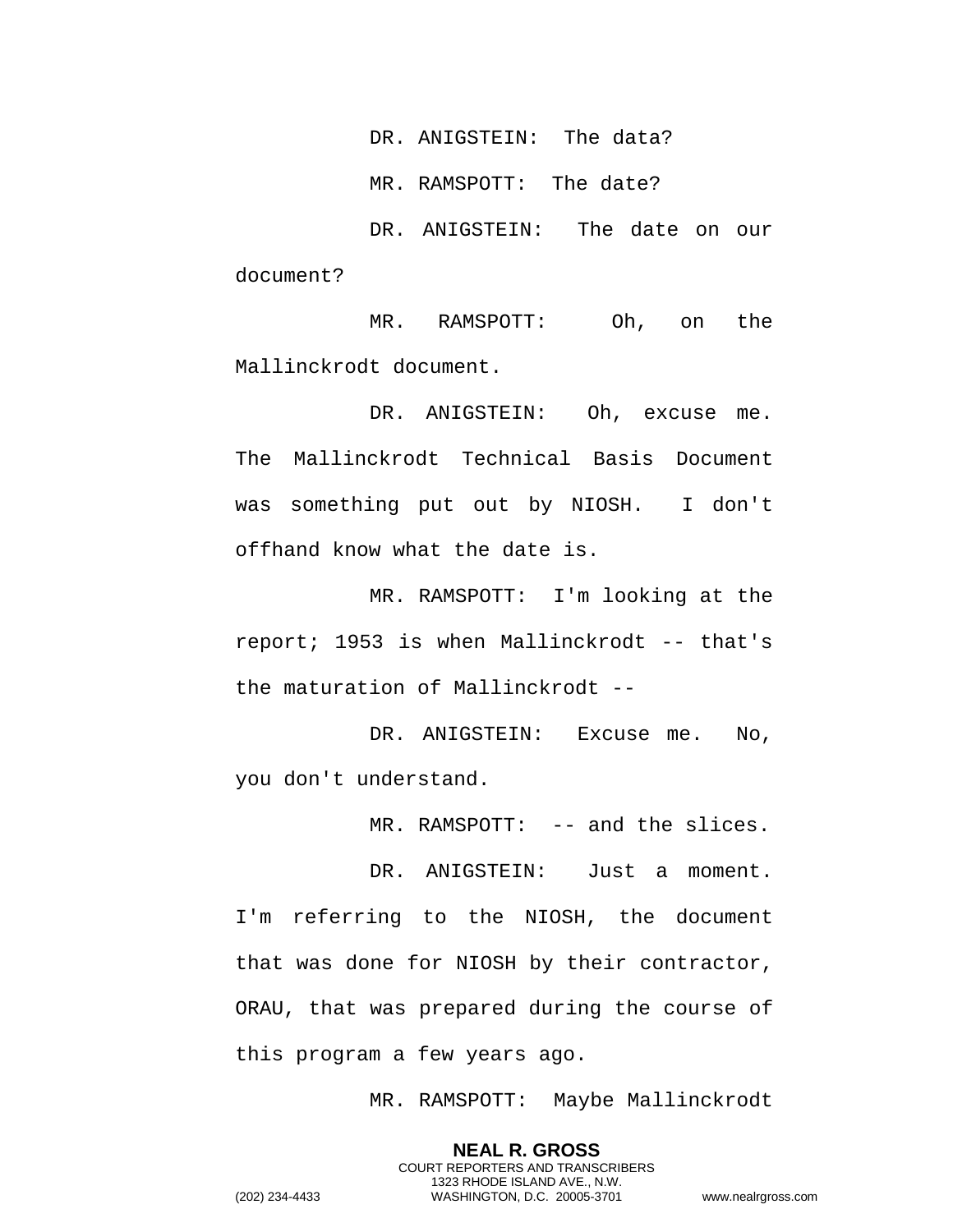was more accurate than ORAU or NIOSH.

DR. ANIGSTEIN: Okay John. I did not review that document. Okay? I'll be honest with you. It was not my job.

MR. RAMSPOTT: Okay.

DR. ANIGSTEIN: But I simply said, based on that information, I questioned your workers, I mean the workers that you have very helpfully -- and I really appreciate that. Still, to this day, I am grateful to you for arranging that meeting. It was extremely useful, extremely informative.

And I asked them, "Is this representative of the shapes that you were dealing with?" And they said yes. I said something like 18 inches in diameter, 4 inches thick. I calculated the 4 inches based on that's the maximum thickness that could be radiographed. With the 25 MeV xray beam, that was the most. Anything thicker just would not get through the film.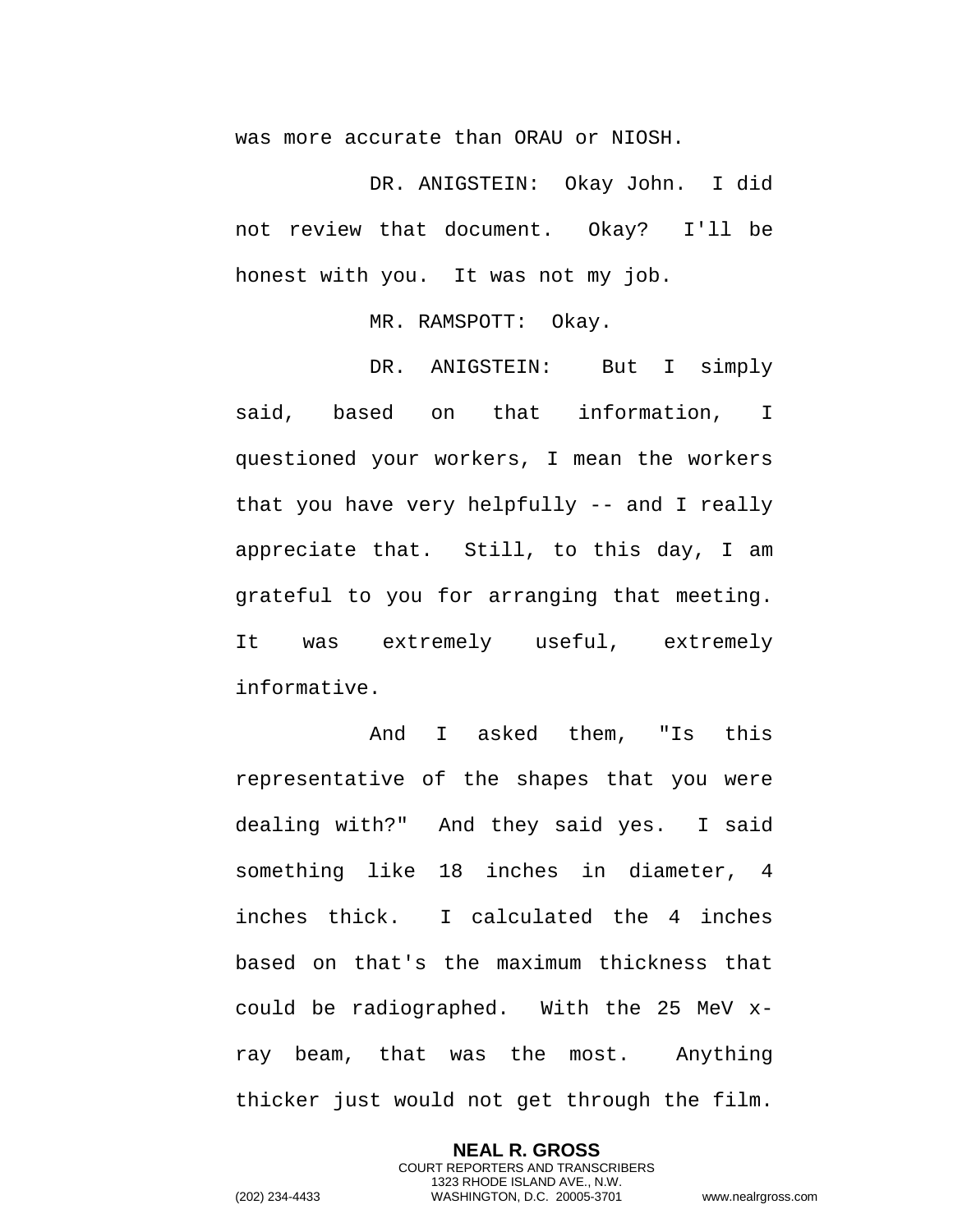And they said, "Yes, this sounds in accordance with our memory."

And the only information I got about the -- now this is sort of my opinion. When DOE was referring in correspondence, they were simply approving -- it was not "DOE," of course; it was the Atomic Energy Commission then -- they were simply approving the invoices submitted by Mallinckrodt, which was paying GSI to do this work. They were simply being paid to do uranium shapes. They didn't issue a separate work order for each type of thing. They simply had a blanket agreement: we will send you uranium; you will do the radiographs and send those back to film.

So, to say, well, they didn't say "slices," the slices were cut from ingots or dingots. Ingots and dingots is the same thing; it is just a slightly different process of making it. They are big, cylindrical blocks of uranium. They cut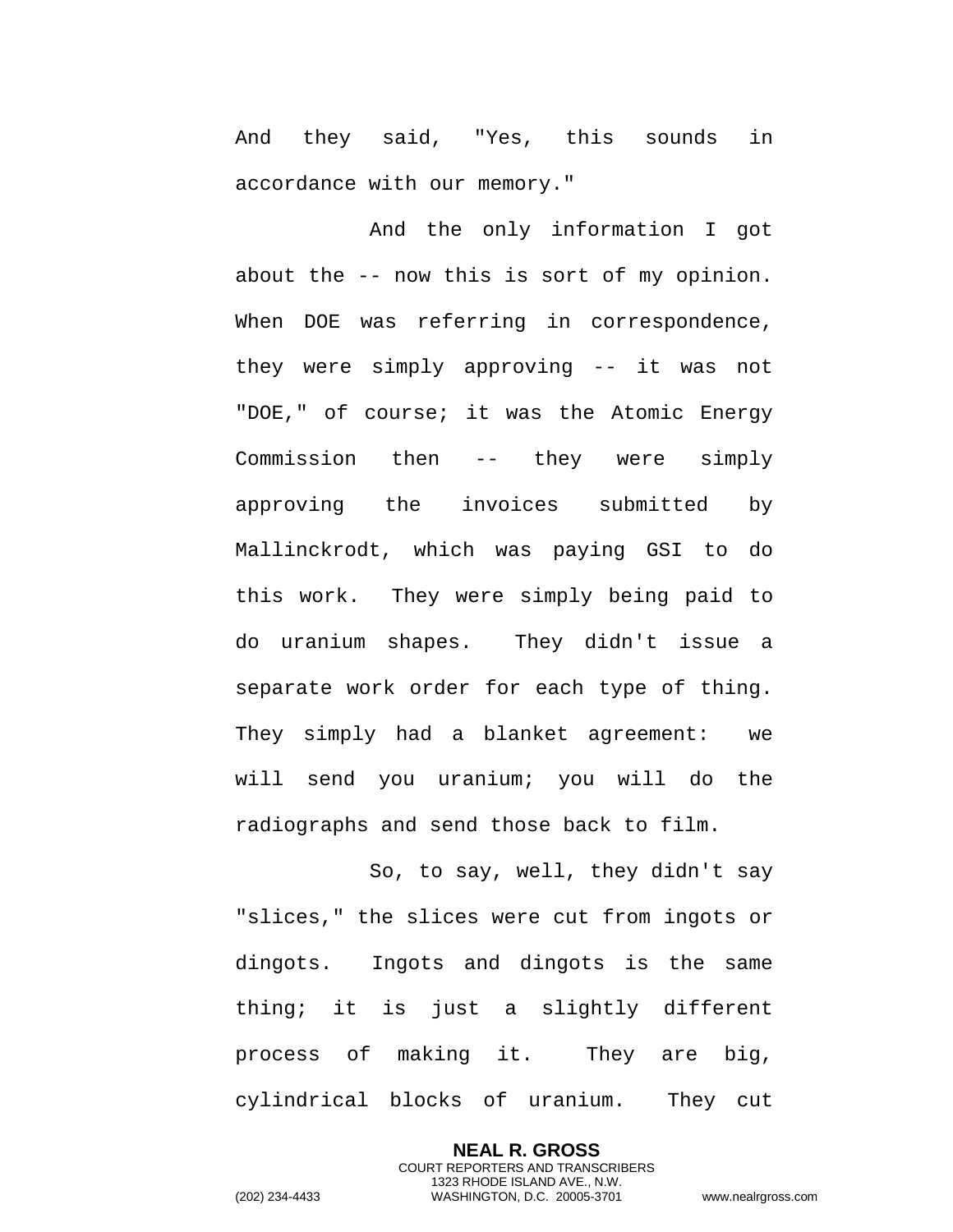them up and they took out dose rates.

So, I think that that is a semantic argument that really is not very meaningful.

MR. RAMSPOTT: I disagree. I don't think it's semantic. I think it's a - -

DR. ANIGSTEIN: Just a moment, John. Let me finish. Please let me finish. MR. RAMSPOTT: Yes, please.

DR. ANIGSTEIN: They got the uranium. The only information I got from any of the workers that I later interviewed -- I followed up with telephone interviews - - was one gentleman who worked on the day shift, and he came in and the night shift was telling him, "Oh, yes, we had this big shape, this big ingot." A dingot is simply -- there is a different chemical method of producing it. They're both ingots.

And they simply said, "Yes, we did these corner shots on this one." And he

> **NEAL R. GROSS** COURT REPORTERS AND TRANSCRIBERS 1323 RHODE ISLAND AVE., N.W.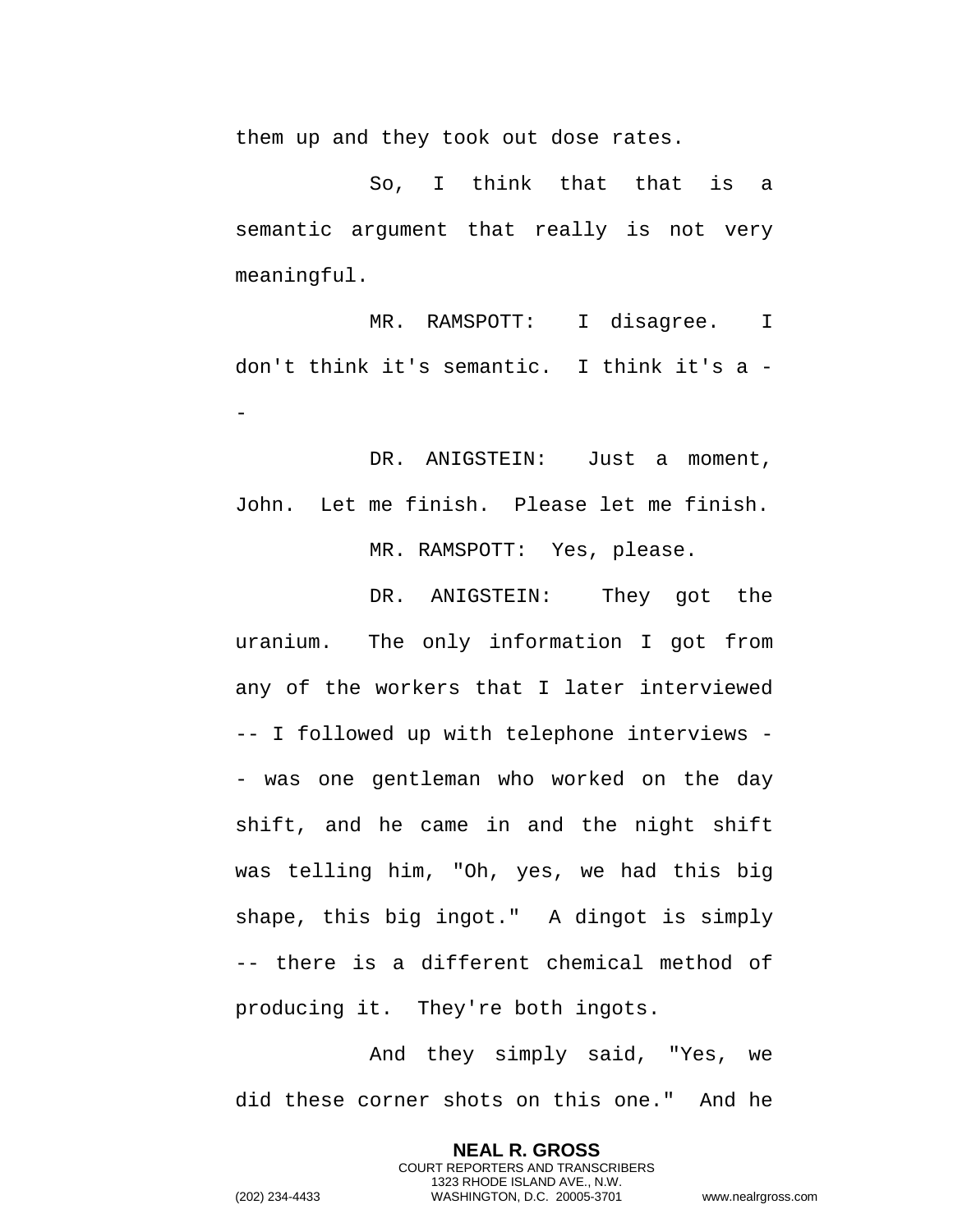showed me. I sent him --

MR. RAMSPOTT: That gentleman was a supervisor.

DR. ANIGSTEIN: Pardon?

MR. RAMSPOTT: That was a supervisor that was giving you that information.

DR. ANIGSTEIN: Yes, but, anyway, he said he just came in and happened to have talked to the worker going off the night shift. And there was one instance. The others were the slices.

However, regardless of that, this analysis -- you're very much mistaken - this analysis talks about what comes off the surface of the metal. And the way the analysis was performed was two separate analyses. One is the side of that cylinder. All that really matters is how far away you are, because we did say, "This here is a 4 inch thickness, and here we are touching it." So, when you put your hand on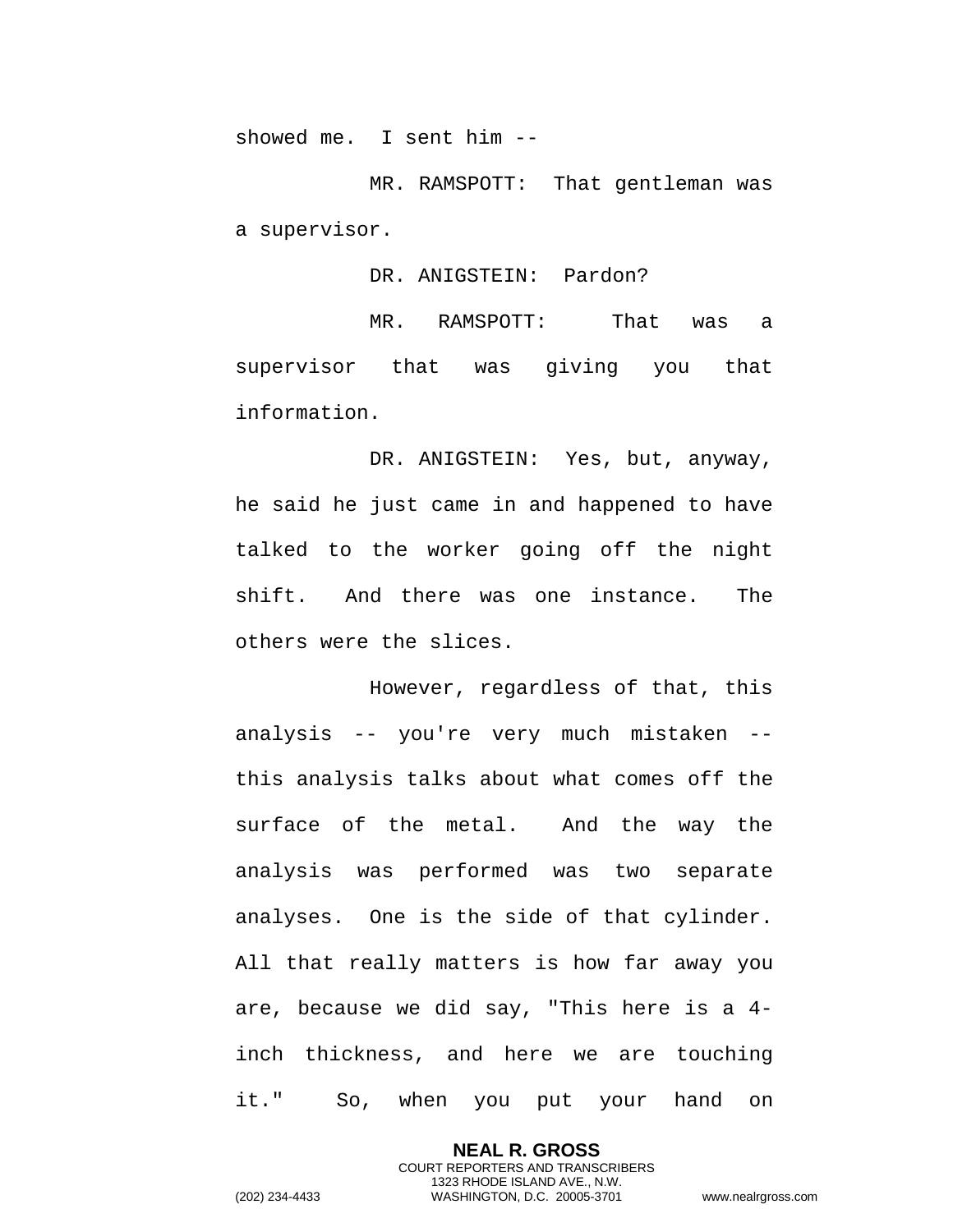something, it doesn't matter whether it's 10-feet long. The radiation you're getting is from directly under your hand.

And I took a small area in the middle, just to make sure that we captured that. So, it would make very little difference. The exact shape would not change very much. And most of the radiation comes from that side, and the face of it was 18-inches across. It might as well be 18 feet across because it wouldn't make any difference. The radiation in the center - the beta particles don't travel that far - the radiation in the center will be approximately the same.

I stand behind this as being a representative shape. Yes, there were, I'm sure there were other shapes. There were other exposure geometries. We do this one as a representative, and I think it's limiting and I think that saying that somebody has their hand in constant contact

> **NEAL R. GROSS** COURT REPORTERS AND TRANSCRIBERS 1323 RHODE ISLAND AVE., N.W.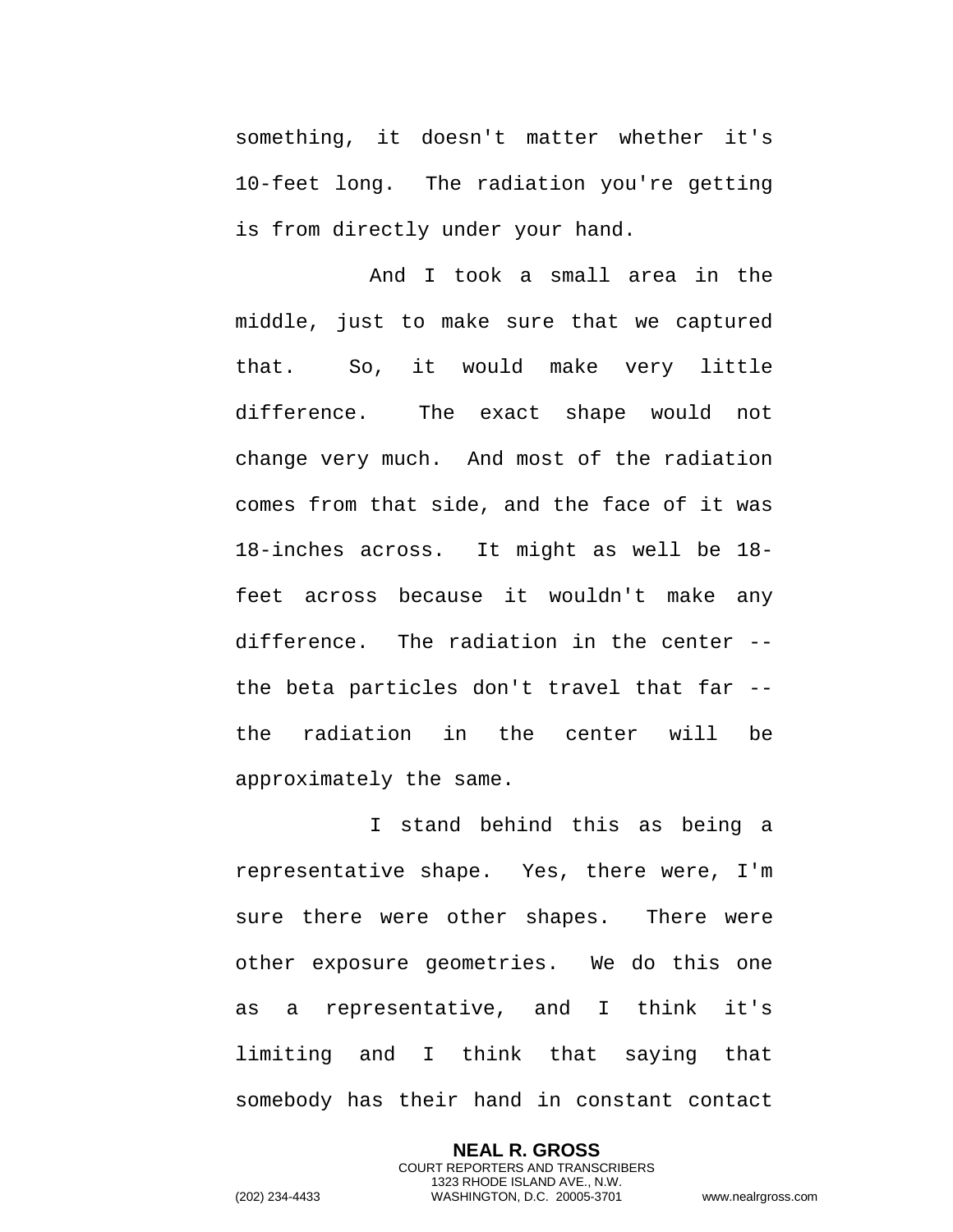with it during half the setup period is probably overstating it. It is probably on the safe side.

It is the limiting exposure. I doubt seriously that you could get over the course of a year -- maybe at any one moment, any one single operation, you could get something different -- but over the course of a year or as many as 54 shifts that were employed during any one year, I don't think you would get anything that would be different, that would be significantly higher than this.

MR. RAMSPOTT: If I could comment?

DR. ANIGSTEIN: It's a

representative shape. We don't have enough information to have done every shape. First of all, we don't have the resources. And even if we could have, we don't know enough detail. So, this is a good, representative shape. The workers agreed that this was,

> **NEAL R. GROSS** COURT REPORTERS AND TRANSCRIBERS 1323 RHODE ISLAND AVE., N.W.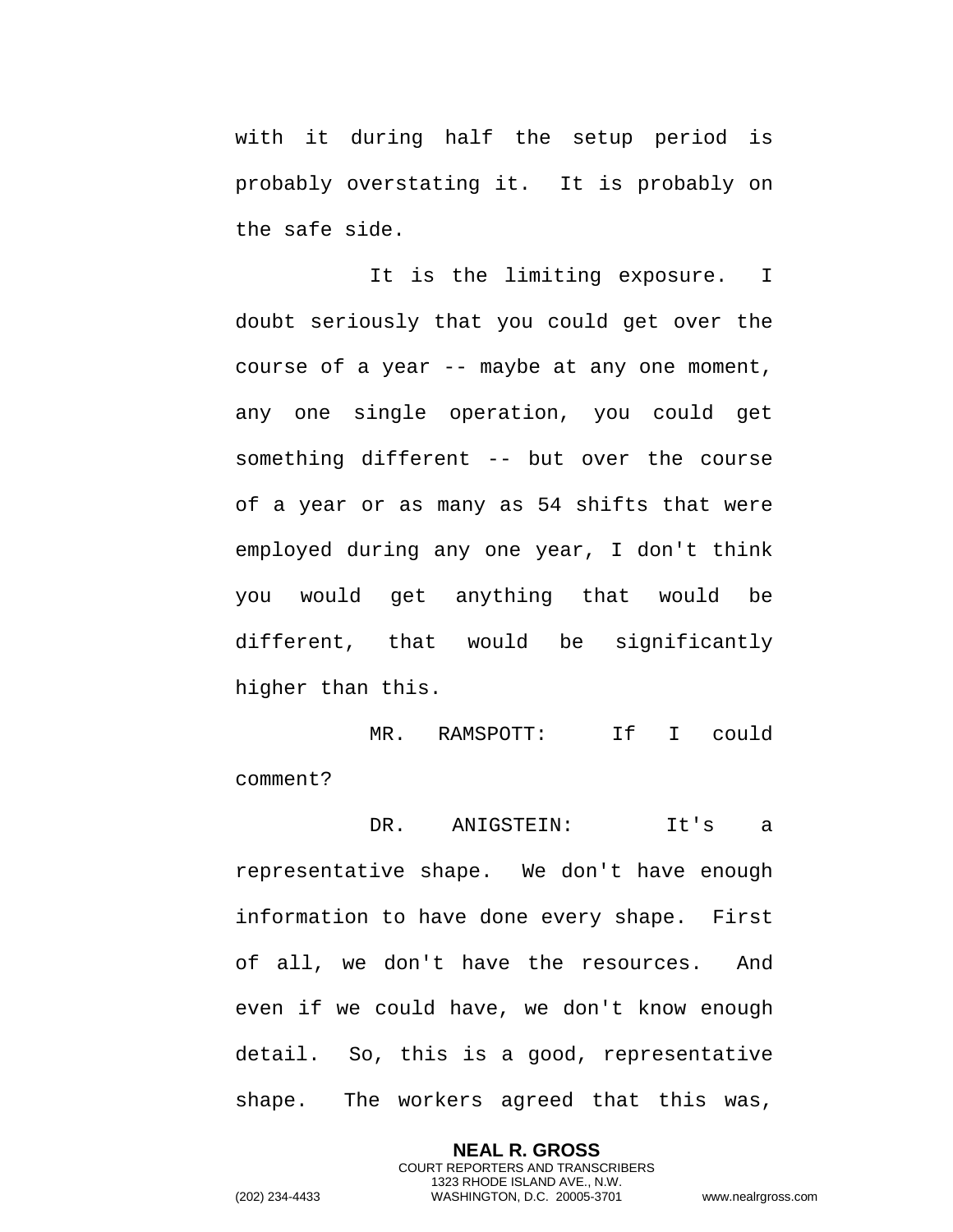the one I saw them face-to-face, they agreed that this was representative. And I don't think we could have done any better.

> MR. RAMSPOTT: May I comment? DR. ANIGSTEIN: Sure.

MR. RAMSPOTT: The reason I'm having a little problem agreeing with that is a mass of uranium, like you said, it could be 18-feet wide, but we know it was about 24 to 30 inches tall --

DR. ANIGSTEIN: Uh-hum.

MR. RAMSPOTT: -- and 18 inches, approximately in diameter.

DR. ANIGSTEIN: Uh-hum.

MR. RAMSPOTT: That's five times the size of this.

DR. ANIGSTEIN: Okay.

MR. RAMSPOTT: We both agree.

DR. ANIGSTEIN: The reason that's not of major significance is beta particles of the energies in uranium travel about 1 millimeter through the metal. So, for

> **NEAL R. GROSS** COURT REPORTERS AND TRANSCRIBERS 1323 RHODE ISLAND AVE., N.W.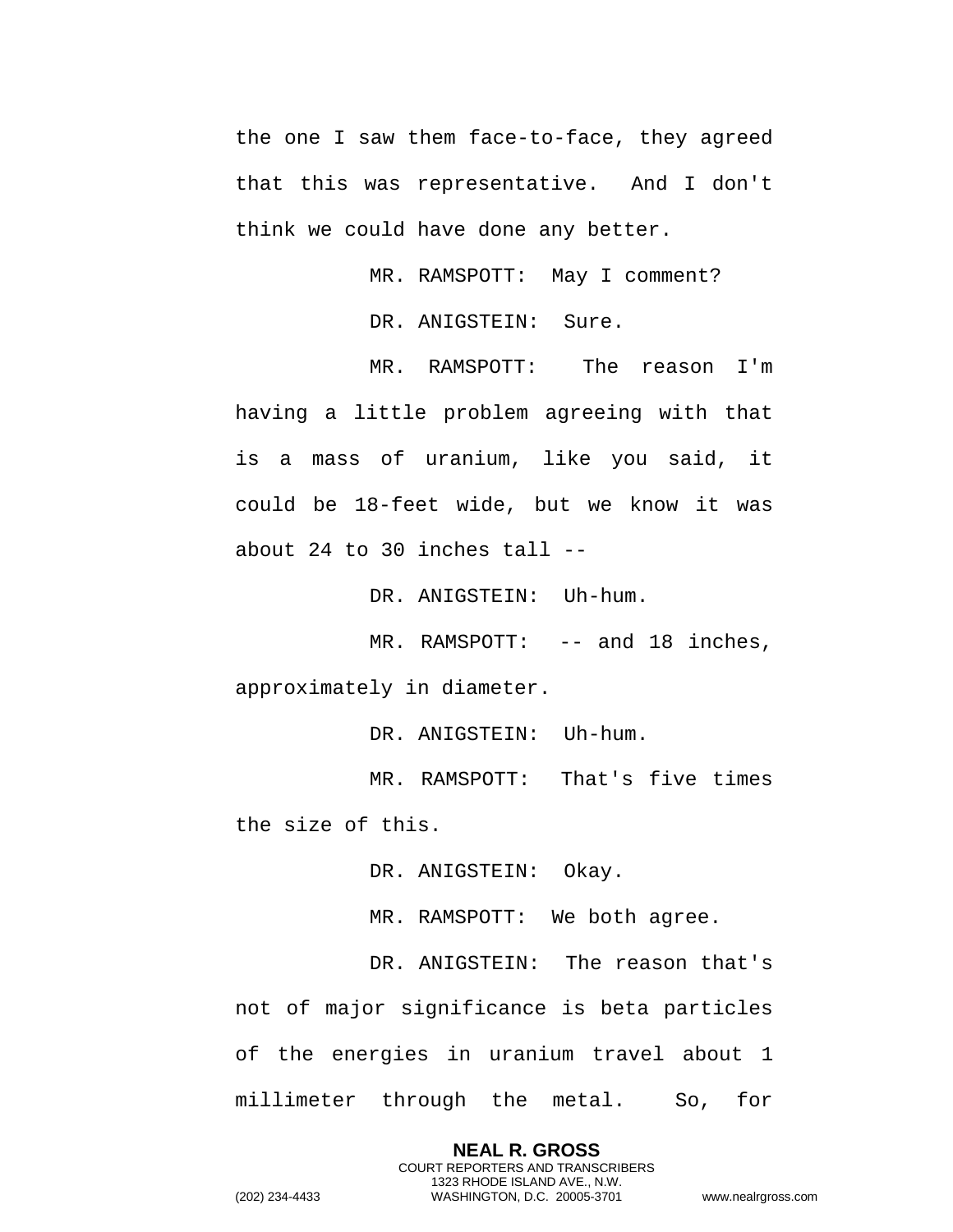instance, when we do the MCNP analysis, we only consider the skin of the metal, simply because if we told MCNP give me the dose from the electrons in the sensor, those I could never get out. MCNP would spend a huge amount of time calculating things that never go anywhere. So, we just --

MR. RAMSPOTT: The reason this concerns me --

DR. ANIGSTEIN: Pardon?

MR. RAMSPOTT: The reason this concerns me, earlier in this meeting there was mention of the Putzier effect.

DR. ANIGSTEIN: Yes.

MR. RAMSPOTT: A dingot would definitely have more of the Putzier effect material on its surface because a dingot, when it went to GSI, according to the photographs, according to worker recognitions, the identifications, it was a crusty, big dingot or ingot.

DR. ANIGSTEIN: Uh-hum.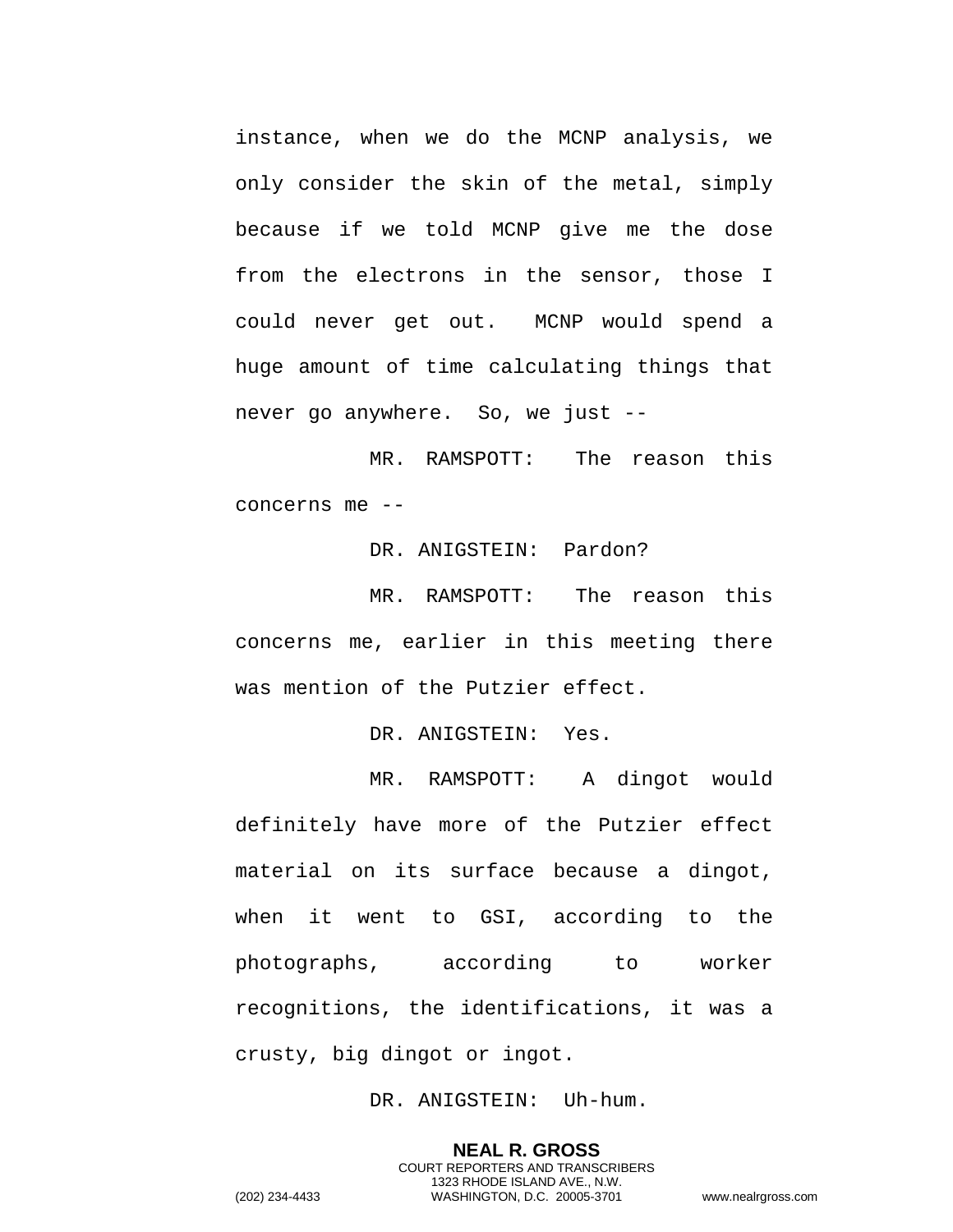MR. RAMSPOTT: And it wasn't cropped. They quit doing the cropping because they used the x-rays to figure out how -- and this is from a Mallinckrodt document. They actually did this to look at the crust on there to see how thick it was, so they could, then, do the next steps back at Mallinckrodt. So, the workers would have been subject to much more Putzier effect material on a dingot than it would an ingot.

Now, until you really lay your hands on it, if the size doesn't matter, well, then, you know, you guys are the experts. But my point is we spoke with the supervisor. I think you interviewed him. He actually told everybody exactly how the dingots were done --

DR. ANIGSTEIN: Uh-hum.

MR. RAMSPOTT: -- how they were

rotated, flipped --

DR. ANIGSTEIN: Yes.

MR. RAMSPOTT: -- turned. But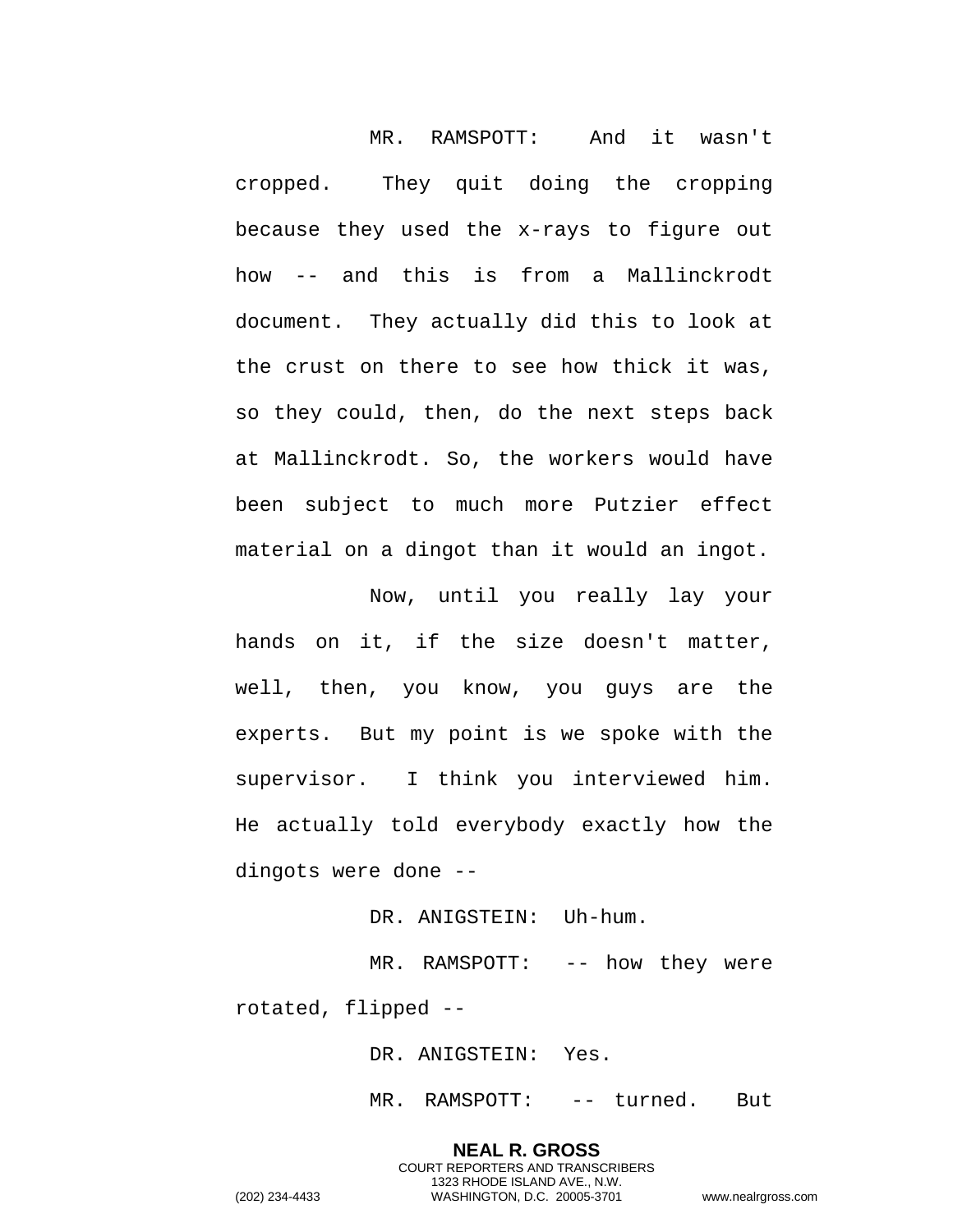the big difference is the shots only took about 10 minutes. On slices they took two hours.

DR. ANIGSTEIN: Yes, I understand.

MR. RAMSPOTT: Two hours in a control room is a safer position. But when you're out there flipping it and turning it, and actually turning it upside-down, the size does directly affect how much the workers handled/touched that material.

So, if you only touch a slice every two hours, but you touch a dingot every -- let's be conservative -- 15 minutes, there's a big difference, four or five times a difference.

DR. ANIGSTEIN: I believe we assumed a one-hour shot --

MR. RAMSPOTT: Okay, one hour. Okay.

DR. ANIGSTEIN: -- and 15 minutes of handling in between shots.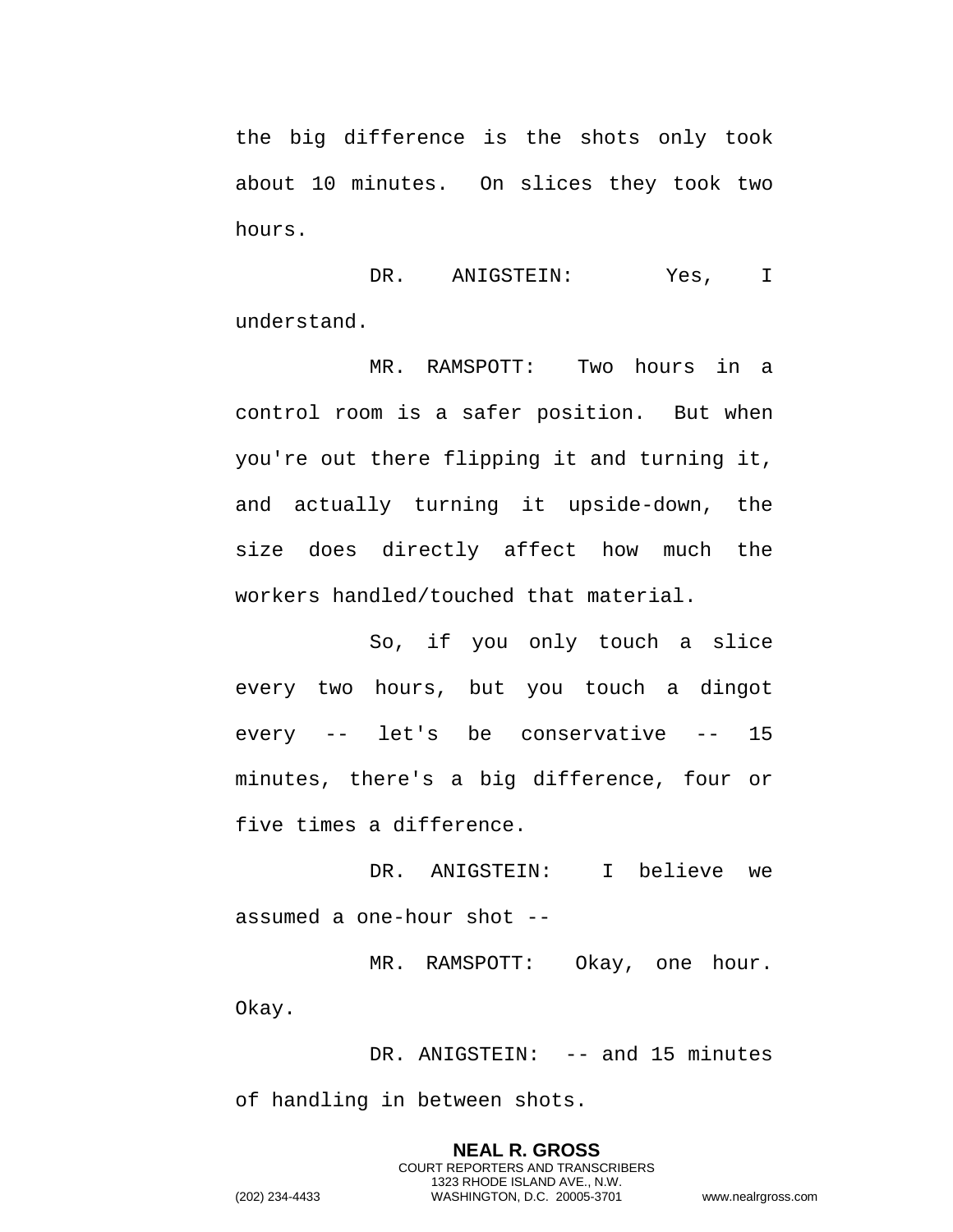MR. RAMSPOTT: Okay. But, if you are only doing a shot at 10 minutes, you can go in and handle a whole lot more of these, and your personal exposure in touching, handling, flipping, turning the dingot or ingot, that's a real problem. That's a major difference. I mean, you guys need to consider that.

DR. ANIGSTEIN: I hear you. All I can say is this came out rather late. We started off with the slices. We did not get any contradiction early in the first --

MR. RAMSPOTT: Oh, yes, you did. You guys definitely did. I have documents that will prove that.

DR. ANIGSTEIN: I got one report that was one case, one instance. This gentleman said he came in in the morning and he saw this from the night shift. It sounded to me like it was the exception rather than the rule.

The workers at the plant, the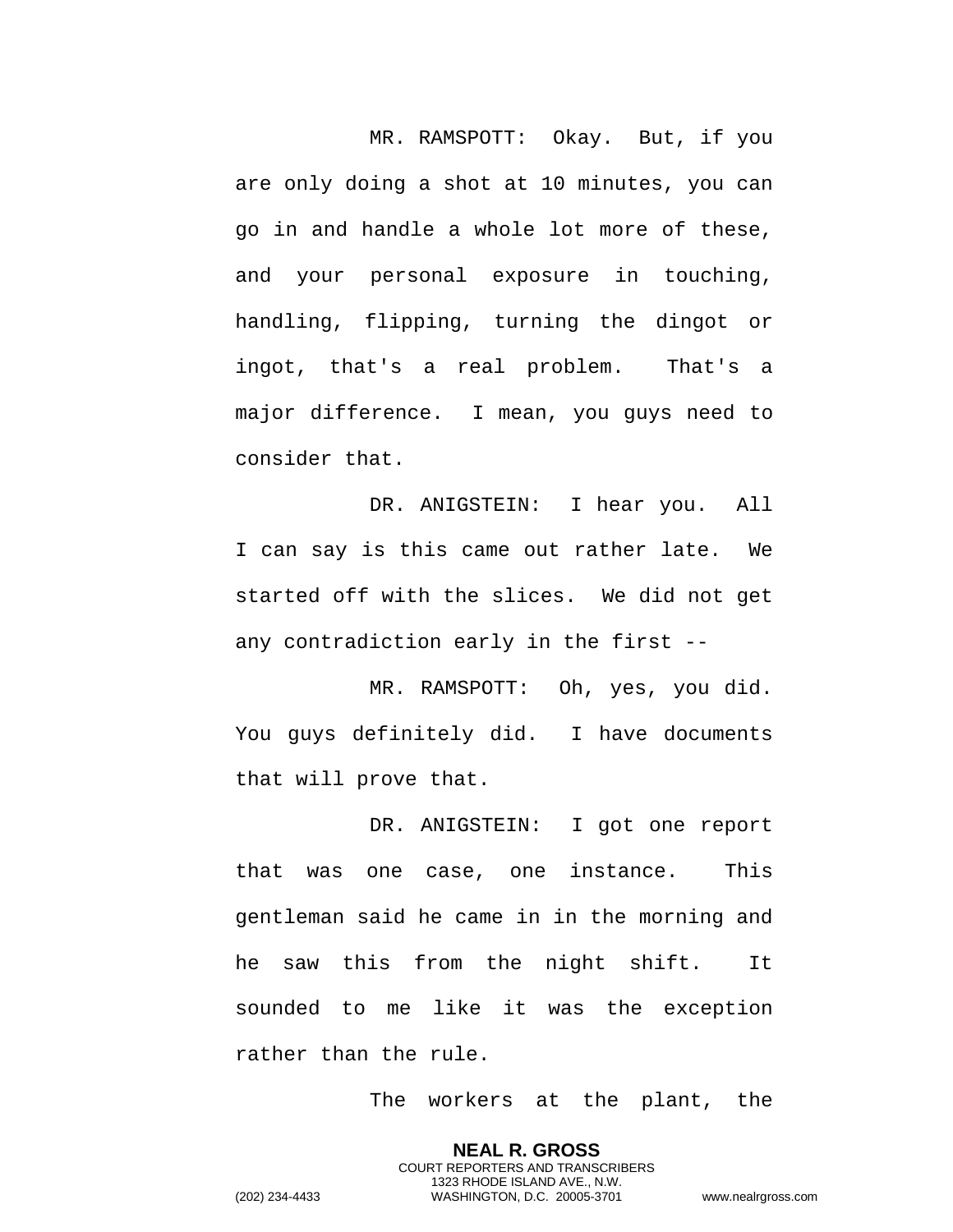workers I interviewed, the two people -- you know who I'm speaking about  $-$  agreed, when I said, "Is this a representative shape," they said yes.

MR. RAMSPOTT: But that was one meeting. There's transcripts from other meetings that will definitely verify the fact that dingots and ingots were known about.

I might be wrong, but if we take a real close look at those purchase orders, I think even the purchase orders give some - -

DR. ANIGSTEIN: I don't consider that to be -- I don't consider that a person writing the purchase order needs to know the exact shape of the uranium. He needs to know that it's radiographic uranium and they're paying for it.

MR. RAMSPOTT: I think they told the production schedule, Bob. I think in that same information, that IL-28 document

> **NEAL R. GROSS** COURT REPORTERS AND TRANSCRIBERS 1323 RHODE ISLAND AVE., N.W.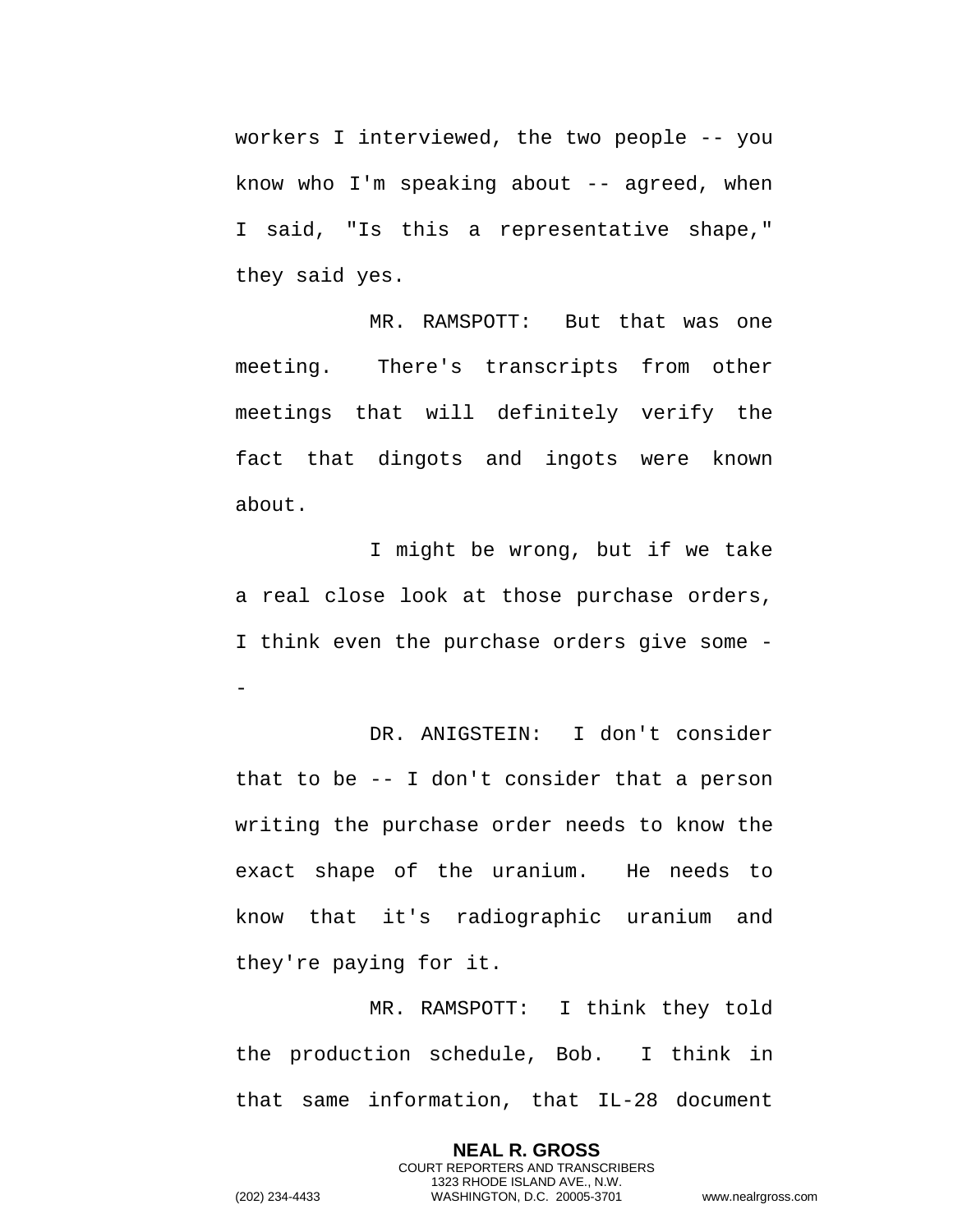that was provided, there's actually about six -- or, no, there's probably 10-12 slides. And part of that whole document, they actually tell the production of what went over to GSI.

DR. ANIGSTEIN: Excuse me. What is that document?

MR. RAMSPOTT: I know IL-28. I'll find out exactly what it is and send it to the Work Group and yourself. There's about 10 -- or, oh, there's probably more than that.

DR. ANIGSTEIN: I believe I looked at everything. I mean, I know I looked at every single document.

MR. RAMSPOTT: Oh, it definitely mentions billets, recasts. It goes on and on.

DR. ANIGSTEIN: And also, I would like to make another point.

MR. RAMSPOTT: Not just the purchase orders.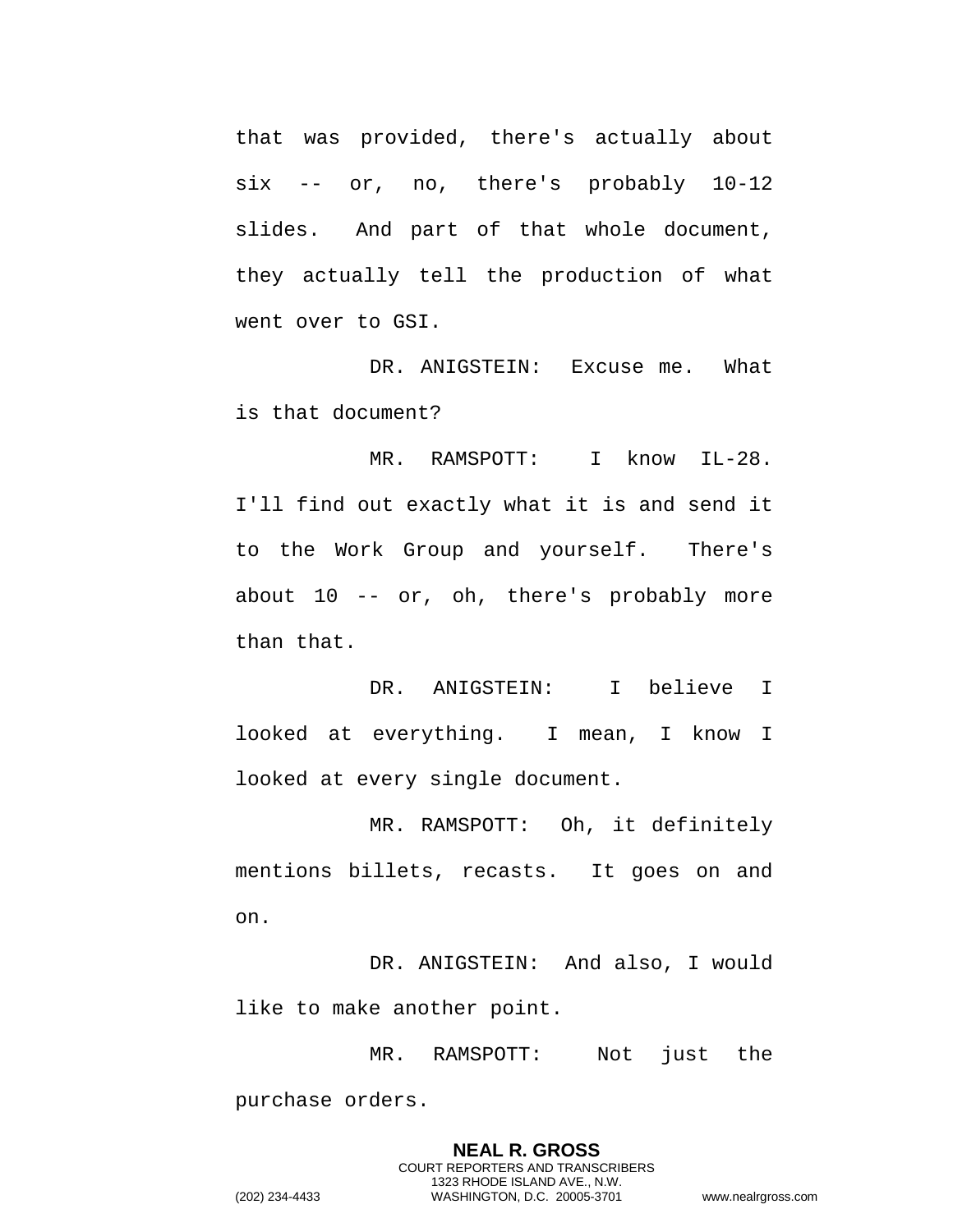DR. ANIGSTEIN: Yes, I would like to make another point about the Putzier effect. What we did, we considered the extreme possibility. Here's a situation: you get the Putzier effect. You have to first have uranium that has been purified and aged for 100 days or more for all this activity, all of these short-lived nuclides to grow in. Because when uranium is separated, you don't have -- this is primarily an isotope, protactinium-234m, that gives you the beta. It's not there; it's separated out.

So, it grows in over a period. Like in 24 days, it's 50-percent grown-in. In 96 days, it will be about 95 percent grown-in, and so forth. So, you need about 100 days to get this degree of in-growth.

Then, it has to be melted. The activity migrates to the surface. And then, immediately afterwards, you have to be in contact with it. Because, again, if you do

> **NEAL R. GROSS** COURT REPORTERS AND TRANSCRIBERS 1323 RHODE ISLAND AVE., N.W.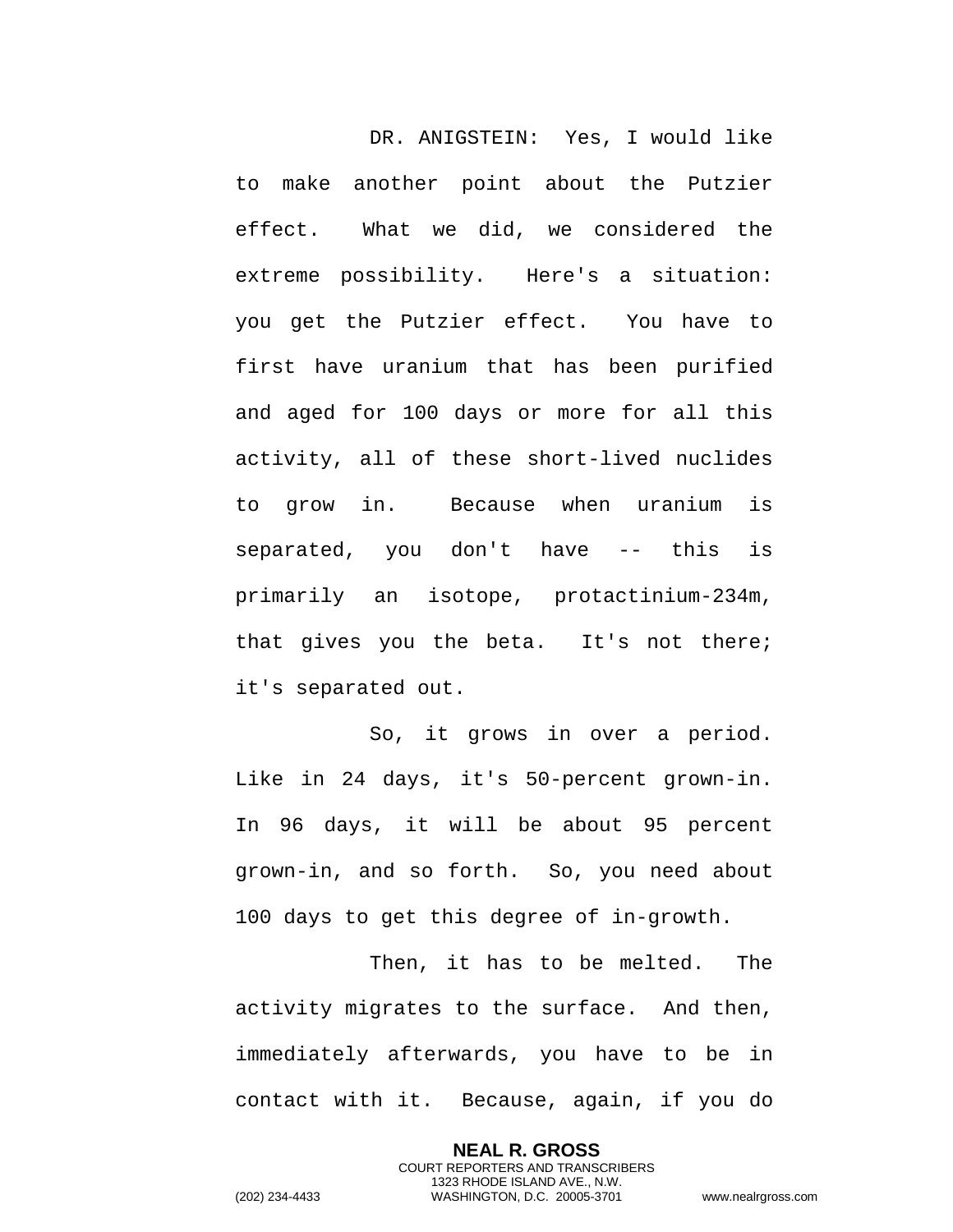the remelting, and then, you wait a while, you wait a month, then the stuff on the surface has decayed, the stuff in the middle has grown-in, and you're back to your normal mix of uranium in the starters.

So, we took the two extreme cases, the combination of it's got about 100 days of uranium just sitting around in metallic form before it was remelted. And then, it was remelted and, then, immediately sent over to GSI.

MR. RAMSPOTT: And I disagree. The ingot process was remelted; the dingot process was not.

DR. ANIGSTEIN: In that case, there is no Putzier effect.

MR. RAMSPOTT: No, they said the dingot process is where it came from.

DR. ANIGSTEIN: No. The Putzier effect only takes place because you melt the metal. Once the metal is melted, because of the different chemical properties of the

> **NEAL R. GROSS** COURT REPORTERS AND TRANSCRIBERS 1323 RHODE ISLAND AVE., N.W.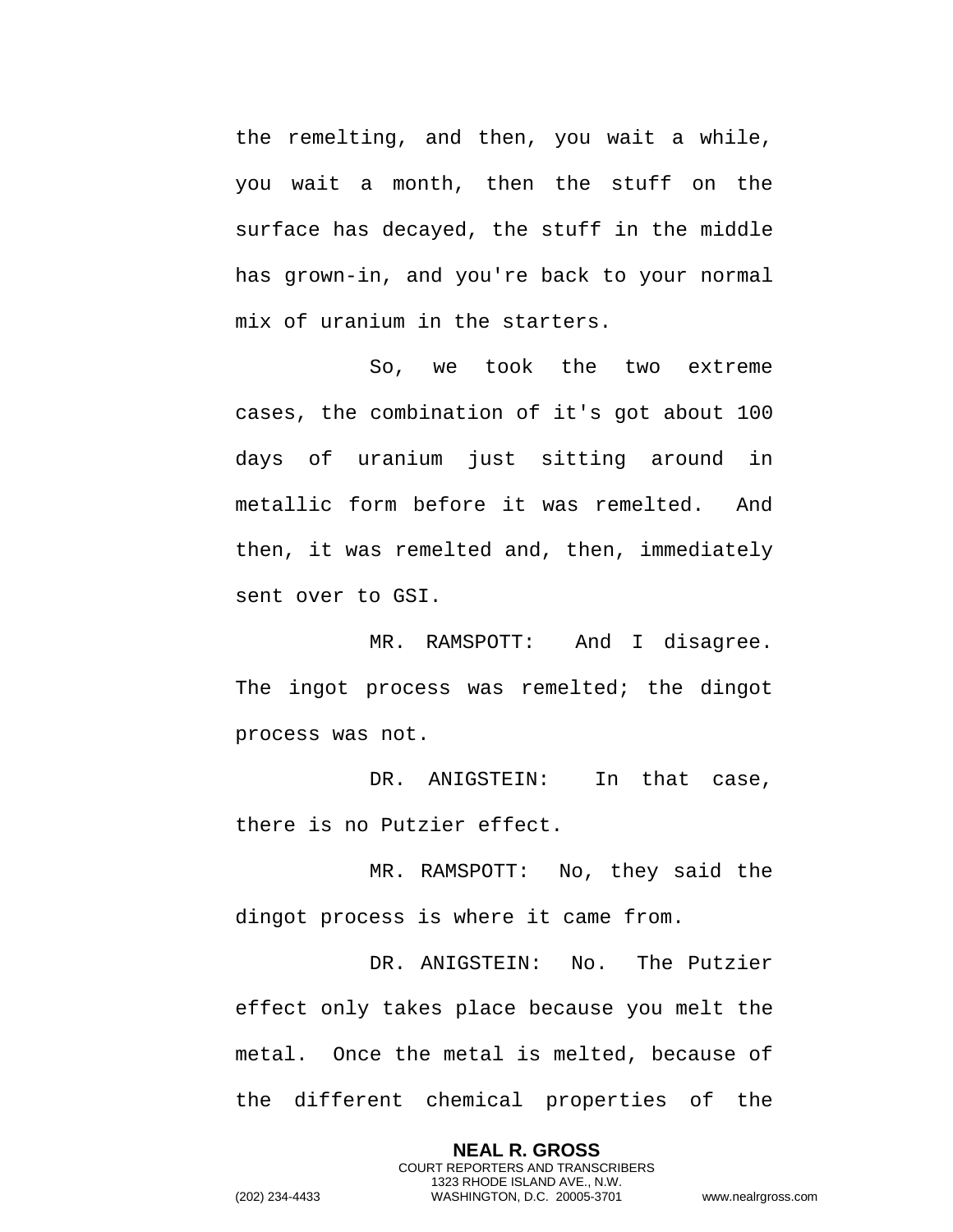uranium and the daughter product, the daughter product migrates to the surface.

MR. RAMSPOTT: I'm not --

CHAIRMAN ZIEMER: Look, John, I'm going to interrupt you. We've gone through this Putzier effect over and over again. We're just rehashing old ground.

I think, if I understand the question that John Ramspott is raising, it has to do with how many samples are handled. In a sense --

(Chairman Ziemer's phone connection audio is lost.)

MR. RAMSPOTT: That's probably more accurate, Paul.

MEMBER MUNN: We have lost Paul again.

MR. RAMSPOTT: Yes, we did. He was making a very valid point, though.

MEMBER MUNN: That's true.

**NEAL R. GROSS** COURT REPORTERS AND TRANSCRIBERS 1323 RHODE ISLAND AVE., N.W.

MR. RAMSPOTT: Maybe we can get him back on there. Because it's the mass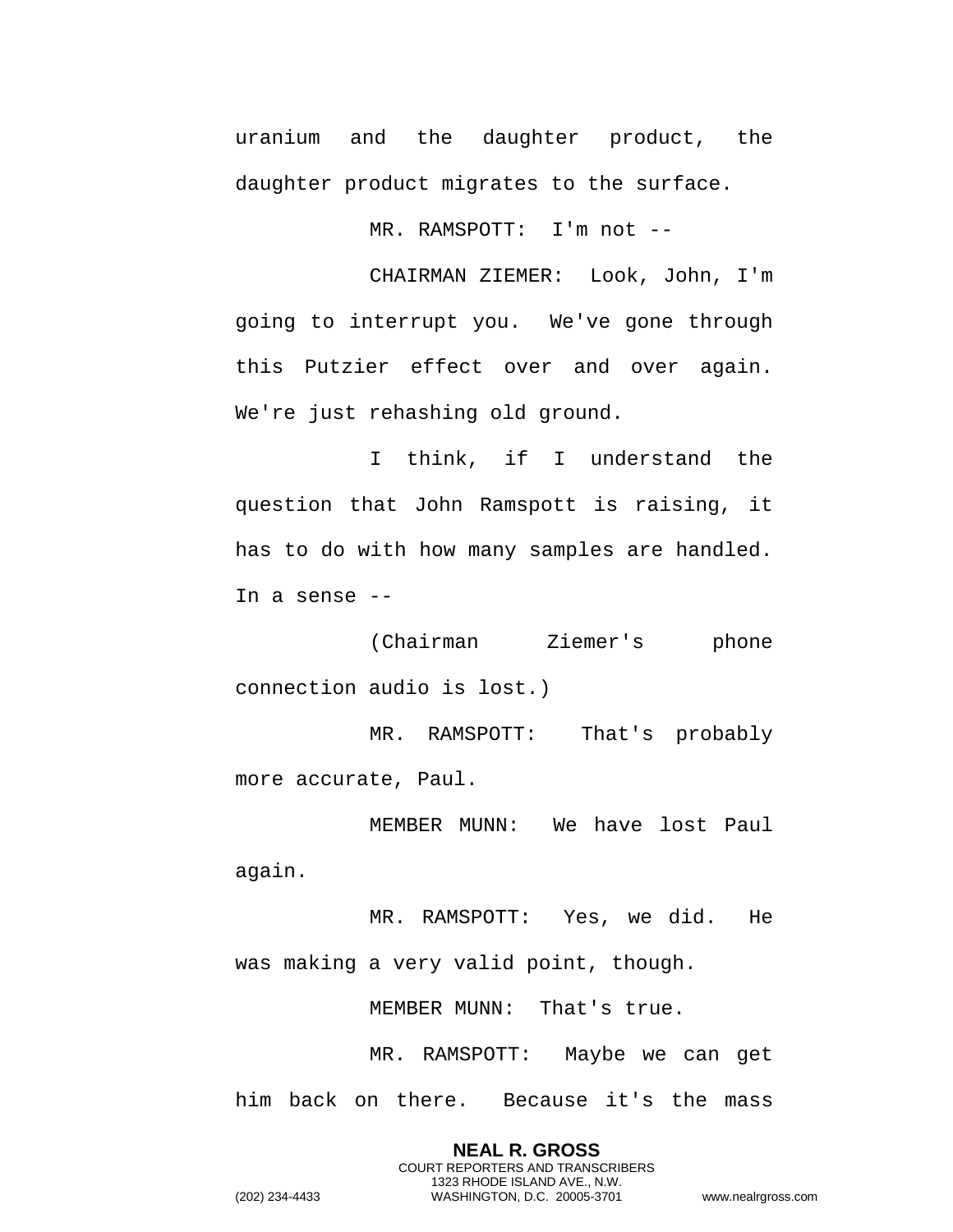and the handling that I'm really worried about rather than the --

DR. ANIGSTEIN: John, it's the surface that matters, not the mass.

MR. RAMSPOTT: Well, the surface  $-$ 

MEMBER MUNN: Paul, can you hear us? We can't hear you.

(No response.)

MR. KATZ: Yes, I assume he's fighting with his mute function.

(Laughter.)

MEMBER MUNN: That's a shame.

DR. ANIGSTEIN: John, I don't mean to sound belittling, but if I can --

MR. RAMSPOTT: No, not at all. That's why I'm asking the question.

DR. ANIGSTEIN: If I can use a very crude -- it just came to me -- but I think a very good example. If you put your hand on a hot stove --

MR. RAMSPOTT: Yes.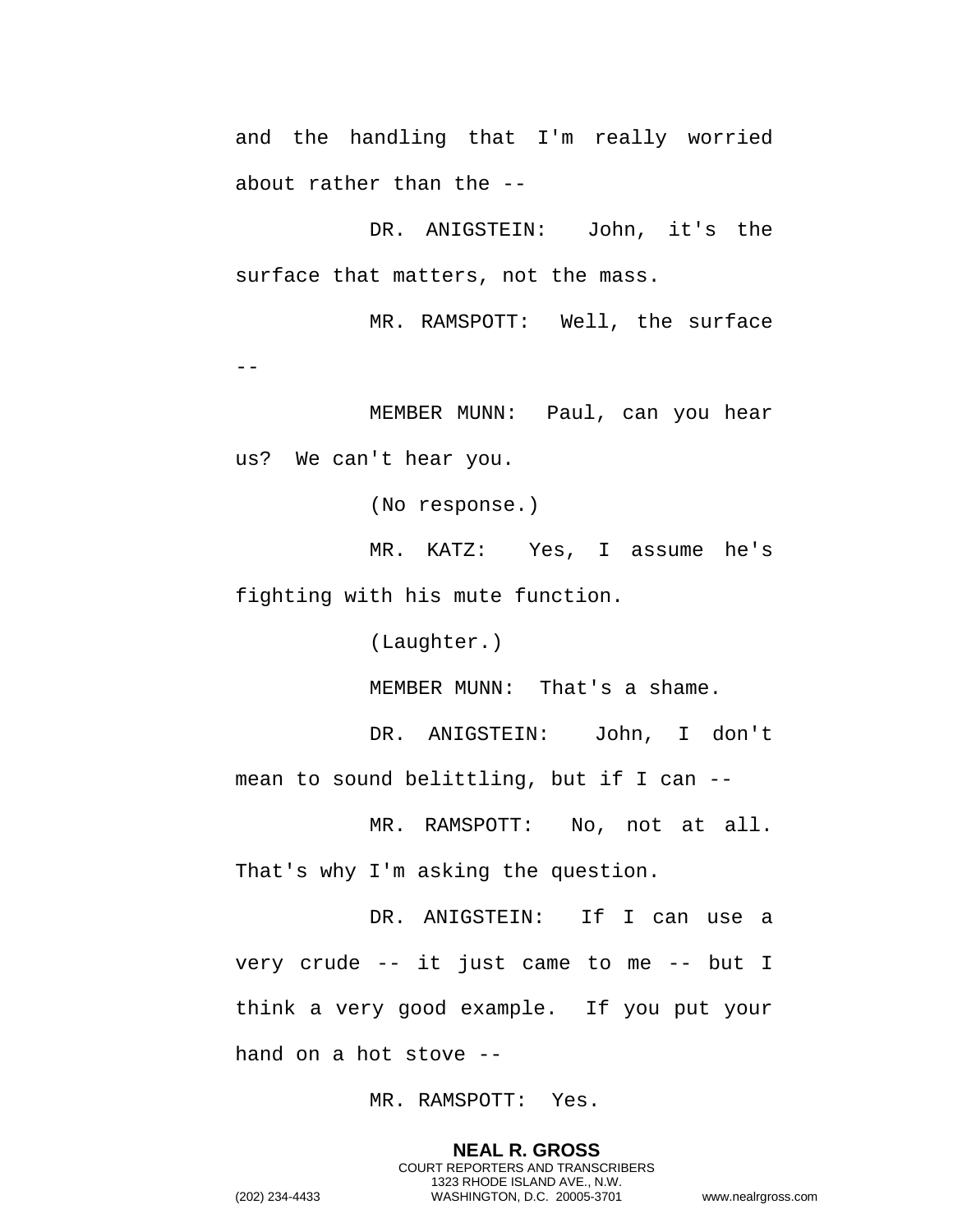DR. ANIGSTEIN: -- and burn yourself, it doesn't matter whether the stove is a foot across or 20-feet across. You know, what only matters is you're touching the stove and you're getting burnt at a certain temperature. This is about the analogy I can think of.

MR. RAMSPOTT: If I've got my hand within a quarter-inch of it, I'm still getting burned.

DR. ANIGSTEIN: Right. Right. This is the best analogy I can think of. The size is a second-order effect.

MR. RAMSPOTT: Yes, but if I touch that stove 20 times, I'm going to get a worse --

DR. ANIGSTEIN: I agree with that, and all I know is, unless --

CHAIRMAN ZIEMER: John, I got cut off there.

MR. RAMSPOTT: You were making a very good point.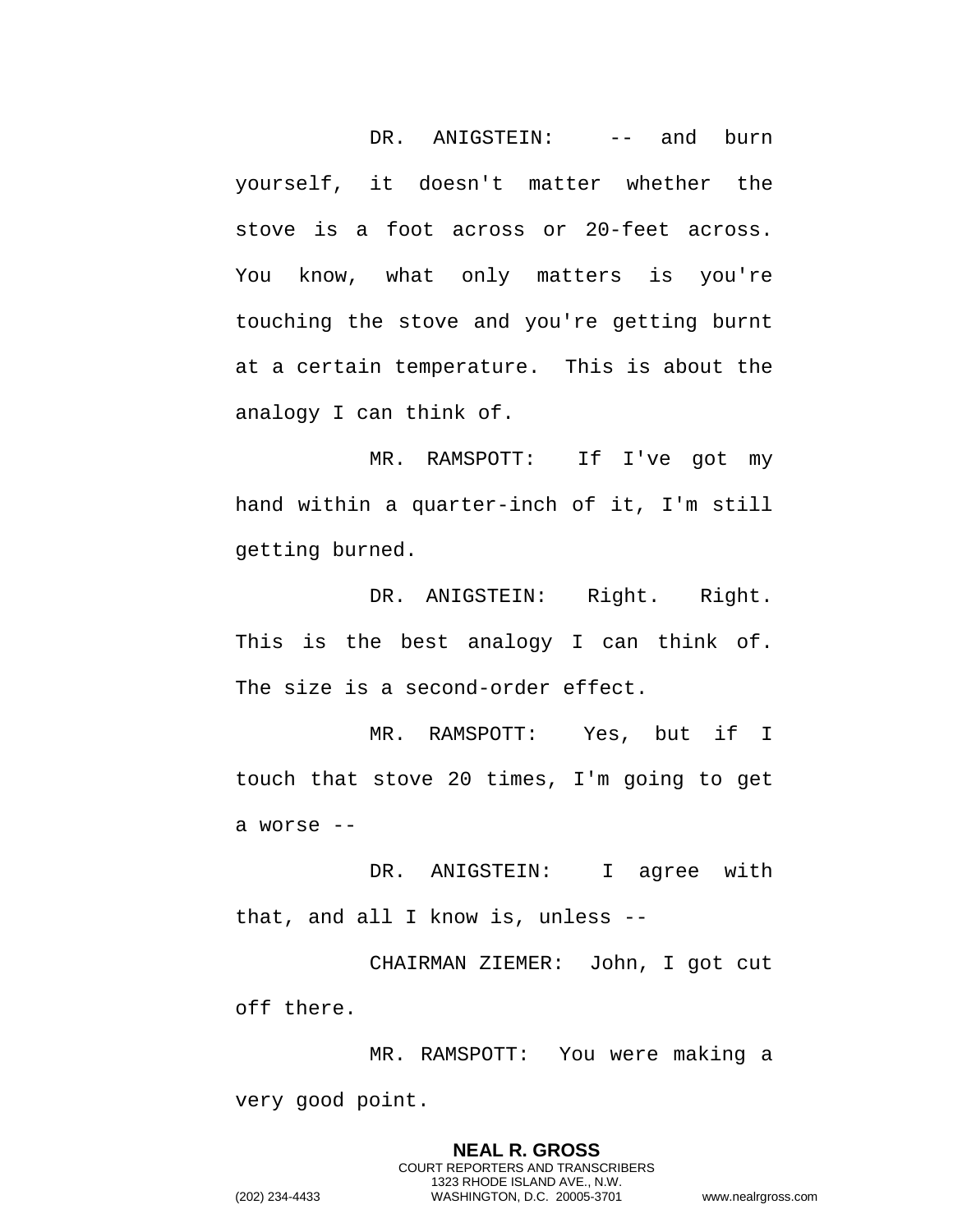## CHAIRMAN ZIEMER: Well --

MR. RAMSPOTT: I am worried about the size and the --

CHAIRMAN ZIEMER: I'm trying to understand. The beta doses are not dependent on the size so much unless the size is affecting the sequence of handling.

MR. RAMSPOTT: The handling I am worried about.

CHAIRMAN ZIEMER: Well --

MR. RAMSPOTT: It could be --

CHAIRMAN ZIEMER: Is it the frequency of handling that you're talking about?

MR. RAMSPOTT: The way that workers described an ingot, they would shoot it, which only took about, according to them, I mean, it could be 5 to 10 minutes at the most.

CHAIRMAN ZIEMER: Right. Well, Bob and NIOSH have used, have made some assumptions about the sequence of that. So,

> **NEAL R. GROSS** COURT REPORTERS AND TRANSCRIBERS 1323 RHODE ISLAND AVE., N.W.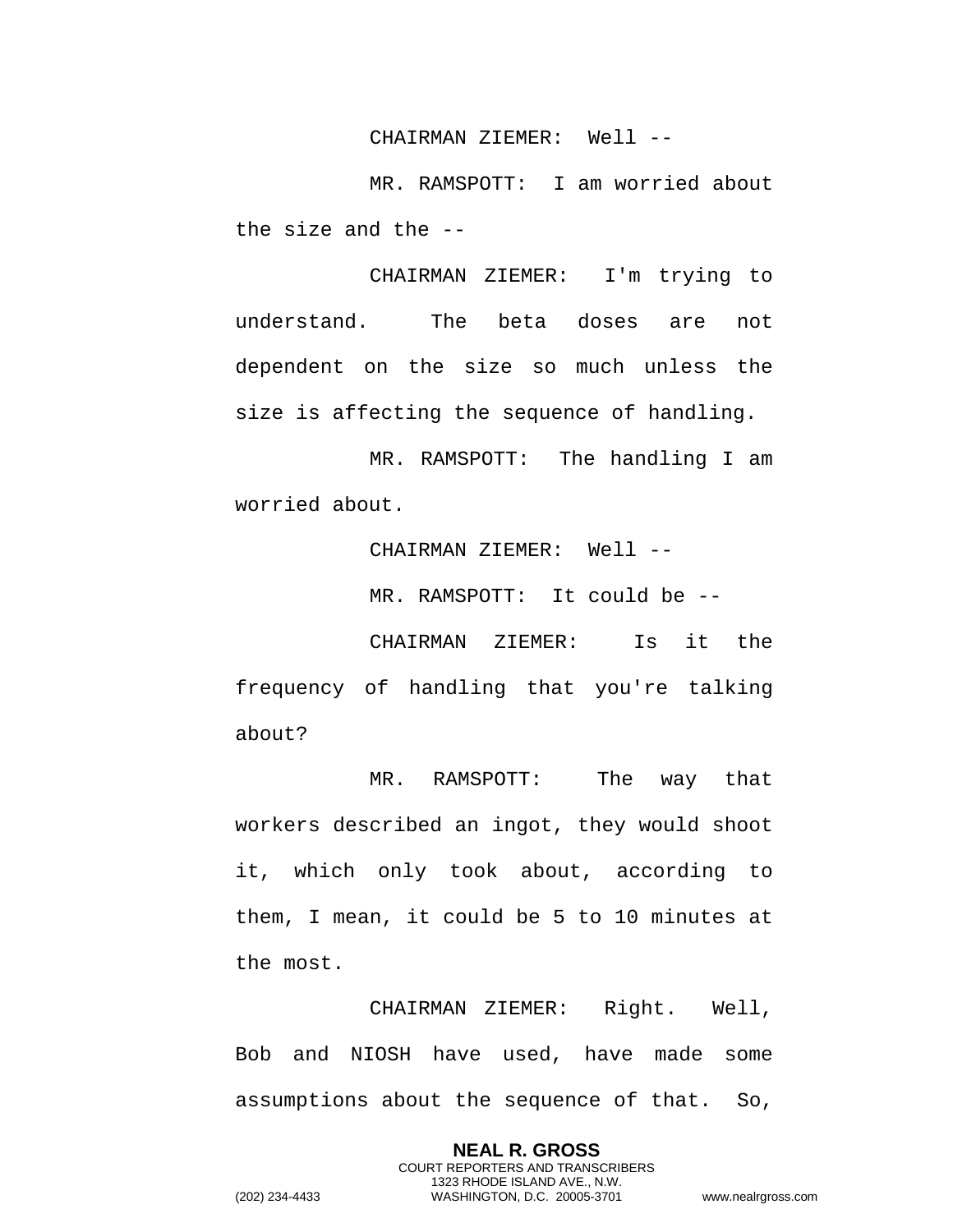are you challenging that sequencing? It's only dependent on size insofar as you're saying that they could handle more of them in a certain period of time.

MR. RAMSPOTT: Right.

CHAIRMAN ZIEMER: It's not the fact that there's more radiation because of the size. Because on the betas you're very restricted to the actual part that they're touching.

MR. RAMSPOTT: Oh, you're dead right; it's more frequency and it's more handling.

CHAIRMAN ZIEMER: I thought we were agreed on the frequency.

MR. RAMSPOTT: I disagree. Slices is every hour.

CHAIRMAN ZIEMER: Well, is this new information? I'm a little startled here because we have discussed this in the past, and I thought everyone was in agreement.

MR. RAMSPOTT: Definitely not new

**NEAL R. GROSS** COURT REPORTERS AND TRANSCRIBERS 1323 RHODE ISLAND AVE., N.W.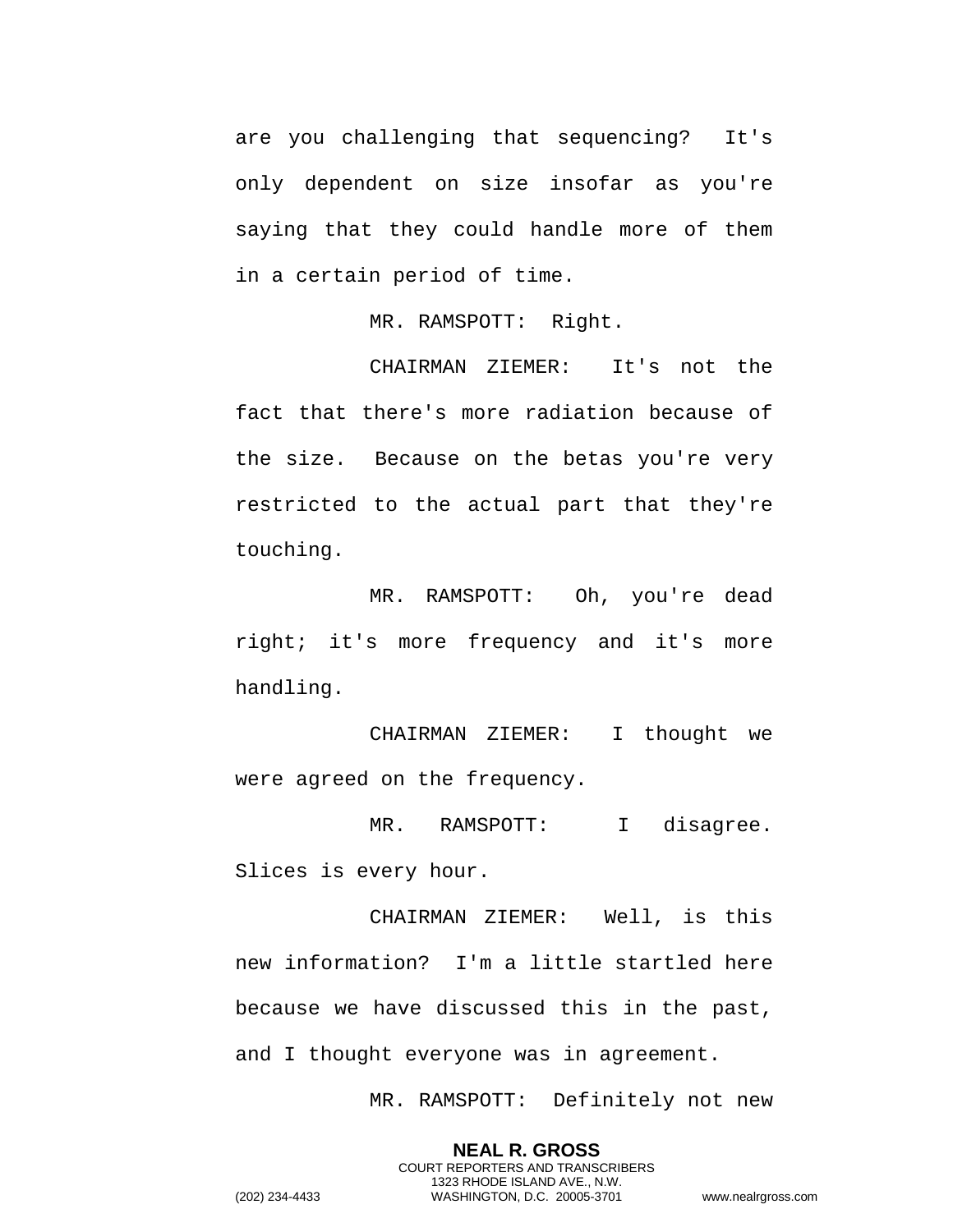information.

CHAIRMAN ZIEMER: Well, I'm going to ask both Dave Allen and Bob Anigstein. I thought we had agreed on the frequency of handling for these as representative of the different types of handling.

MR. ALLEN: This is Dave Allen.

Yes, I thought we had all agreed on that as a representative model, too.

But just one last question that I'm not understanding on this whole thing is we know it took a good hour to get a decent exposure through 4 inches of uranium. Are you trying to say, John, they used a much bigger thing and shot them quicker?

MR. RAMSPOTT: No, not at all. Bob was actually talking about it going through it. My guys, the workers, the people who did it, said they shot the corners, Dave, and the corners are where the crust was. According to Mallinckrodt's own description that I found and presented, they

> **NEAL R. GROSS** COURT REPORTERS AND TRANSCRIBERS 1323 RHODE ISLAND AVE., N.W.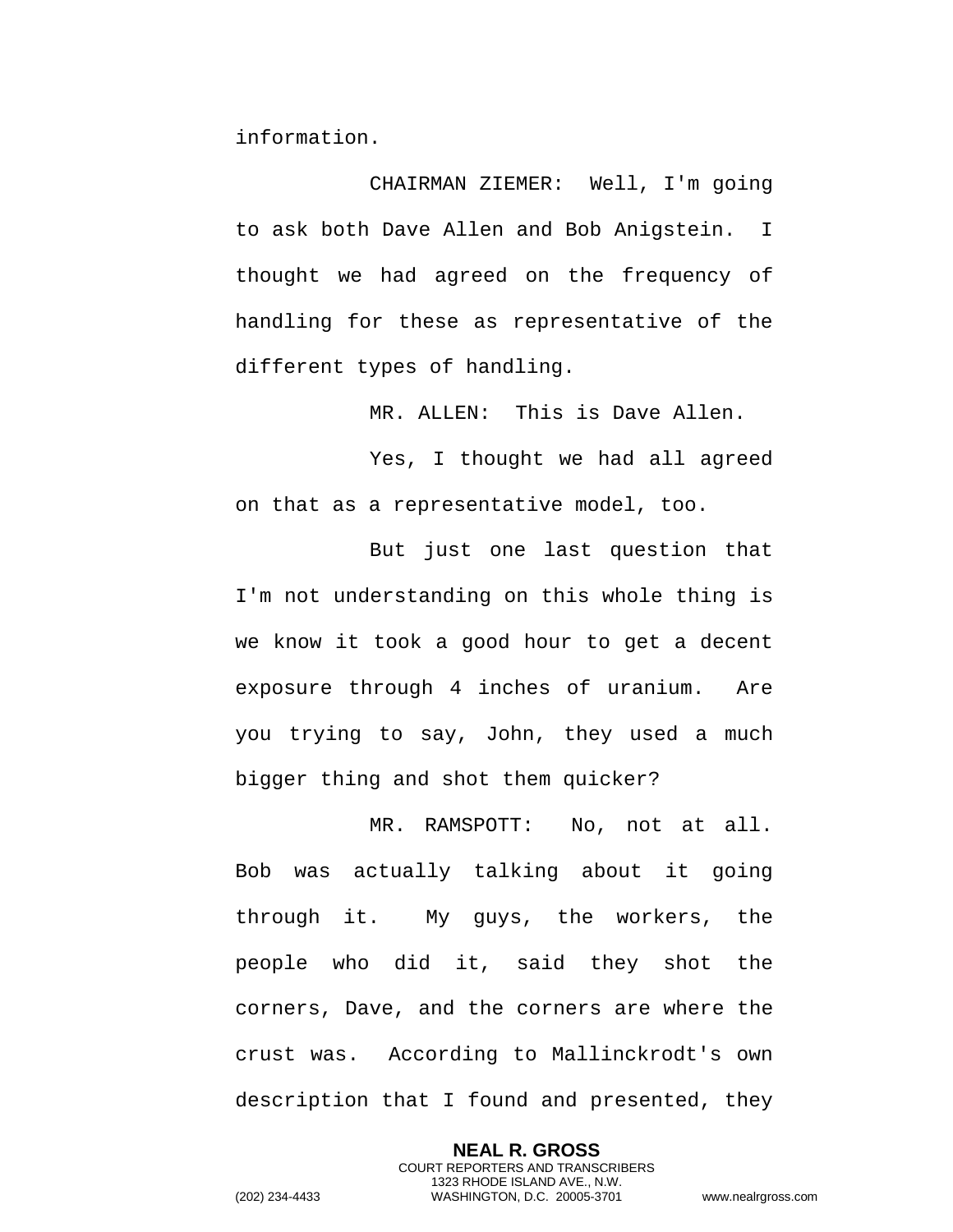would shoot the corners. They weren't shooting the uranium. They were shooting the crust.

MR. ALLEN: Right. Now that was with the dingots, correct? That was to see where --

MR. RAMSPOTT: That's correct. Now nobody really knows what they were doing with the slices. I mean, I don't know. I don't think anybody really knows for sure what they were doing with the slices. I mean, I've never seen a write-up of it. Were they trying to go through it? I think that was a best guess because nobody had ever seen the Mallinckrodt document that told what they actually did. And that was to look at the crust, so they could figure out the thickness, so they could take it back, glaze off the oxide.

MR. ALLEN: Okay.

MR. RAMSPOTT: Magnesium oxide I think it was.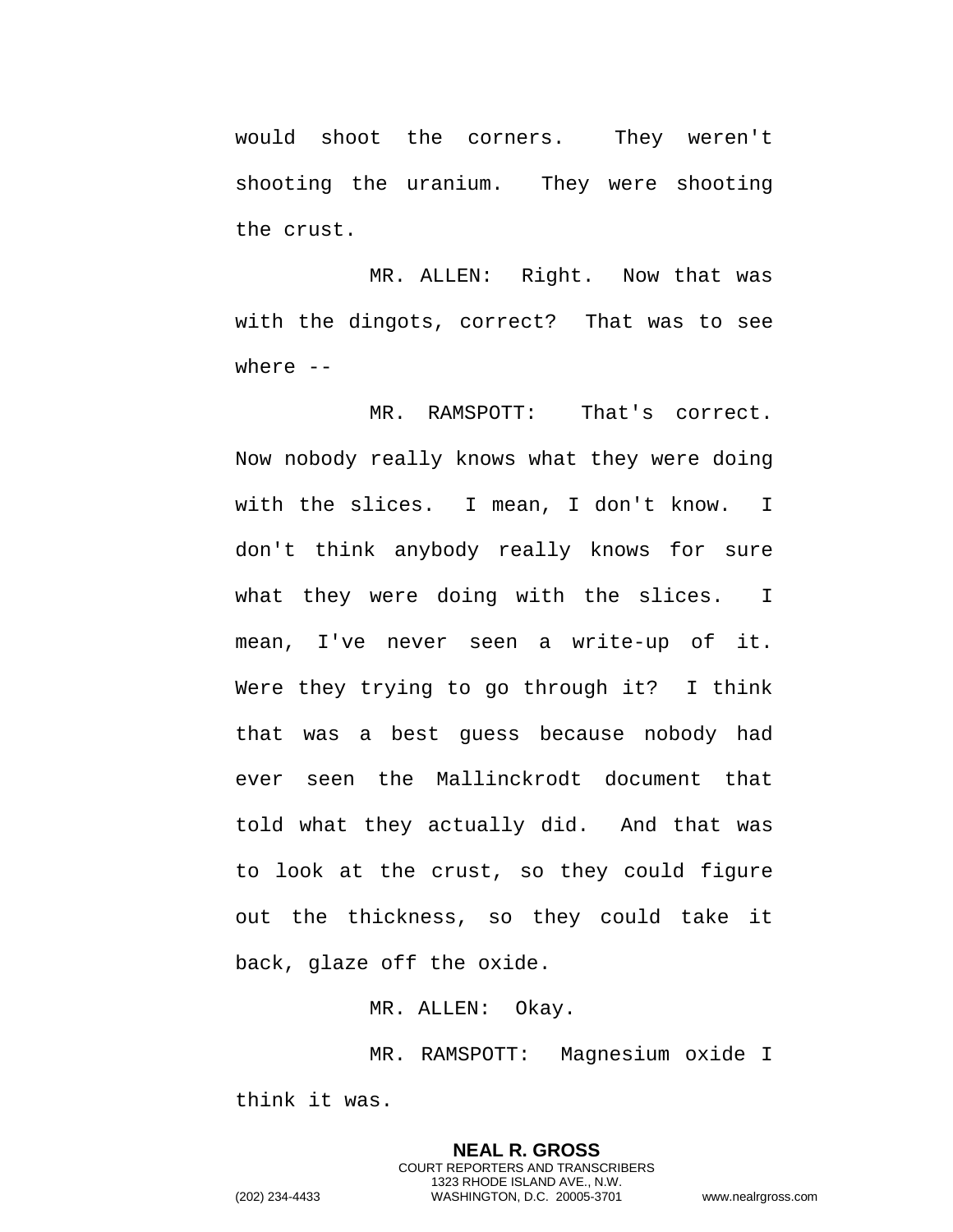DR. ANIGSTEIN: John, our metallurgist, Bill Thurber --

MR. RAMSPOTT: He wasn't there, Bob.

DR. ANIGSTEIN: Just a moment. Bill Thurber, who is a metallurgist, who worked with uranium in those days -- his first job was at Oak Ridge working with uranium alloys. So, he's about as expert as we can find.

MR. RAMSPOTT: He never worked at Mallinckrodt.

DR. ANIGSTEIN: Just a moment. No, he did not work at Mallinckrodt, but he worked with uranium during that time period.

MR. RAMSPOTT: Okay.

DR. ANIGSTEIN: I'm sorry to be losing patience, but these little, tiny arguments -- you know, we were not in this particular place, and every place is different.

We have an expert here, and he

**NEAL R. GROSS** COURT REPORTERS AND TRANSCRIBERS 1323 RHODE ISLAND AVE., N.W.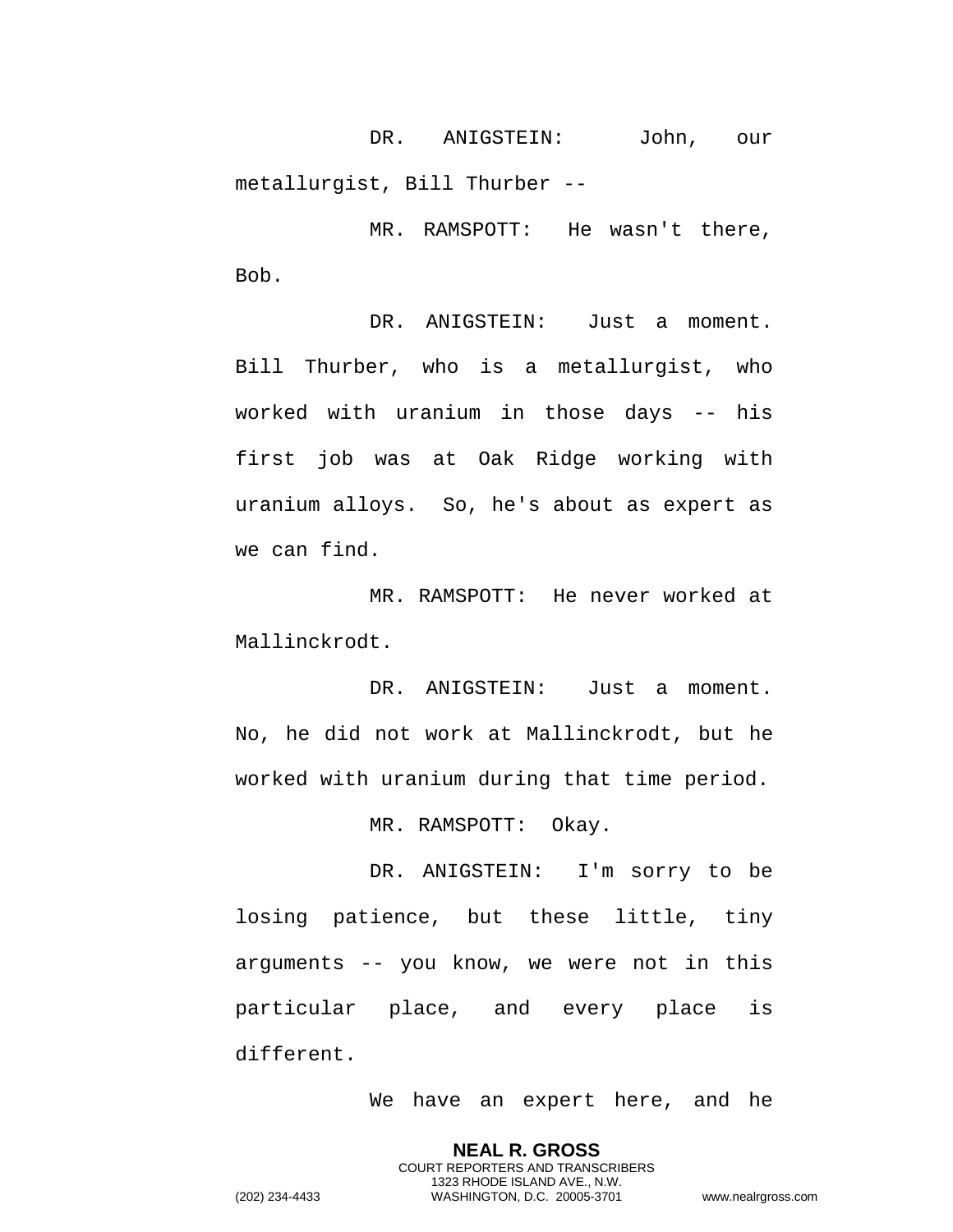said the idea that they would use a radiograph to decide how much crust of this magnesium fluoride to take off is simply not plausible. And we go with that.

MR. RAMSPOTT: The Mallinckrodt document --

DR. ANIGSTEIN: This is not plausible.

MR. RAMSPOTT: Okay.

DR. ANIGSTEIN: What you are mistaking, what is mistaken in these documents is what is plausible and is a perfectly reasonable practice is that, when you have -- not the dingot -- the ingot, when it is melted in the oven an in induction furnace, and the same thing is comparable to the Putzier effect, what you get on top, you get slag and you get these sorts of nuclides. They're called hot-tops.

Because I interviewed somebody working in one of those facilities at Rocky Flats for a different project. There, it

> **NEAL R. GROSS** COURT REPORTERS AND TRANSCRIBERS 1323 RHODE ISLAND AVE., N.W.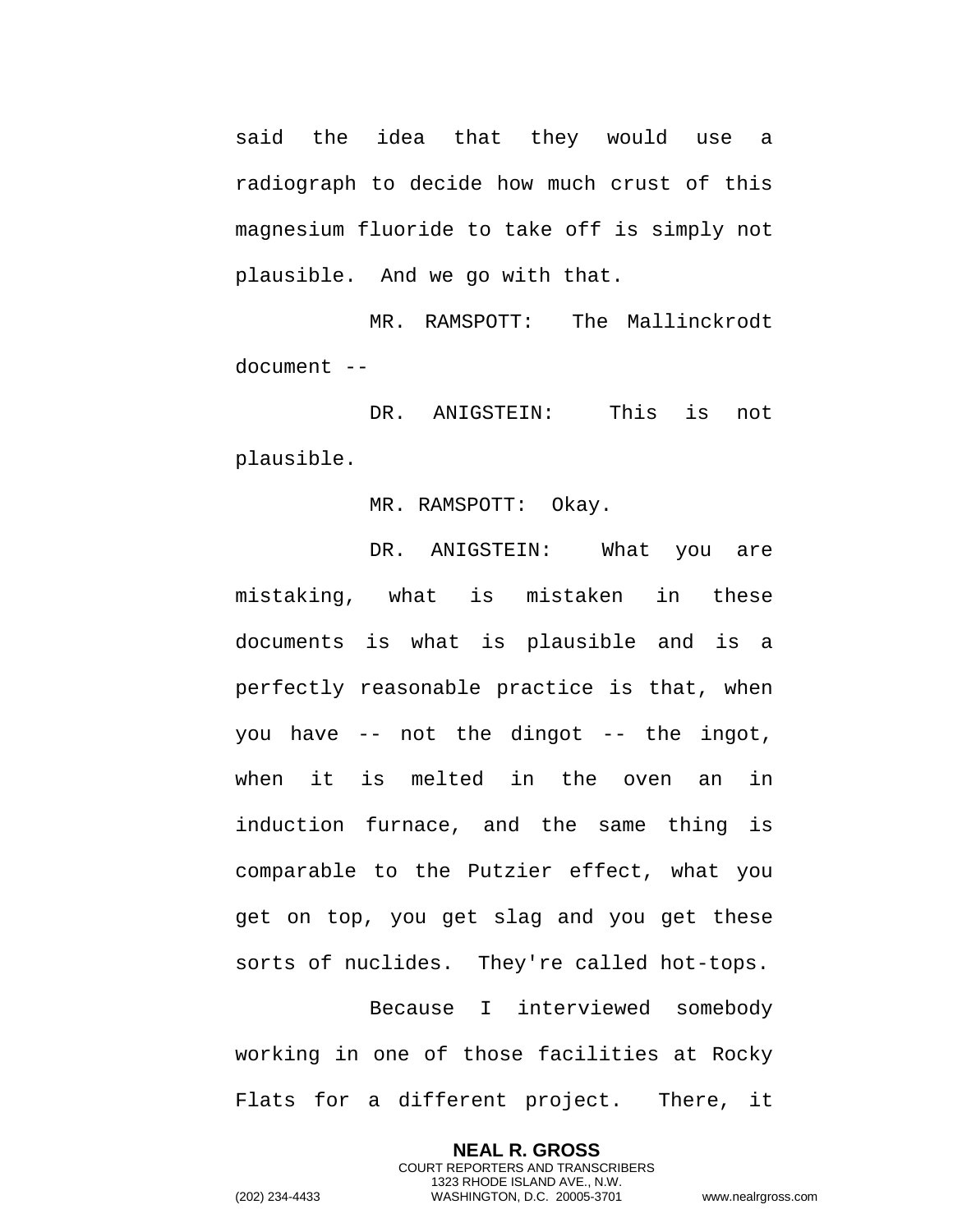looks like metal, but you can't tell. There is like a foamy consistency on top. And there, a radiograph would be useful, so that you would cut the end off with a bandsaw. And it would tell them how thick is that end, not the side crust, the end. And that is only for an ingot because that only happens when you melt it in a vertical position and this stuff rises to the top. And that is where it would have been useful. And that's why a corner shot makes sense, because it tells you how long, how big the end is, how much to slice off the end. But that is one of the things that does make sense.

The reports that I got from this person who said, he said there was one instance, he told me. Now, later on, maybe people started getting information and they said, "Oh, yes, maybe that did happen."

The original information I got, I repeat, was on slices. And I got one

> **NEAL R. GROSS** COURT REPORTERS AND TRANSCRIBERS 1323 RHODE ISLAND AVE., N.W.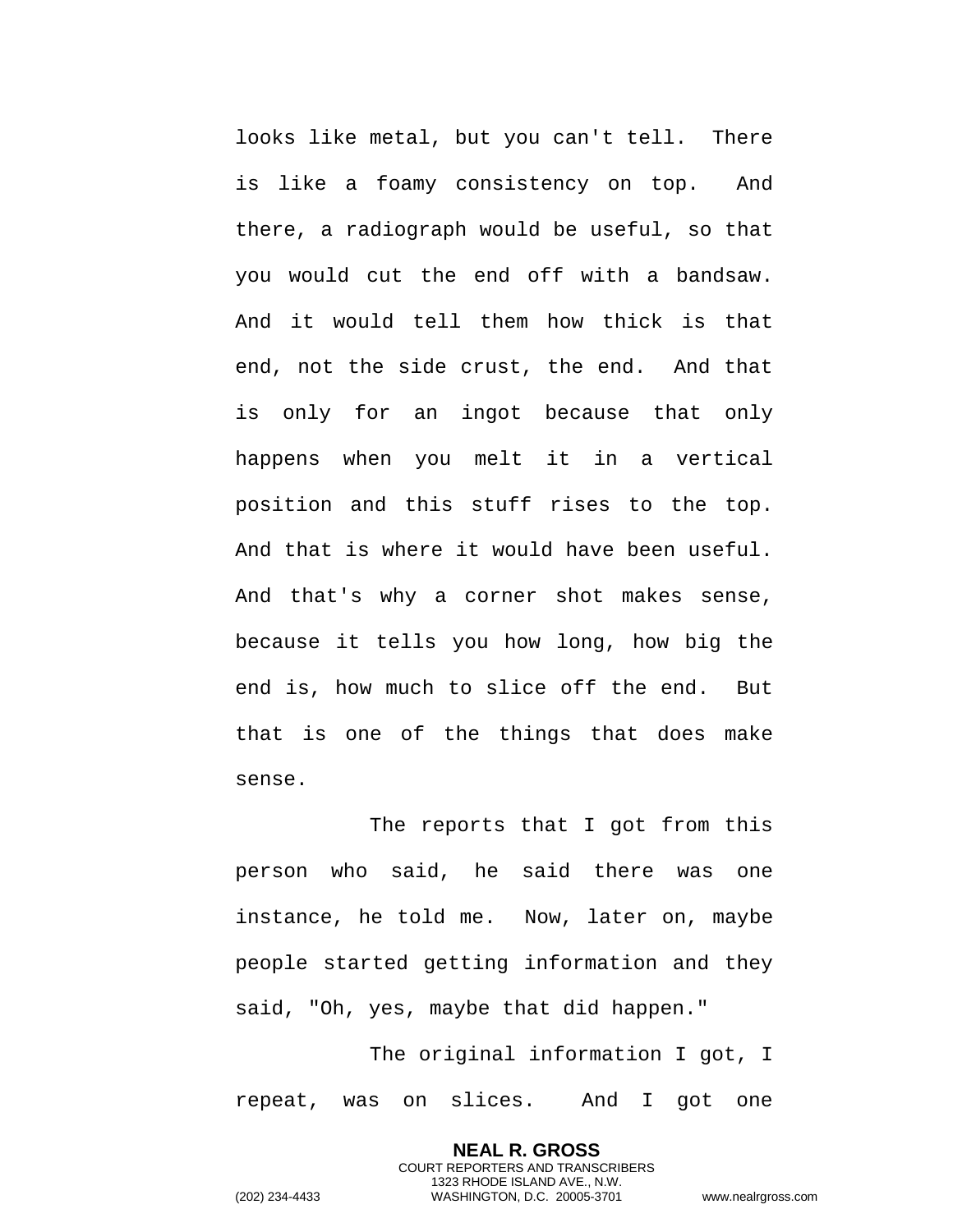interview or there was one instance where he said he came in in the morning and they had been doing that in the evening.

MR. KATZ: Bob, this is Ted. I'm sorry. I'm just going to interject here and ask Paul --

CHAIRMAN ZIEMER: I just said we rehashed all of this before.

MR. KATZ: This has been discussed.

CHAIRMAN ZIEMER: I'm only asking, do we not have agreement on the - obviously, the frequency is --

(Chairman Ziemer's phone connection audio is lost.)

MR. KATZ: We've lost you again,

Paul.

But if you can hear, I mean, we have gone over this turf. There was agreement about all of these parameters before, and this is a complete repeat of discussions that the Work Group has had.

> **NEAL R. GROSS** COURT REPORTERS AND TRANSCRIBERS 1323 RHODE ISLAND AVE., N.W.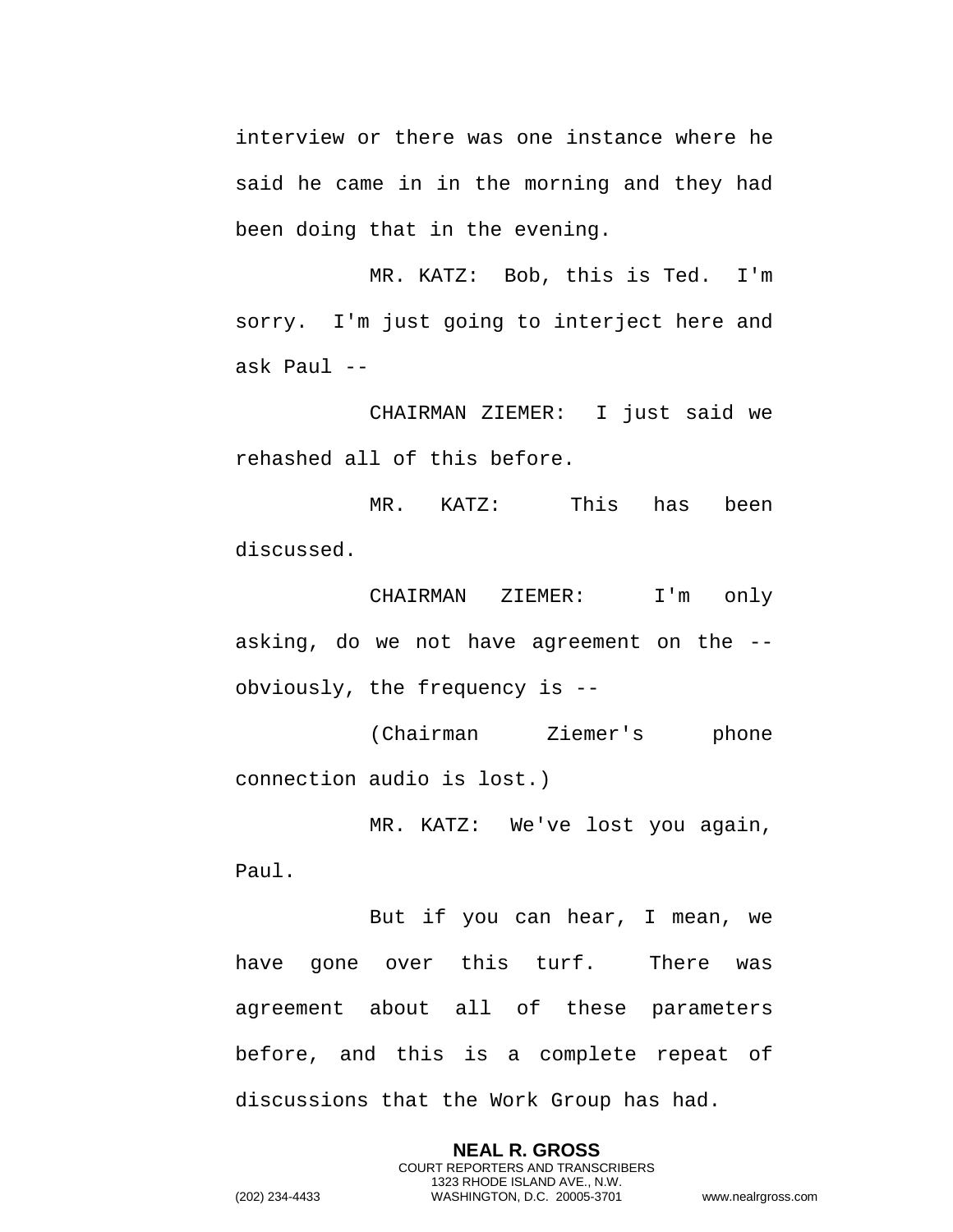CHAIRMAN ZIEMER: Right.

Can you hear me now?

MR. KATZ: Yes. You're back.

CHAIRMAN ZIEMER: I don't know why this thing keeps slipping onto the mute.

But, in any event, we have rehashed all that part. I was asking if there's any reason to think that the estimated frequencies, which are based on a combination of these, are somehow different today than we had agreed to in the past. I don't understand why this has come up now, because we have had these discussions in the past, and the frequency and all of that. I thought we had agreed to the combination of handling of different things for different times.

MR. RAMSPOTT: Apparently, what the workers said is being overruled by someone who was never at GSI or Mallinckrodt. That's as simple as I can put it. And the worker who described this is

> **NEAL R. GROSS** COURT REPORTERS AND TRANSCRIBERS 1323 RHODE ISLAND AVE., N.W.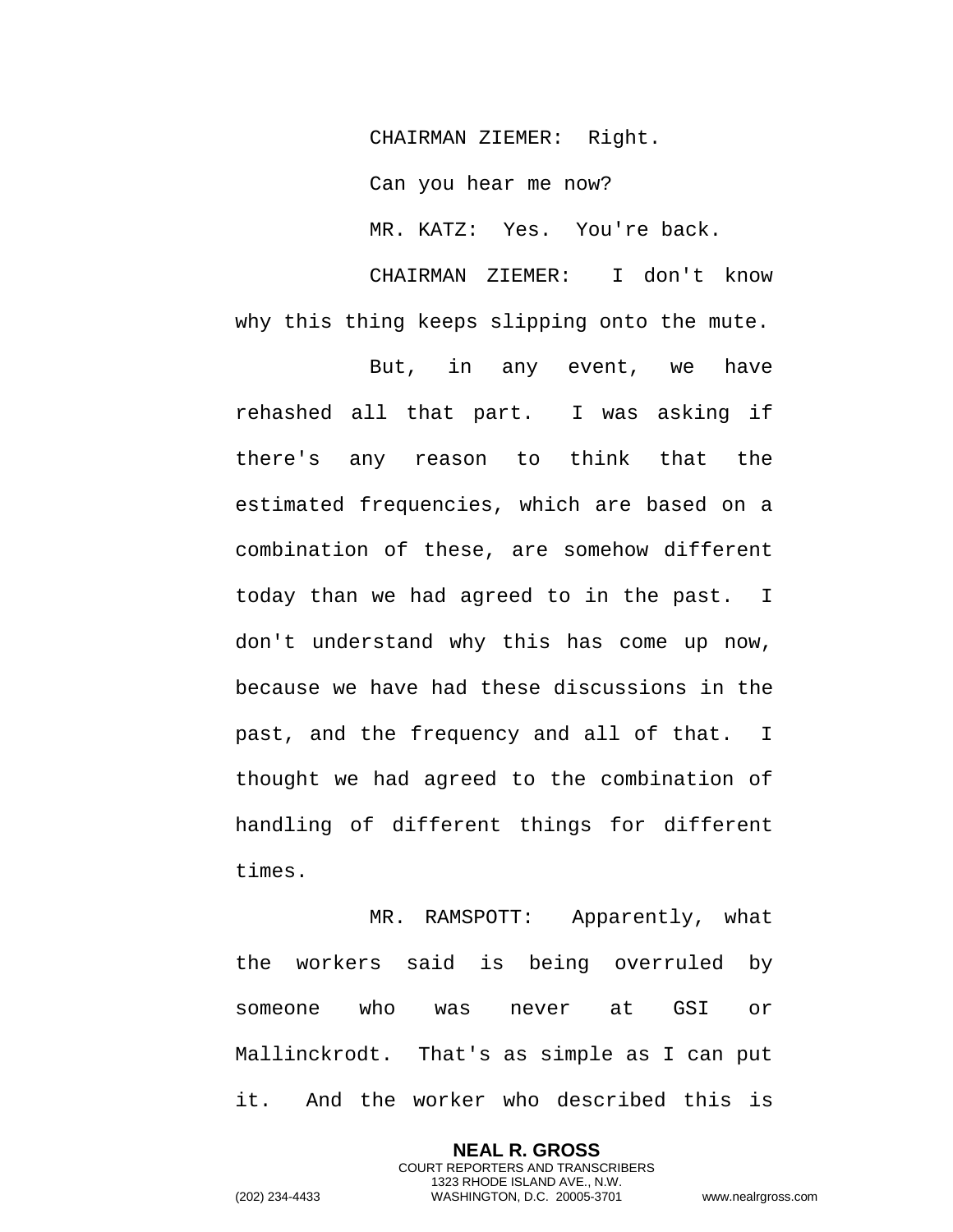still alive.

CHAIRMAN ZIEMER: Well, we have tried to have a model which applies to all workers over time, based on the orders that were handled and the estimates of the time that it took to handle these different shots. So, is there something different now that wasn't discussed before?

MR. RAMSPOTT: I was discussed; it was just ignored. That's plain and simple.

CHAIRMAN ZIEMER: Well, I don't think it was.

MR. RAMSPOTT: Well, somebody overruled it, Paul.

MR. KATZ: John, this is Ted.

It was discussed. It was resolved before. I mean, now you've forgotten what the discussion was before and we're burning up the day with this at this point.

DR. McKEEL: Ted, this is Dan

**NEAL R. GROSS** COURT REPORTERS AND TRANSCRIBERS 1323 RHODE ISLAND AVE., N.W.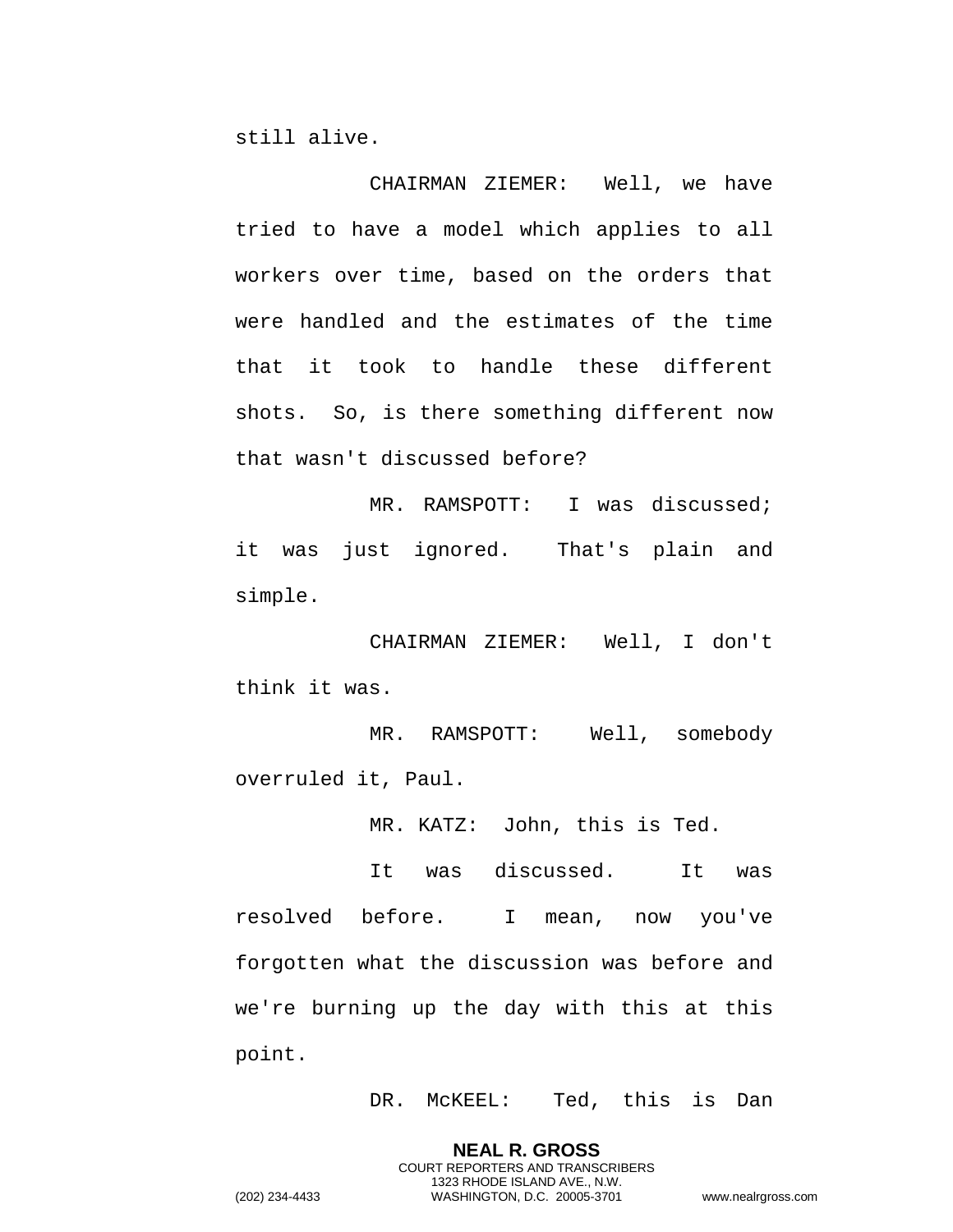McKeel.

I do have to quickly interject one comment about everything being old. And that is that I gave you all new interview information we had with another supervisor, [identifying information redacted]. And this was back in 2012, I believe.

We interviewed him in extenso and asked him like 20 questions about the uranium operations that he had personally observed. And he described in that -- and I sent this to the Work Group. Everybody says they read every one of my papers, so it ought to be easy to come across this. But [identifying information redacted] said that he observed that some Mallinckrodt dingots and ingots, regardless of what the Mallinckrodt TBD says, came over in trucks to the old betatron building, and that they were aligned on pallets in groups of six to eight per truck. And that truck went up to the old betatron building and was apparently

> **NEAL R. GROSS** COURT REPORTERS AND TRANSCRIBERS 1323 RHODE ISLAND AVE., N.W.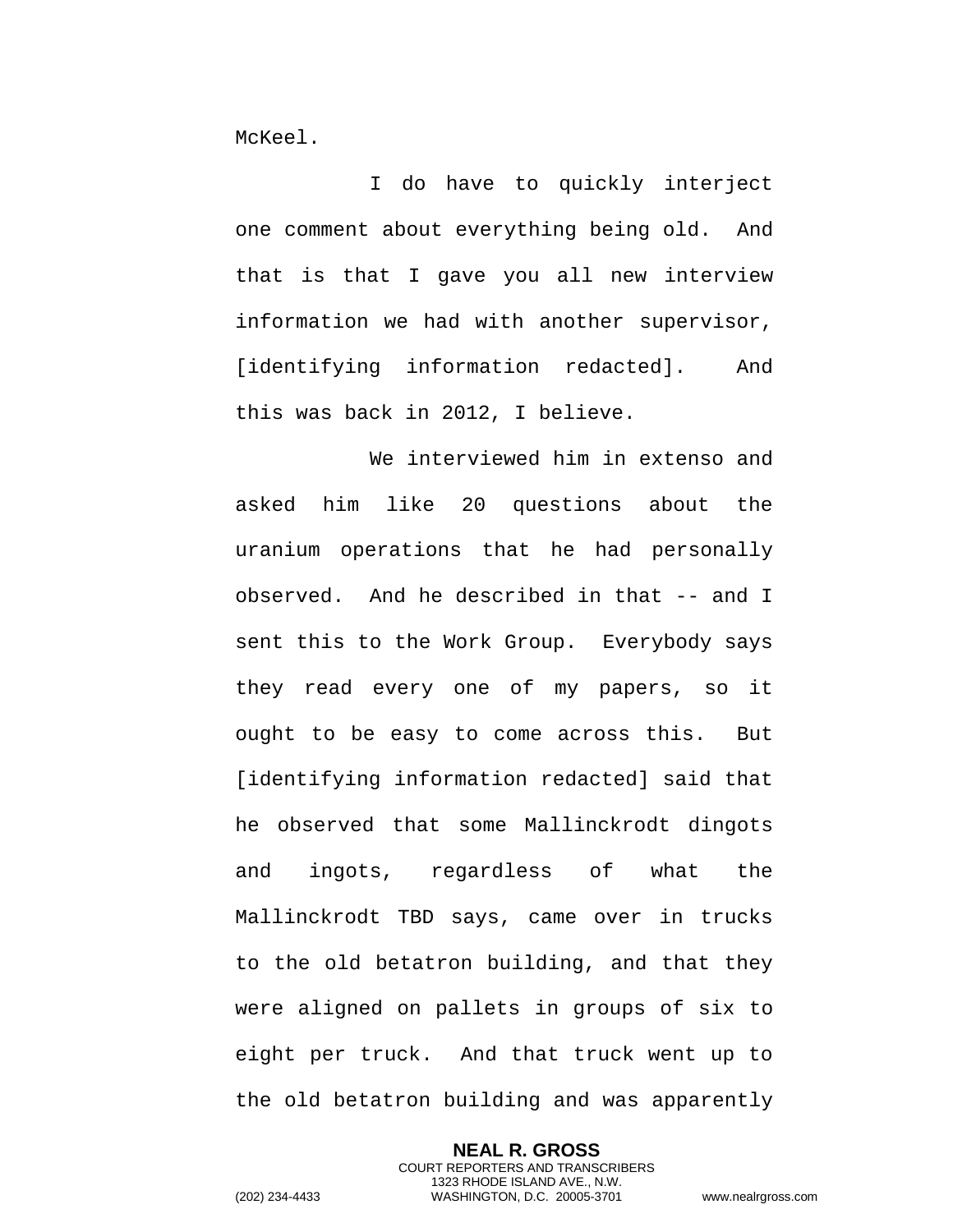directly unloaded from there. And he also can confirm the corner shots.

And the final comment is that everybody keeps on ignoring the fact that - and John didn't mention this this time - but the information that Bill Thurber says is ridiculous and bizarre, and we sent you this quote often, came from the President of Mallinckrodt Chemical Works in St. Louis, Harold Thayer.

The company did an exhaustive report on Mallinckrodt operations, and he clearly says in there that x-rays were used to define the boundary between the uranium and the crust, no matter what Bill Thurber says, no matter what he says his experience was.

And I would mention this: Bob Anigstein keeps on putting on the record things, discussions that he had with Bill Thurber. If Bill Thurber wants to weigh-in on this, let him write a White Paper. Let

> **NEAL R. GROSS** COURT REPORTERS AND TRANSCRIBERS 1323 RHODE ISLAND AVE., N.W.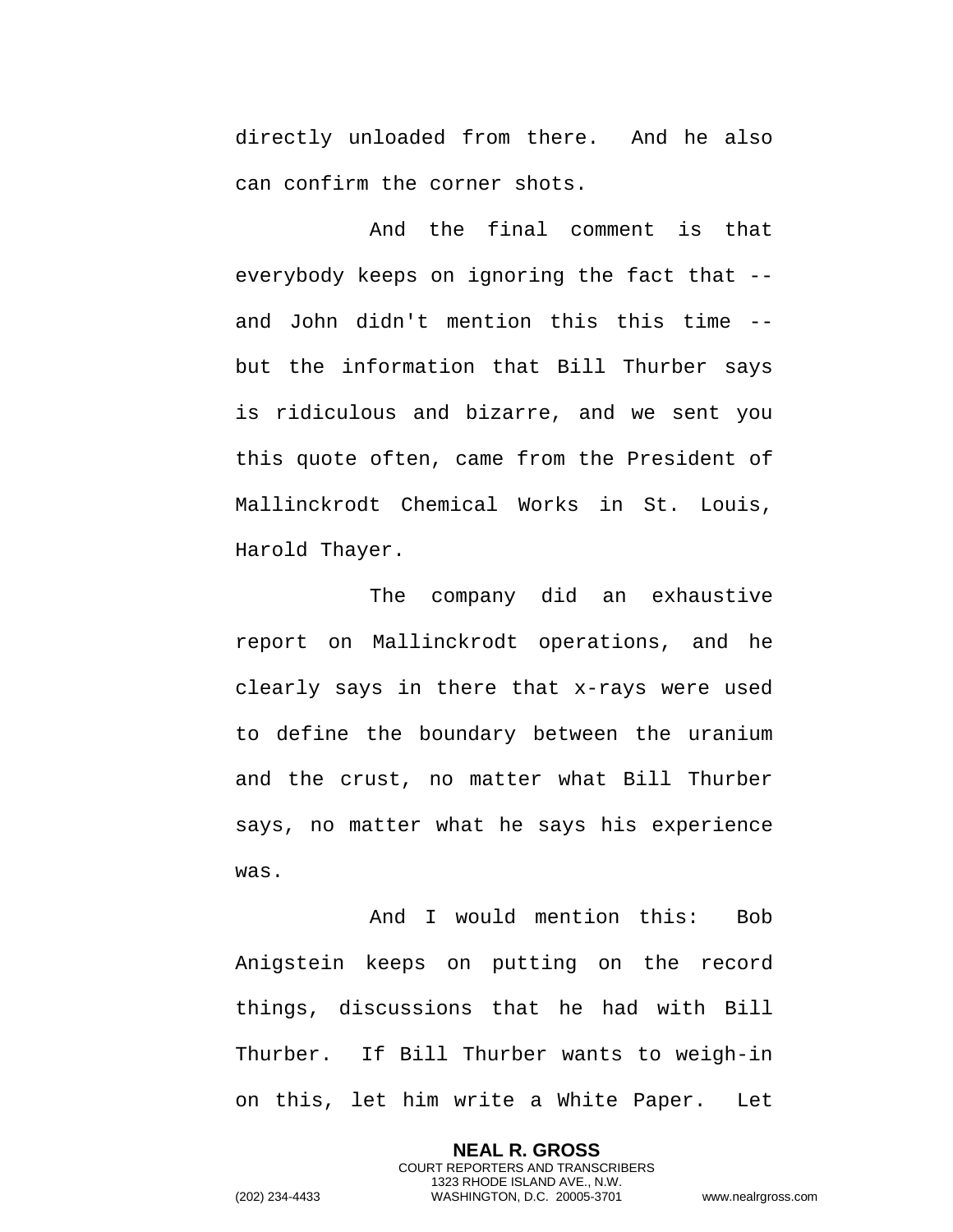him put this information on the record.

DR. ANIGSTEIN: I believe he participated in one of the Work Group meetings.

DR. McKEEL: He did participate in it, but I'm saying that --

DR. ANIGSTEIN: Just a second. You're giving verbal testimony. He gave verbal testimony during the Work Group meeting. He specifically was asked to participate for that reason.

DR. McKEEL: No, we had sent you all the clipping from Harold Thayer, the hard copy of that, that you can read for yourself and decided. I think it's called "Fuel for an Atomic Age," is the publication. But, anyway, we can send that again.

So, I don't want to get into an argument about it. I'm saying that the information we're telling you is from eye witness observers at GSI in the betatron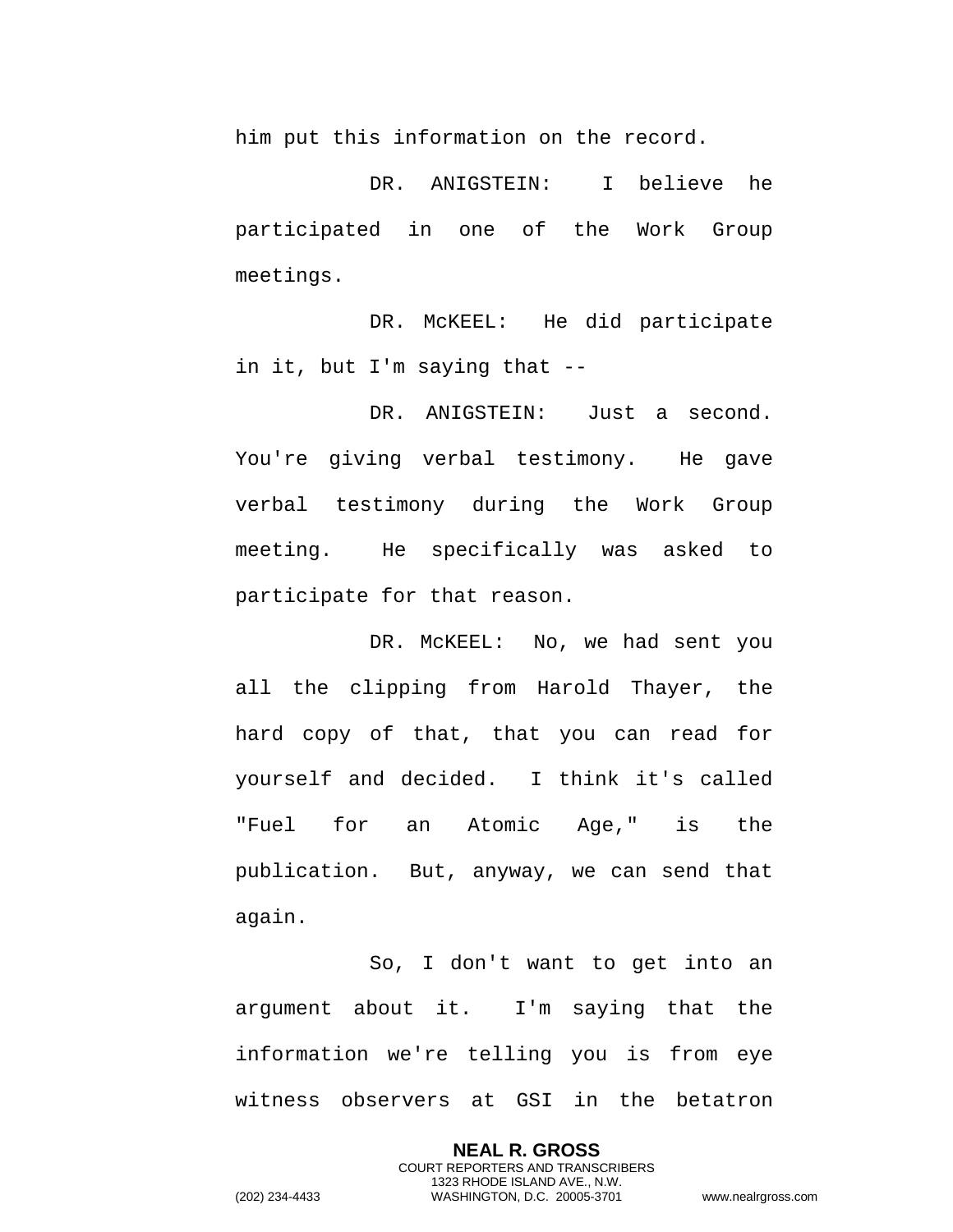facilities. And, to me, that ought to outweigh eye witness testimony at Oak Ridge by another person who's never been to General Steel Industries.

CHAIRMAN ZIEMER: So, it is still not clear to me how this changes the handling times that are assumed in this approach.

DR. McKEEL: Well, Paul, if I can just clarify, I think what john is trying to say is that newer testimony obtained after 2007 from GSI betatron operators and supervisors indicates that, for corner shots which were common, that the exposure times were very short between those. And so, the frequency of the shot was less than was agreed on.

You know, I think, again, Dr. Anigstein harps back to two betatron operators from an October 2007 meeting. And there's been subsequent testimony on that that is part of the record.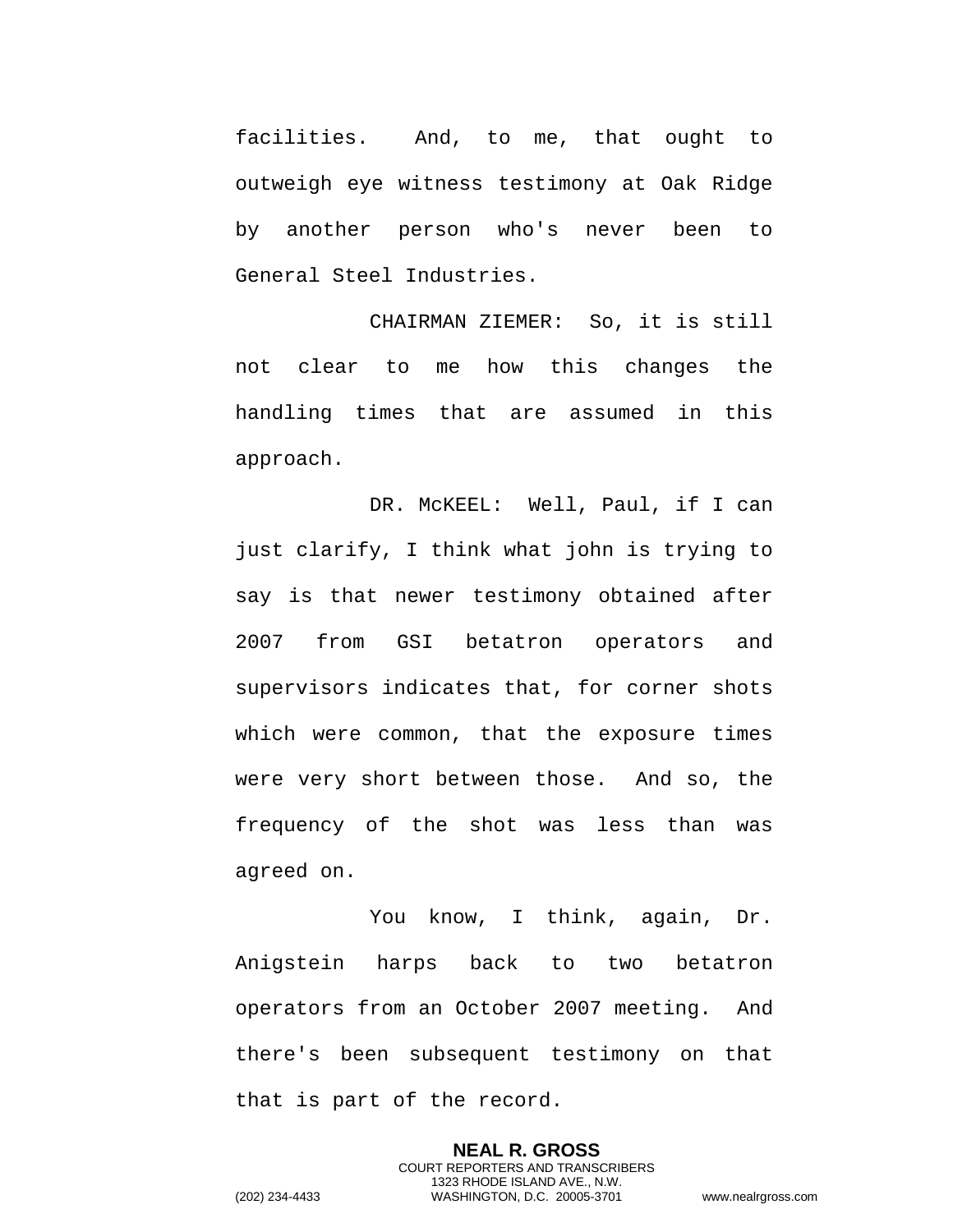CHAIRMAN ZIEMER: Yes. Of course, if the shots were shorter, the activation is lower as well. So, I'm still waiting to be convinced that the combination that we used is not appropriate.

DR. McKEEL: Well, this is Dan McKeel again.

I guess what I would echo is my comments from earlier. I would say that, if you look back on the record, you will not find any acknowledgment by the Work Group that they are aware of [identifying information redacted] testimony and his answers to the 20 questions. In other words, the Work Group hasn't actually grappled with the new information.

So, that's why we sent you that information, is so that you can properly look at it, consider it, and factor that into what two other workers said years before in 2007.

So, anyway, I don't know what

**NEAL R. GROSS**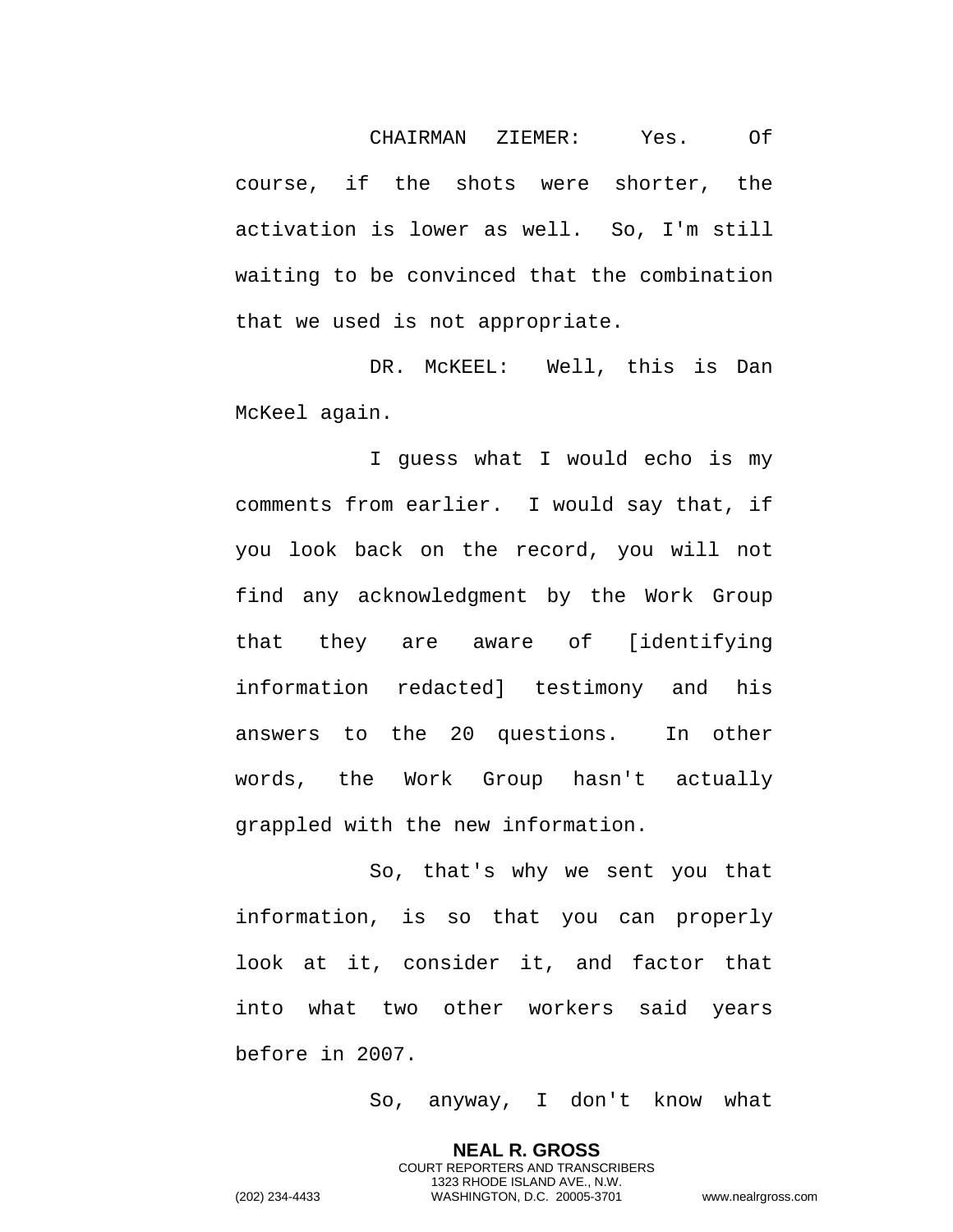else to say.

DR. ANIGSTEIN: This was a report of an interview -- as long as you mentioned his name, I can certainly repeat it -- the report of the interview which I had with [identifying information redacted] on July 2nd, 2009. I interviewed him on the telephone, and I said that we talked about the ingot and he said that this operation took place on the weekend.

And I'm reading from my report. "The operation took place on the weekend. So, [identifying information redacted] wasn't aware of it until told by the workers who actually performed the task. What he was aware of was that, on Monday morning, there was a flatbed truck pulling out, carrying what he was told were Mallinckrodt ingots." This is what he told me on the telephone.

DR. McKEEL: Yes.

DR. ANIGSTEIN: He said -- I'm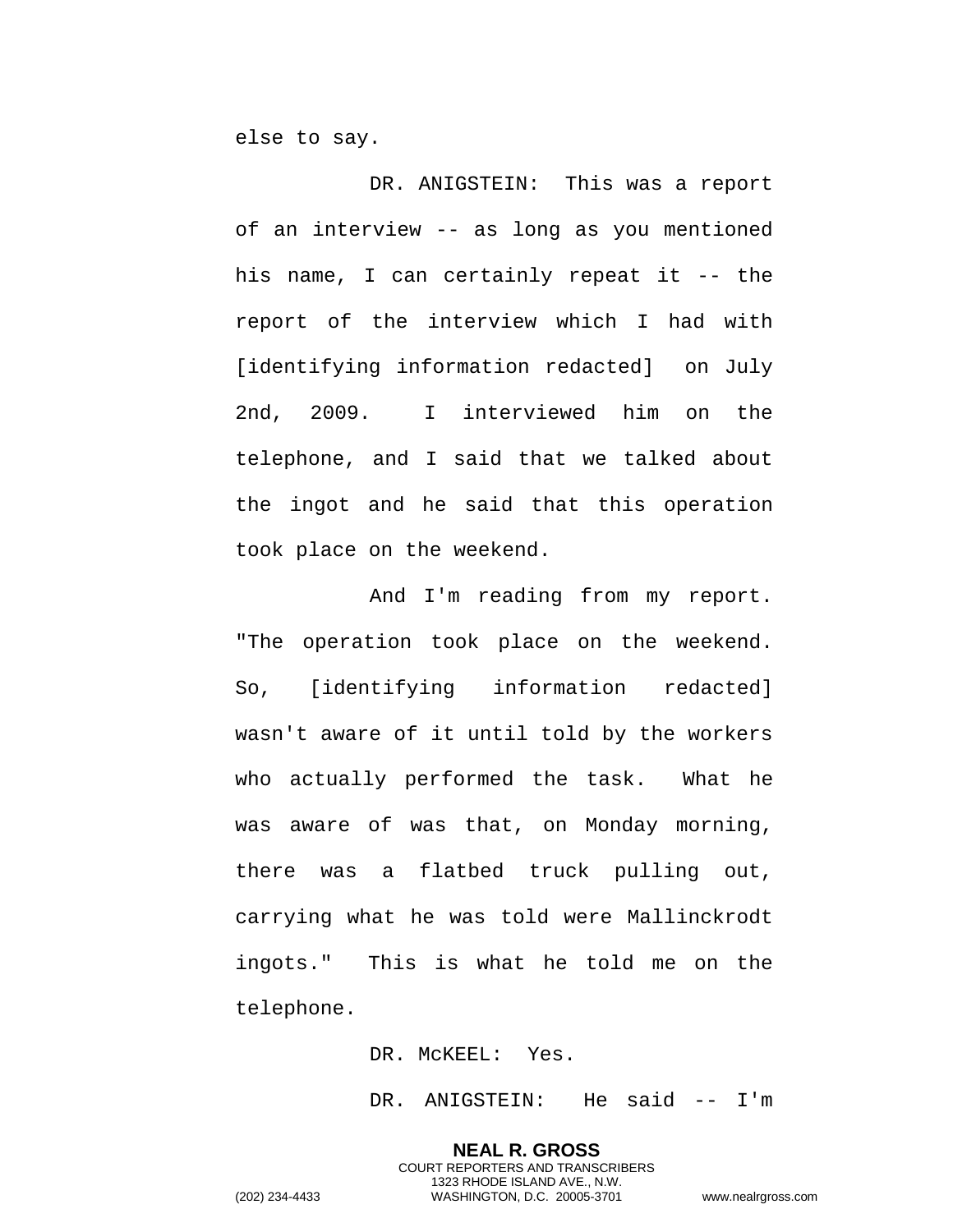just looking further -- he said there would be two shots.

So, this does not strike me as a very frequent occurrence. And this was reported to the Work Group. So, it's not true that he was ignored. This is not new information.

DR. McKEEL: Well, all I can say is that what we sent you was written questions by us to [identifying information redacted] and his written replies. He took the time to do that. And it was a couple of years after you had that, but, basically --

DR. ANIGSTEIN: I see. So, the information --

DR. McKEEL: No, he did confirm what you said, that he --

DR. ANIGSTEIN: Information gets better. So, the longer we wait after GSI shuts down, the better the information gets, is what you're saying, that the later information is the better?

> **NEAL R. GROSS** COURT REPORTERS AND TRANSCRIBERS 1323 RHODE ISLAND AVE., N.W.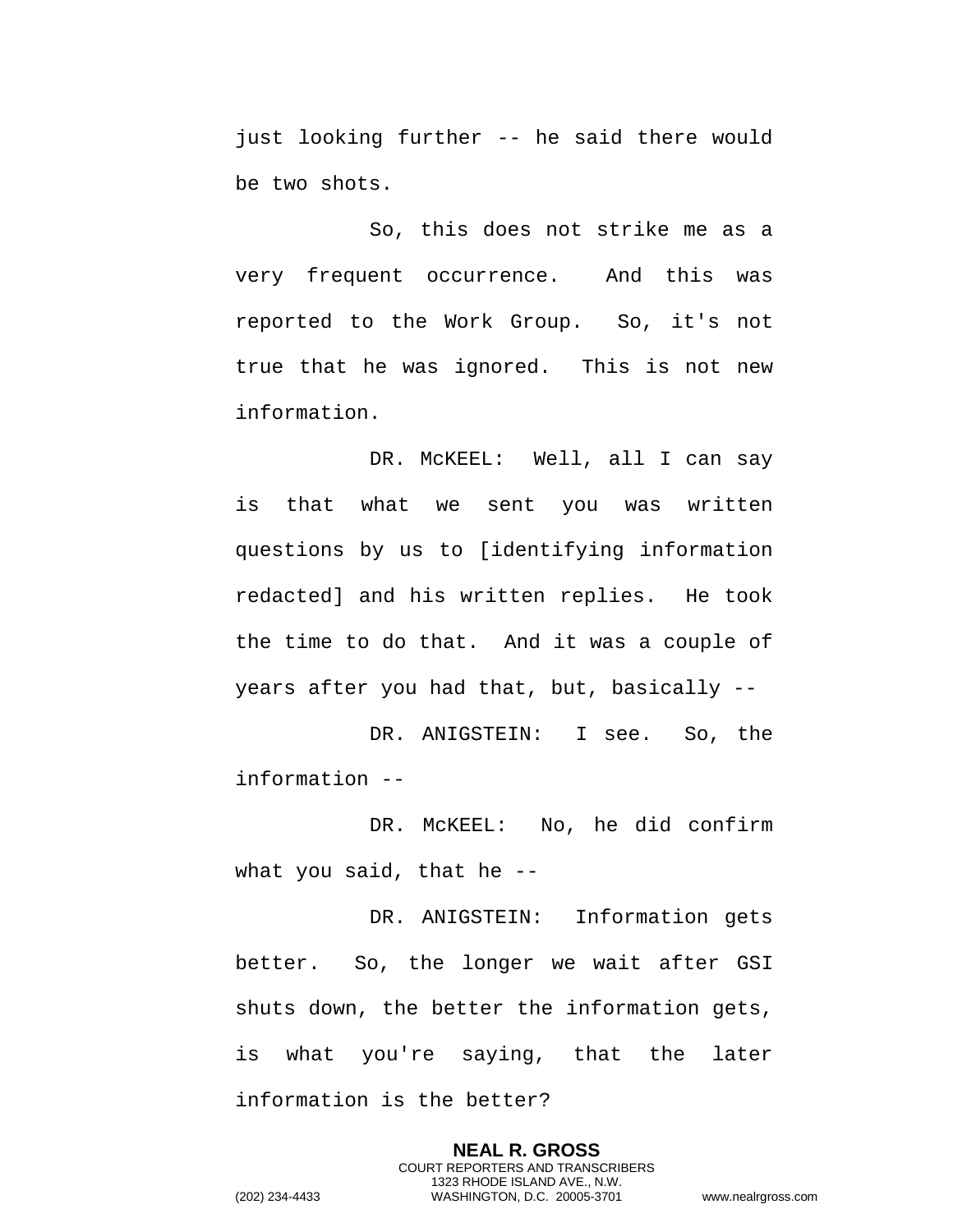DR. McKEEL: No. No, that's a gross distortion of what I'm saying. You know that.

CHAIRMAN ZIEMER: Okay. I am just going to cut that off.

DR. McKEEL: That's fine.

CHAIRMAN ZIEMER: I still see nothing that changes this model. I think that SC&A and NIOSH had that information when they estimated the time. Unless one or the other can convince me that there's a significant change in how we assigned those times, I think we're going to go with what we had already agreed to.

And the other Board Members, if they want to weigh-in on this?

MEMBER MUNN: I certainly have nothing to add. I think we've covered this territory pretty thoroughly.

MEMBER POSTON: This is John.

I agree.

DR. ANIGSTEIN: And I would just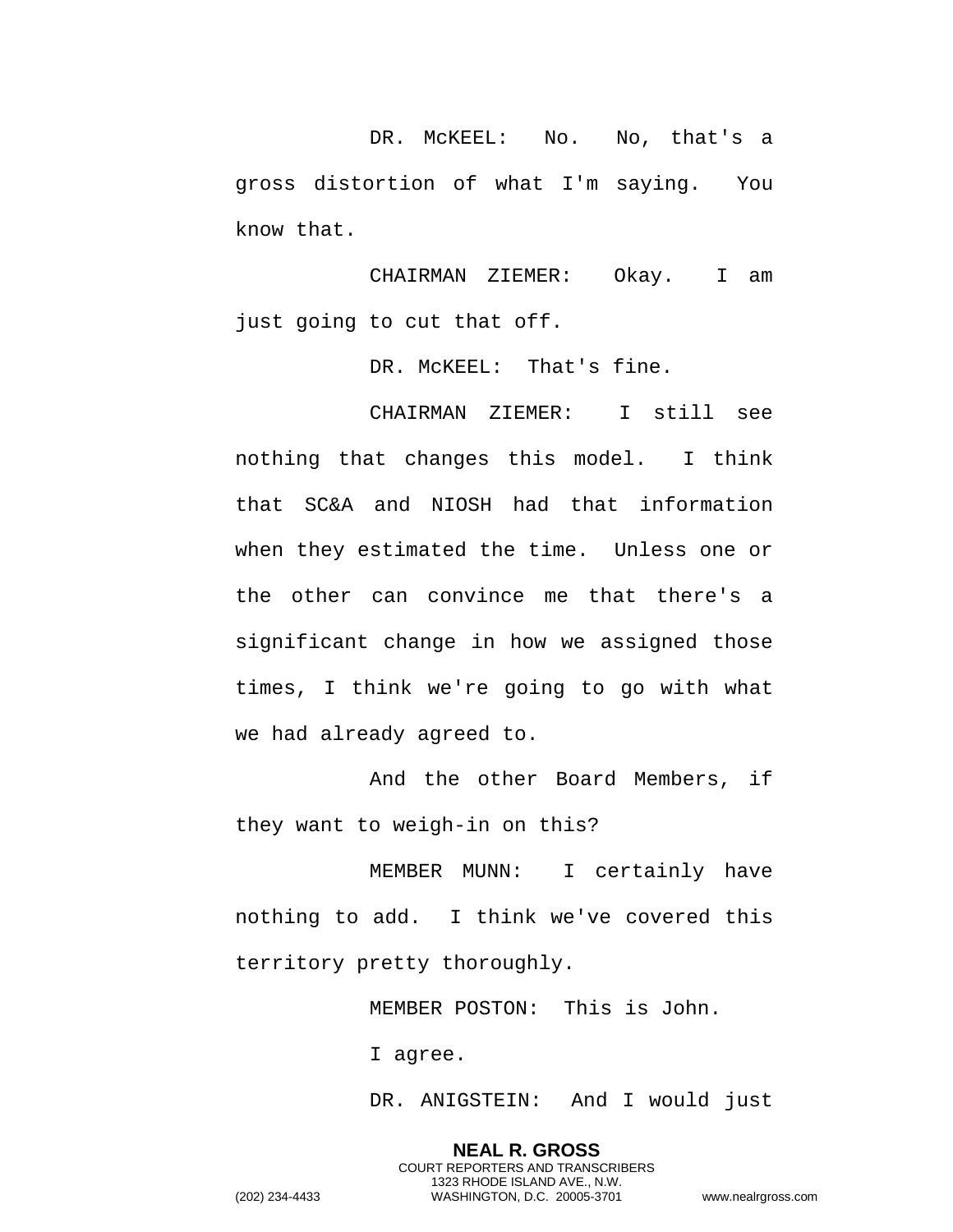like to add to clarify -- and I know I'm being a little obstreperous here -- not only was there an interview, did I interview [identifying information redacted], I also sent him a letter summarizing: is my understanding correct of what you told me? Would you please tell me?

I didn't get a letter back from him, but I did call him again. And he said, yes, he read my letter and I represented it correctly.

CHAIRMAN ZIEMER: Okay. Thank you.

Okay. We need to move on here. Let's see. Oh, before we do the Appendix BB thing, also, just for the record, we had, on the matter of how film badges were used and the control badges, we had the contact that we asked Dr. Neton to make with Landauer.

And, Jim, we all received your report. Do you have any other comments on that?

> **NEAL R. GROSS** COURT REPORTERS AND TRANSCRIBERS 1323 RHODE ISLAND AVE., N.W.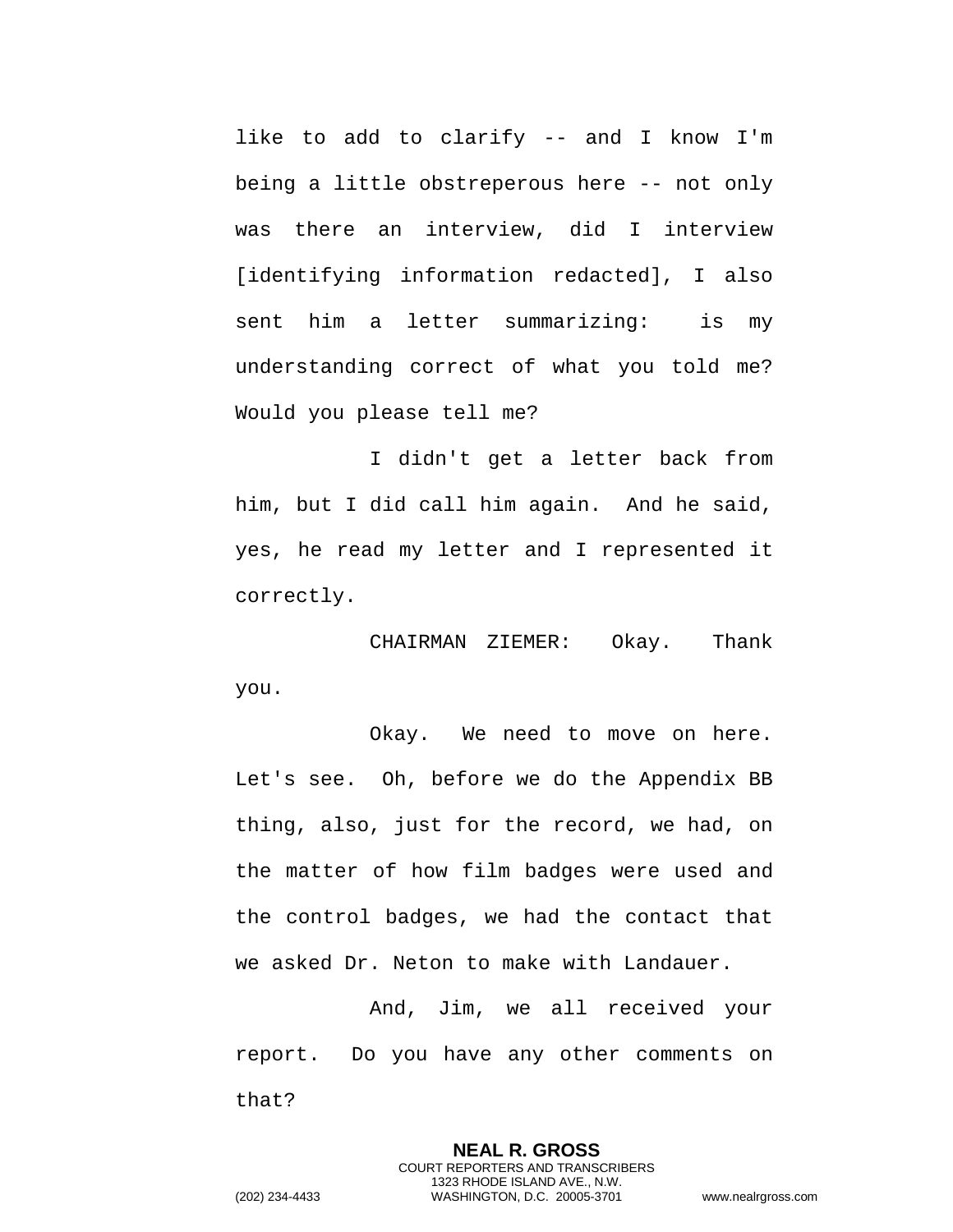DR. NETON: No, I think it's pretty self-explanatory in the report. Actually, Stu Hinnefeld, who knows Craig Yoder at Landauer, made the contact.

CHAIRMAN ZIEMER: Oh, yes, right, it was Stu that made the --

DR. NETON: Essentially, what we received, what we learned is that SC&A's interpretation of how these badges were being used was correct, and that effectively invalidated our use of those control badges to bound the doses for the workers. And we had no other option, then, but to use the - well, it made sense to us, then, that the model that SC&A had provided was the more appropriate one to use.

## CHAIRMAN ZIEMER: Right.

And, SC&A, do you have any further comments on that?

DR. ANIGSTEIN: No, we're good. We're in agreement with the fact that Jim agrees with us.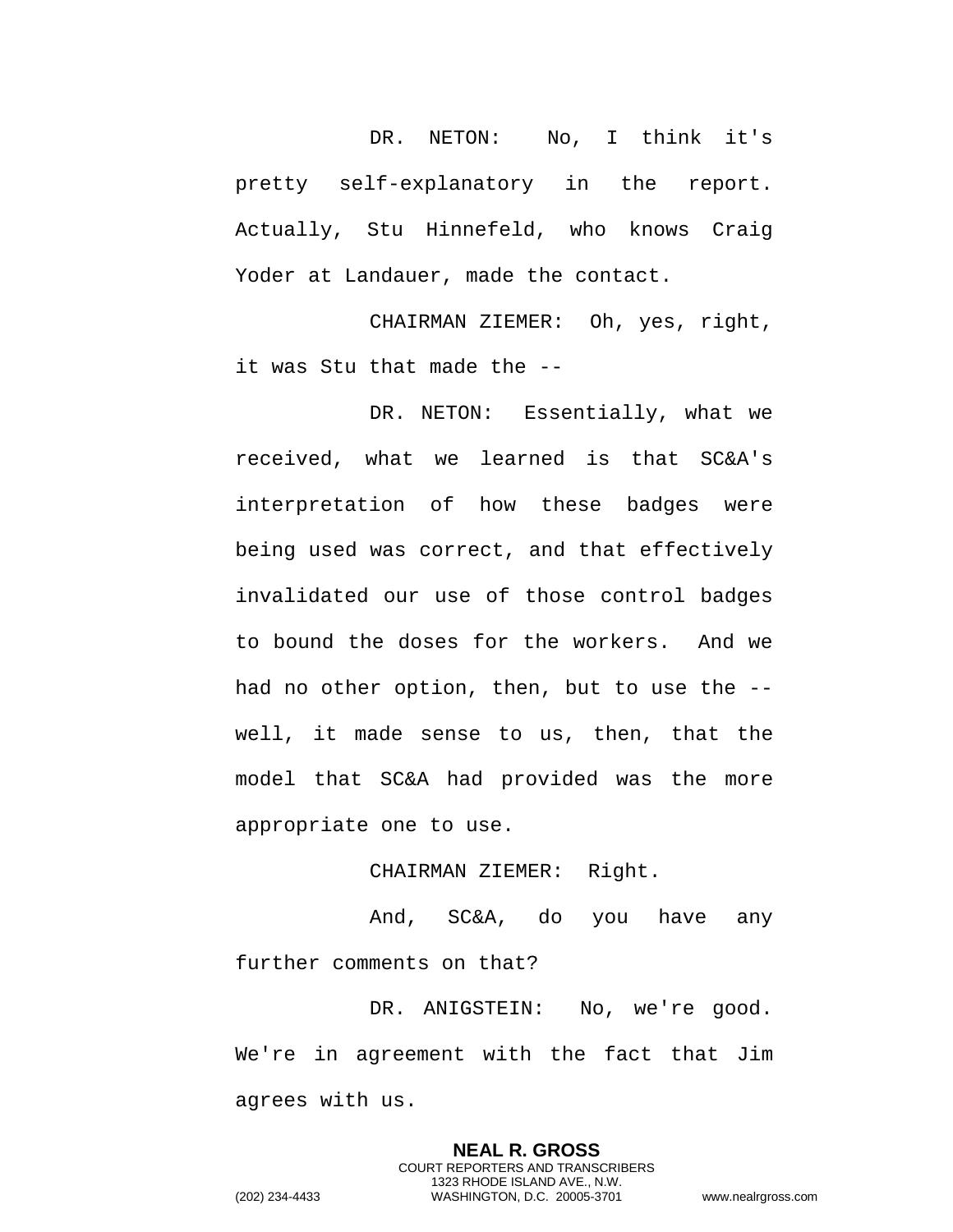CHAIRMAN ZIEMER: Yes, right.

DR. McKEEL: Dr. Ziemer, this Dan McKeel.

Can somebody please tell me why it is that we were not supplied with a copy of that correspondence?

CHAIRMAN ZIEMER: I don't know the answer to that.

DR. McKEEL: You can't possibly think that I'm not interested in that.

CHAIRMAN ZIEMER: No, and I wasn't aware that you weren't provided a copy.

DR. McKEEL: And I don't understand, also, you know, there are papers posted on Docket 140 and under this Work Group meeting on the DCAS website. And, you know, why was that paper not posted? Ted Katz wrote me that that was NIOSH's responsibility. So, I guess I would ask Dr. Neton that.

DR. ANIGSTEIN: Could I answer

**NEAL R. GROSS** COURT REPORTERS AND TRANSCRIBERS 1323 RHODE ISLAND AVE., N.W.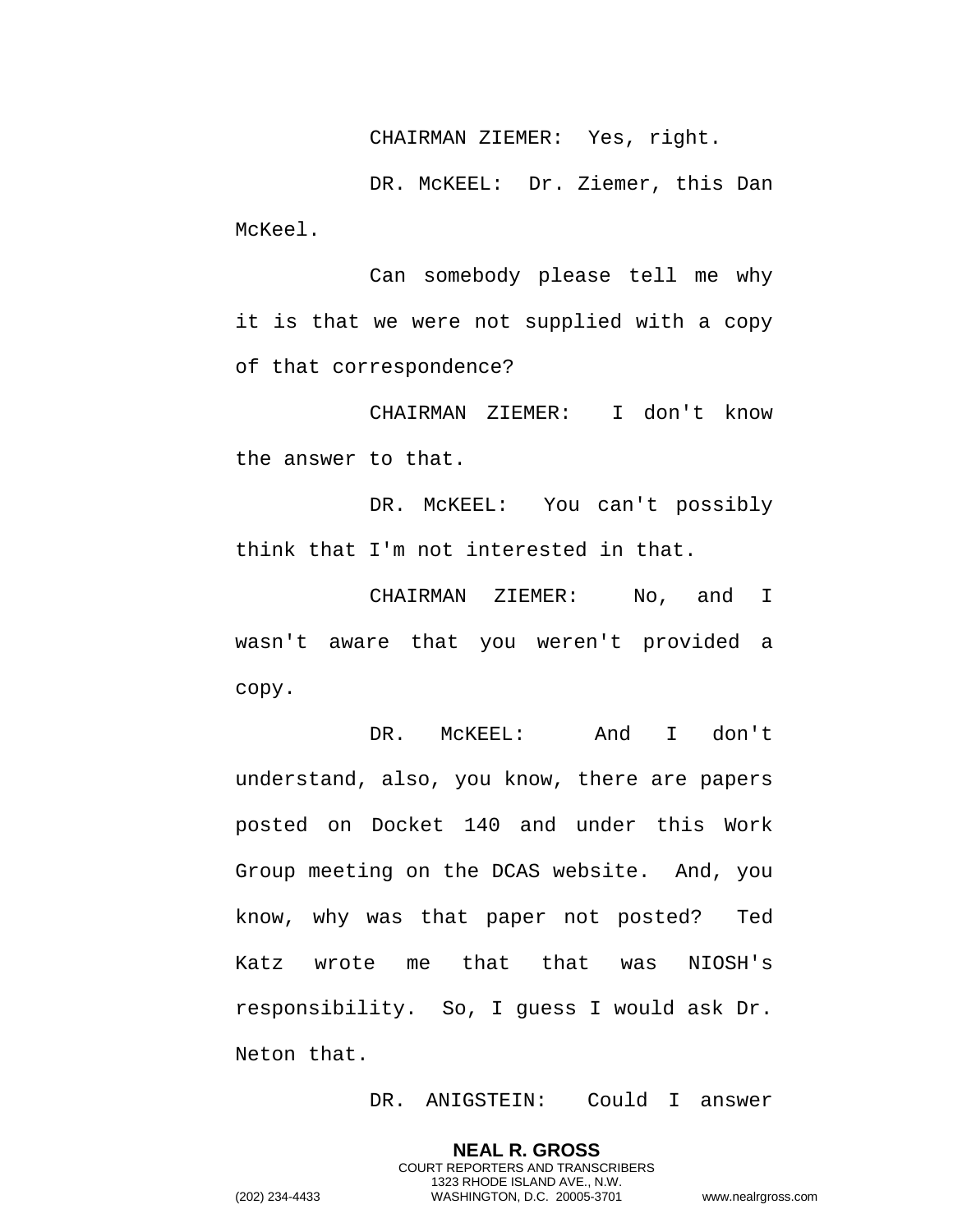that?

DR. MCKEEL: No. No. This is really something for --

DR. ANIGSTEIN: No, no, but I have an answer. I would like to interject.

I prepared an update to the issues matrix which has been circulated to the Board, and I believe there is going to be a cleared copy that should be going out; it should have gone out already. And the body of Dr. Neton's email is copied right into the issues matrix. So, it is there for reference.

DR. McKEEL: I don't think that's sufficient. That's a separate communication from Dr. Neton. It wasn't to SC&A. It was a communication that went to the Work Group. Honestly, after all of this time and 50-plus papers, I think I should be considered a Member of the Work Group and get a copy of that.

Now the issues matrix, the PA-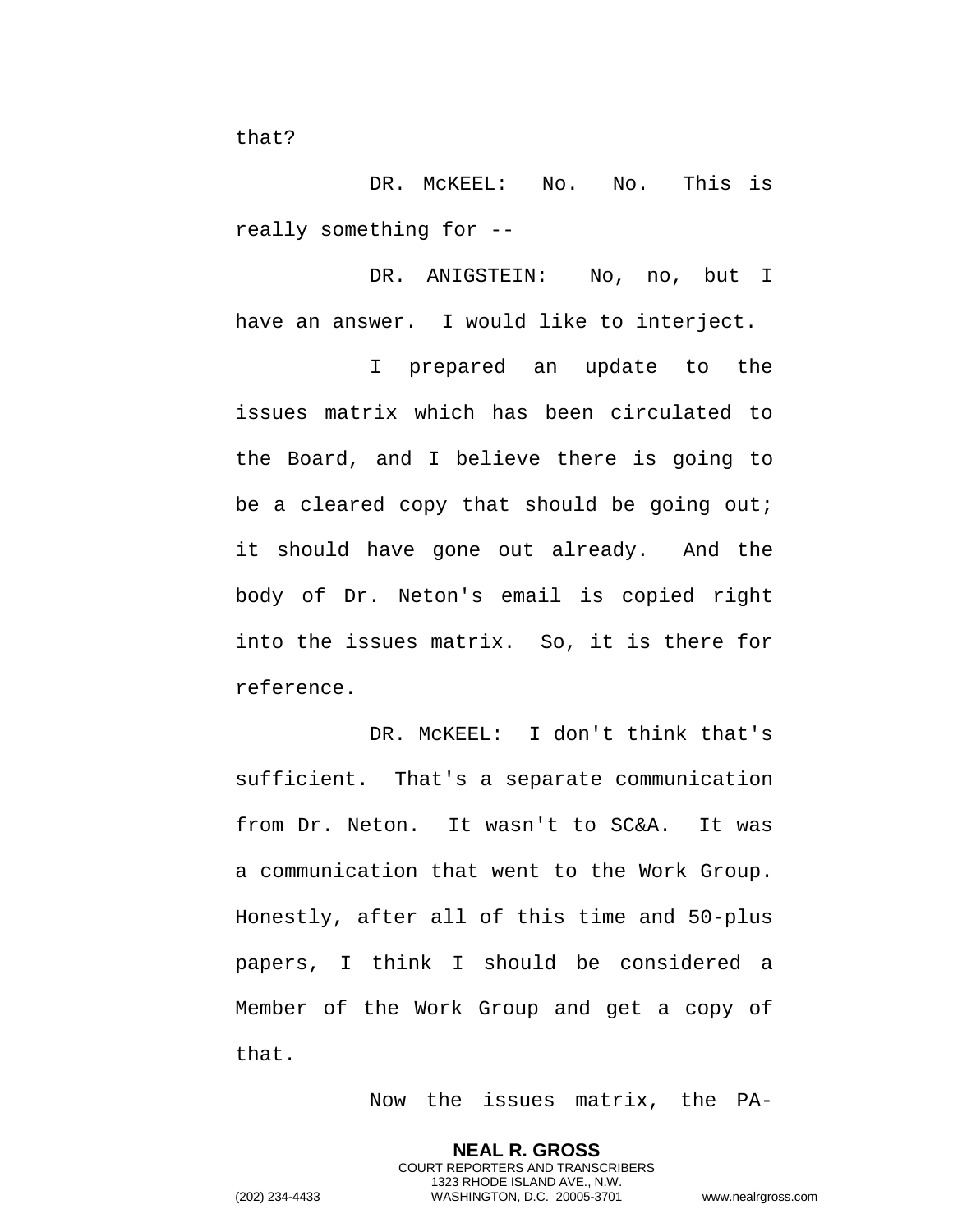cleared version, arrived in my email at 2:43 yesterday afternoon. And we really haven't had a chance to go through that. I wrote that to Dr. Ziemer and to all of you, actually.

But I still would like to hear from Dr. Neton why that clear-cut White Paper that was assigned, and he agreed to supply, wasn't posted and PA-cleared, put on the DCAS website, and given to me.

I mean, I would answer this in response to Wanda Munn. This is the reason there is an item in the administrative review that's been under review for the GSI SEC since May 17th, 2013. There is an entry in there about just this sort of thing, of NIOSH neglecting to send things, of what I regard as censorship. And I think it's personal.

So, anyway, I should ask it -- CHAIRMAN ZIEMER: Apparently, Dr. Anigstein didn't get a copy of it, either,

> **NEAL R. GROSS** COURT REPORTERS AND TRANSCRIBERS 1323 RHODE ISLAND AVE., N.W.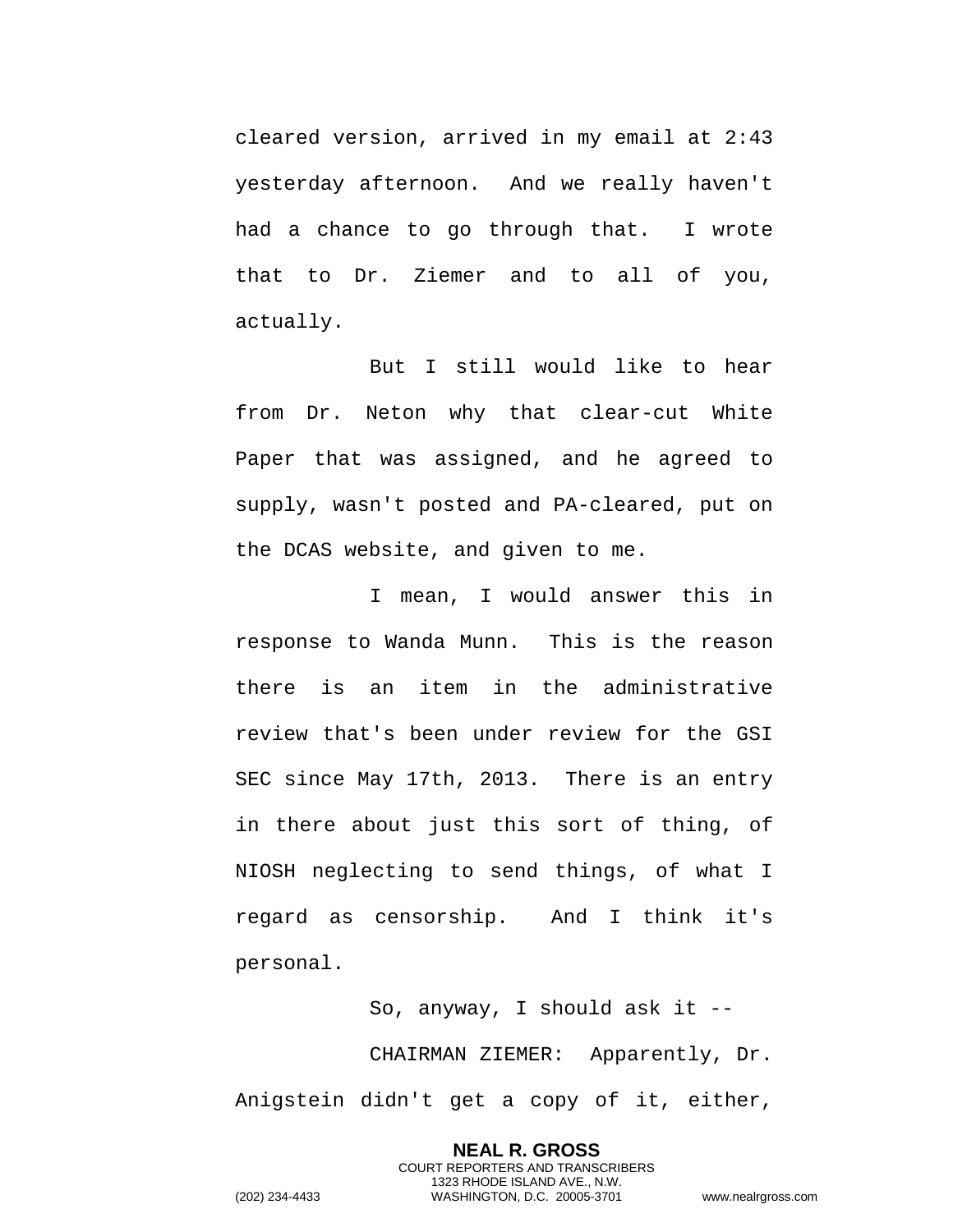from what I have learned earlier today.

DR. McKEEL: Was he shown the matrix.

CHAIRMAN ZIEMER: And I don't know the answer to that. I assumed it had been distributed to everyone, and I certainly don't know why it wasn't.

Has that been remedied? Do you not have a copy of it, Dan? Or did Ted get you a copy of it?

DR. McKEEL: Well, we keep on talking about "it". I got a copy of the revised December the 18th, 2013 --

CHAIRMAN ZIEMER: No, I meant Dr. Neton's one interview.

DR. McKEEL: No, I have not gotten it.

CHAIRMAN ZIEMER: You never got that?

DR. McKEEL: I have not gotten anything from Dr. Neton, no.

DR. NETON: And this is Jim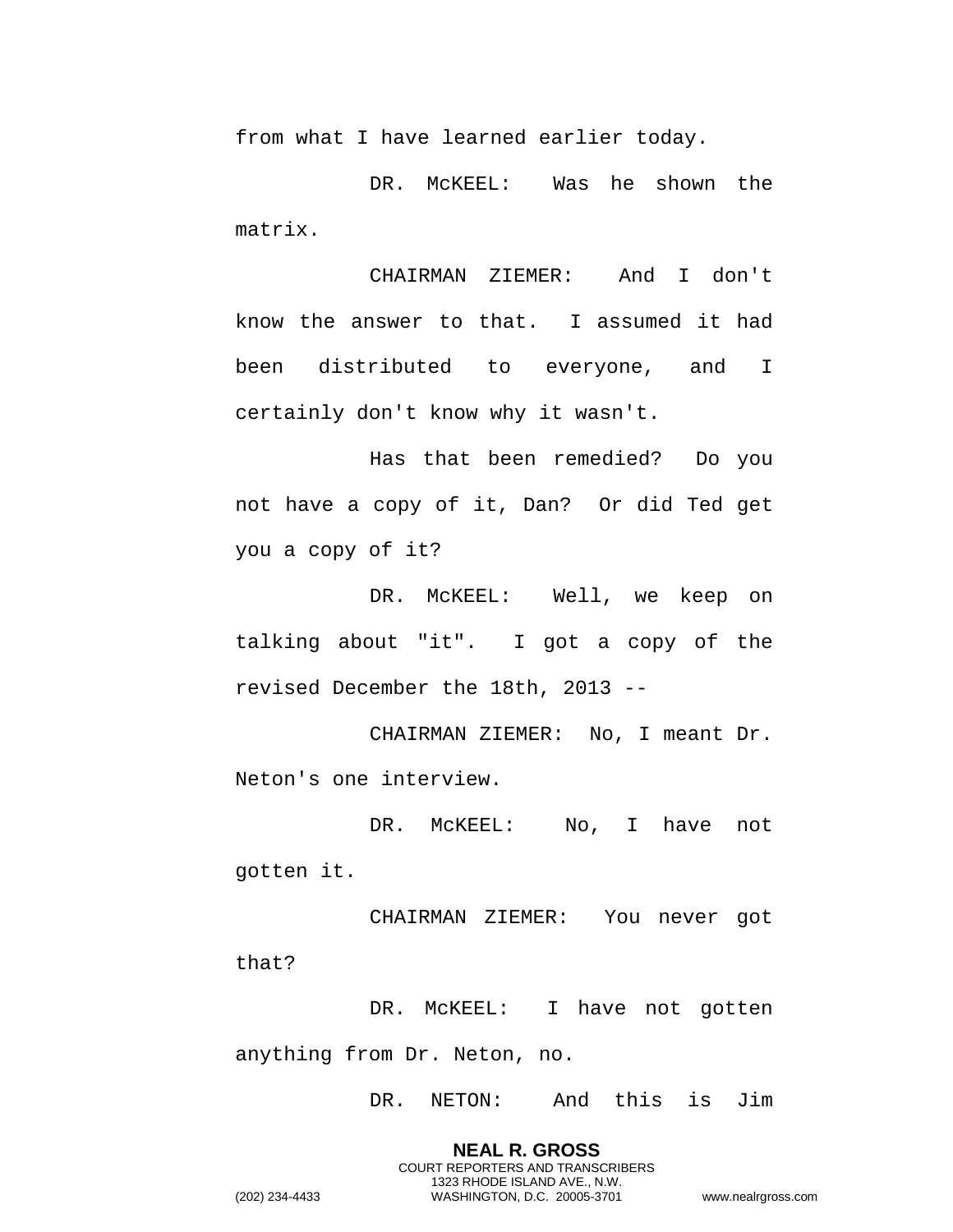Neton.

I honestly don't know why you didn't get a copy. My normal practice, when I send out material like this, is to copy both Ted Katz and Josh Kinman, and it gets through the system. I may have inadvertently not copied John Kinman on this, and that would be my fault and I will take responsibility for that. It was an oversight on my part, if that's what happened.

DR. McKEEL: Could you please send me a copy or have Josh send me a copy? DR. NETON: Sure. We'll

absolutely do that.

DR. McKEEL: Thank you.

CHAIRMAN ZIEMER: Okay. So, based on what NIOSH found out in talking to Dr. Yoder at Landauer, they have now proposed to use the limiting value that was proposed by SC&A rather than to rely on the use of the film badge data, as they had

> **NEAL R. GROSS** COURT REPORTERS AND TRANSCRIBERS 1323 RHODE ISLAND AVE., N.W.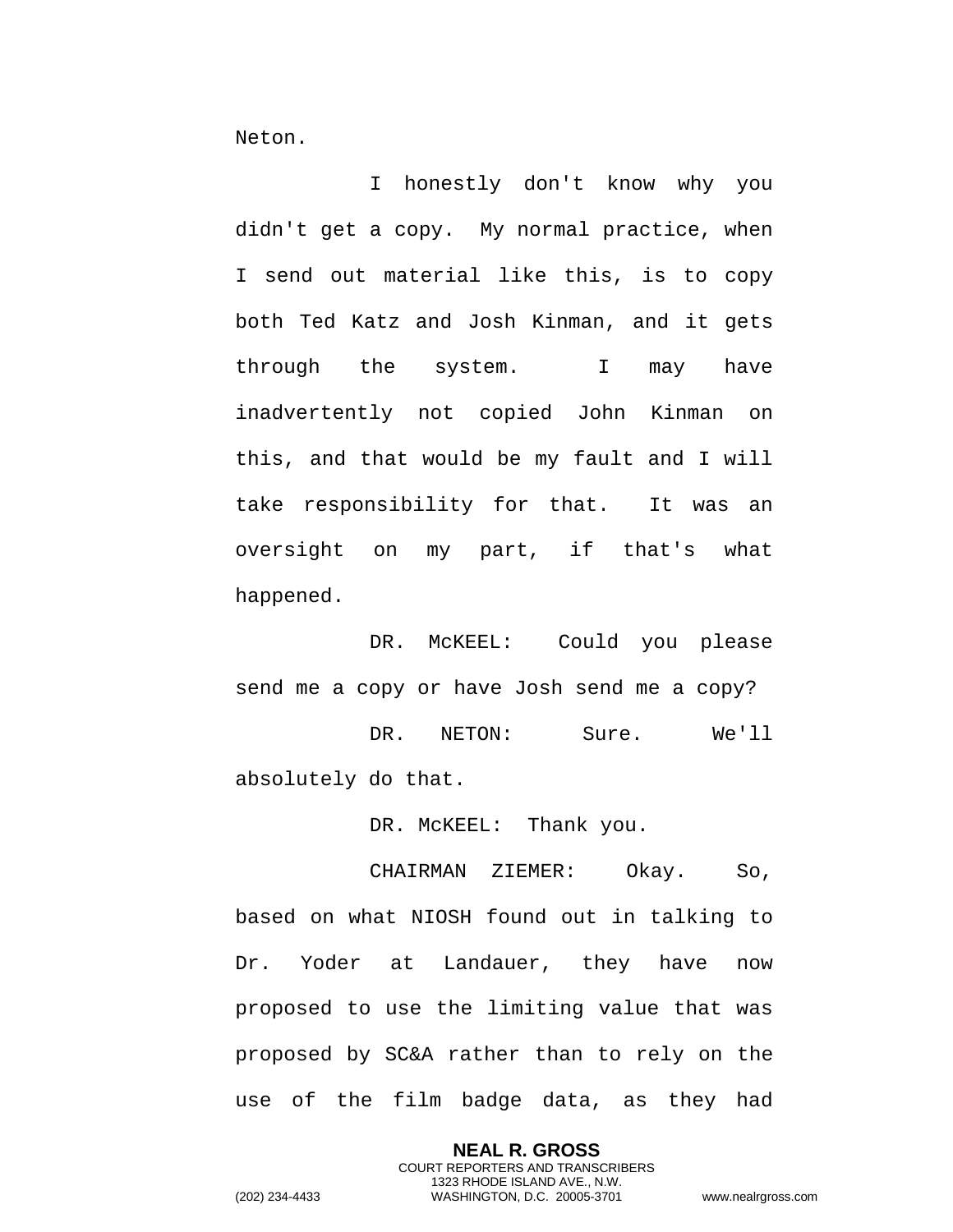previously planned to do. So, that was the bottom line on that.

Again, any questions, Board Members, on that?

MEMBER BEACH: Paul, this is Josie.

I don't have any.

CHAIRMAN ZIEMER: Okay.

MEMBER MUNN: No, nothing here.

CHAIRMAN ZIEMER: Okay. Okay. Now I would like to move to the issue resolution matrix. And let me point out that not only did Dr. McKeel only get this yesterday, the rest of us didn't get it until yesterday, either, even the uncleared copy. We got both -- at least I didn't get either one until yesterday.

So, I don't know, Board Members, if you have had a chance to go through it or not. Let me ask that question.

MEMBER BEACH: Paul, this is Josie.

> **NEAL R. GROSS** COURT REPORTERS AND TRANSCRIBERS 1323 RHODE ISLAND AVE., N.W.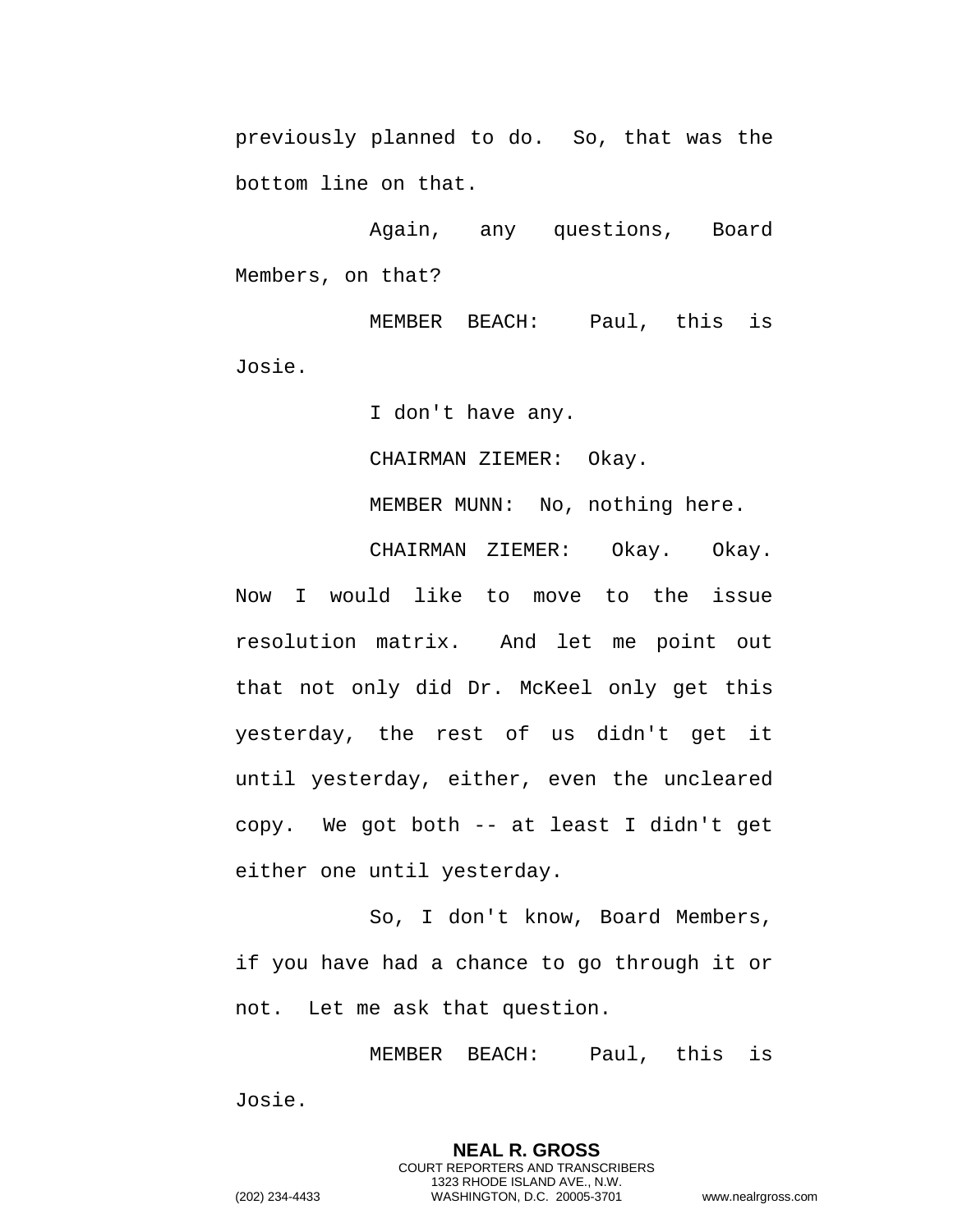I did spend some time looking at it yesterday and was very pleased with Bob's update on the Appendix BB.

So, thank you, Bob, for that.

DR. ANIGSTEIN: My pleasure.

CHAIRMAN ZIEMER: Let me point out a few things quickly. And then, I'll ask the Work Group to decide how they want to approach this.

Bob has added at the beginning of the document a timeline which covers all - well, I don't know if it's all -- but many actions going back to 2007, including summaries of the various Work Group meetings and Board actions, and all of that relating to this. So, the first, let's see, the first seven-and-a-half or eight pages of this is that summary. And then, Bob also presented a kind of brief summary of the status of each of the issues.

I also want to point out to you, because there were 13 findings, that the

> **NEAL R. GROSS** COURT REPORTERS AND TRANSCRIBERS 1323 RHODE ISLAND AVE., N.W.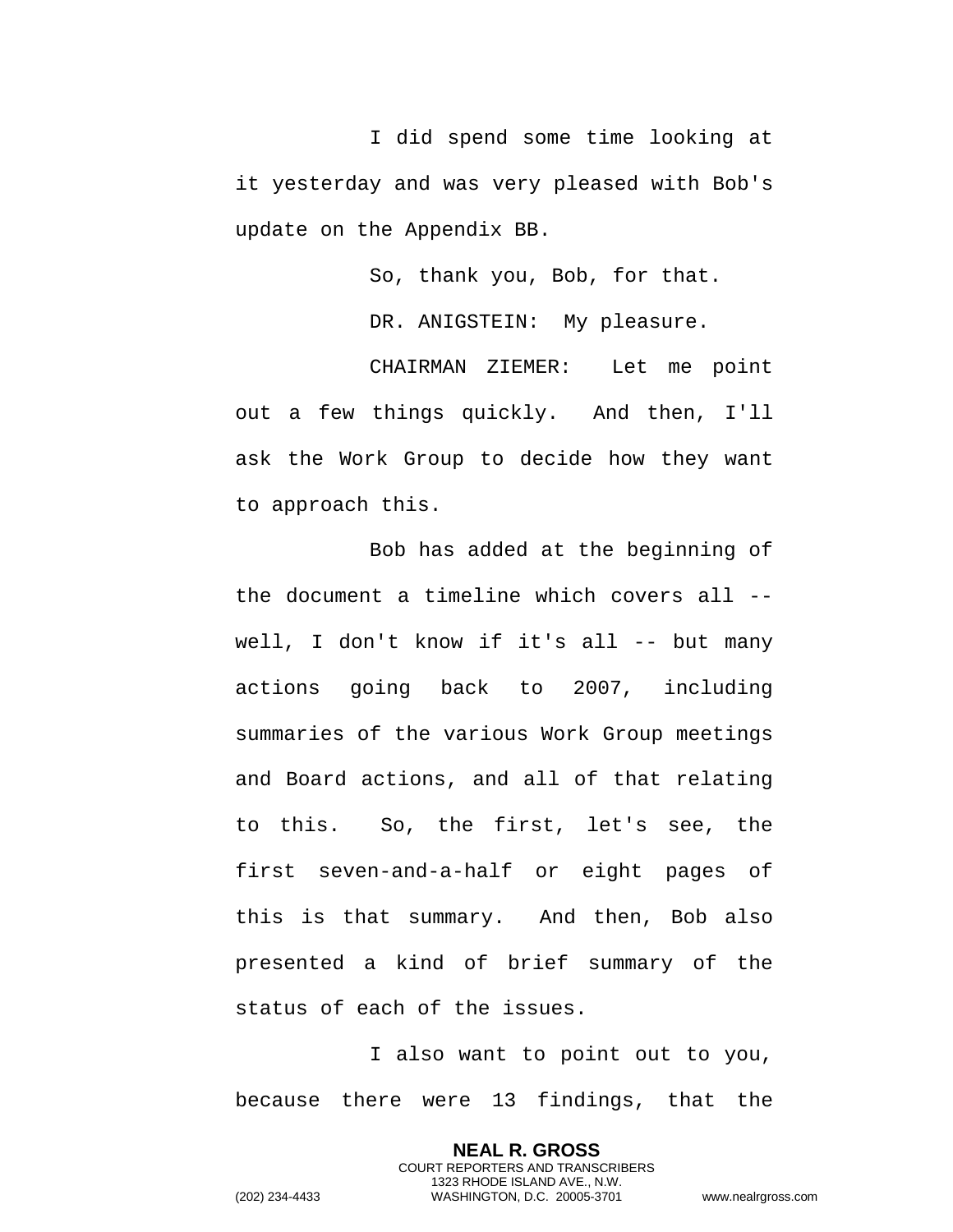other thing that is included here is that the transferred issues from the SEC petition and those items that were not closed and were transferred to Appendix BB, those also appear in here. And let me point them out to you.

Under Issue No. 1 -- no, I'm sorry -- under Issue No. 3, on page 15 of the document, three SEC issues have been put in here. In SC&A's estimation, these three issues -- they were SEC 2, SEC Issue 6, and SEC Issue 8 -- are all part of this issue from Appendix BB. So, those show up there.

And then, on page 18, under Issue No. 5, SEC Issue 3 has been inserted as being part or the same issue in SC&A's estimation.

And then, on page 19, Issue 6 now includes SEC Issue 9, which has to do with beta dose or skin dose.

So, those SEC carryovers I inserted there. The only thing, Bob, that I

> **NEAL R. GROSS** COURT REPORTERS AND TRANSCRIBERS 1323 RHODE ISLAND AVE., N.W.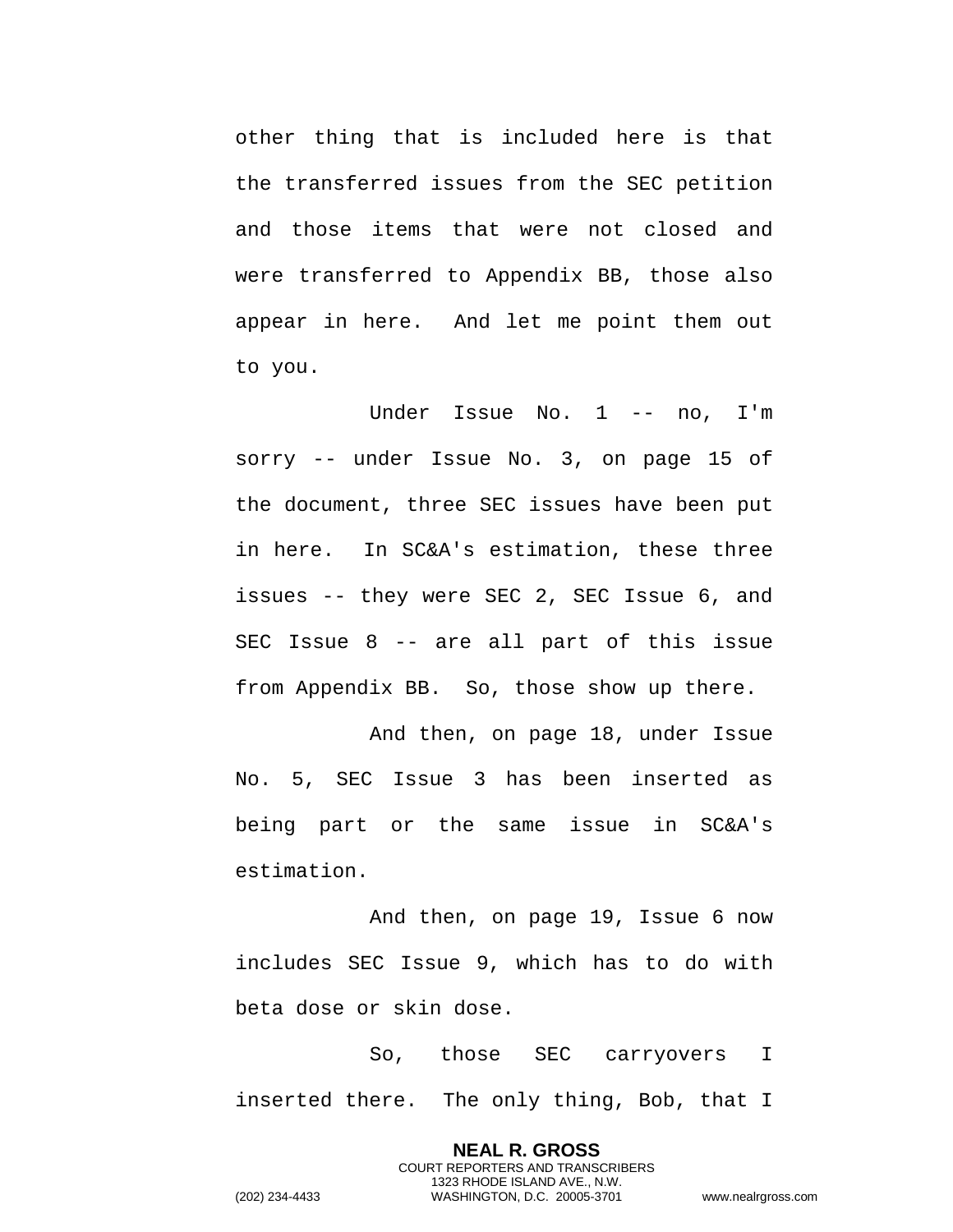didn't see was what happened to SEC Issue 7.

DR. ANIGSTEIN: One second. One second.

(Pause.)

DR. McKEEL: Dr. Ziemer, this is Dan McKeel.

I have a note in the resolution of these issues that I sent that I said that SEC Issue 7 was --

DR. ANIGSTEIN: Apparently, it's not in here. Let's see now. What is that issue? What was the title of that issue? I have to go back and look at my SEC matrix.

DR. McKEEL: "Scientific Errors in Appendix BB to be Addressed by NIOSH".

CHAIRMAN ZIEMER: That one we agreed to, and it is basically closed, except for it has to appear in the revision. Is that the one you're talking about, Dan?

DR. McKEEL: No, I've got "In progress, SEC Issue 7, Scientific Errors in Appendix BB to be Addressed by NIOSH." And

> **NEAL R. GROSS** COURT REPORTERS AND TRANSCRIBERS 1323 RHODE ISLAND AVE., N.W.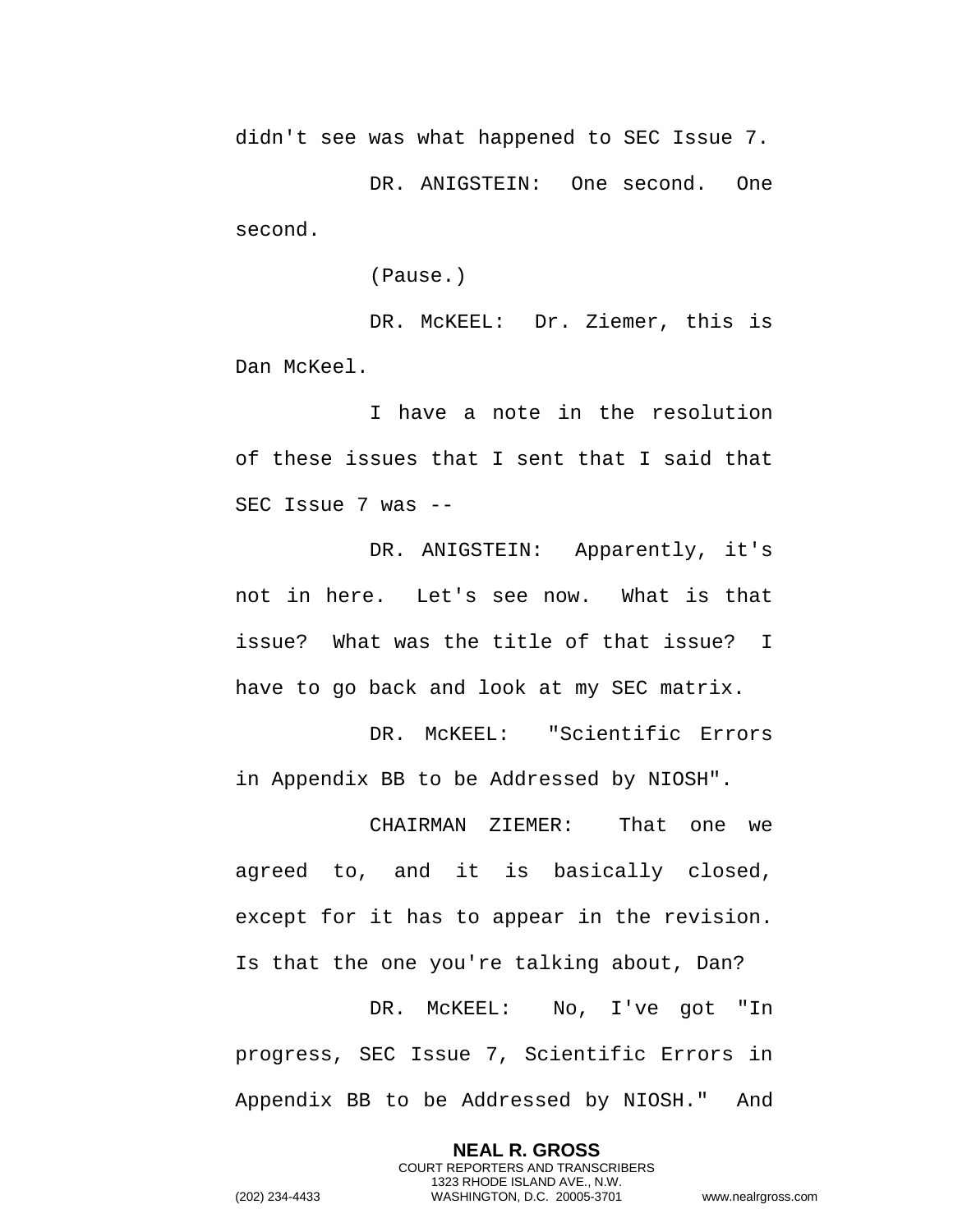then, I've got a parentheses "(not explicitly transferred to the BB matrix).

The issue I have is Issue 10. It was not closed and it should be listed as transferred to the Appendix BB issues matrix. So, I don't know.

CHAIRMAN ZIEMER: Well, that doesn't agree with what  $I$  -- I show Issue 10 as being closed previously, Issue 10 on the SEC findings.

DR. McKEEL: Uh-hum. Well, I took mine -- oh, I don't know. Okay. I think I took mine from the December the 5th, 2012 SEC matrix document, which is the latest one.

DR. ANIGSTEIN: Okay. Issue 7 is considered to be in progress by action of the Work Group.

DR. McKEEL: There you go. DR. ANIGSTEIN: And I don't believe it was formally transferred.

CHAIRMAN ZIEMER: Oh, well, okay.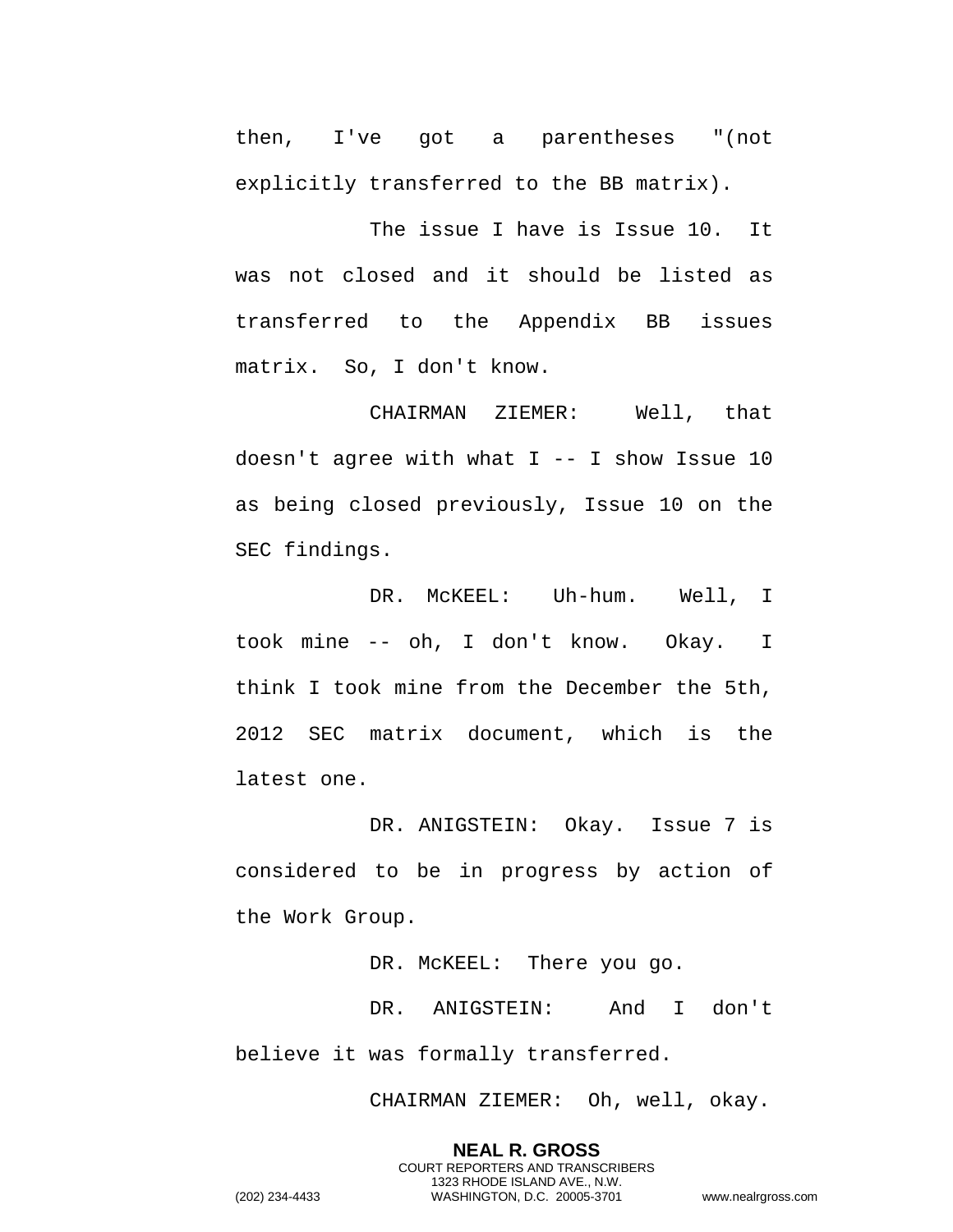DR. ANIGSTEIN: Only certain issues were transferred. Not every --

CHAIRMAN ZIEMER: Right, right.

DR. ANIGSTEIN: It was the Work Group that decided on transference.

CHAIRMAN ZIEMER: Seven was NIOSH had already agreed to make the correction in Appendix BB. So, although we didn't officially show that as closed because they hadn't actually done it, that one is, for the Work Group, we're done with that one. Because in terms of the terminology that's used by the Procedures Group, that's in abeyance, which means that it's done, but we hadn't seen the actual correction yet in the revision because the revision has not appeared.

And my records showed that Issue 10 from the SEC findings was previously closed.

DR. ANIGSTEIN: Correct.

CHAIRMAN ZIEMER: The ones that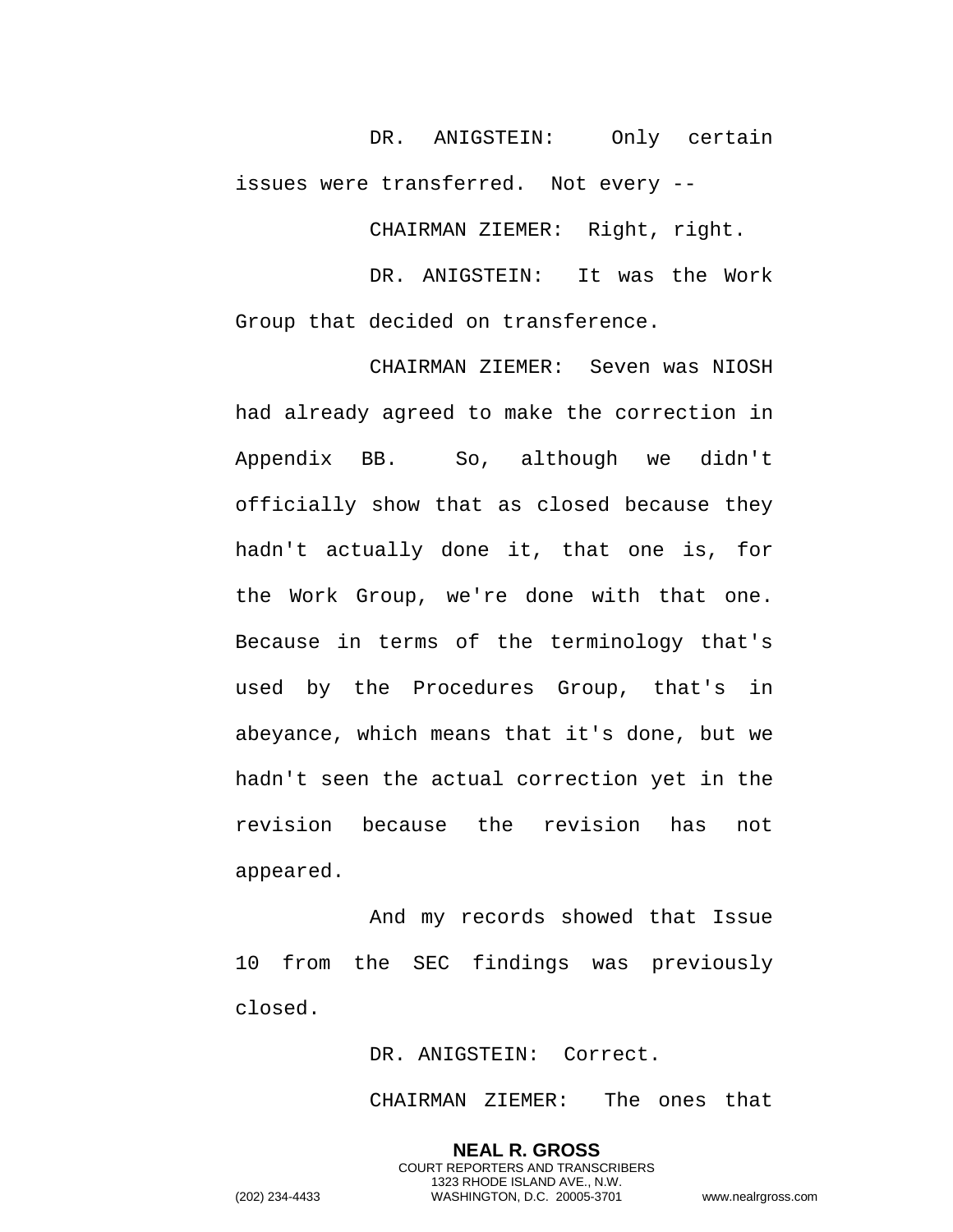were closed previously were 1, 4, 5, and 10.

DR. ANIGSTEIN: Uh-hum.

CHAIRMAN ZIEMER: Well, actually, 3 was closed also; 1, 3, 4, 5, and 10 were closed.

DR. McKEEL: I have that Issue 3 was there was lack of documentation and it was transferred as an SEC issue.

DR. ANIGSTEIN: Yes.

CHAIRMAN ZIEMER: Yes. And then, it actually does appear -- actually, Bob has it incorporated here. But, if you notice what it says in the document on page 19, it says, "The Work Group voted that this issue should be closed and moved to the Appendix BB issue matrix."

MEMBER BEACH: Paul, this is Josie.

What is the date of the very last matrix for TBD-6000 that you have?

CHAIRMAN ZIEMER: Oh, TBD-6000?

MEMBER BEACH: Yes.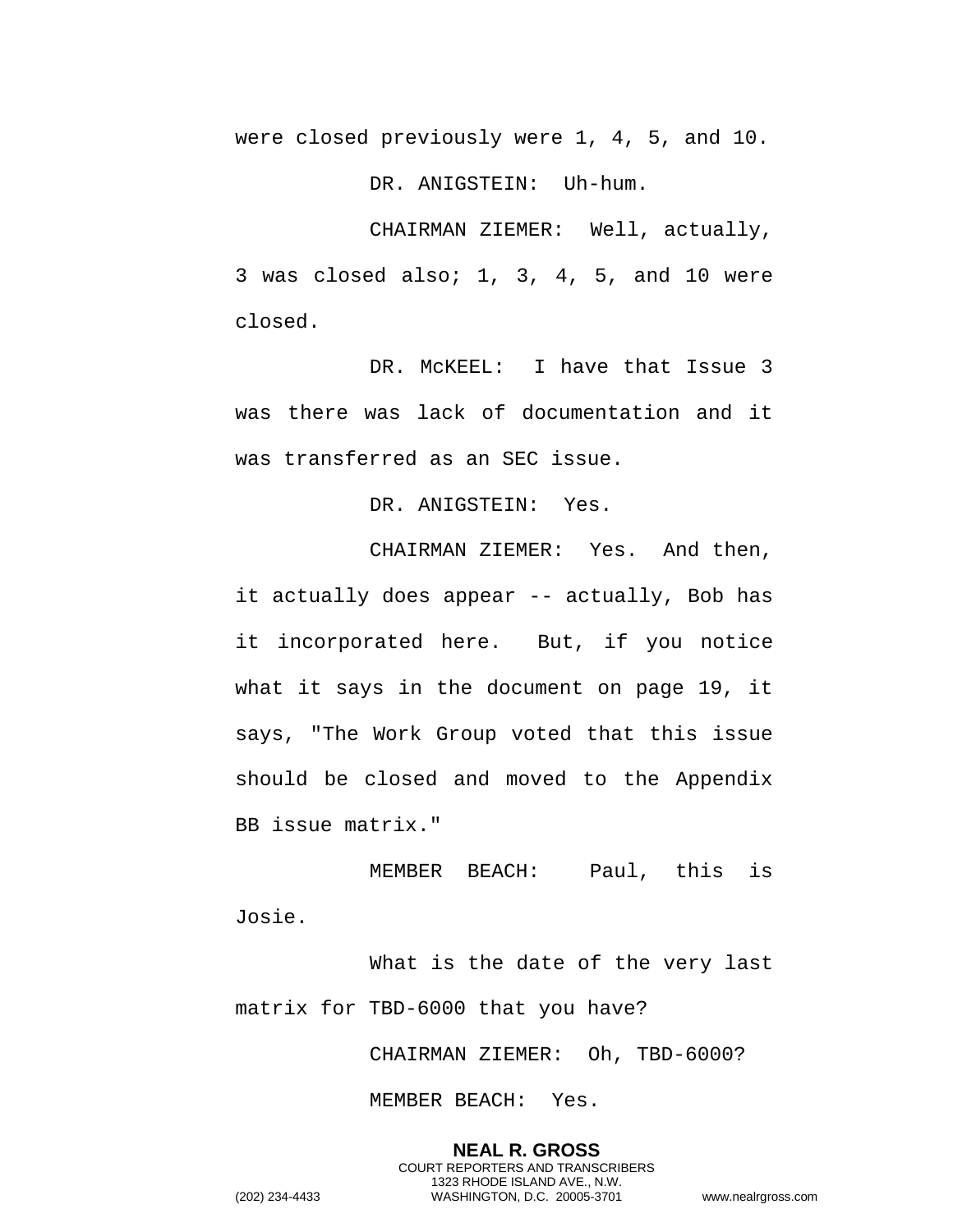CHAIRMAN ZIEMER: Not Appendix

MEMBER BEACH: No, not Appendix BB, the ones that we transferred over to BB.

DR. ANIGSTEIN: Excuse me. Are you talking about the SEC matrix?

CHAIRMAN ZIEMER: Yes.

MEMBER BEACH: Yes.

DR. ANIGSTEIN: The TBD-6000 matrix has not been transferred.

CHAIRMAN ZIEMER: Oh, it's the SEC matrix? SEC? Or is this the TBD-6000 matrix? Which are you --

MEMBER BEACH: Okay. So, the SEC is where we transferred those over to BB, correct?

CHAIRMAN ZIEMER: Right.

MEMBER BEACH: Okay. What is the latest date of that one that you --

DR. ANIGSTEIN: December 5th --

MEMBER BEACH: December 5th?

Okay.

BB?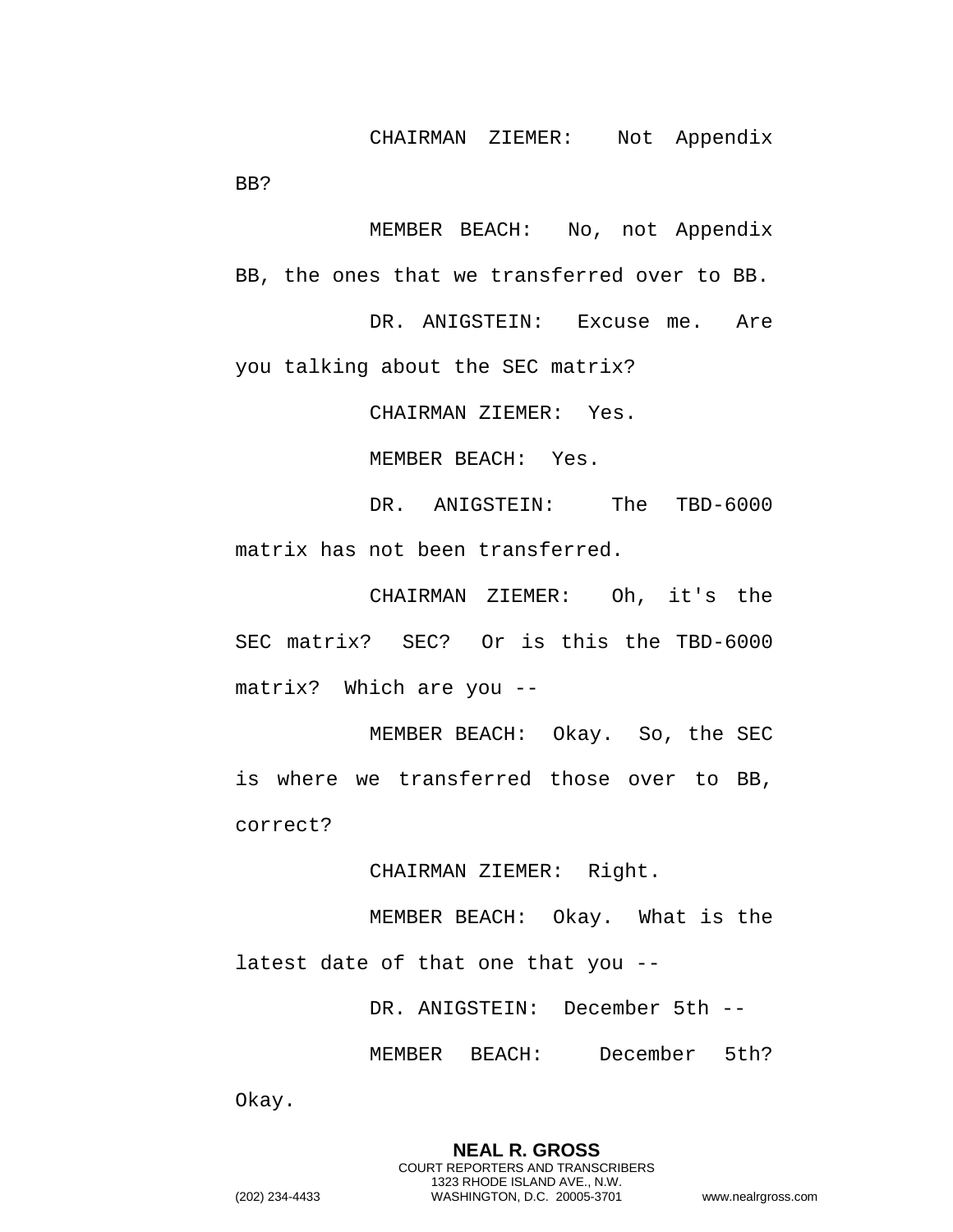DR. ANIGSTEIN: -- 2012.

MEMBER BEACH: I think it might be helpful if we updated that matrix with all the transfers and the closeouts.

DR. ANIGSTEIN: That's been done. The December 5th --

MEMBER BEACH: December 5th, okay.

DR. ANIGSTEIN: The December 5th version, the December 5th, last December 5th, lists, as Paul was reading, it lists on page, scrolling down, on pages 4 and 5, it lists every issue, and every issue is either closed or transferred. So, there is nothing more to be done with --

CHAIRMAN ZIEMER: And the ones that are transferred show up in Bob's document that we all got yesterday.

DR. ANIGSTEIN: Yes.

CHAIRMAN ZIEMER: But now what I'm asking, having identified those items as, in a sense, where those are, this new

> **NEAL R. GROSS** COURT REPORTERS AND TRANSCRIBERS 1323 RHODE ISLAND AVE., N.W.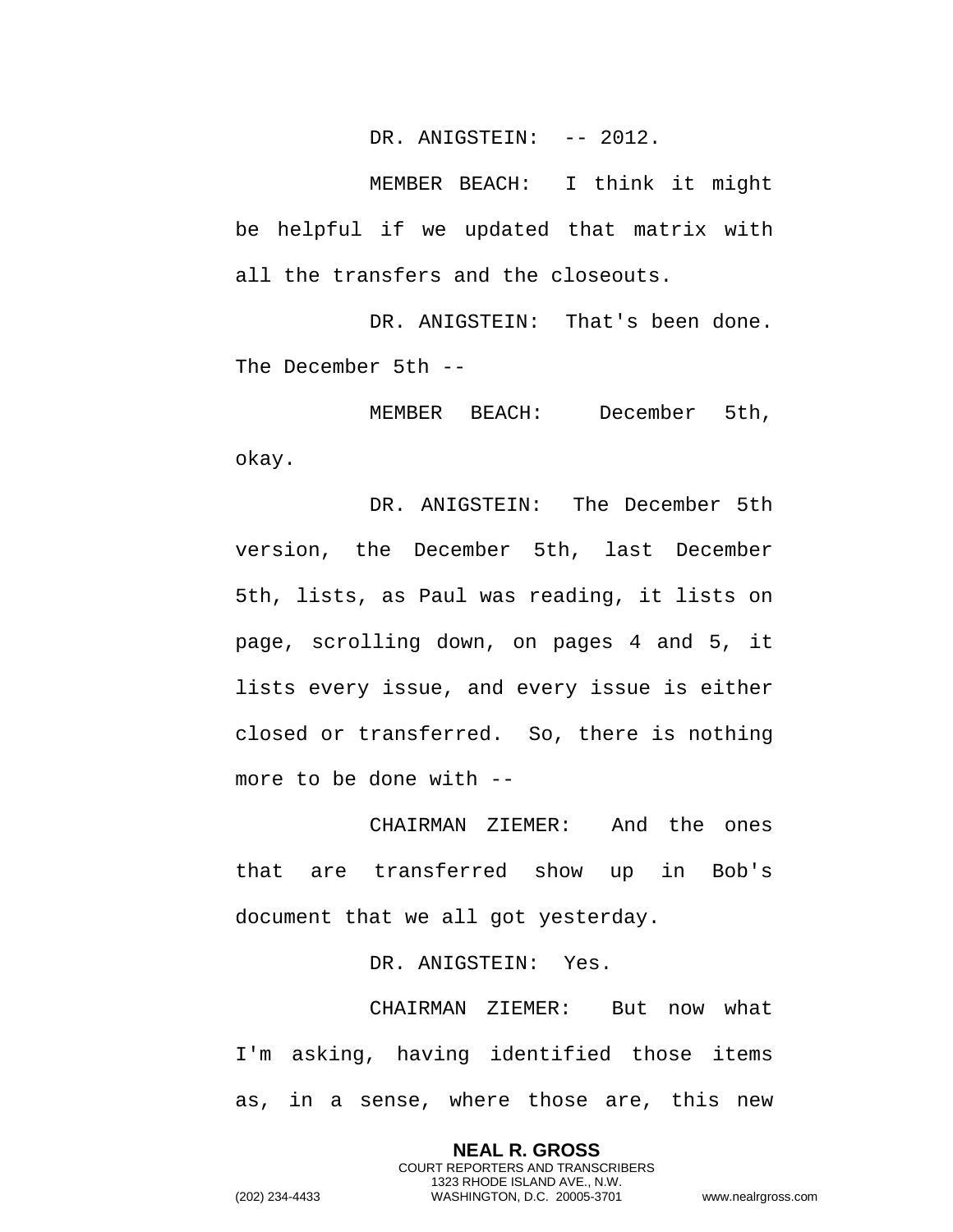document includes everything that has to be dealt with. What I want to find out is whether or not the Work Group is prepared to deal with this today or do you want to wait until the January meeting? And have you had time to look at these? That's what I'm asking.

Bob has entered new material. You will note that there are a number of items that SC&A recommends being closed, which means that they now agree that their issues have been resolved.

And Issue 2, 3, 5, and 7, 9, 11, and 12, they are recommending that those be closed. And then, Issue 4, 6, and 10 remain open pending some things.

Again, what I want to determine is whether or not you want to act on these today. And I know that the petitioners have not had time to look at these, either. I guess they have not had. I know Dan indicated to me that he just got his

> **NEAL R. GROSS** COURT REPORTERS AND TRANSCRIBERS 1323 RHODE ISLAND AVE., N.W.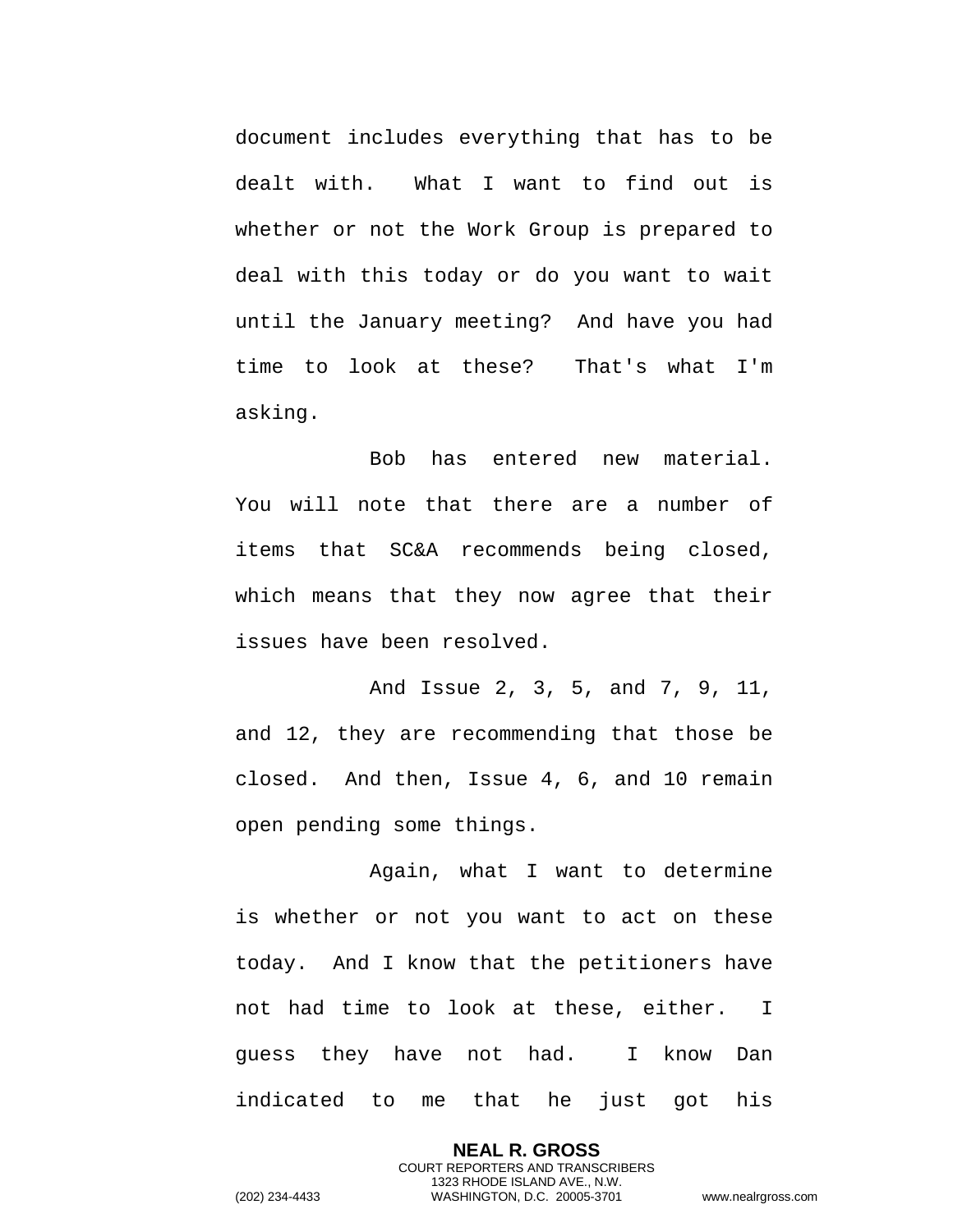yesterday, which, of course, we all got it yesterday. And I didn't even see them until late, late in the evening because we were away.

But, in any event, what's your pleasure on these?

MEMBER BEACH: This is Josie.

We should probably wait until the January meeting to have more adequate time to look at these.

## CHAIRMAN ZIEMER: Wanda?

MEMBER MUNN: Excuse me. I took time to go through the ones that were shown as not closed. I haven't paid any attention to the ones that were listed as closed on the status summary. So, I haven't even reviewed those, but have taken a look at everything that was marked either "in progress" or "open". And that's a relatively-small number.

I guess the question is how thoroughly do we actually want to go through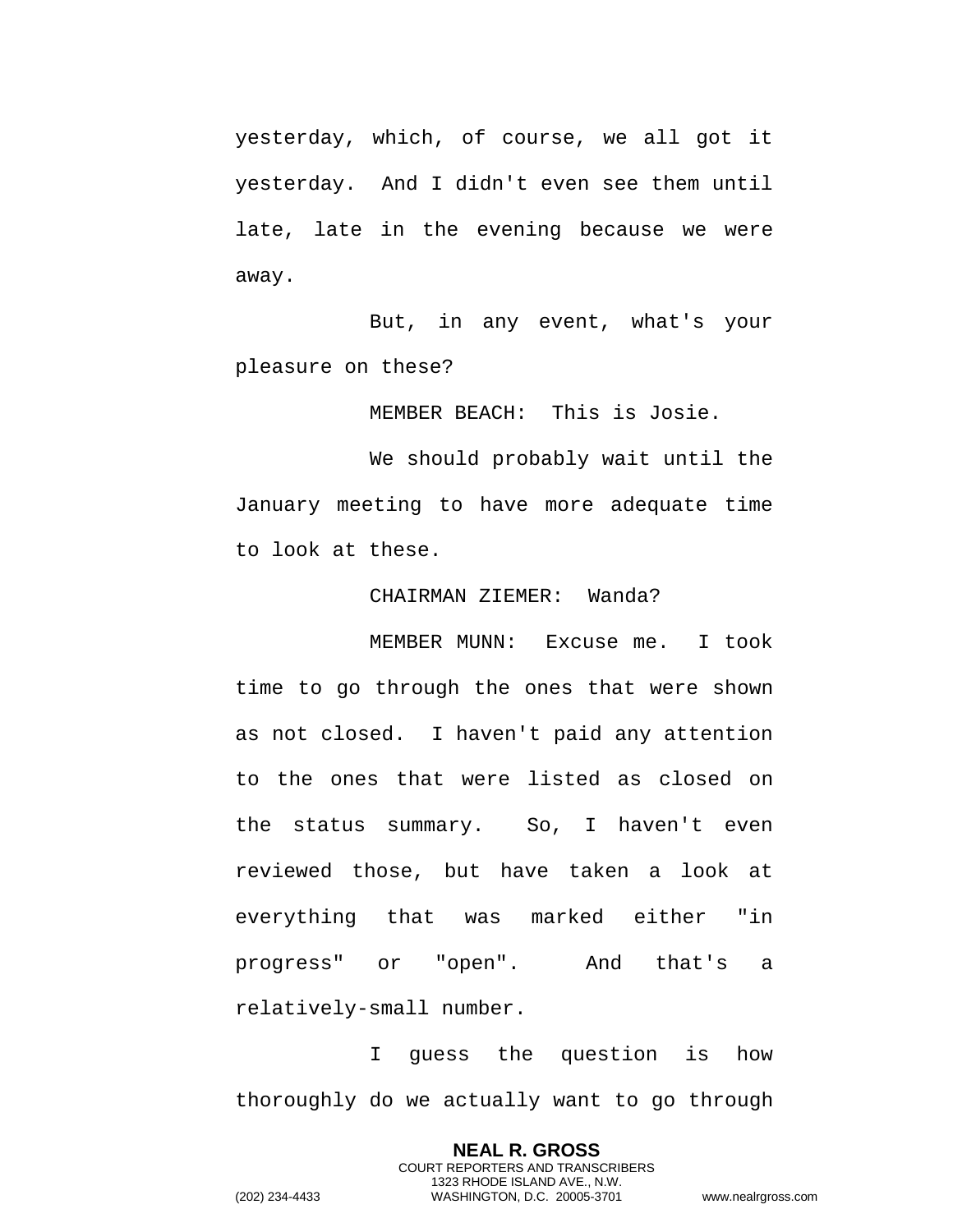this. If we are going to look at the items that are shown as open, then that's, from my perspective, a possibility for today. But, certainly, Josie's sentiment is echoed as well, especially since the petitioner hasn't had an opportunity to go through this to their satisfaction. It seems to be rushing it a little bit for us to spend too much time with it today if the petitioner is not going to be happy with the opportunity to review it.

CHAIRMAN ZIEMER: John, what about you?

I'm not hearing him.

MEMBER POSTON: Can you hear me now?

MEMBER MUNN: Now we are.

MEMBER POSTON: Yes. I was in meetings all day yesterday, didn't see this until I came in the office this morning. So, I would like to defer it. I haven't had a chance to do anything with it.

> **NEAL R. GROSS** COURT REPORTERS AND TRANSCRIBERS 1323 RHODE ISLAND AVE., N.W.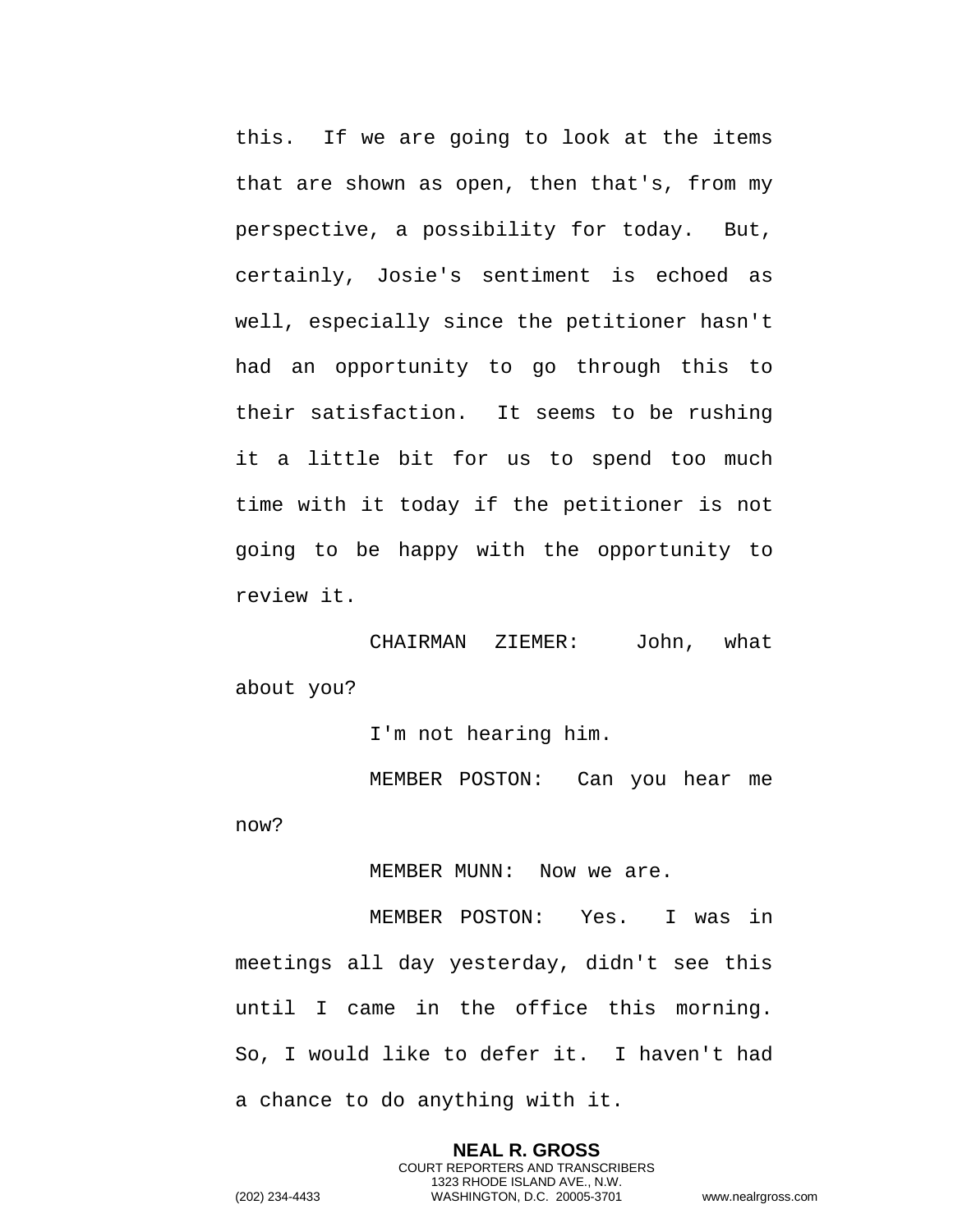CHAIRMAN ZIEMER: Okay. I think, based on that as well as the petitioners' concerns with having a chance to look at this, we will defer it.

And I'll ask Ted this. Ted, I think what we would like to do at the January meeting, we will have a chance to get the rest of the external dose information, the neutron runs, which SC&A is going to provide their figures for NIOSH, and they can cross-check those.

And then, we can focus on these, all of these. Well, the focus would be on the matrix then, assuming that we can get through Joslyn. We've got to do the Joslyn first. But I think, based on what LaVon said, we should be able to get that done within an hour, I would think.

MR. KATZ: Okay, Paul. So, anyway, I'll put Joslyn first on the agenda. So we can get through that. And this will be second up, and we'll do the best we can

> **NEAL R. GROSS** COURT REPORTERS AND TRANSCRIBERS 1323 RHODE ISLAND AVE., N.W.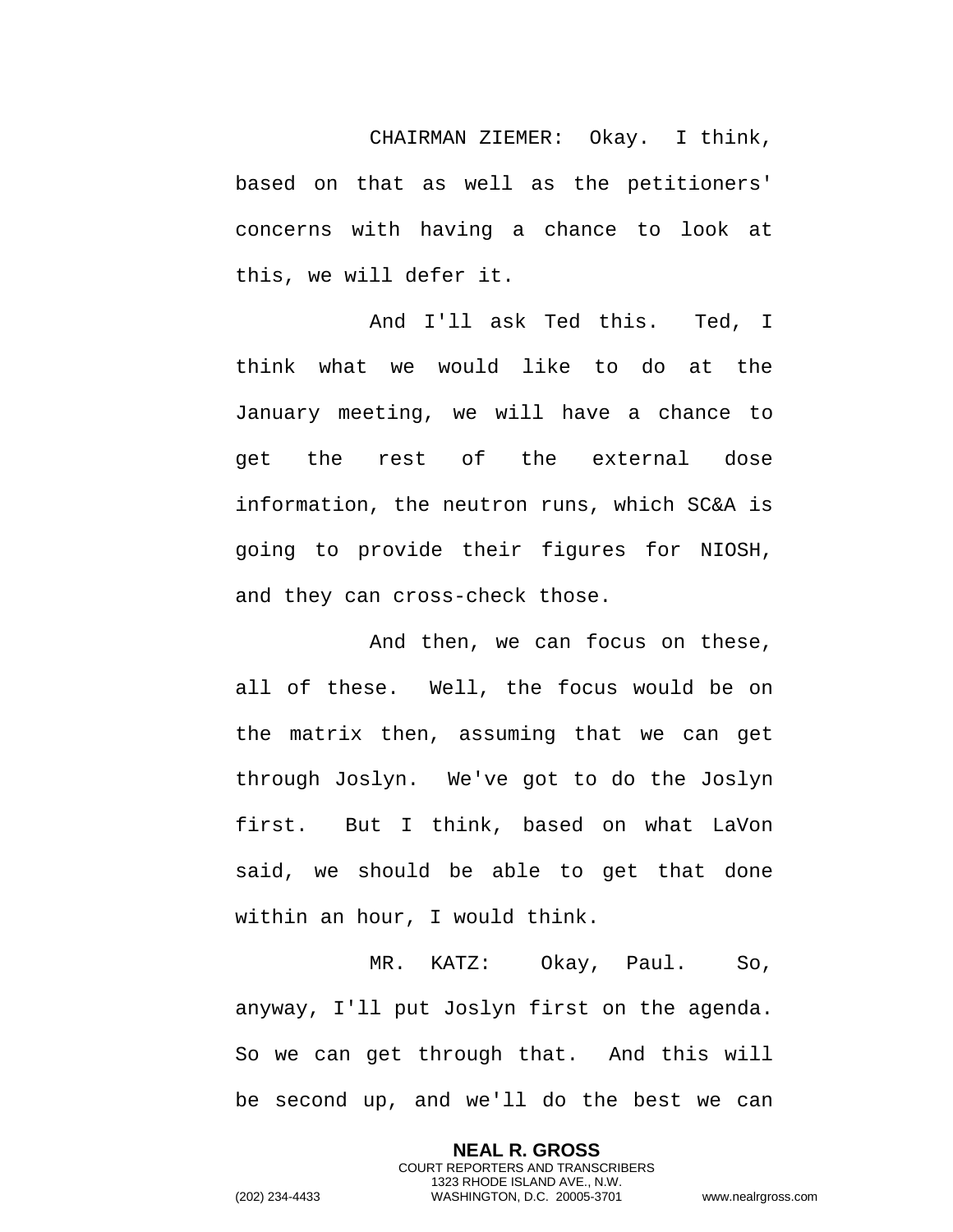to get through this as well.

CHAIRMAN ZIEMER: Okay. Is that agreed then? Everybody okay with that?

MEMBER BEACH: Yes.

CHAIRMAN ZIEMER: Okay. The overwhelming deliverables now are for SC&A to provide the rest of that external dose information to NIOSH. So you guys can compare the numbers, right?

MR. KATZ: That's correct, Paul. And that shouldn't be a problem. I've already chatted with Bob about this.

DR. ANIGSTEIN: And at the same time, I'll make a final update to the matrix to incorporate that information.

CHAIRMAN ZIEMER: Okay. Okay. Very good.

Let's see. Now the other thing here, we have already had a fair amount of public comment, but we do have that on the agenda.

Dan, do you or John have any

**NEAL R. GROSS** COURT REPORTERS AND TRANSCRIBERS 1323 RHODE ISLAND AVE., N.W.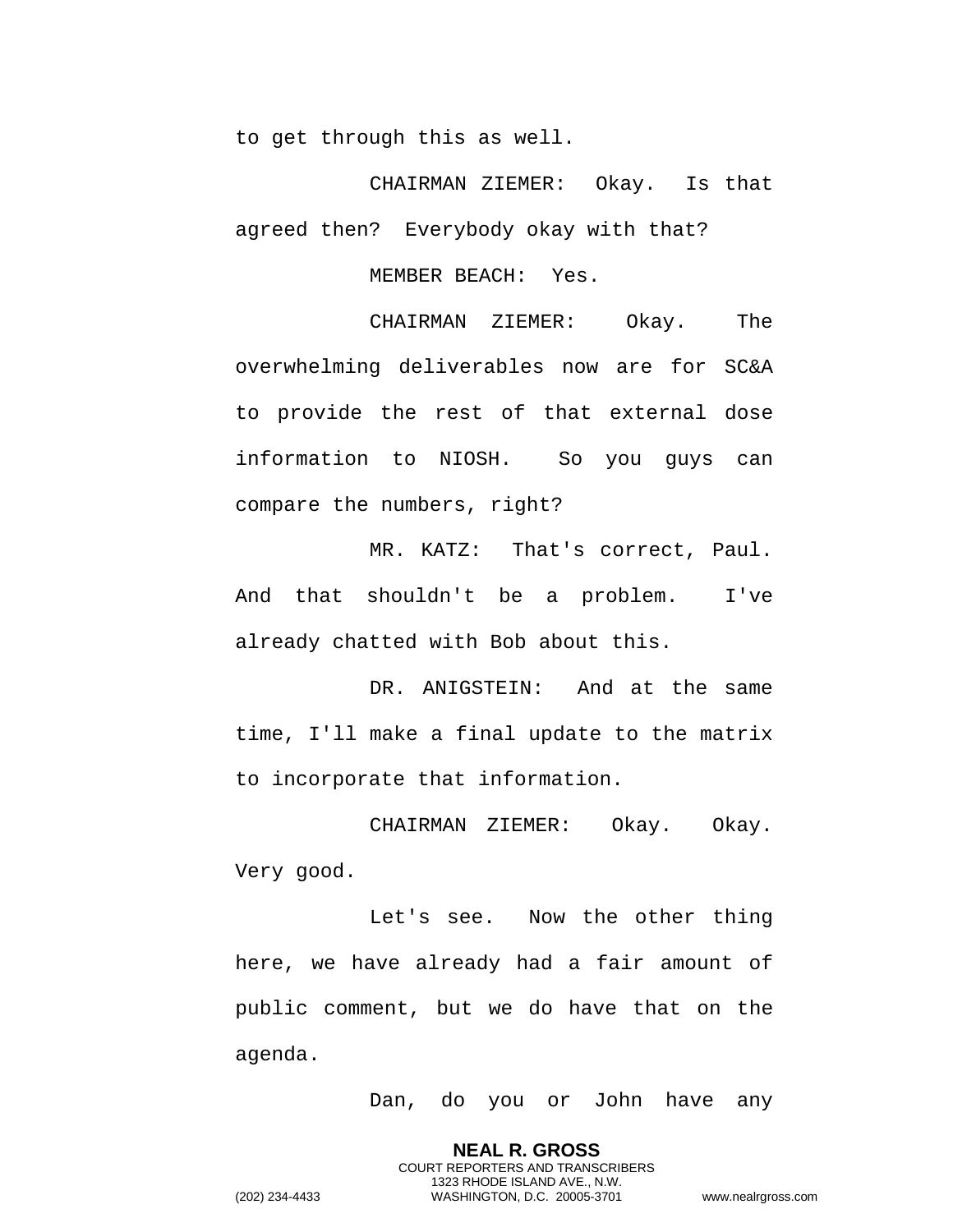additional comments you want to make at this time?

DR. McKEEL: This is Dan. Can you hear me, Dr. Ziemer?

CHAIRMAN ZIEMER: Yes, I can.

DR. McKEEL: Oh, okay.

Well, I had some remarks that relate to things other than -- I've given my remarks about Dr. Neton's review of NYO 4699. I did have a couple of other comments, if I may make them now, please?

CHAIRMAN ZIEMER: Of course. Sure.

DR. McKEEL: Okay. I just want to comment that I understand that the Work Group is using Live Meeting, and I also understand that Live Meeting is available to the public and petitioners for regular Board meetings. And I wonder if it would be possible to request exploring the possibility of adding Live Meeting, being open to the petitioners who participate in

**NEAL R. GROSS** COURT REPORTERS AND TRANSCRIBERS 1323 RHODE ISLAND AVE., N.W. (202) 234-4433 WASHINGTON, D.C. 20005-3701 www.nealrgross.com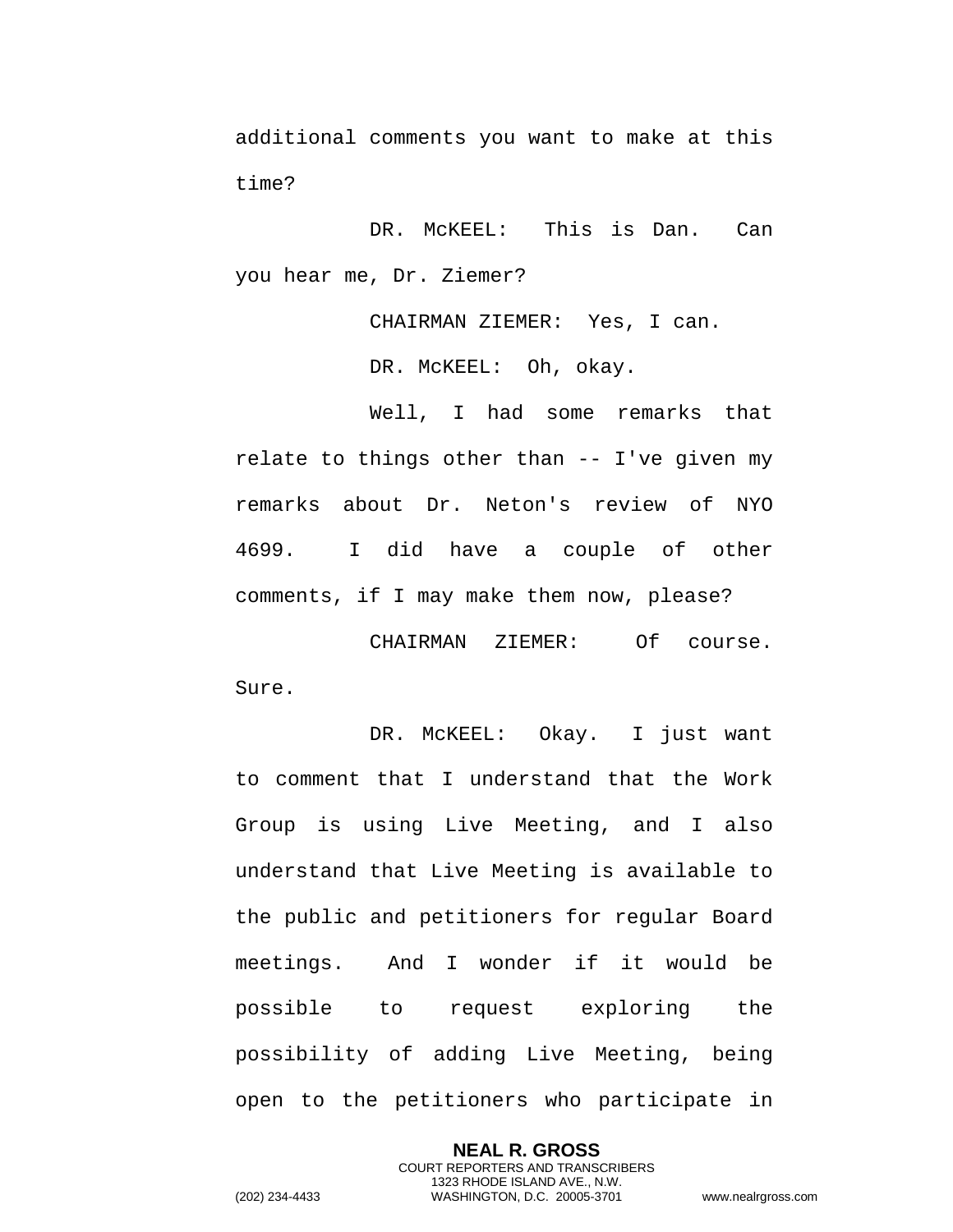Work Group meetings. And that's just a comment. No answer required.

I appreciate deferring the Appendix BB update to January, and I concur. And I would feel much better. I would like to read it.

I think it is very important to go through the issues that SC&A recommends closing because they're not closed now. And that means there's been no discussion on that. I think we have got to go through each issue and discuss it and, then, close it or resolve it.

I just have a couple of comments about the three White Papers this morning. I know we have been through those in great detail.

But the two things are, really the main thing is I wanted to point out that, although the skin dose is calculated for one type of steel at GSI, we have testimony from [identifying information

> **NEAL R. GROSS** COURT REPORTERS AND TRANSCRIBERS 1323 RHODE ISLAND AVE., N.W.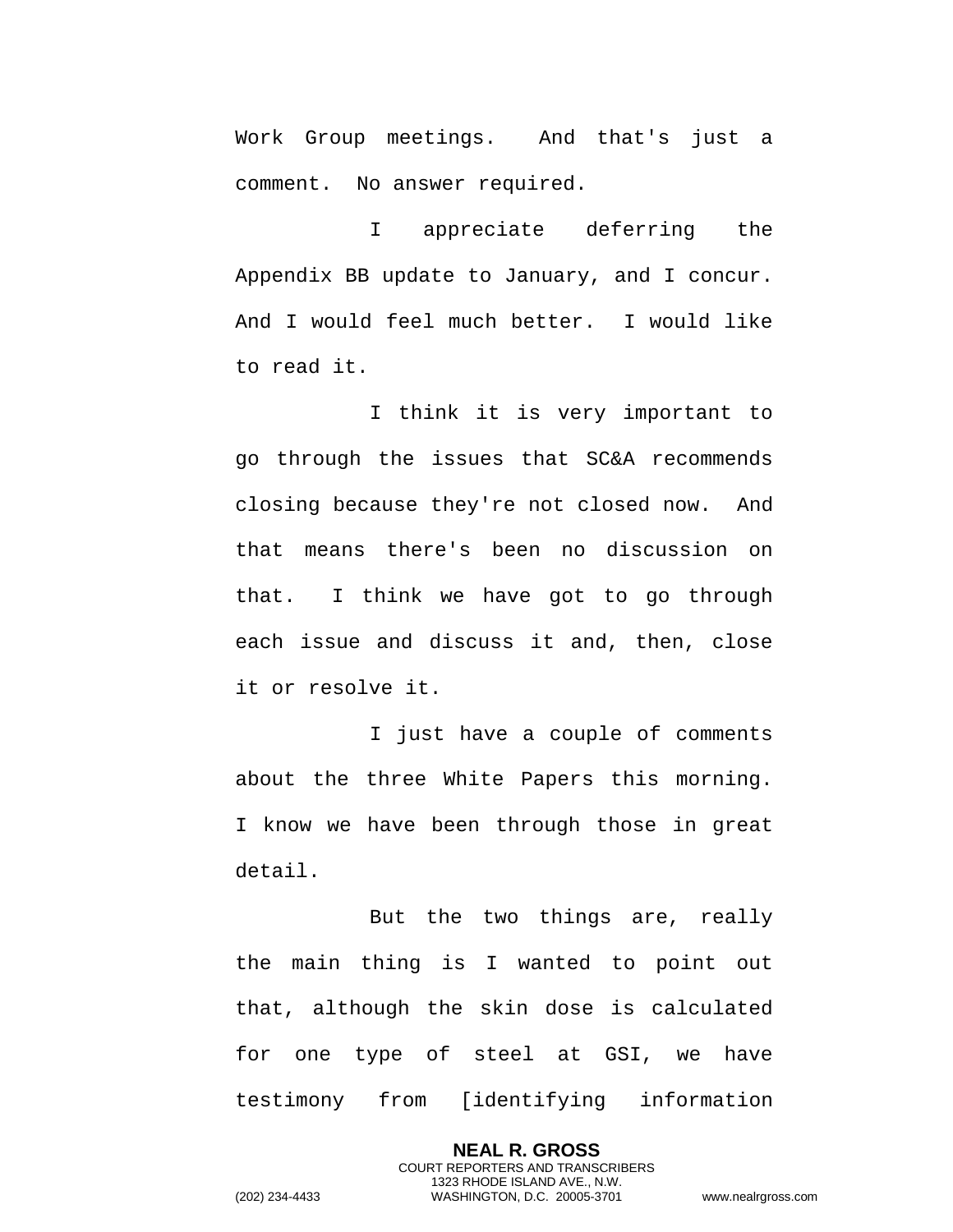redacted], who was their Chief Metallurgist, that they used many, many different types of steel at GSI, all of which had a distinct composition.

So, just so everybody understands, there certainly is no evidence that this model of steel is bounding to all the other types of steels. And, in particular, one component that is important is the high-nickel steels. And so, that's just an issue and a comment about that particular paper.

Probably the most important thing that I wanted to bring out is that I am assembling a new White Paper, trying to draw together all the information about the film badge issue at GSI because it seems to me that's going to be central for Appendix BB Revision 1, to see how that's handled.

And as I looked at it, there are at least 10 different sources of film badge data, including the Landauer dataset I

> **NEAL R. GROSS** COURT REPORTERS AND TRANSCRIBERS 1323 RHODE ISLAND AVE., N.W.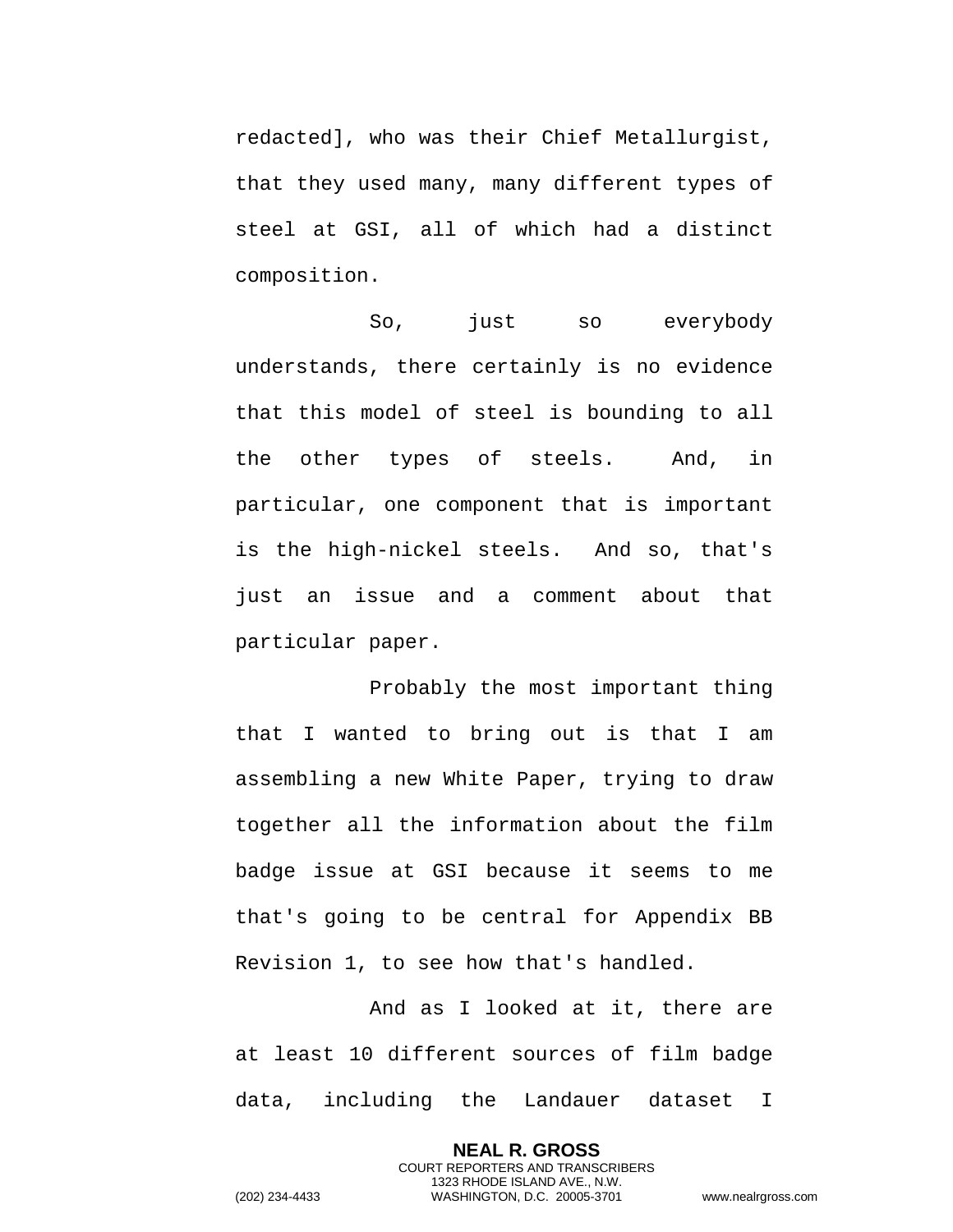received. There are Landauer datasets that NIOSH and SC&A have reviewed. There are film badge records that GSI individual people have shared with us. I have seen data from five different people, and I want to review that in this paper.

But one of the themes that is common in all those papers, and looking back as far as the very important meetings that were held by this Work Group on November the 10th, 2008 and October the 14th, 2009, those two meetings dealt heavily with the film badge issue.

And it's quite apparent that all of us had the same problem, which is, in particular, the 1964 GSI film badge records, which are pretty important for the operational period, were difficult to read. Bob Anigstein noted that he had much trouble. He had to get a better copy from NIOSH, and they supplied that to him. All of the film badge records that I have seen -

> **NEAL R. GROSS** COURT REPORTERS AND TRANSCRIBERS 1323 RHODE ISLAND AVE., N.W.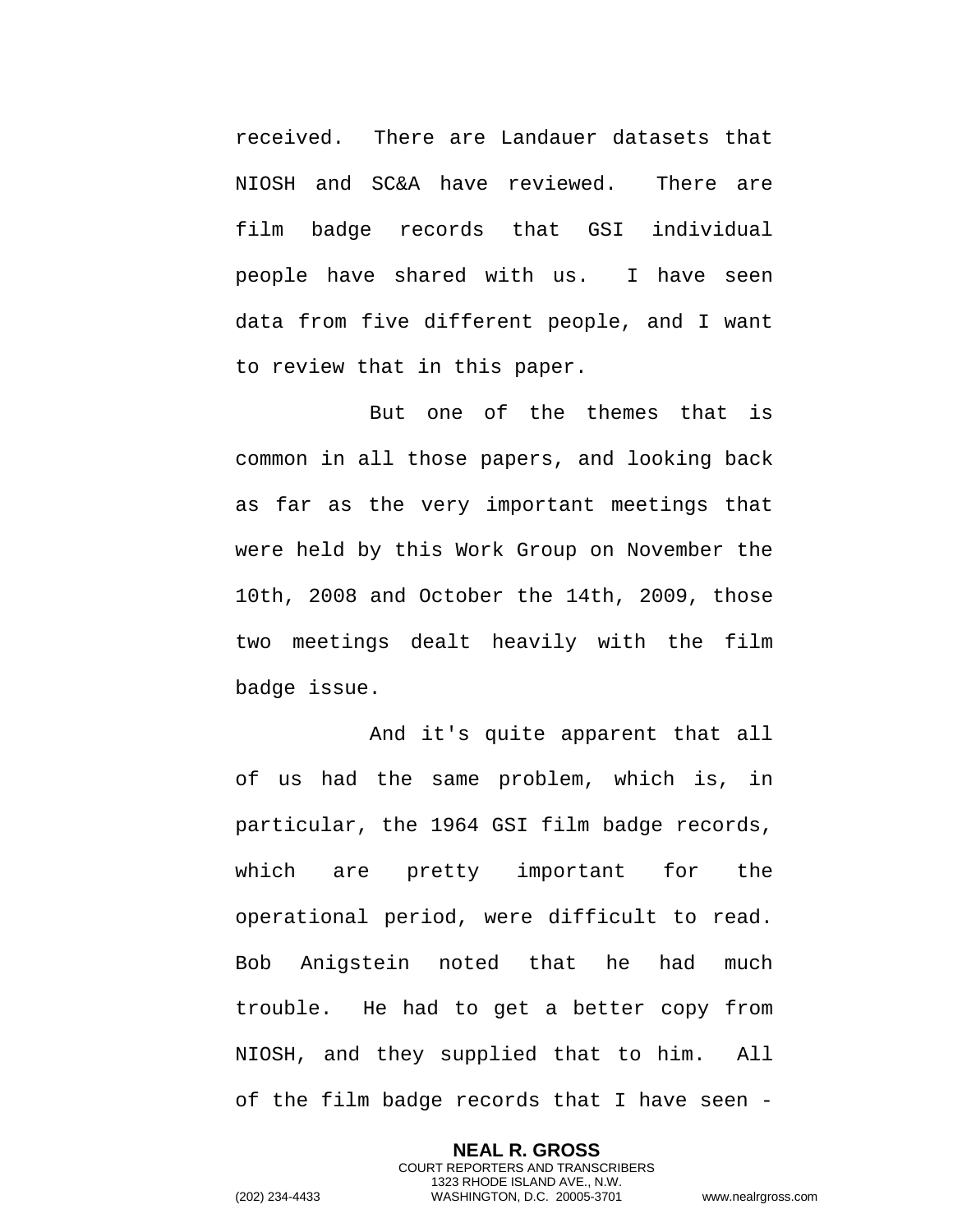and like I say, that includes the 30 annual doses that I got from Landauer plus individual records from five people -- have problems with readability of the data. And so, I certainly we can address that.

As I looked through all those previous reports, even though there are details back in the 2008-2009 papers about the number of weekly badge reports, nobody clearly states the percentage of all those records that were not readable. There are some comments that you can make inferences on what some of the unreadable badges must have said, some assumptions, but I'm not sure, at least to me, that that's good enough.

But the main thing that I really want to bring to the attention of this group -- and I'll save it for the paper -- but in the records from [identifying information redacted], who is the gentleman who was kind enough to share his 1962 report that shows

> **NEAL R. GROSS** COURT REPORTERS AND TRANSCRIBERS 1323 RHODE ISLAND AVE., N.W.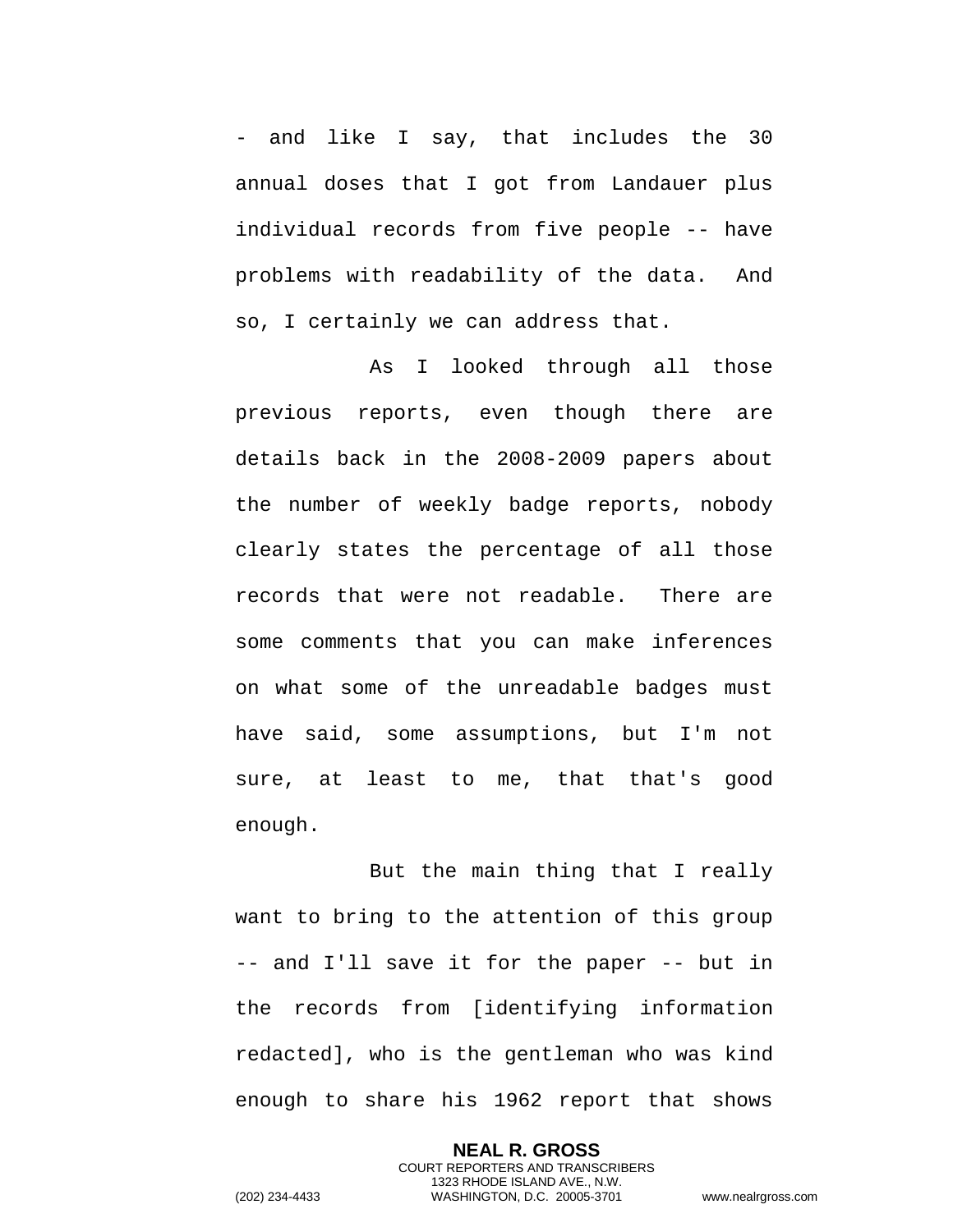the 18 quarters of data, of film badge data, that he received, that set of reports, he gave us eight different reports. That set of reports is on a different form than Landauer. They are not Landauer film badge reports. They are AEC film badge reports.

And if you look at that whole dataset, there are some glaring, glaring discrepancies between the Landauer reports on the same gentleman, who we have recently gotten through a Privacy Act request, and his GSI film badge reports. Mainly, that in the Landauer reports for years 1966 and later, [identifying information redacted] got doses at least of M. And in the very late years, '72, '3, and so forth, some of his values were slightly elevated above the M level.

Whereas, in all his GSI reports for 1966 through '69, which are the ones he has, plus '64 and '63 and '62, he's missing '65 from his own personal data reports and

> **NEAL R. GROSS** COURT REPORTERS AND TRANSCRIBERS 1323 RHODE ISLAND AVE., N.W.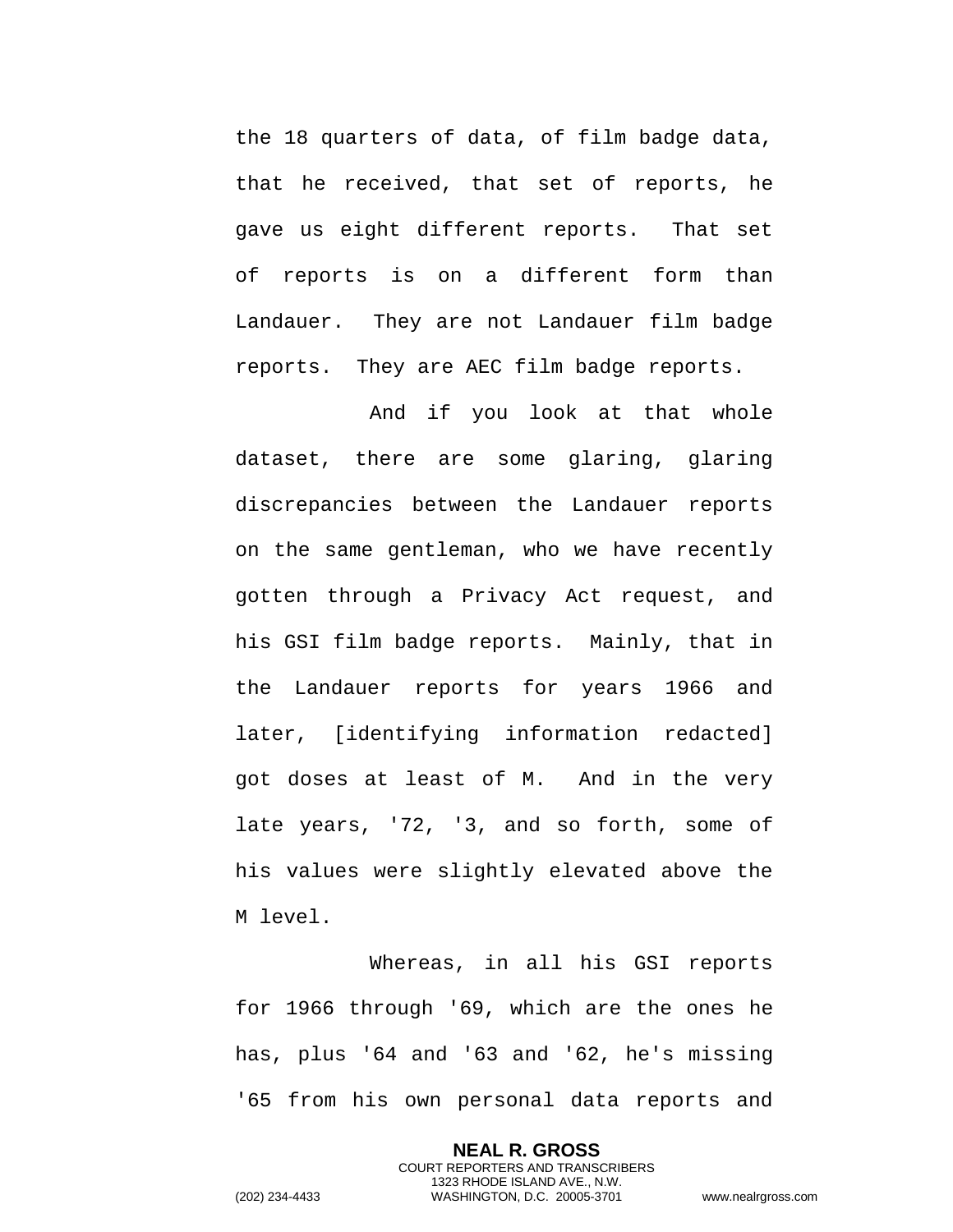he's missing '64 and '66 from the Landauer badge reports that NIOSH sent to him.

But, anyway, for the years 1965 through '69, his dose is listed as none - none -- zero. And what that means is that, apparently, GSI was not counting his minimal detectable level dose of 10 millirem per week after 1964. It appears they were counting that dose up to 1964.

So, it just seems to me that that whole set of reports marked AEC -- one is for Nuclear Consulting Corp., and so forth - - that that set of reports is so different from the Landauer reports that it really calls it into question as far as its validity.

And I'm not going to try to go into it today because there's not time, but I'm going to put that in a carefullyconstructed White Paper. And I really ask you all to please read that paper. And I would like to make that a focus. I wish the

> **NEAL R. GROSS** COURT REPORTERS AND TRANSCRIBERS 1323 RHODE ISLAND AVE., N.W.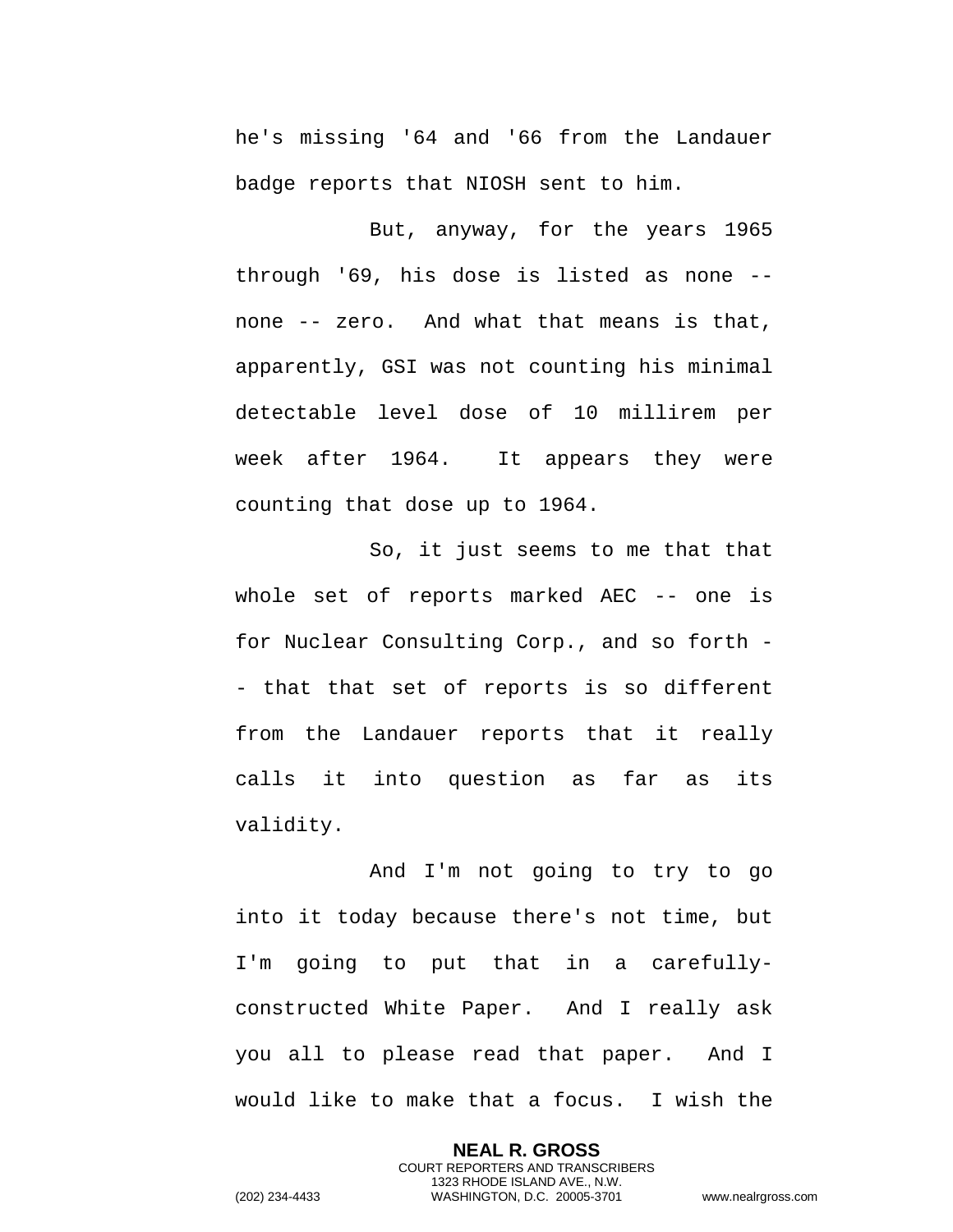paper could be responded to by both NIOSH and SC&A. I think that would save us a whole bunch of time because those issues still need to be clarified, and they will come up when the Appendix BB outstanding issues are resolved.

So, anyway, I would appreciate it if you all would stand by for that and read and act upon it when we get it. I guess that will be sufficient for me to say for today.

And I appreciate your all allowing us so much time to vent our concerns.

MR. KATZ: Paul, are you still with us?

DR. MCKEEL: Hello?

CHAIRMAN ZIEMER: I'm sorry, I was still on mute.

(Laughter.)

Yes. So, I was just thanking Dan for his comments, and we will look forward

**NEAL R. GROSS** COURT REPORTERS AND TRANSCRIBERS 1323 RHODE ISLAND AVE., N.W. (202) 234-4433 WASHINGTON, D.C. 20005-3701 www.nealrgross.com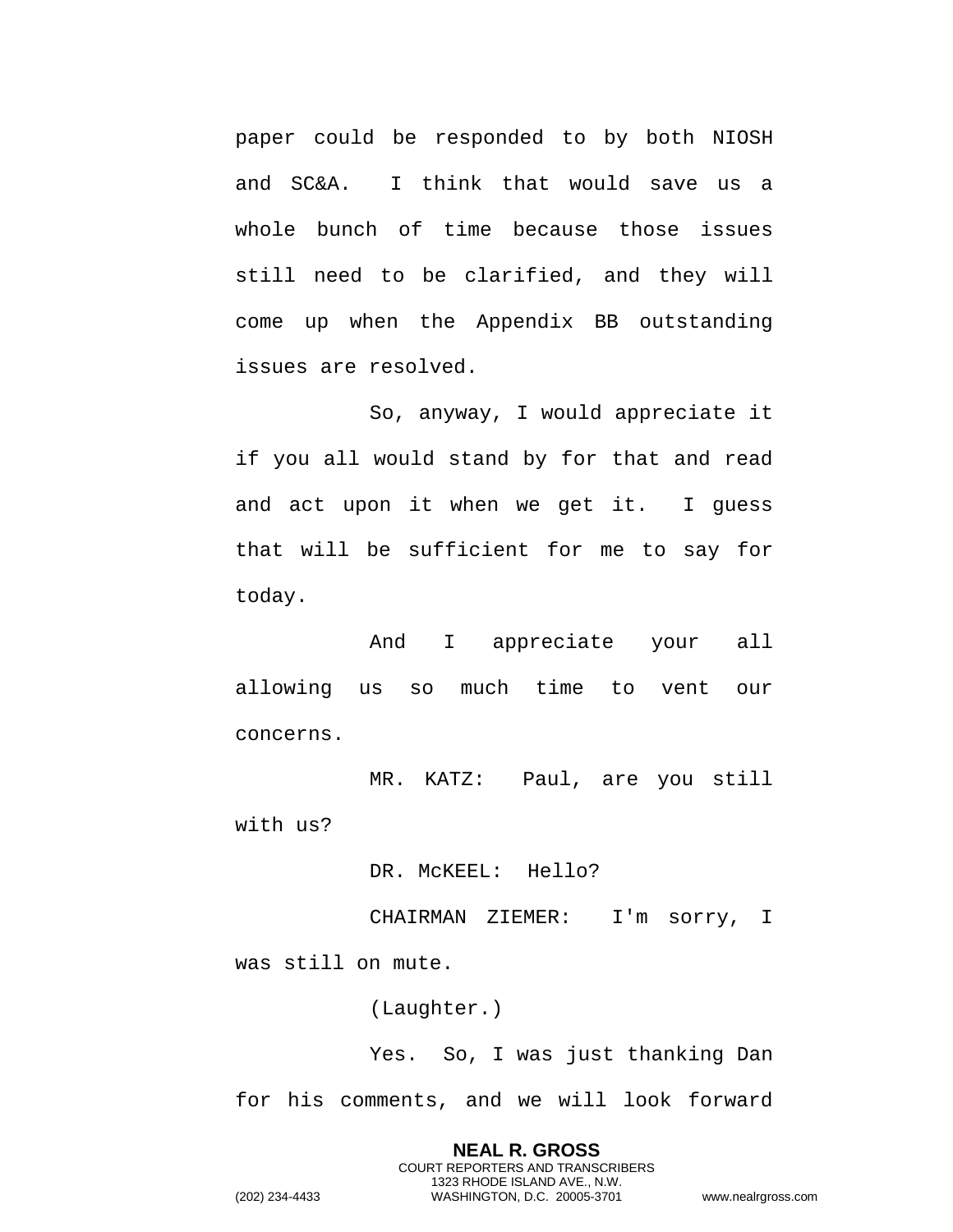to getting that paper from him.

DR. McKEEL: Thank you, sir.

CHAIRMAN ZIEMER: Let's see. Well, we have already discussed what we need to do on different things.

And then, preparing for the January Board meeting, Ted, we can actually do that after our next, after the January teleconference, right?

MR. KATZ: Right. Exactly.

CHAIRMAN ZIEMER: So, we will defer that to our next meeting.

MR. KATZ: Right.

CHAIRMAN ZIEMER: So, I think that concludes our agenda for today.

I thank you all for your participation and wish everybody happy holidays.

MR. KATZ: Yes, happy holidays to everyone.

And thank you all for your

participation.